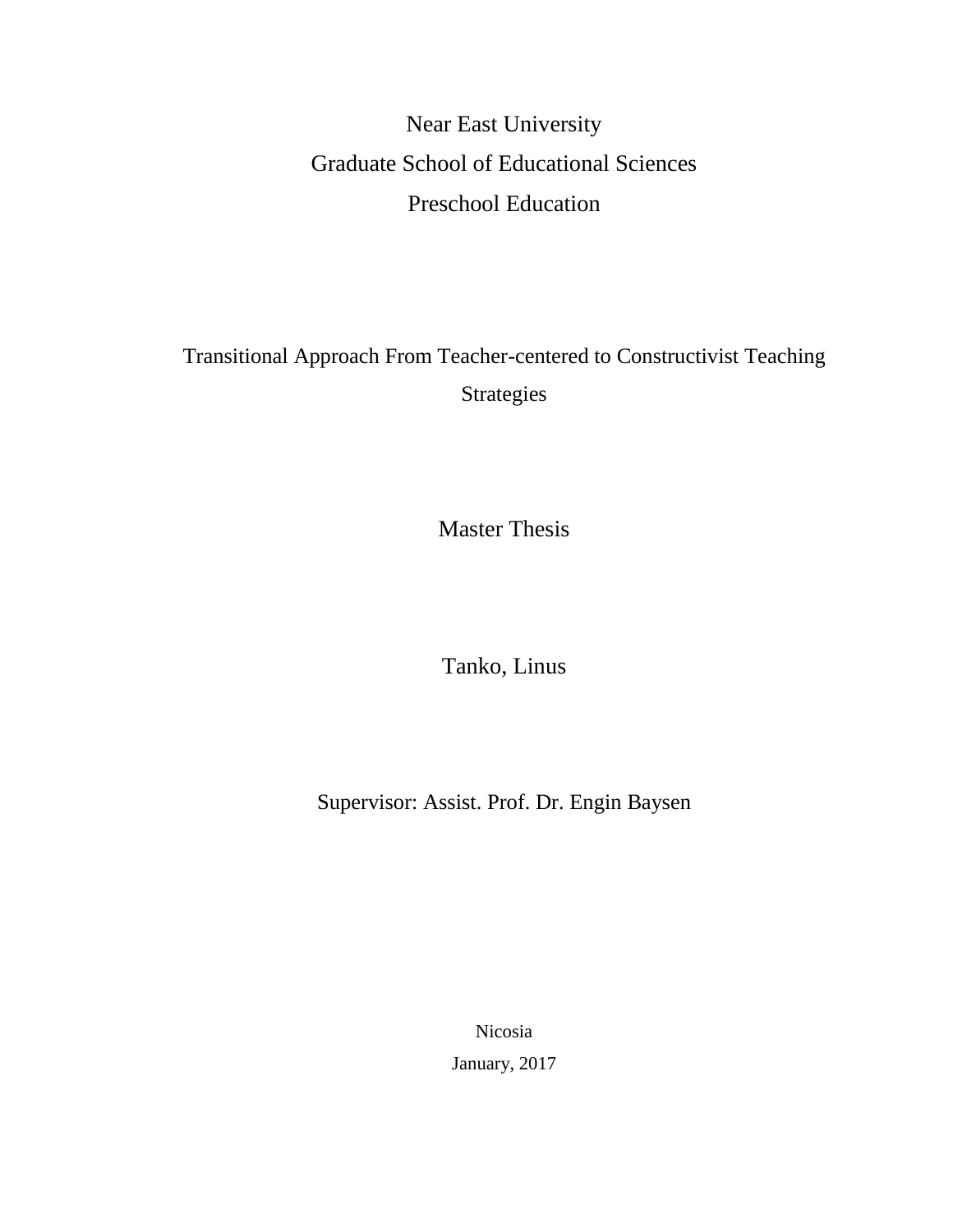## **JURY MEMBER SIGNATURE PAGE.**

Director to Institute of Educational Sciences,

This Thesis, Transitional Approach from Teacher-Center to Constructivist Teaching Strategies is approved from the division of Pre-School Education Programme as a Master Degree Thesis.

Chairperson: Assoc. Prof. Zehra Altinay Gazi……………..

Member: Asst. Prof. Dr. Engin Baysen…………………….

Member: Dr. Ezgi Ulu ………………………………………

Confirmation:

The signature, I confirm that the name belongs to the faculty.

Assoc. Prof. Dr. Fahriye Altinay Aksal Director of Educational Sciences Institute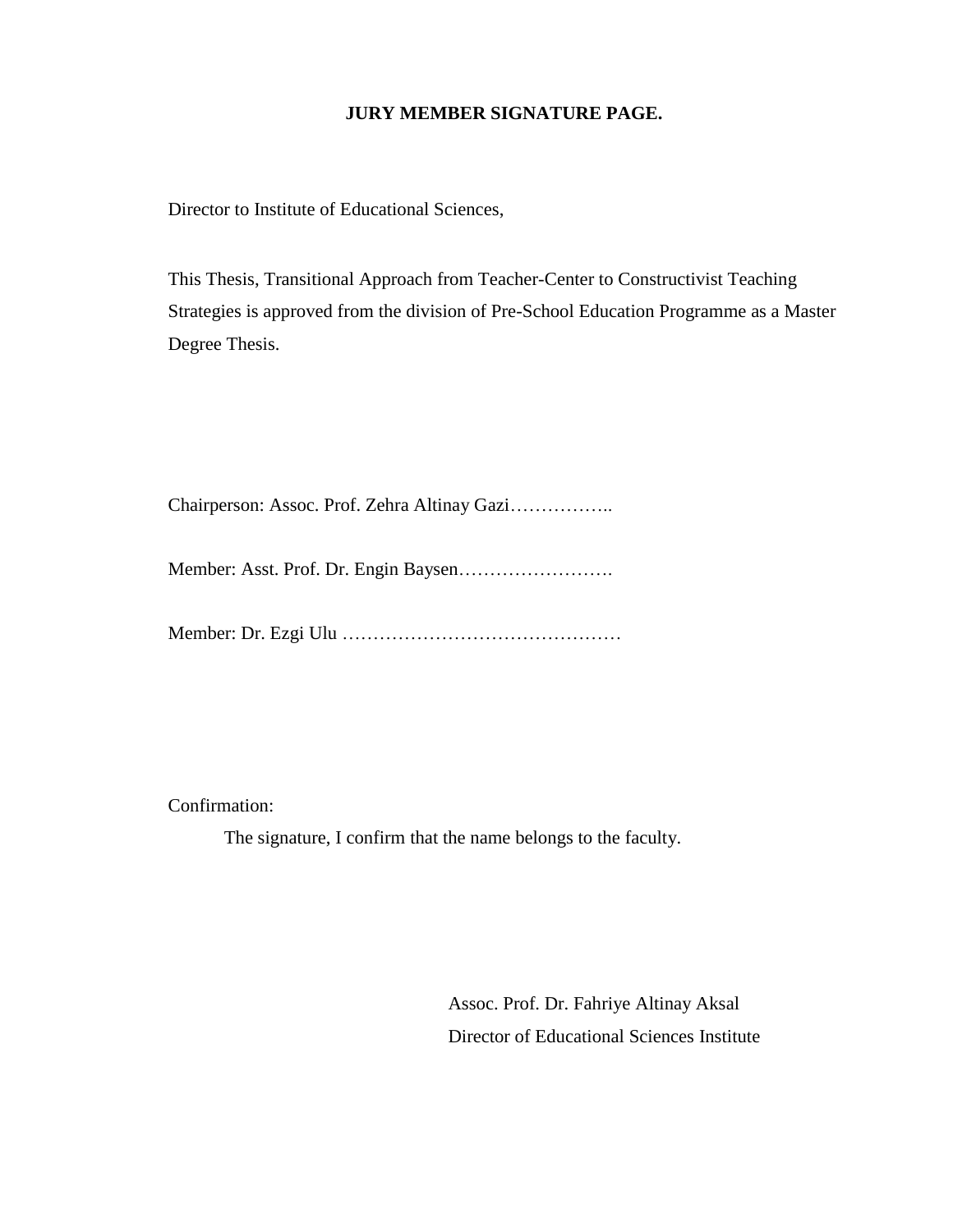### **ABSTRACT**

This study came as a result of my desire on how to improve and develop other teaching strategies as a teacher. The research study was designed to gain knowledge of constructivist theory and how constructivist philosophies can be incorporate in my teaching and learning process in order to facilitate a shift from a traditional method of instruction to a student centered method where the learners are engaged actively in the learning process rather than being passively received information. The research methodology used in my data collection between the months of July - August 2016 is through auto-ethnography recording, documenting my results for that period of two months from my experiences gathered as a pre-service caregiver educator at Kaduna State College of Education. The findings show that students were positively influence during the learning process and the constructivist strategies adopted really workout successfully in transforming the learning environment to students centered. To modify one habit of doing what he/she is used to need painstaking, but not withstanding this can be achieve when more efforts are put to help the teachers in employing different methods in their teaching practices either by modifying or augmenting it.

**Key Words**: Constructivism, Student-Centered Learning, Caregiver Education,

Auto-Ethnography, Teacher-Centered Instruction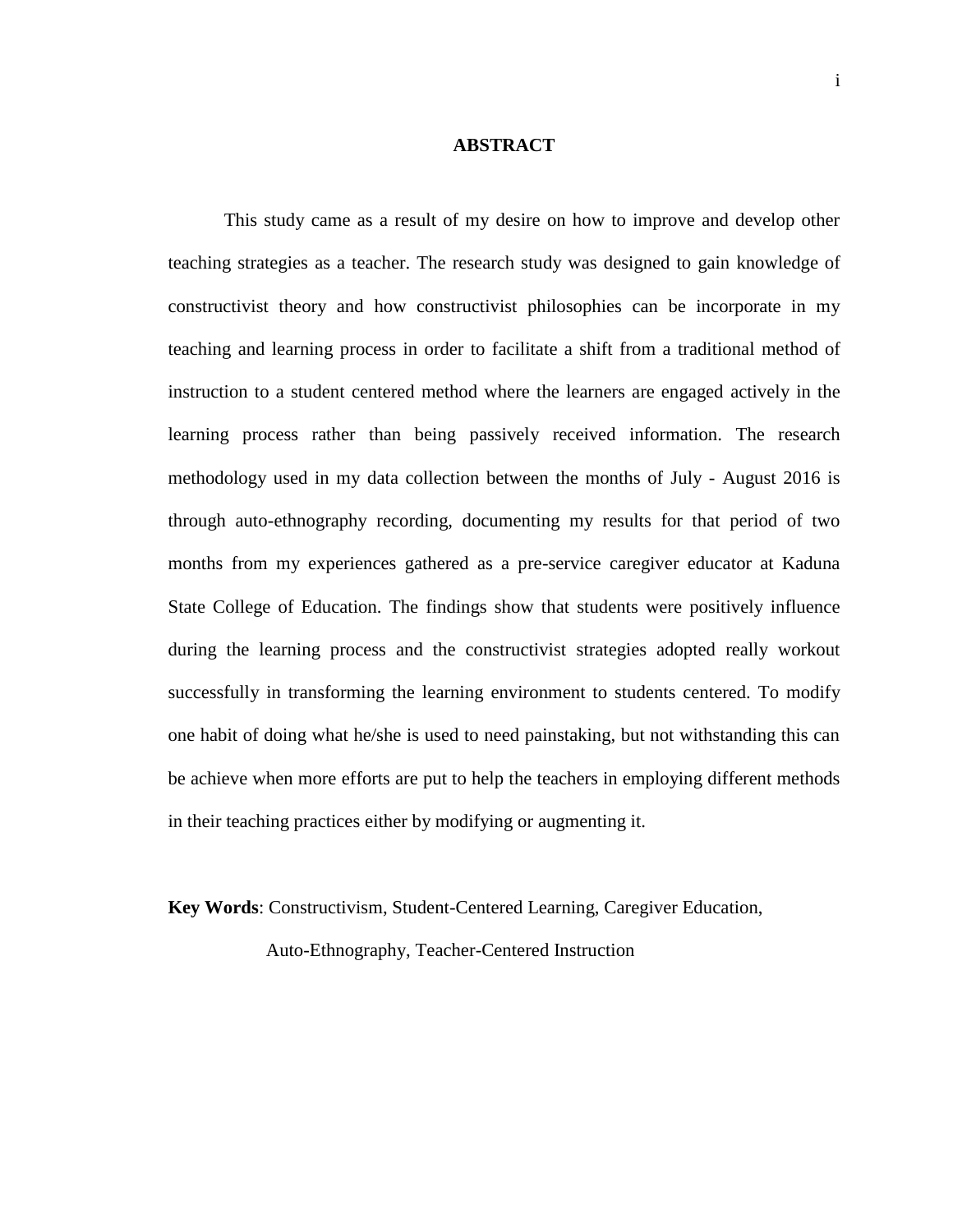## **DEDICATION**

I dedicated this work to my parents, who through their example introduced me to the fear of God, human values and to the values of education.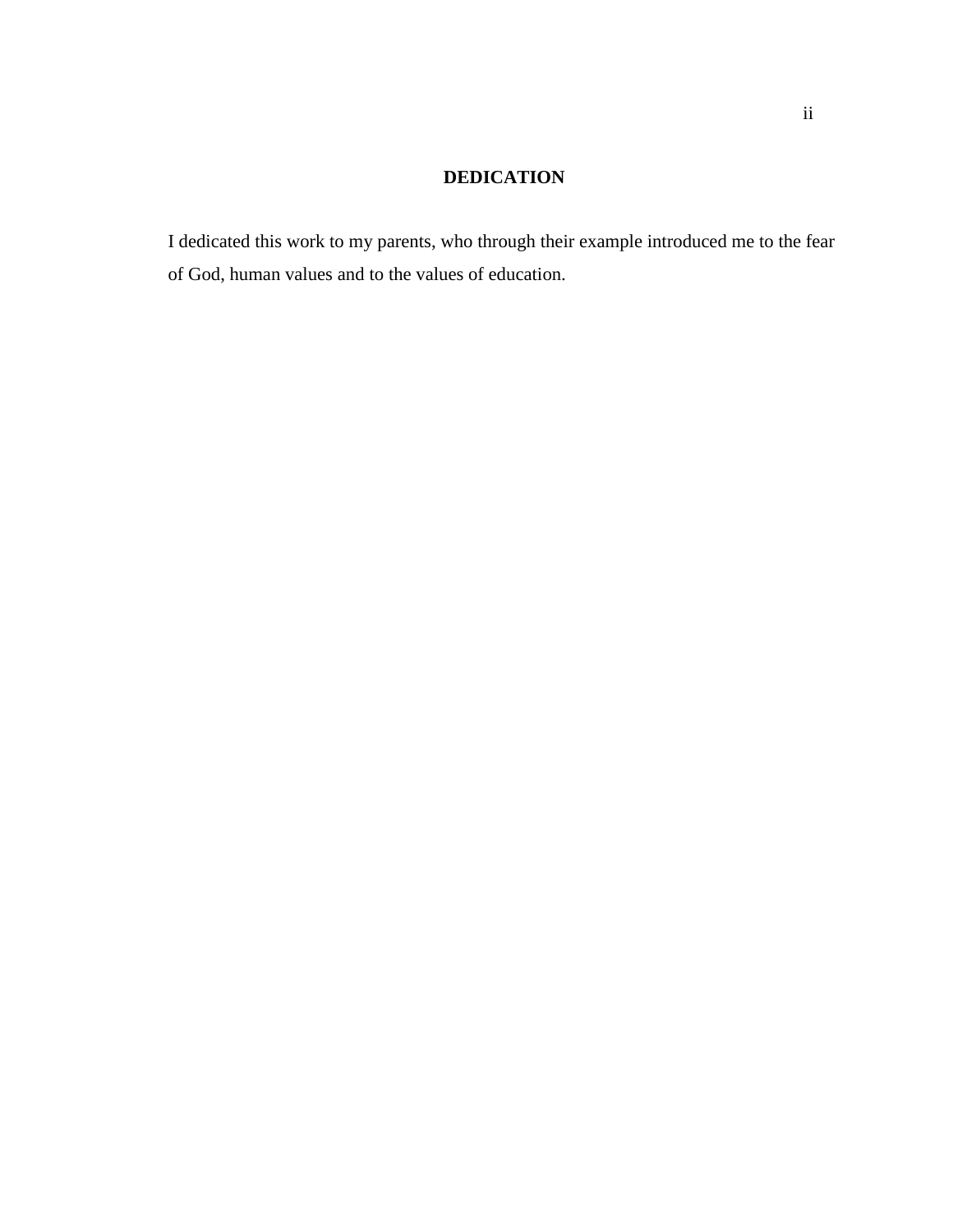#### **ACKNOWLEDGEMENTS**

My utmost gratitude to God for the strength, knowledge and protection granted to me to complete this thesis. Without Him, I could have not reached this milestone in my life.

The pursuit of this degree has taken away my time that my wife and kids bore with patience, love and support. I want to really use this medium to thank and show my appreciation to them for bearing with me during this educational process.

My sincere appreciation to my supervisor Asst. Prof. Dr. Engin Baysen, for his constructive criticism throughout this study. It could have not been possible without his advice, guidance and support given to me during the process of writing this thesis. I hope that the friendship we have started will continue. I want to equally thank all my tutors who taught me during these periods. The mentoring, advice and knowledge I've gleaned will hold me in good stead during my career. I hope one day to pass on to others what has been given to me by these great educators.

My thanks also go to the Federal Government of Nigeria and Kaduna State College of Education for a complementary master degree grant awarded to me. Without their consent and support, this study would not have happened. Moreover, my thanks to my colleagues in the college who help in facilitating data collection procedure and the students who participated in the study to provide me with invaluable data.

Special thanks to all the saints of God who supported me through prayers. May the almighty God who is rich in mercy reward you bountifully.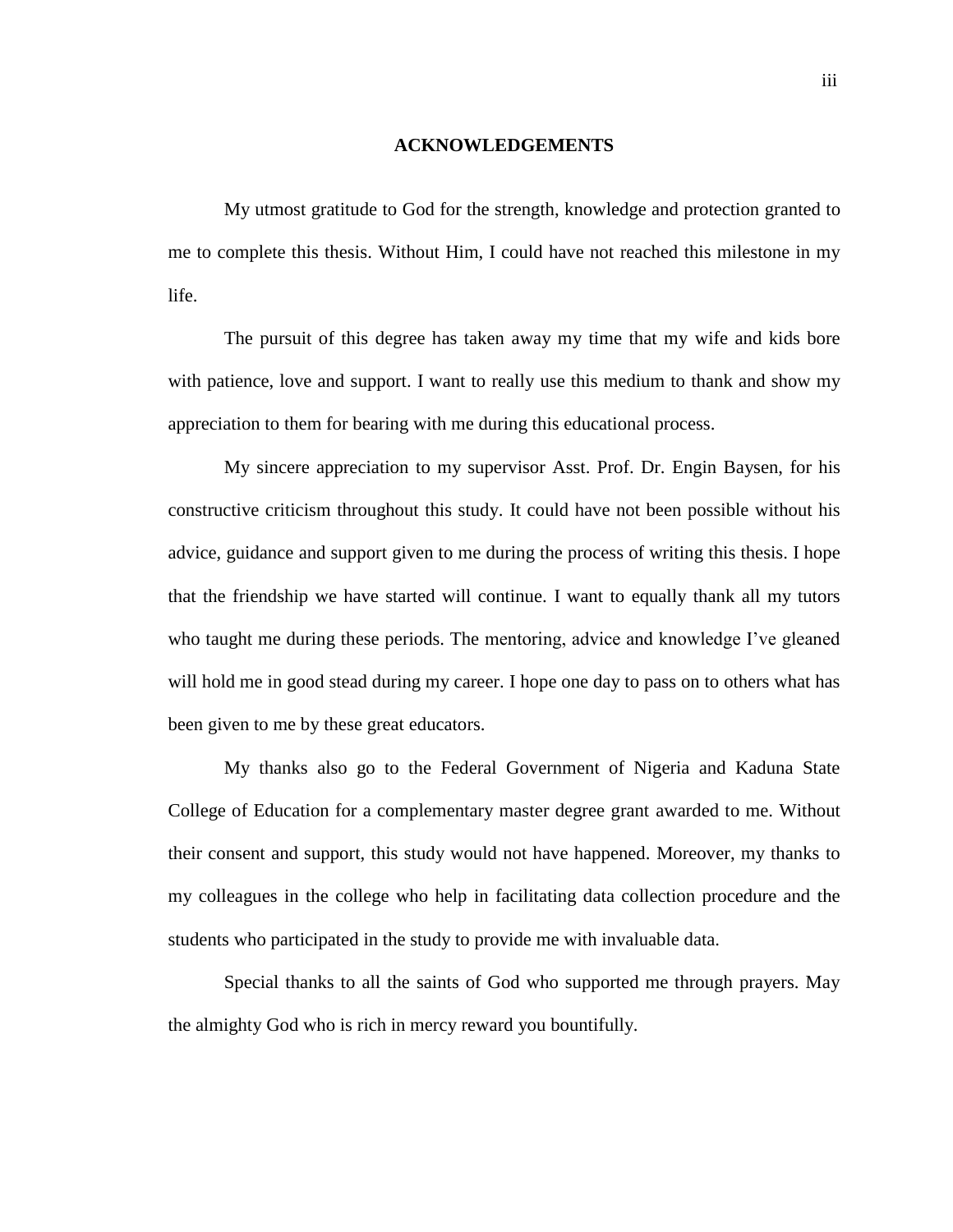# **TABLE OF CONTENTS**

| <b>Abstract</b>         |                     |
|-------------------------|---------------------|
| <b>Dedication</b>       | $\ddot{\mathbf{i}}$ |
| <b>Acknowledgements</b> | $\cdots$<br>111     |
| <b>List of Tables</b>   | $\ddotsc$<br>V11    |

# **Chapter 1: Introduction**

| 1.1 The Problem statement           |   |
|-------------------------------------|---|
| 1.2 Purpose of my Study             | 2 |
| 1.3 Research Questions              | 3 |
| 1.4 Importance of the Study         | 3 |
| 1.5 The Research Limitations        | 4 |
| 1.6 Definition of Terms             | 5 |
|                                     |   |
| <b>Chapter 2: Literature Review</b> |   |
| 2.1 Constructivist theory           |   |

| 2.2 Cognitive Constructivist Theory  |    |
|--------------------------------------|----|
| 2.3 Social Constructivist Theory     | 14 |
| 2.4 Zone of Proximal Development     | 18 |
| 2.5 Theory of Constructivism and the |    |
| Learner-Centered Environment         |    |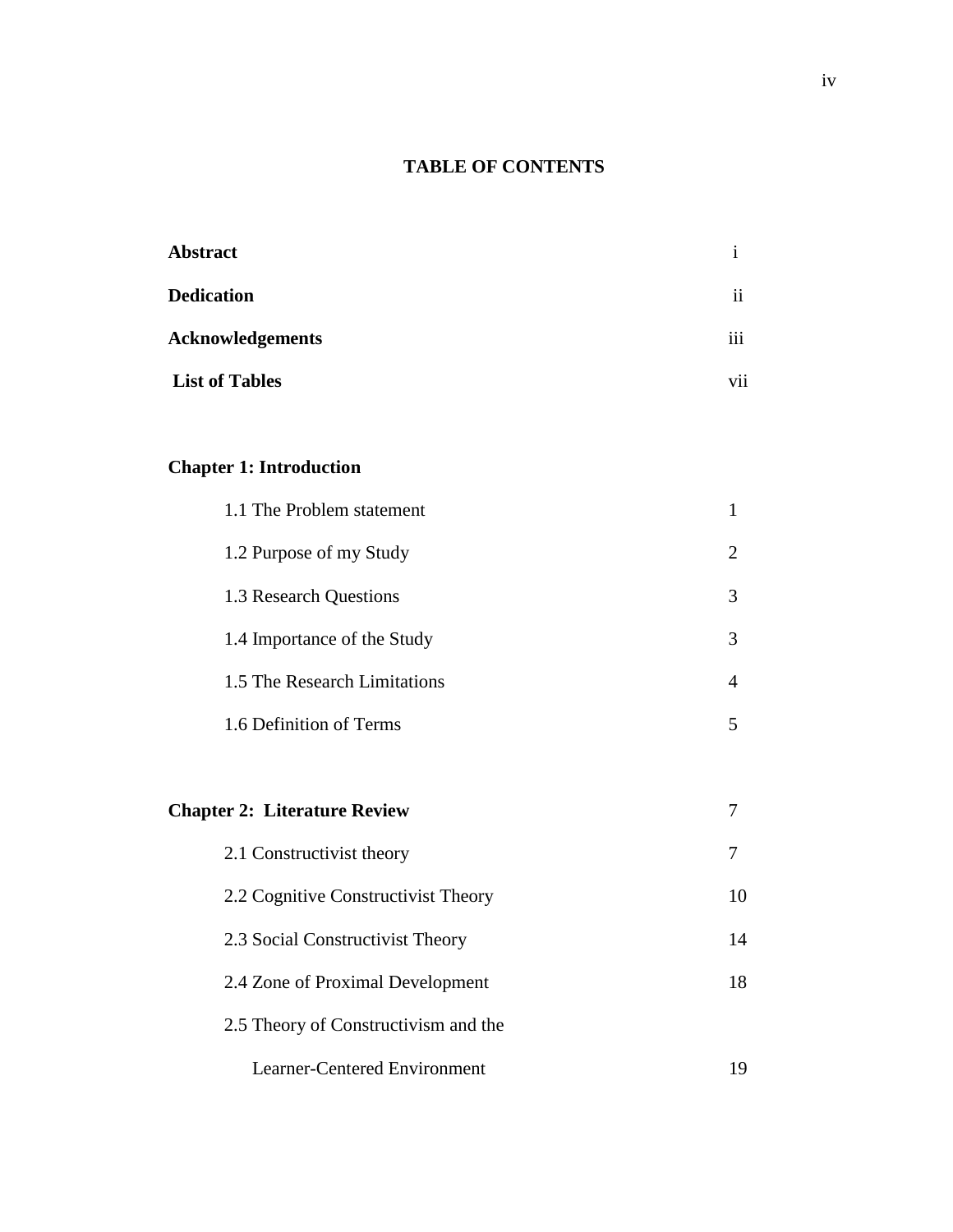| 2.6 Constructivist Approaches in Pre-service Caregivers |    |
|---------------------------------------------------------|----|
| Education                                               | 23 |
| 2.7 The Teacher's Role - Facilitator                    | 24 |
| 2.8 Classroom Management                                | 24 |
| 2.9 Planning                                            | 28 |
|                                                         |    |
| <b>Chapter 3: Methodology</b>                           | 30 |
| 3.1 Research Design                                     | 30 |
| 3.2 Research Approach                                   | 32 |
| 3.3 Data Collection Analysis                            | 35 |
| 3.4 The Research Participant                            | 36 |
| 3.5 The Research Process                                | 37 |
|                                                         |    |
| <b>Chapter 4: Results and Discussion</b>                | 40 |
| 4.1 Results:                                            | 40 |
| My first Lesson $-08/07/2016$                           | 42 |
| My Second Lesson $- 14/07/2016$                         | 45 |
| My Third Lesson $-20/07/2016$                           | 46 |
| My Fourth Lesson $-29/07/2016$                          | 48 |
| My Fifth Lesson $-03/08/2016$                           | 51 |
| My Sixth Lesson $-08/08/2016$                           | 52 |
| My Seventh Lesson $-12/08/2016$                         | 53 |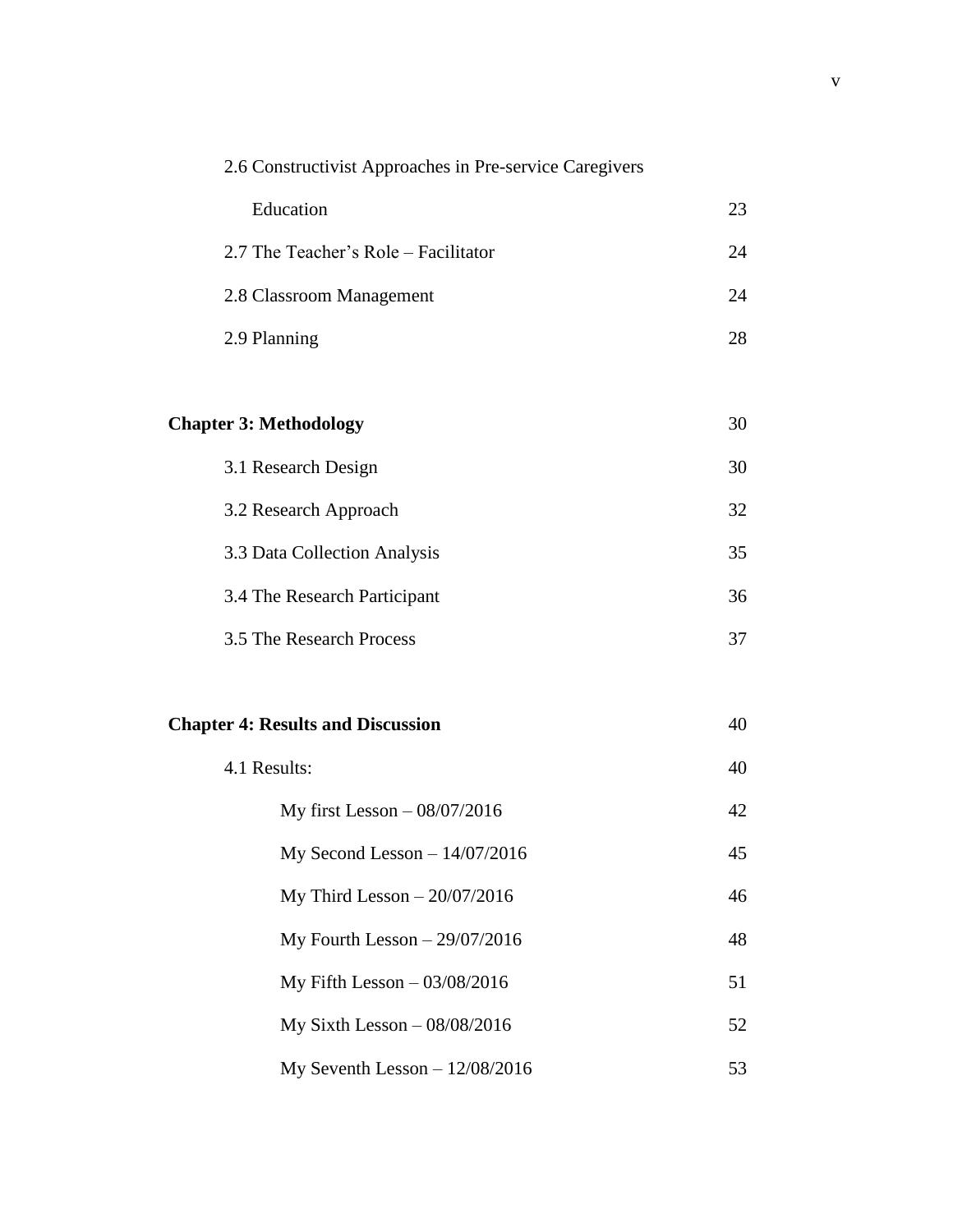| My Eighth Lesson $-15/08/2016$ | 54 |
|--------------------------------|----|
| My Ninth Lesson $-22/08/2016$  | 56 |
| My Tenth Lesson - 29/08/2016   | 57 |

| <b>4.2 Discussion of Results</b><br>60                     |    |
|------------------------------------------------------------|----|
| First Lesson: Meaning and types of instructional materials | 60 |
| Second Lesson: Characteristics of instructional materials  | 62 |
| Third Lesson: Improvisation of pre-writing activity plate  | 64 |
| Fourth Lesson: Improvisation of Dolls                      | 65 |
| Eighth Lesson: Improvisation of Flash Card                 | 68 |
| Tenth Lesson: Instructional materials Improvisation        | 70 |

# **Chapter 5:**

| <b>Conclusions and Recommendations</b> | 74 |
|----------------------------------------|----|
| References                             | 79 |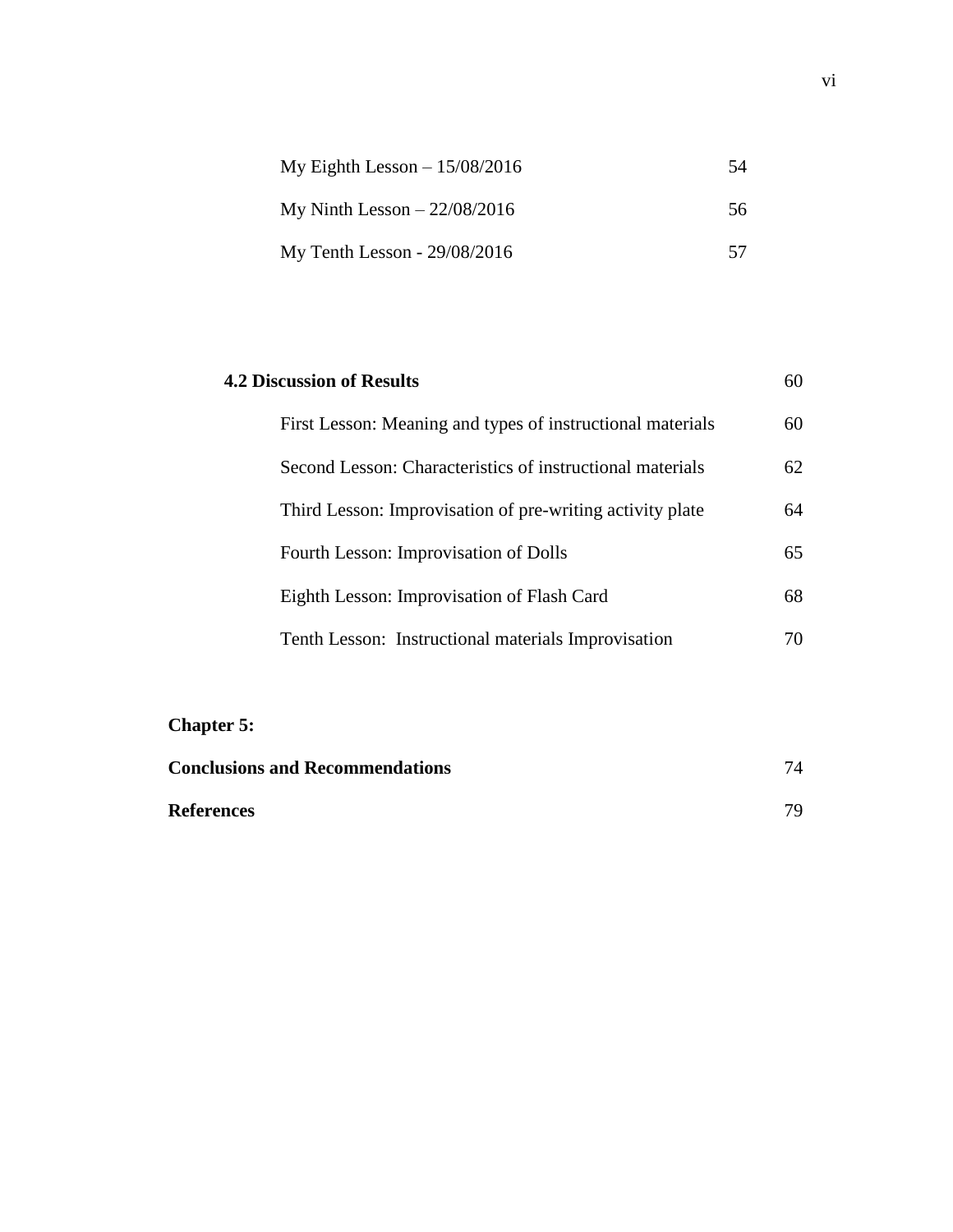## **LIST OF TABLES**

| 1. Constructivist Classrooms Contrasted with Traditional Classrooms    | 17 |
|------------------------------------------------------------------------|----|
| 2. Gender Distribution of 200 level pre-service caregivers of KSCOE    | 36 |
| 3. Ethnicity Distribution of 200 level pre-service caregivers of KSCOE | 37 |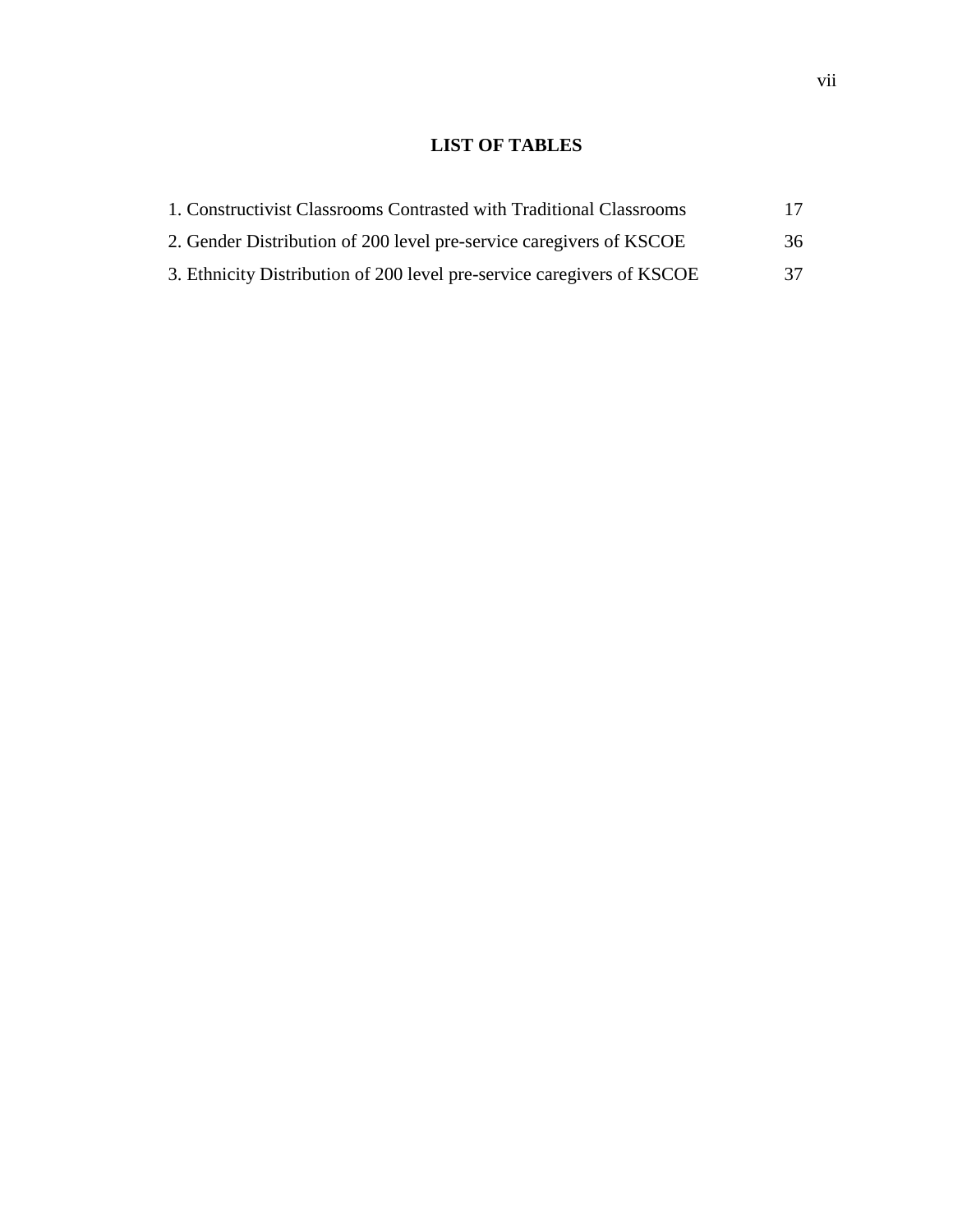## **CHAPTER 1:**

## **INTRODUCTION**

#### **1.1 The Problem**

The state of Nigerian education is not encouraging, the situation presently is bleak. Both the teachers and the students are not finding it easy in the learning processes and this has caused a lot of concerned because of the level of failure in examinations. The pedagogy used in Nigeria is one of the major reasons why students fail woefully (Azuka, 2013). The dominant mode of instruction used by teachers in Nigerian system of education today is mostly teacher-centered, which is a form of instruction in which students passively receive information via lectures with an end goal of testing and assessment. This type of instruction does not help students to comprehend and remember well, they forget the lesson taught easily within a short period of time and as a result, performed poorly in their examinations. This implies that we need to modify or augment the method of instruction use in our schools because the lecture method that is mostly used now does not show any sign of further improvement in the system but rather worsening the situation.

Action need to be taking by employing functional learning strategies which will focus on a shift from teachers to students, as suggested by Brooks  $\&$  Brooks (1993) that

"students are the ones constructing understanding, the teachers' role is to get students to take responsibility for their own learning, to be autonomous thinkers, to develop integrated understanding of concepts, and to pose and seek to answer important questions".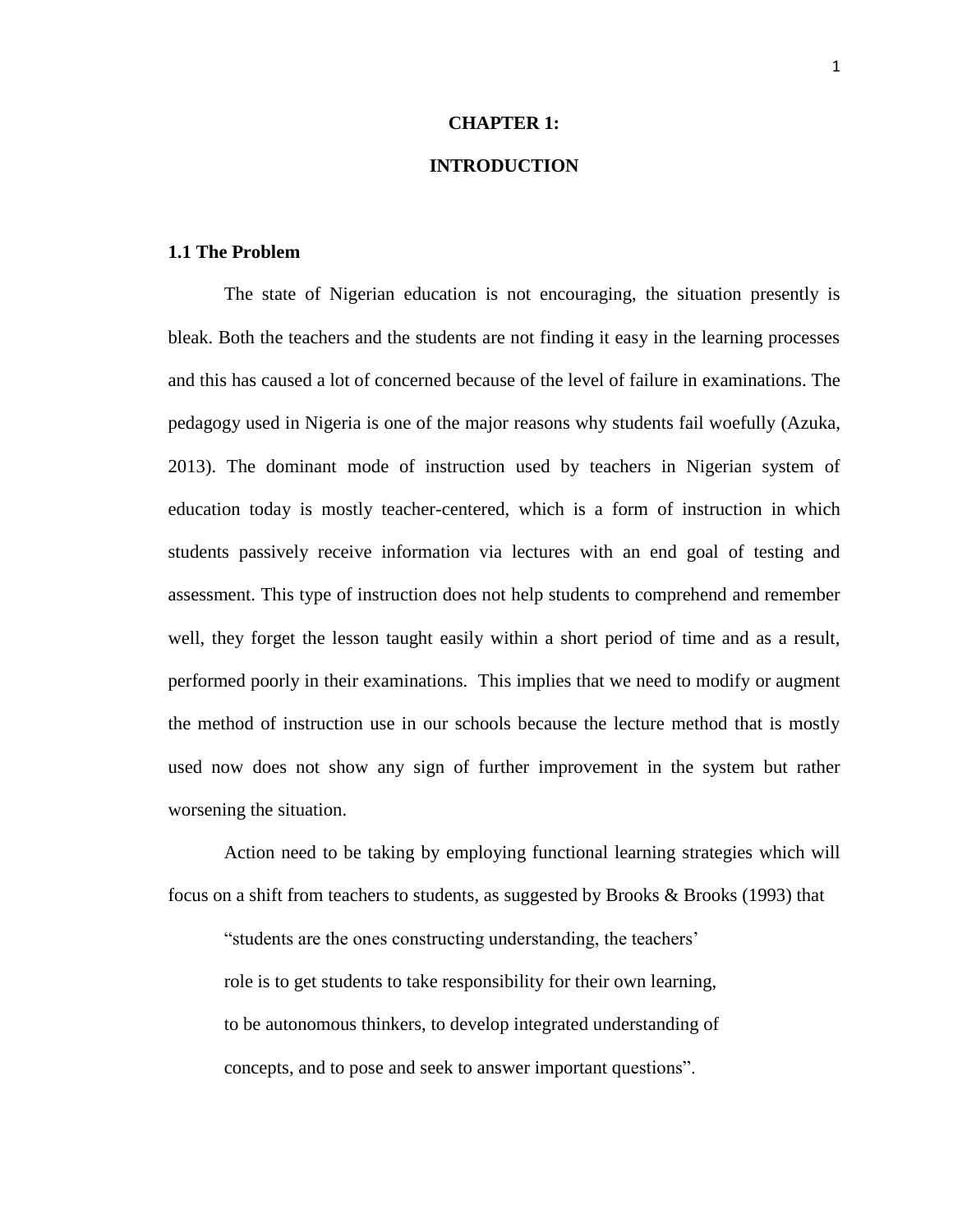For that reason, all meaningful strategies should be employ in order to help the teachers implement a more viable method of instruction that will help the nation out of it present predicaments by either augment or modify the method of instruction.

#### **1.2 Purpose of my Study**

We choose to undertake my study on constructivism with my supervisor after a thorough discussion we had concerning the educational system in my country Nigeria and the method of instruction used in lesson delivery which is mostly teacher-centered. Realizing this new trend in education and how teachers and students are facing difficulties in the learning process which result in mass failure in our national examinations, I quickly swing into action to know more about the concept "constructivism" and how it may help me improve and transition from the teacher to the student-centered model of instruction. I was taught using the teacher-centered model of instruction and I understood I am equally using the same method to instruct my students. I am no more comfortable in my career with the traditional way of giving instruction where the students are passive throughout the lesson while the teacher remains the key actor in the entire learning process of transferring information to students.

Although in teaching, there are times that warrant the use of the traditional model of instruction but it always depend on the circumstances surrounding you; however, I was too much depending on the traditional way of instruction and was not even having a second thought of changing to a different method, that was the reason why I decided to take the bull by the horn to incorporate other teaching strategies when the opportunity came. Though I did not conclude by saying constructivism is the absolute and final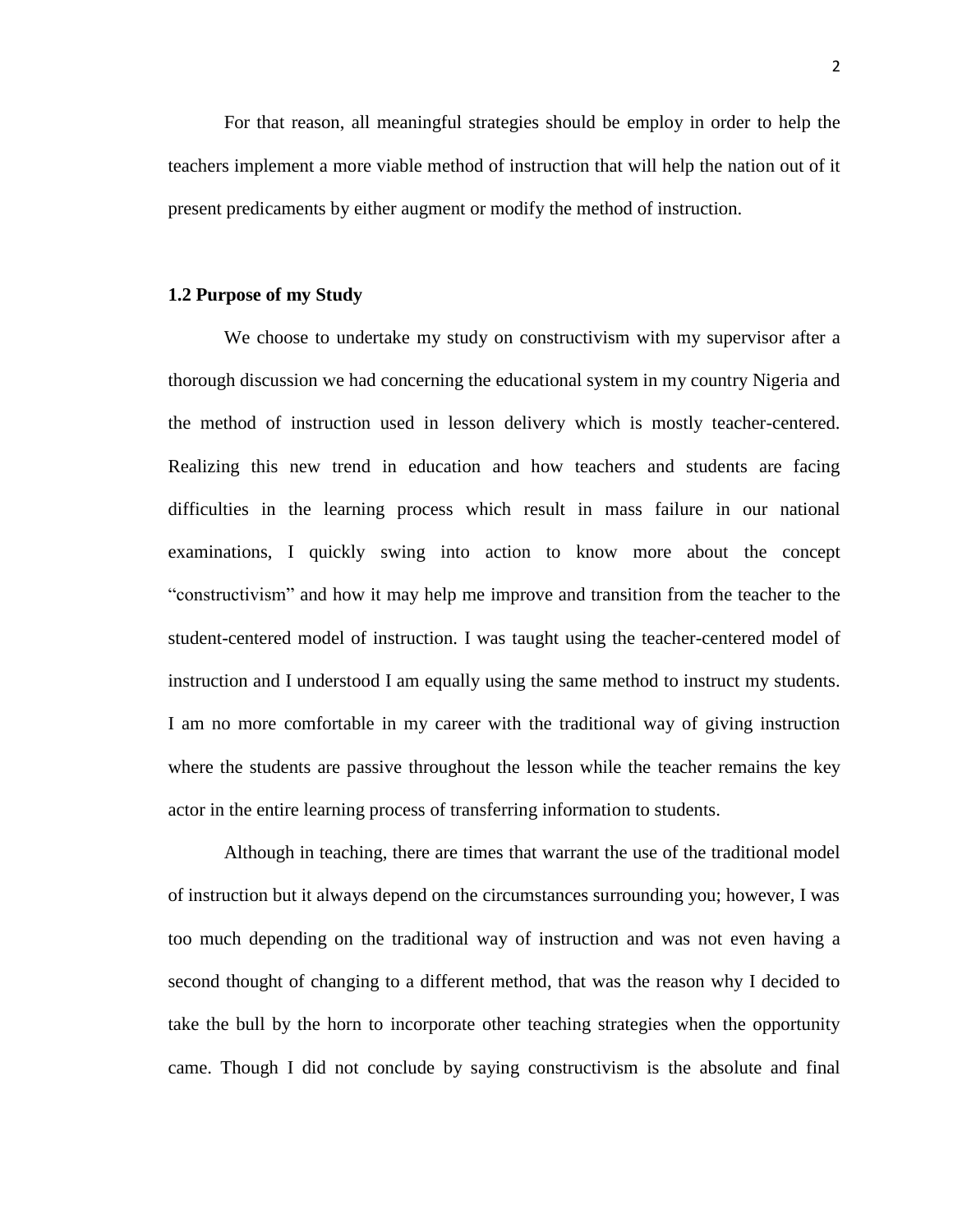method, but it will shade more light and broaden my point of view as I seek more knowledge as a pre-service caregiver educator.

My anticipation is that this study will serve as a channel that will open the way for me to develop my career and be a knowledgeable teacher and the constructivist teaching strategies I intend to incorporate will assist in creating a more conducive environment for my pre-service caregivers. Moreover, I plan to use pre-service caregiver's responses of Kaduna State College of education in an attempt to determine how to implement these strategies within my pre-service caregiver's classes in the college.

#### **1.3 Research Questions**

- 1. How constructivists teaching practices can facilitate a shift from the traditional method of instruction to a more student-centered learning environment?
- 2. How do constructivist strategies will positively impact student learning?

#### **1.4 Importance of the Study**

The thesis is significant as a result of the detailed picture of the process I gave of my transition from teacher center to constructivist teaching strategies using Brooks and Brooks descriptors as factors that influenced the process.

I did not realize the importance of scrutinizing my actions and practices in my teaching profession until I videotaped myself as a requirement in autoethnography method of research during this study. My qualities as a teacher were not that of a facilitator who motivates learners for reasoning and discussion. My practices were inadequate in connections and centered on transfer of knowledge to students. As a result,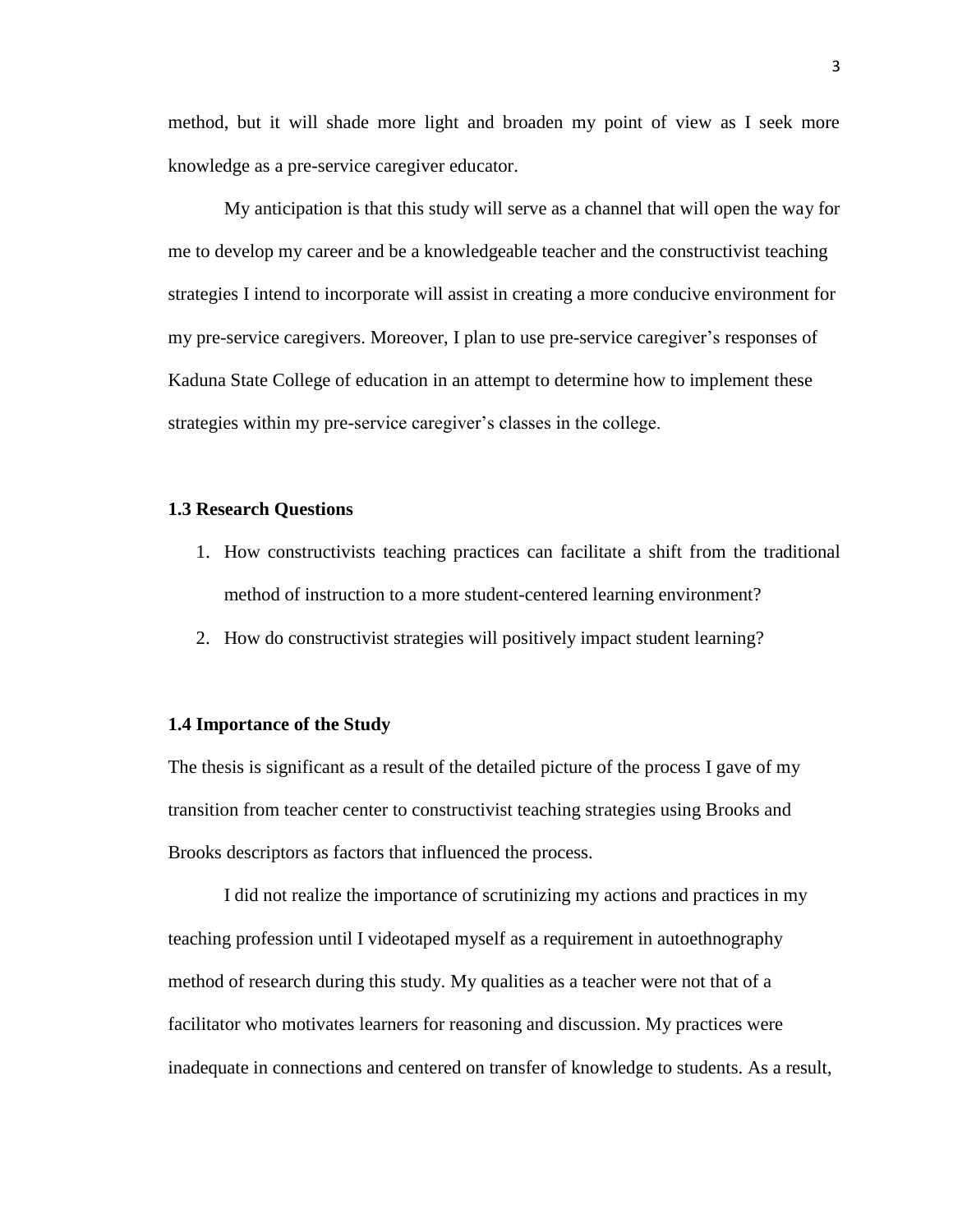my student's only have little idea and knowledge concerning the basic principles since they do not participate in the learning process. In view of the foregoing, I came to understand the need to critically scrutinize myself so that I can develop and improve my teaching practices that will make students become active participant in the learning process.

This postgraduate research study develops into a very serious change in my practices as a teacher and it is now that I realize the ownership and the will to improve my practices is in my hands. As expressed by Lampert (2001), "teachers are more accepting to examining and refining their practices when they see the need for change, rather than an observer who spends much less time in the teacher's domain". This autoethnography study that entails videotaping and recording was an epiphany of what I really need to see what my actions are as a teacher. It would be a wonderful thing for teachers that have been in the profession for over five years and think that they are doing well would feel. Any teacher who wishes to assist fellow colleagues in the profession and want to change in the way I did, this thesis can be of great help and useful for that.

#### **1.5 The Research Limitations**

The limitations of this study include:

1. The research work is conducted based on my personal characteristics as a preservice caregiver educator. The events that take place during the conduct of the study may not be applicable to anyone else except me. Therefore, the outcome of the result and it generalizability may only be applicable to pre-service caregiver's educators with similar temperament in their teaching context and goals.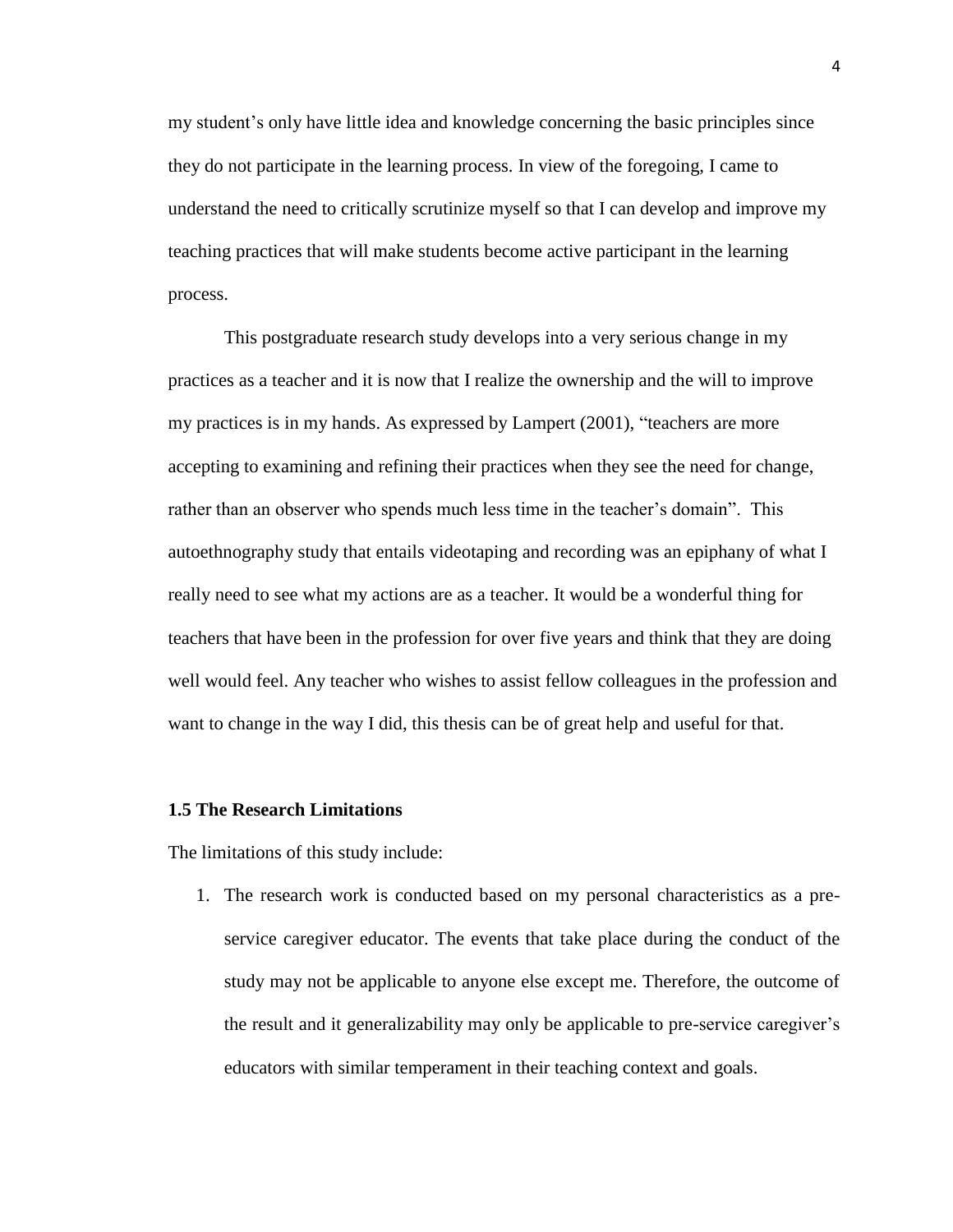- 2. Not documenting my experiences with all the levels of early childhood department. Age and maturity at other levels may offer different outcomes to the study.
- 3. The time period used in conducting this study is limited. A longitudinal research approach can be used to get a more thorough conclusive data.

## **1.6 Definition of Some Terms**

The definition of the following terms applies for the purpose of this research study:

- Auto-ethnography: "Autoethnography is an approach to research and writing that seeks to describe and systematically analyze (graphy) personal experience (auto) in order to understand cultural experience (ethno) (Ellis, 2004; Holman, 2005)".
- Classroom management refers to different ways of applying various skills and methodology that educators employ during lessons to make sure that students are orderly organized through the learning process in order to be academically productive (Hand & Treagust, 1997).
- Constructivism: A teaching philosophy based on the concept of learning implying that students construct knowledge and meaning by reflecting on their personal experiences, rather than record understanding of what they study and relating the new knowledge with what they already know (Russell 1999).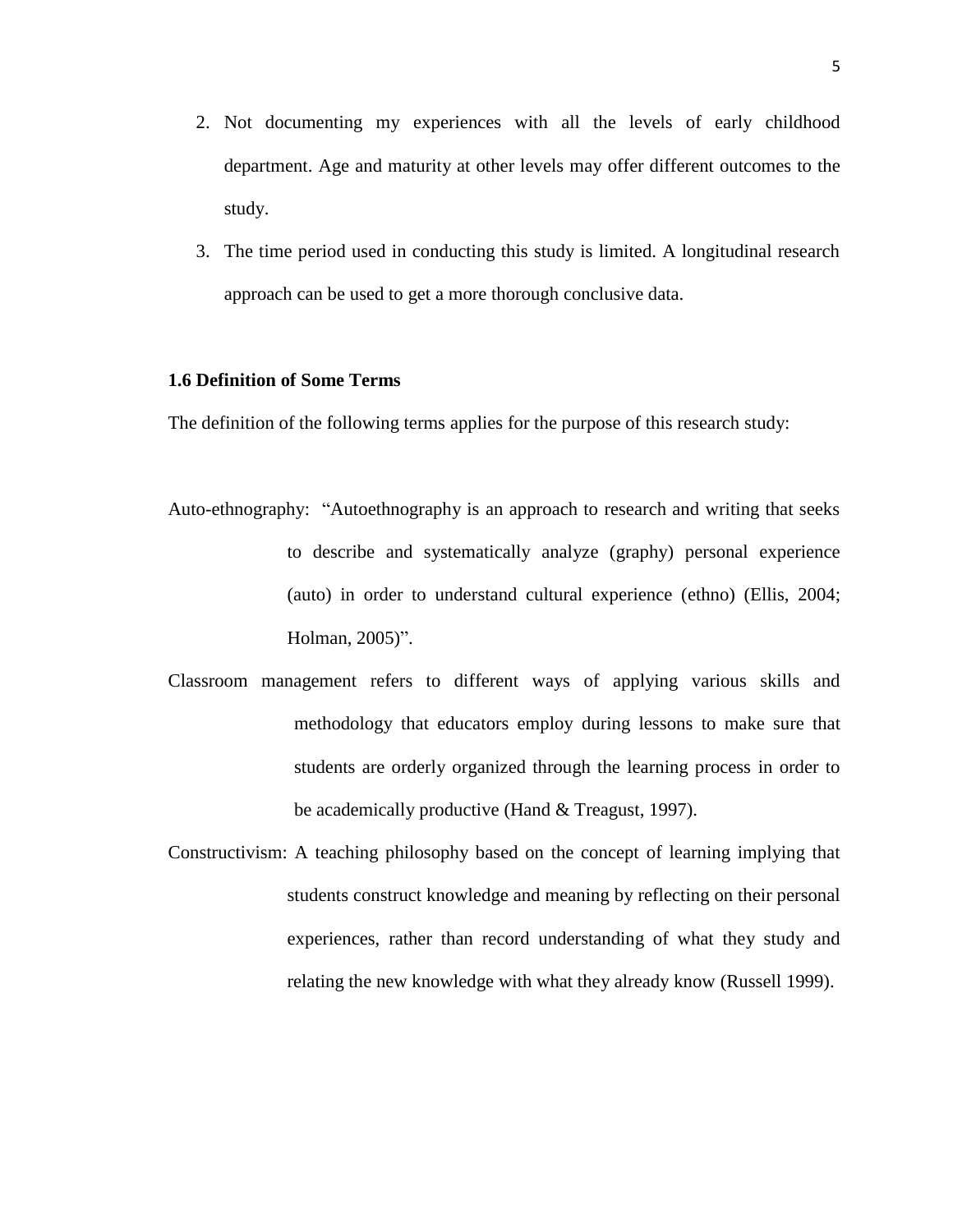Constructivist learning environment: a learning location that students interact with each other and help one another using their various learning materials and knowledge resources in their problem-solving activities and effort in the process of gaining knowledge (Brent, 1996).

Traditional instruction/teacher center: is a form of instruction in which students passively receive information via lectures with an end goal of testing and assessment (Azuka, 2013).

.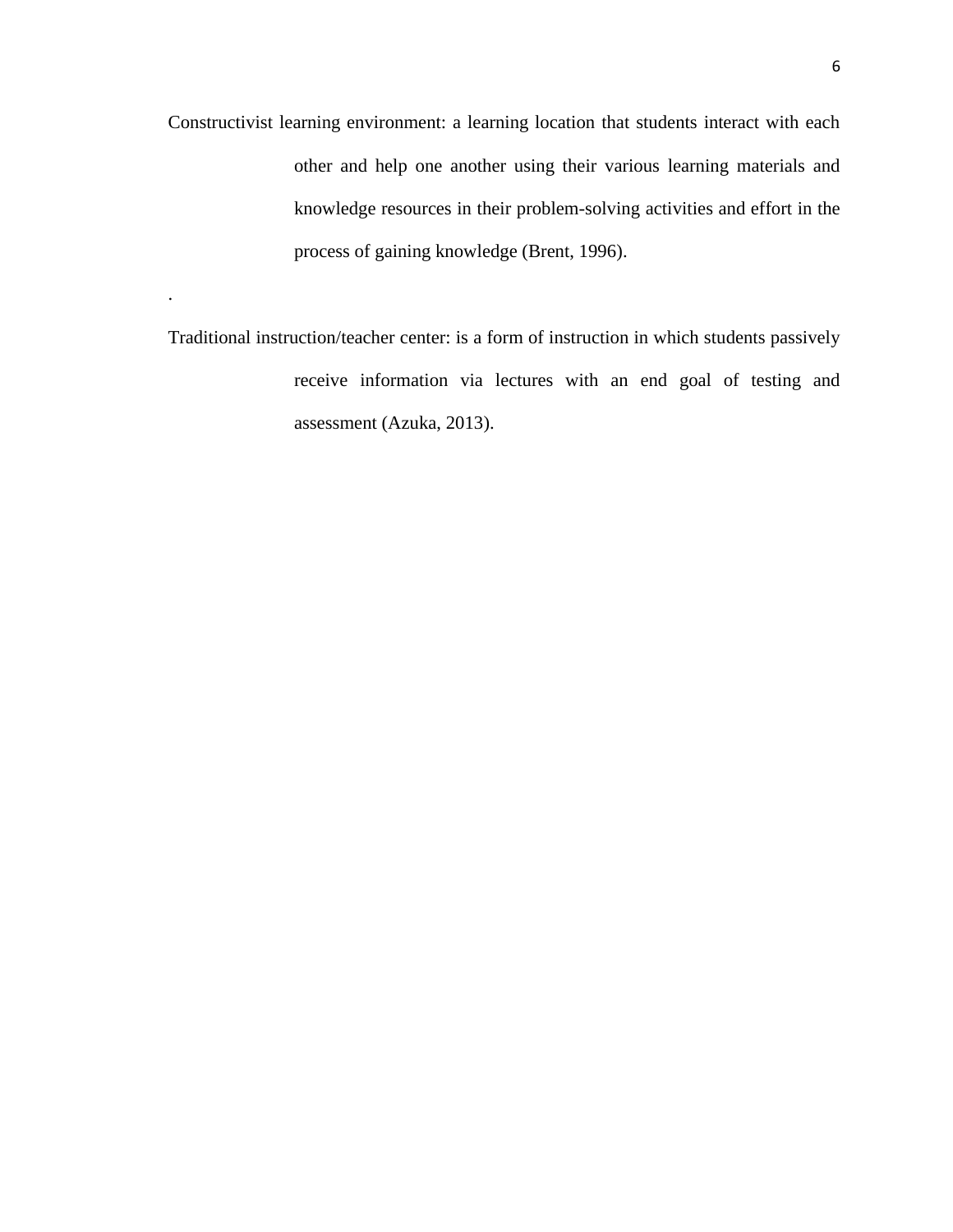#### **CHAPTER 2:**

## **REVIEW OF LITERATURE**

#### **2.1 Constructivist Theory**

Research in many fields of education indicates that the nature of human learning has experienced a significant shift in reasoning. One of the new trends in human learning is the perspective known as constructivism. In the past two decades, constructivist perspectives have increasingly become influential on learning, bringing new ideas about the nature and ground of knowledge and thus brought a total paradigm shift in the theory of learning and the study of knowledge.

Russell (1999) stated that "constructivism is a philosophy of learning founded on the premise that we construct our own understanding of the world we live in by reflecting on our experiences. Each of us generates our own rules and mental models, which we use to make sense of our experiences. Learning, therefore, is adapting our mental models to accommodate new experiences".

As derived from the above statement, the constructivist's central belief is that there are "rules" and "mental models," that we create to use in making learning meaningful. Learning, for that reason, can be said to simply mean the act of acquiring new knowledge that brings permanent change or new experiences. The theory of constructivism is grounded in different beliefs of influential developmental theorists, including Piaget, Bruner, and Vygotsky.

Piaget (Gallagher & Reid, 1981) accepts that the basic form of learning should be the discovery that is to say to comprehend, to obtain knowledge or to construct again by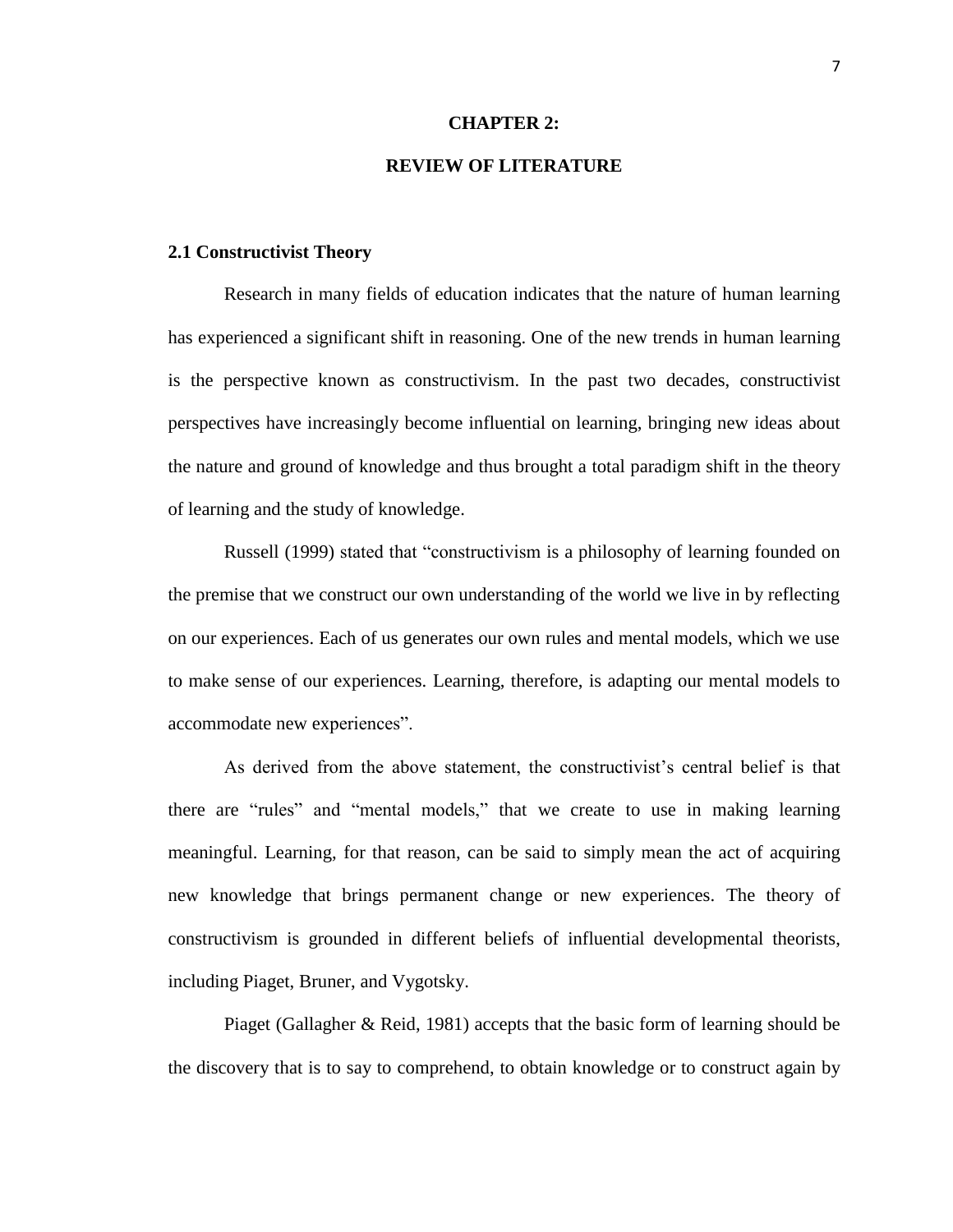rediscovery. According to his beliefs, there are stages which children pass through and receive ideas they may see later in life as not correct. Piaget stressed children's need for self-sufficiency and also claimed that children participating in activities that they want in classroom situations will find out that their association and something they imagine or picture in their mind happen in an autonomous performance.

In a similar manner, Bruner (1990), who was influenced by Piaget's theory, also discussed the notion that learners must engage in active process during learning to construct their new thought or ideas using their past or present knowledge. He expressed that choosing and transformation of knowledge, construction of an idea or theory and decision making is the sole responsibility of the learners. All those procedures will depend on the mental structure that will give an idea and organization to the knowledge that you have and let the person go further than the given knowledge.

Vygotsky (Berk & Winsher, 1995), like Piaget, believed in the same basic view of a child as a "biological organism". Piaget stressed what happens within the organism that guides cognitive change. Vygotsky, on the other hand, explained how social experience might cause important revisions in the child's thinking, which becomes an essential component of learning. He also emphasized the fundamental role of instruction as development to enhance verbal dialogue. Knowledge is acquired well when the learner is actively involved in the learning procedure. Knowledge and ideas emerge from situations in which learners draw their knowledge and ideas out of the experience that have meaning and importance to them.

Therefore, constructivist practice means that children are expected to form their own meaning, which involves skills of divergent thinking, critical thinking, decision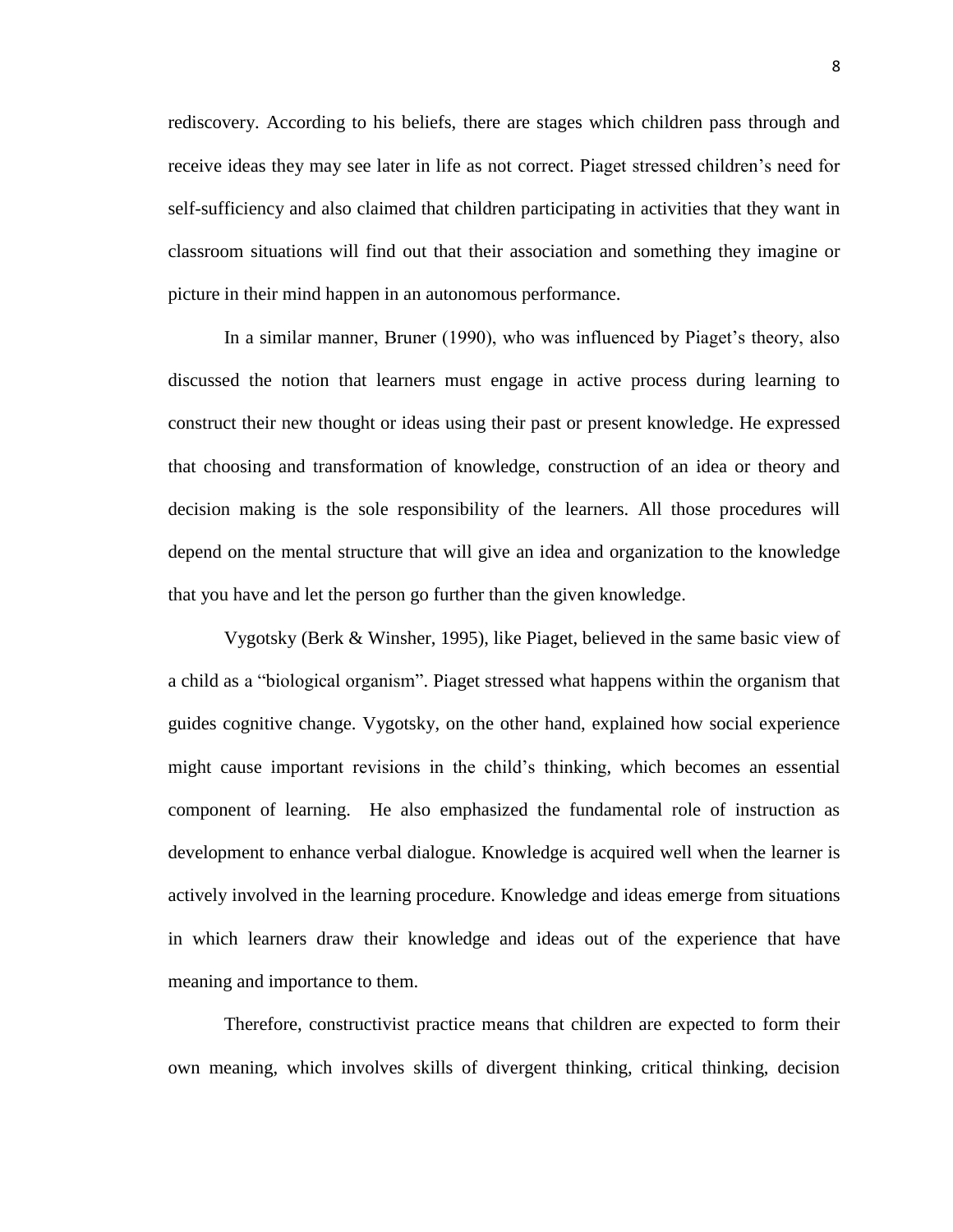making, and social interaction. These skills will help create a foundation to enable these children to live meaningful lives and be productive citizens in the future so that they are capable of thinking, analyzing, and solving the problems on their own.

Within the literature, we find two substantially different constructivist theoretical beliefs; cognitive constructivist theory and social constructivist theory. The two theories share the same beliefs about learning, such as learner-centered or as Leonard (2002) said "learner-centric". The theories also claim that learners have some prior knowledge and experience as a foundation for testing out their hypotheses and to build their own set of knowledge to solve an identified problem brought in by the teacher. The social constructivist theory, however, extends the beliefs of the cognitive constructivist by creating a learning environment where children construct their knowledge in team-based collaborative learning environments while still focusing on the importance of learners. Moreover, social constructivist believes that children develop their ideas in a rich language environment.

Some critical elements to enhance successful constructivist environments are learner inquiry and discovery, learner autonomy, and learner self-motivation. In active learning constructivist paradigm, teachers' roles include being a facilitator, a catalyst, a coach, and a project director. All of the above elements represent characteristics shared by constructivists (Glaserfeld, 1989; Brooks & Brooks, 1993; Fosnot, 1996; Leonard, 2002). However, though there are two substantially different constructivist theoretical beliefs, yet there are very important ideas or arguments that most of the constructivist agreed on as opined by Fox, (2001), "generally accepted guidelines of current views of constructivism encompass the following criteria: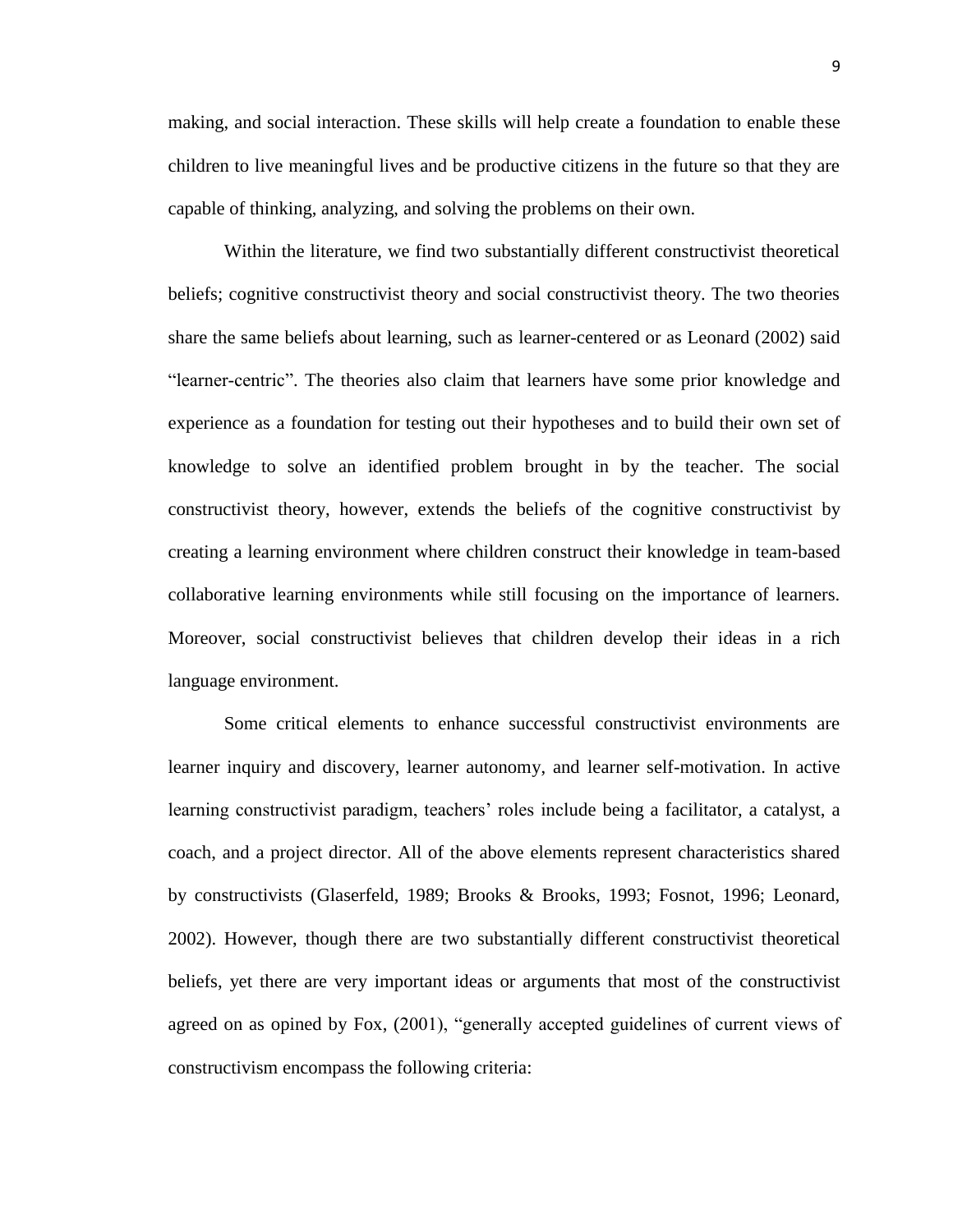- 1. Learning is an active process.
- 2. Knowledge is constructed, rather than innate, or passively absorbed.
- 3. Knowledge is invented not discovered.
- 4. All knowledge is personal and idiosyncratic.
- 5. All knowledge is socially constructed.
- 6. Learning is essentially a process of making sense of the world.
- 7. Effective learning requires meaningful, open-ended, challenging problems for the learner to solve".

Despite the similarities in critical elements, the beliefs of how learners construct their knowledge are different between cognitive constructivists and social constructivists. Two major cognitive constructivist theorists provide support to this study; Jean Piaget and Jerome Bruner. Lev Vygotsky theory of constructing knowledge is represented the social constructivist theorists (Glaserfeld, 1989; Fsnot, 1996; Leonard, 2002).These major differences between the two constructivist theorists are further described in the literature review that follows.

#### **2.2 Cognitive Constructivist Theory**

Jean Piaget (1896-1980), will be continued remembered for his extensive research on developmental psychology. Piaget's in his constructivist theory assert that bestowing knowledge to the individual is not possible in such a way that it brings immediate comprehension and its application. But rather individual has to "construct" in their best understanding and form meaning based upon their experiences. His theory cut across so many theories such as; teaching method, learning theories, and education reform. Piaget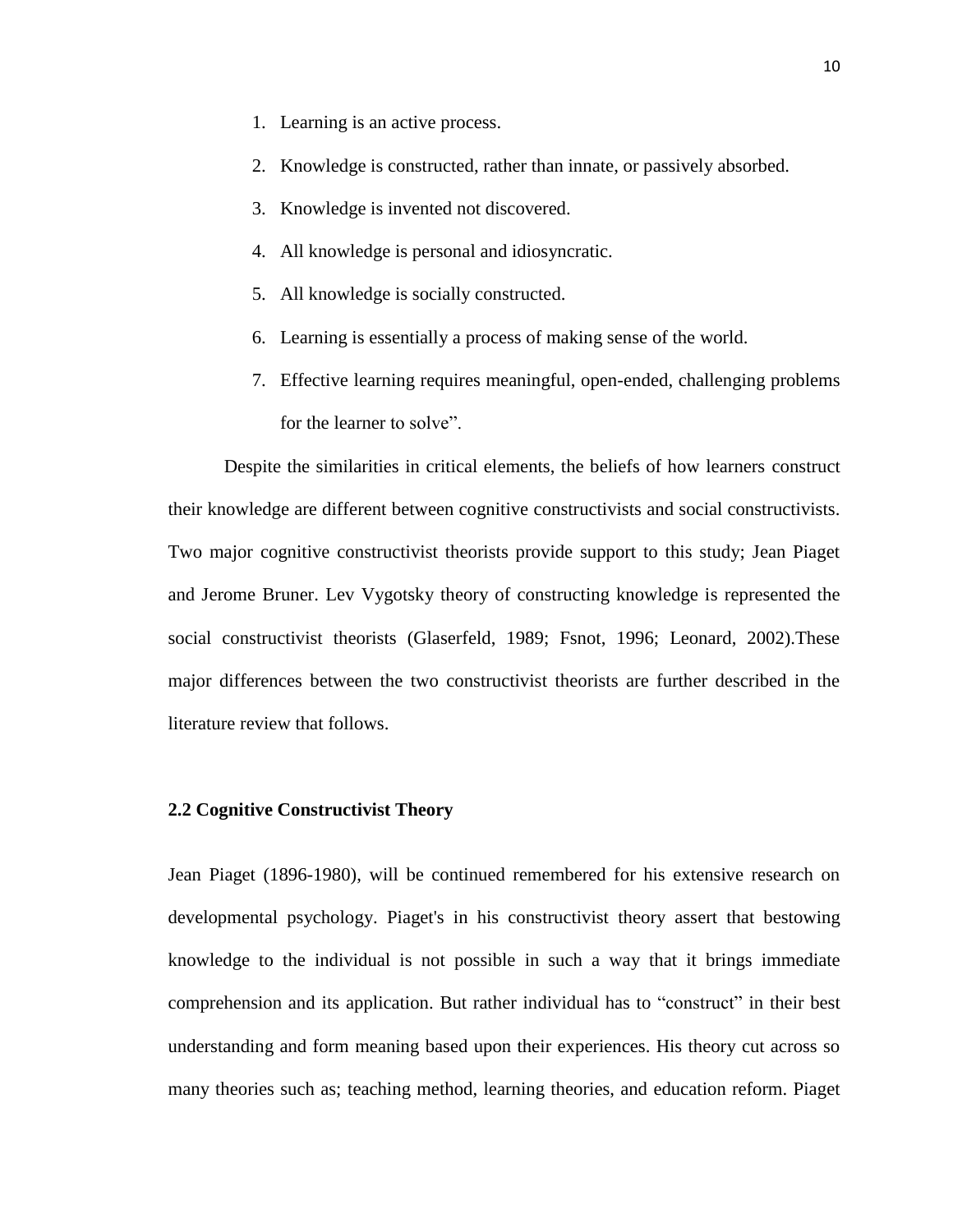emphasis social environment is crucial in the developmental process of children, yet upon all these, children are believed to be developing in a situation that is separate from others, behaving as young scientist's investigators, formulating their own theories experimenting to create and construct knowledge within their surrounding (Das Gupta  $\&$ Richardson, 2001). The most paramount part of Piaget hypothesis which leads to the individual construction of new information is assimilation and accommodation. Making the person integrate new ideas into the previous knowledge is the work of Assimilating. The process makes the person look different about things, think carefully on the issue once misinterpret and judge the value or condition in a careful way and determine only the most important, eventually, changing those that were at one time misinterpret. On the other hand, when talking about accommodation, is the readjustment of the pre-existing idea in order to fit in new information. The way Individuals envisage how the world function, differ. If the way we think of something does not happen that way, then individual must learn to accommodate and then readjust the anticipated outcome with the result (Fosnot, 1996), and disequilibrium must occur for proper learning to be in effect, without disequilibrium, accommodation of new information will not take place. In disequilibrium, mistakes in learning are regarded as the result of students' knowledge, therefore, in such a situation; students' should always be encouraged rather than stopping the occurrence. To some degree or extent, students are giving the green-light to investigate and get different solutions in rigorous, open-ended discovery in their natural sense (Fosnot, 1996). Knowledge construction is very important and it acquisition needs to be stress. Educators are intimate to breed a conducive atmosphere that will help students investigate content using scientific test. Therefore, teachers will need a dedicated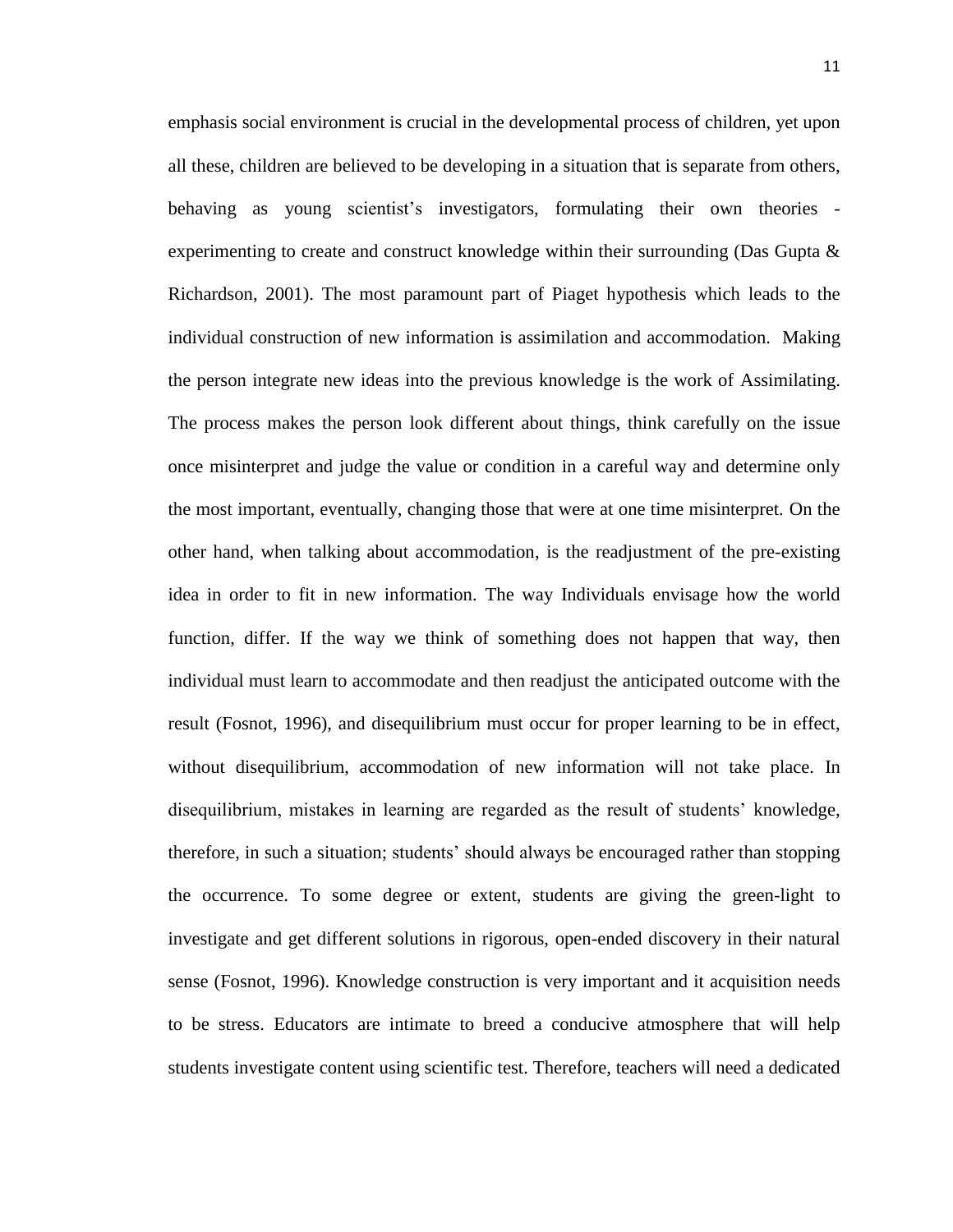time and hard work in dealing with students of the same age group to take the difficult task.

Another cognitive constructivist theorist is Jerome Bruner who was inspired by Piaget's work (Leonard, 2002) and was influenced by Vygotsky theory as well. In later years, most of Bruner's work focused on language and culture. However, he and Piaget are primarily identified as a cognitive constructivist theorist (Glaserfeld, 1989; Brooks & Brooks, 1993; Fosnot, 1996; Leonard, 2002).

According to Bruner (1990), "the central concept of human psychology is meaning and the process and interactions involved in the construction of meaning". He also pointed out saying it's deserving that students gain knowledge on how, where, to whom and in what condition instead of learning what to say.

The primary tenet of Bruner's theory is that learners construct knowledge by interacting with the environment. Bruner (1966) believed it takes a functional process to learn and new thoughts or ideas are constructed by students depend on their present or previous information. According to him, student depends on his intellectual ability to choose and reframe the knowledge to form a theory which involved conversation making. The mental arrangement gives ideas and structures to experience and leaves the person with more knowledge than before.

Bruner is famous for many cognitive studies; however, the aspect of his research that considered constructivist in design is a discovery-learning theory (Leonard, 2002). His concepts of discovery learning are that learners will remember concepts more when they discover the concepts on their own and apply those concepts to their knowledge base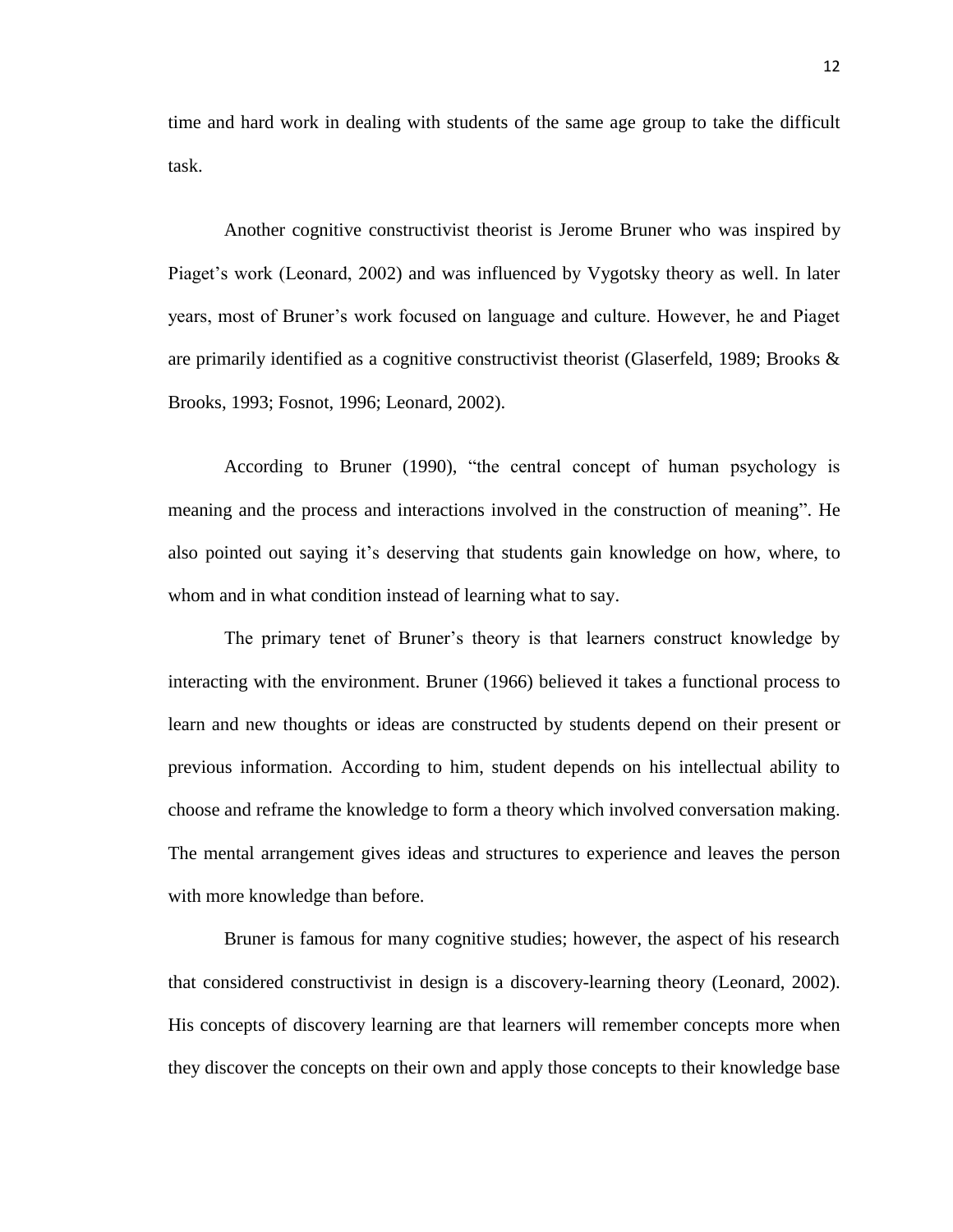and structure the concepts to their own background and life experiences. Bruner believed that learners may make mistakes during the process of discovery, but the mistakes are essential to the learning process. Learners will actively take part in the formation and structuring of learning content when they are mature enough, self-motivated enough, and experienced enough. In discovery learning, the teacher roles are as a facilitator, coach, and guide, who lead the way and assist the learners through their active learning activities (Bruner, 1960, Leonard, 2002).

Bruner (1966) also said that humans construct their knowledge through three information-processing systems, which are "Enactive representation (action), Iconic representation (imagery), and Symbolic representation (language)". He explains that:

- Enactive representation (Action) refers to the belief that young children represent the world in terms of personal action. It represents past events through an appropriate motor response to segments of their environment.
- Iconic representation (Imagery) refers to the period of progression defined by the representation of world with respect to concrete metal images. It represents the spatial, temporal and qualitative structures of perceptual circumstances.
- Symbolic representation (Language) means the final stage of development when children are capable of presenting their world in absolute symbols, which include language and theoretical system.

Bruner (1996) explained the concept of knowledge construction by stating, "Reality construction is the product of meaning making shaped by traditions and by a culture's toolkit of ways of thought. In this sense, education must be conceived as aiding young humans in learning to use the tools of meaning making and reality construction, to better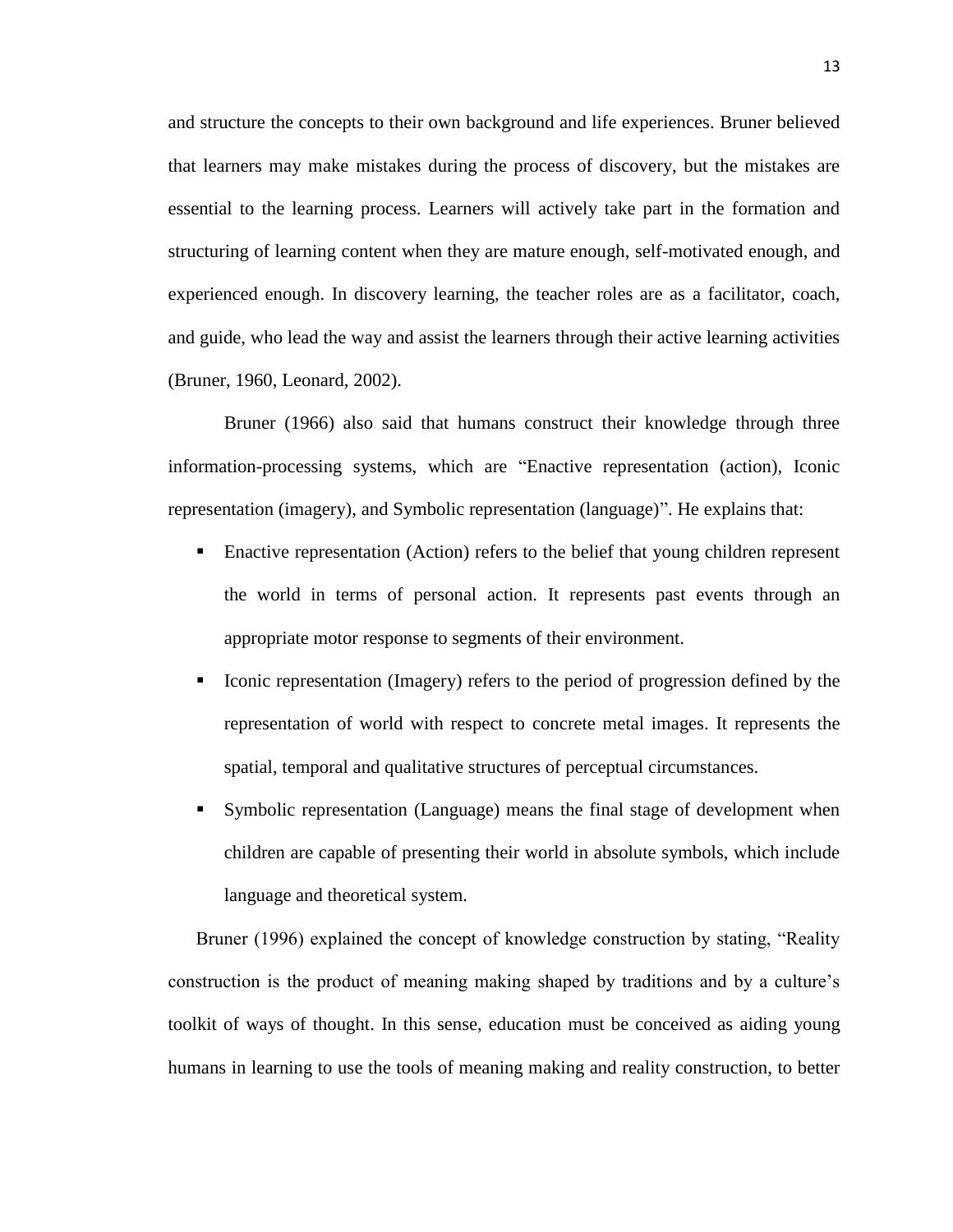adapt to the world in which they find themselves and to help in the process of changing is required".

To Bruner acquiring knowledge involved reasoning, creating and evaluating theories which rely on a special blueprint to be employ preferably than to be resolved only by the environment Bruner (1966).

#### **2.3 Social Constructivist Theory**

Piaget was more concerned about the biological development but shifted to a social way in constructivism. Bruner is famous in his discovery learning which he stated that learners will remember concepts more when they discover the concepts on their own. Vygotsky on the other hand, "said that social relation, cultural setting, and human activities will determine how and what the individual will learn about the world in which he lives. Involving in different varieties of activities and interacting with one another in the right way help internalize them to get new method and idea of the world and culture (Anita, 2004)". He asserted on this view that construction of knowledge depends on social relation and experience.

In the pedagogical college of Gomel, the psychological laboratory was established by Vygotsky in which many researched were carried out using early childhood students and school children. "These experiences were, in fact, some of the basic material for his work, on the psychology of art (Blanck, 1990)". He tried to co-opt a lot of "disparate psychological approaches of his time (e.g., nascent behaviorism and Pavlovian reflexology, Gestalt psychology, genetic epistemology) under the banner of Marxian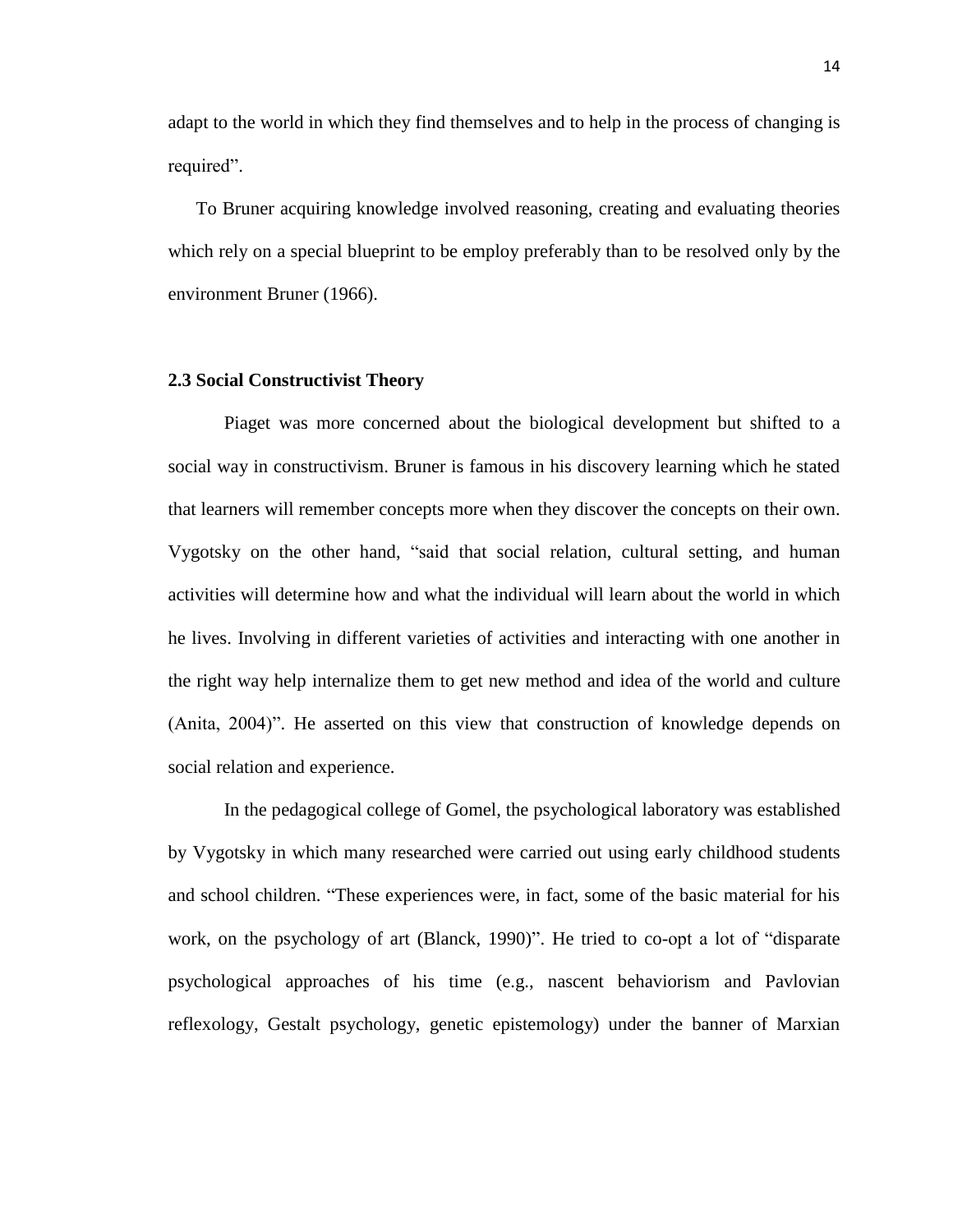historical materials (Vygotsky, 1986)". Cultural psychology was one of the basic "contributions" of Vygotsky to "constructivism".

He said that "education should play the central role in the transformation of man, which he also stated as the conscious social formation of new generations (Vygotsky, 1994)". Vygotsky proved that believed in which people viewed "academic concepts" are easily develop through a series of actions that produce understanding, or via the processes of imparting knowledge to the "child academic facts" assisting the children to "assimilate" these ideas from the same level as an adult think. Vygotsky supported that mastering through the processes of memorization cannot help in the assimilation of concepts alone; the child will have to experience a high rate in reasoning. He believed "academic concepts" begin to occur and develop through the assistance of the feelings of nervousness in the activity of the child's thinking, coupled with the reality that he has reached a stage distinctive to school age. "As for concept formation more complex nature should exist between the processes of education and development (Vygotsky, 1994)". That is to say, he demands that for "teaching and learning" to be effective, more competent individuals should be involved and be present in the process of interaction.

The main interest of Vygotsky was the "social development of mind". Vygotsky asserts that "higher mental functions develop through participation in social activities (Bredo, 1997)". His concerned is pertaining to "higher mental functions" like thinking, ability and comprehension. Words as "critical thinking", "higher order learning" got it origin from Vygotsky teachings. "Development of such higher mental functions is viewed as social rather than individual processes (Light & Littleton, 1999)". As opined by these two authors (Blanck, 1990; Shunk, 1996) "Being social lies on the fact that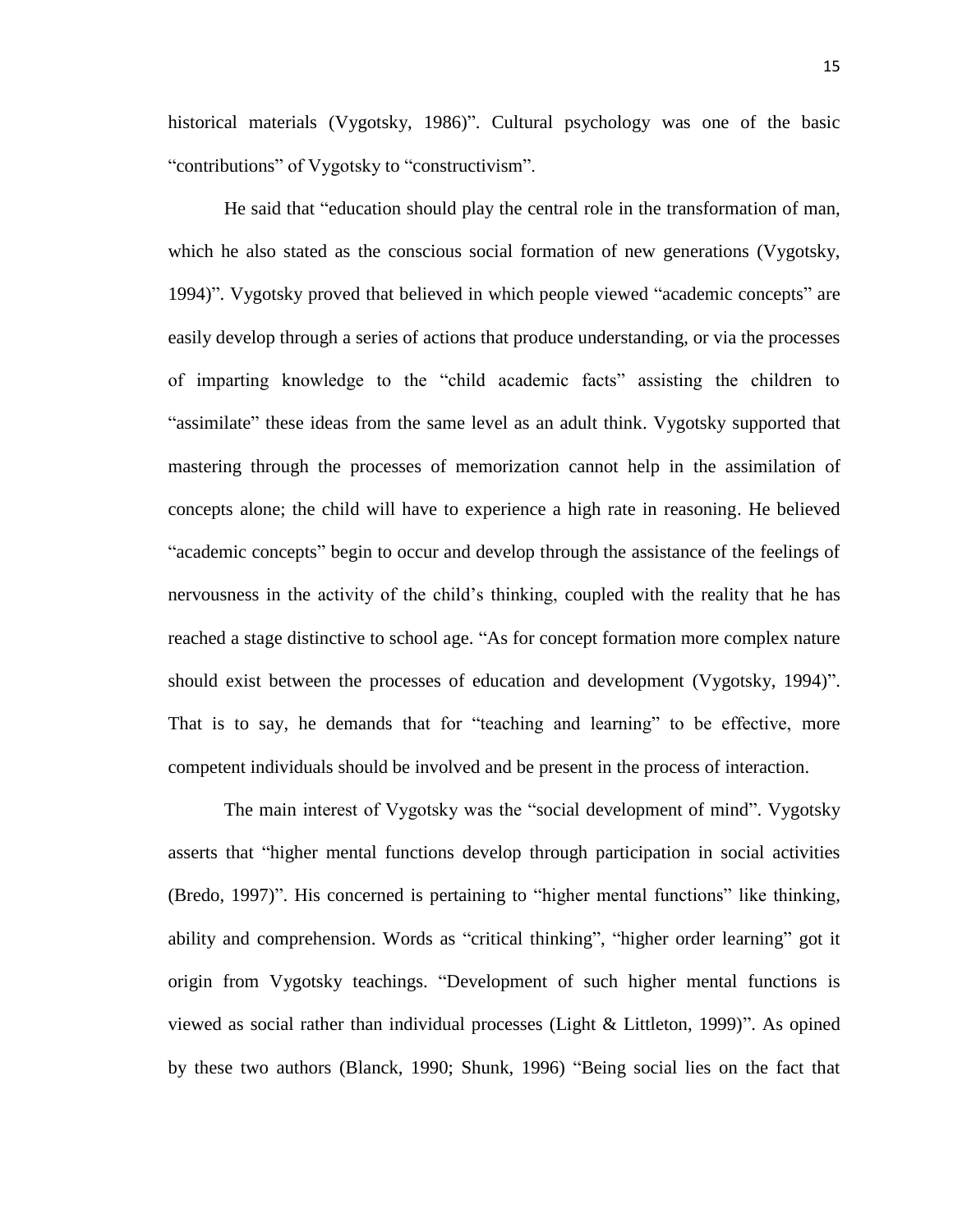individuals can achieve and differ much in the guidance of an advantaged individual, which is known as the Zone of Proximal Development (ZPD)".

As can be seen above, in his sociocultural theory, "three themes become significant. The first one, individual development has its origins in social sources; second, human actions or higher mental functions regardless of being social or individual, are mediated by tools and signs called semiotics and third, individual development and human actions are examined through genetic or developmental analysis (Palincsar, 1998)".

"First, the developmental levels are phylogenetic, which is a field that distinguishes animals from human beings. Second, the cultural/historical refers to the immense impact of practices of particular cultures, or similar cultural groups in the development. Next, the ontogenetic analysis indicates how the physical or the mental challenge, age, temperament, and the fruits of individual history influence development, while micro-genetic analysis deals with the processes of interaction between the individual and his or her environment. The latter takes into account the interplay of individual, interpersonal, and sociocultural factors simultaneously (Palincsar, 1998)".

Major beliefs of his theory are "that speech is social in origin and that language precedes rational thought and influences the nature of thinking. The voiced interpersonal functions during childhood gradually become intrapersonal as their significance is grasped by children (Garton, 1992)". He illustrates by saying:

"An interpersonal process is transformed into an intrapersonal one.

Every function in the child's cultural development appears twice: first, on the social level, and later, on the individual level; first,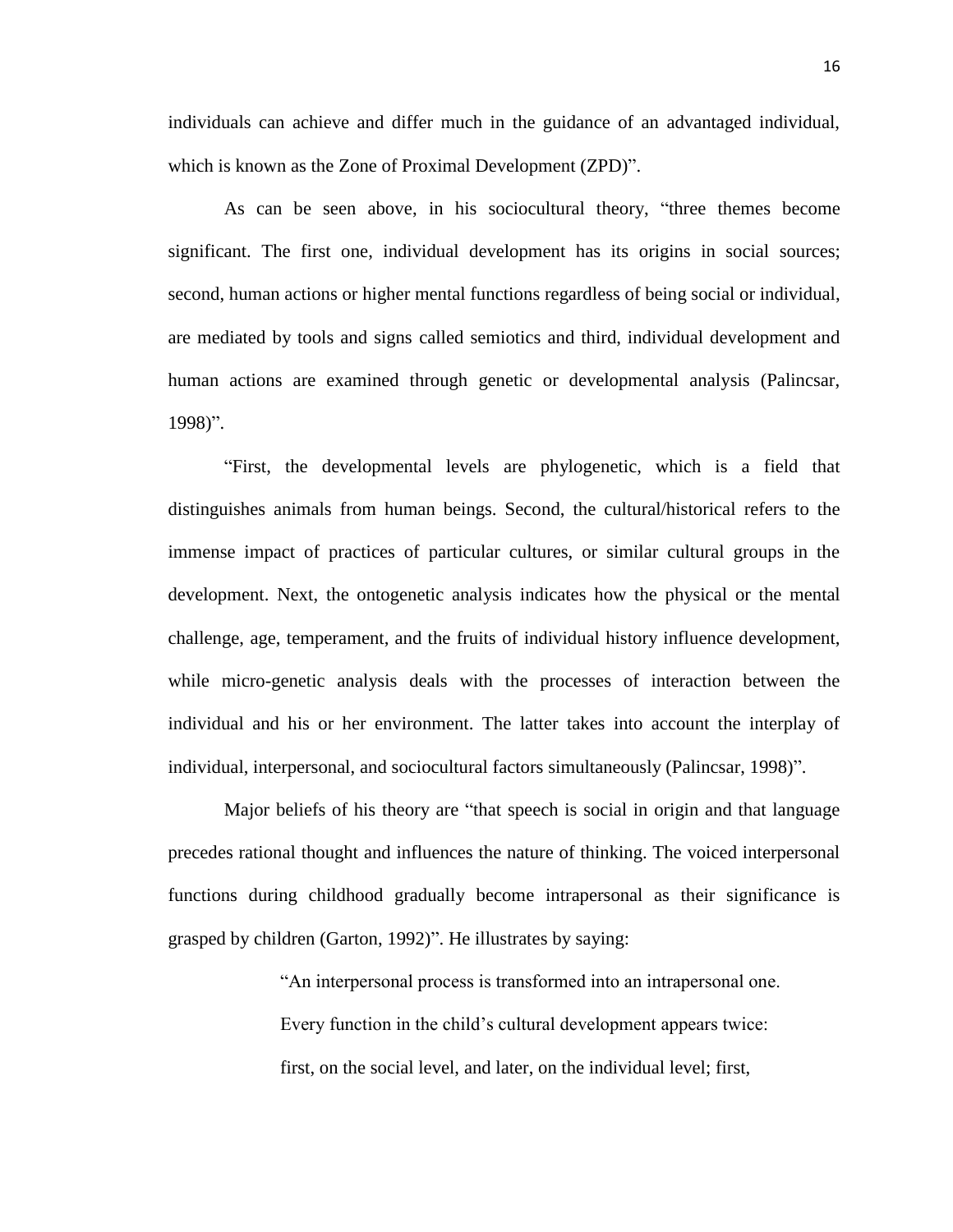between people (interpsychological), and then inside the child (intrapsychological). This applies equally to voluntary attention, to logical memory, and to the formation of concepts. All the higher functions originate as actual relations between human individuals (Vygotsky, 1978, cited in Bredo, 1997)"

Going by this statement shows that "learners acquire new concepts or culture when they participate in group work, and through interactions, learners internalize the effects of working together (Palincsar, 1998)". The effects of culture signify that "the society" supply the individual what he wants to achieve and "structured the methods" to get them. "Language is one of the key tools created by humankind for the organization of thinking. Language bears concepts that belong to experience and to the knowledge of humankind (Blanck, 1990)". "Dialogue emerges crucial for two invaluable tenets of constructivist practice, which are the process of collaborative learning and deep personal introspection into one's own learning process (Brooks & Brooks, 1993)". This means that "the active use of language or other symbolic tools" signify the social constructivism of Vygotsky. Beginning from the time a child come to this world, they talk and do things with adults, this lead to the socialization of the young infants into the culture of that particular society, which might involve interactions in such a way that may lead to the child understanding of their way of beliefs and life as he grows.

Based on Vygotsky, the child "utilize lower order mental processes, elementary attention, perception, and memory within a natural line of development". We will be discussing ZPD next for the purpose of getting more insight regarding the concept.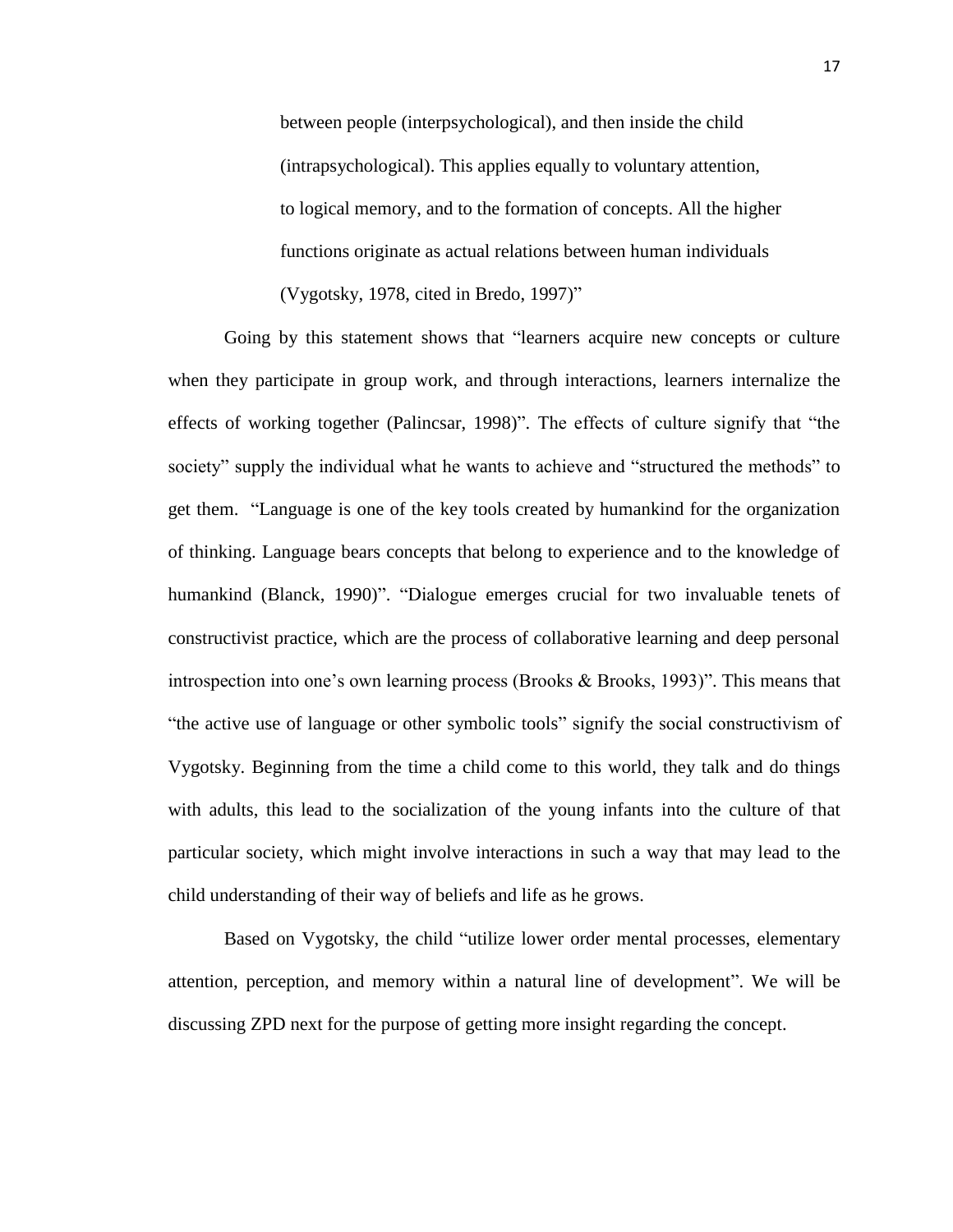#### **2.4 The "Zone of Proximal Development" of Vygotsky**

Palincsar (1998), said, "Vygotsky introduced the construct of the zone of proximal development (ZPD) as a new approach that aims at matching the learning with the child's level of development". Meaning, "ZPD connects psychological perspective of child development with that of a pedagogical perspective on instruction (Hedegaard, 1990)". This shows how the "social environment" is significance, helping and supporting in terms of development. This comprises a high level of cooperation that involve between those that participate in the "social interactions" to achieve the main goal. "In reaching the goal intersubjectivity is allowed (Hedegaard, 1990)". This means, supporting the child succeed in tackling a problem, help the child gain knowledge on how to succeed and learn "mutuality and intersubjectivity".

Major reason for "social interactions", involve making "learning" run smoothly and effective. The participant that has upper hand "gauges the preexisting skills and the required skills for instruction, and divides the tasks into manageable components. This type of active and constantly changing collaboration allows for the development of culturally appropriate and relevant knowledge and skills so that cognitive learning may occur (Garton, 1992)". Therefore, ZPD means a sequence of the task that children can perform without the guidance and help of others and the task that he cannot do yet independently. The proponent for "constructivist learning" need to be careful, taking into consideration on how their "curriculum and instructional practices" affect learners regarding "concepts, facts, and generalizations" in a wider social environment.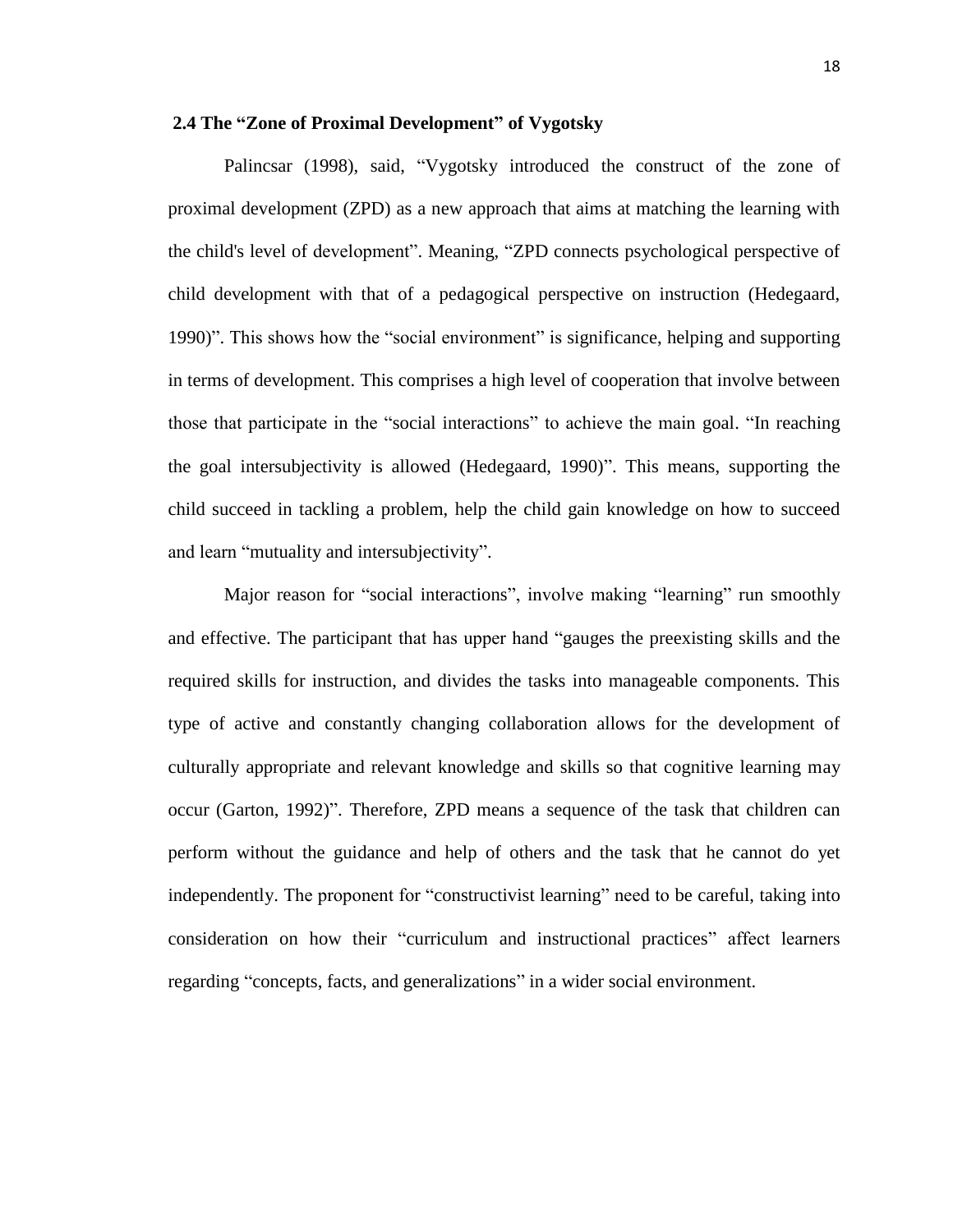#### **2.5 The Theory of Constructivism and the Learner-Centered Environment**

"How does one define a classroom as student-centered through a constructivist lens? To date, a focus on student-centered learning may well be the most important contribution of constructivism (Mvududu, 2005)". This can help us in figuring the misinterpretation on ground concerning what constructivist learning environment truly are. "One misconception is that of cooperative learning and collaborative teaching. As Mvududu (2005) points out, co-operative and collaborative teaching methods provide the opportunity for more competent students to scaffold tasks as they interact with less competent students". The opinion has a connection with the Vygotskian opinion of ZPD, which place emphasis that through the process of interactions, the less knowledgeable one benefit from the knowledgeable ones. As opined by Mvududu (2005) "that students can work in cooperative learning groups, many of which are consistent with views on constructivist learning".

The second misinterpretation has to do with learners engaging "actively and reflectively constructing". A variety of teaching practices can help in achieving knowledge construction; and these can be through "learning by experience, learning by intuition; learning by listening; learning by practice and learning by conscious reflective thinking". "By engaging in these activities, students are able to construct valuable but different kinds of knowledge. Instructors, themselves, must learn to balance these activities to meet the varying needs and goals of their students (Mvududu, 2005)".

"Constructivist classrooms must provide students with the opportunity to explore, speculate, and brainstorm in an emotionally supportive atmosphere. Students must be willing to engage in activities, participate in discussions, and write about experiences in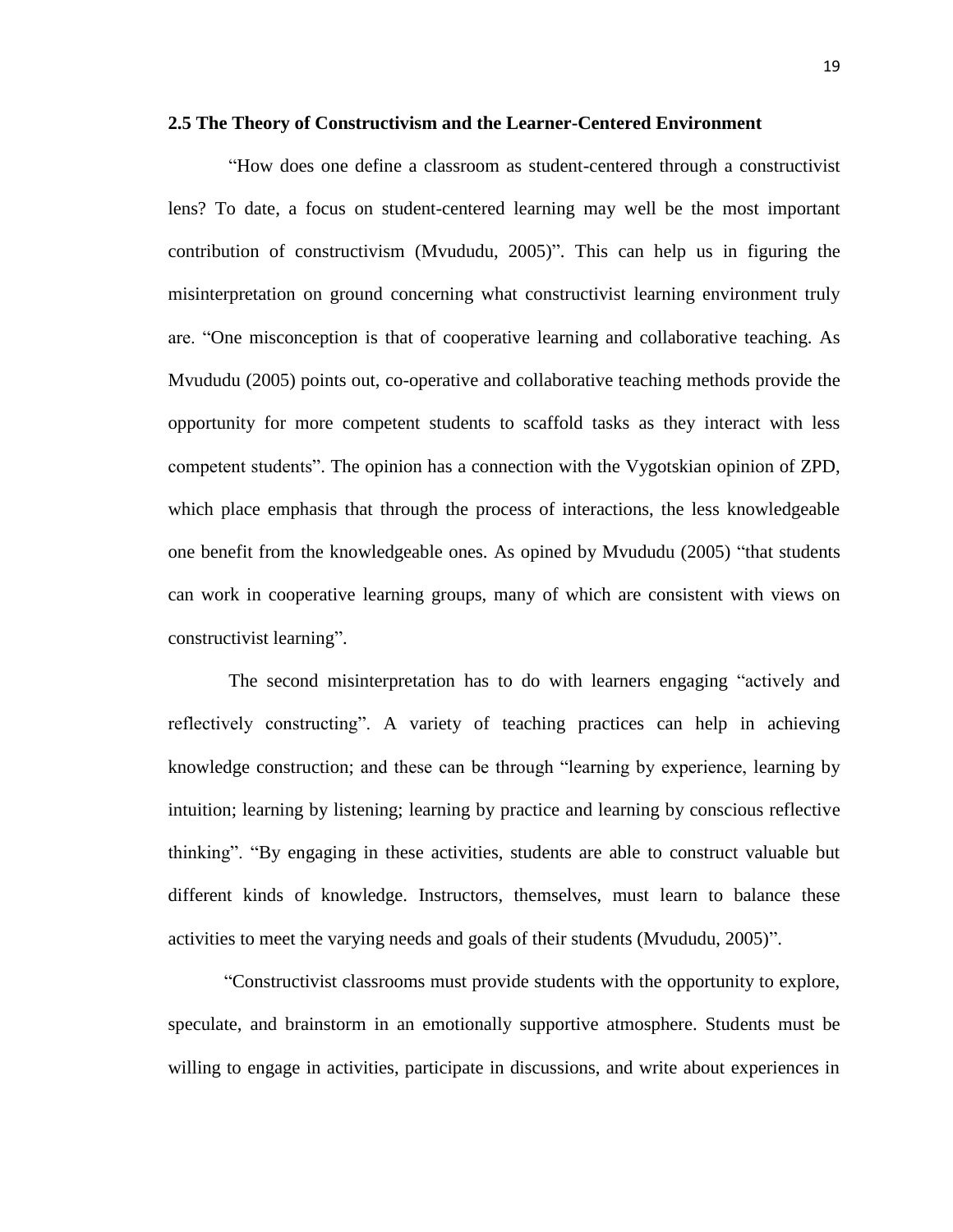order to pursue topics in depth. Activities that engage students might include group projects, such as reader's theater, a process in which students write dramatic scenes from a book and present it as drama to a class (Passman, 2001)". Moreover, learners should be encouraged to always being serious in going through challenges and learn to believe that good and bad results in the course of solving these challenges are right in the process of learning. "Through this process, the teacher must act as a facilitator of every student's social and personal construction process that promotes each individual's exploration and resolution of ideas within the socio-cultural context (Mvududu, 2005)".

In addition, Goolsby in his work on positive aspects of reinforcement in verbal behaviors also expounded on student-centered learning environment. There was an understanding that good instructors are not relying on "verbal instruction" like those beginning teachers who are always over-relying on it. "Furthermore, the expert teachers' communications included more positive overtones (Polk, 2006)". The above deductions facilitate learner-centered teaching atmosphere where the learner is more involved, and the experienced teacher participation in transferring of information is less, making the atmosphere safer and encouraging for learners.

Passman (2001) gives his view when applying learner-centered teaching strategies in his research on "learner-centered instruction in high- stakes assessment environment" as follows: "more time spent in group and individual inquiry discussions; more reliance on student-focused inquiry within an integrated curriculum approach; more time spent reading authentic literature from trade books; more time spent in learning to understand in depth the content being learned; more time spent in active learning, which may be noisy; more emphasis on heterogeneous grouping and inclusion groups; and lastly, more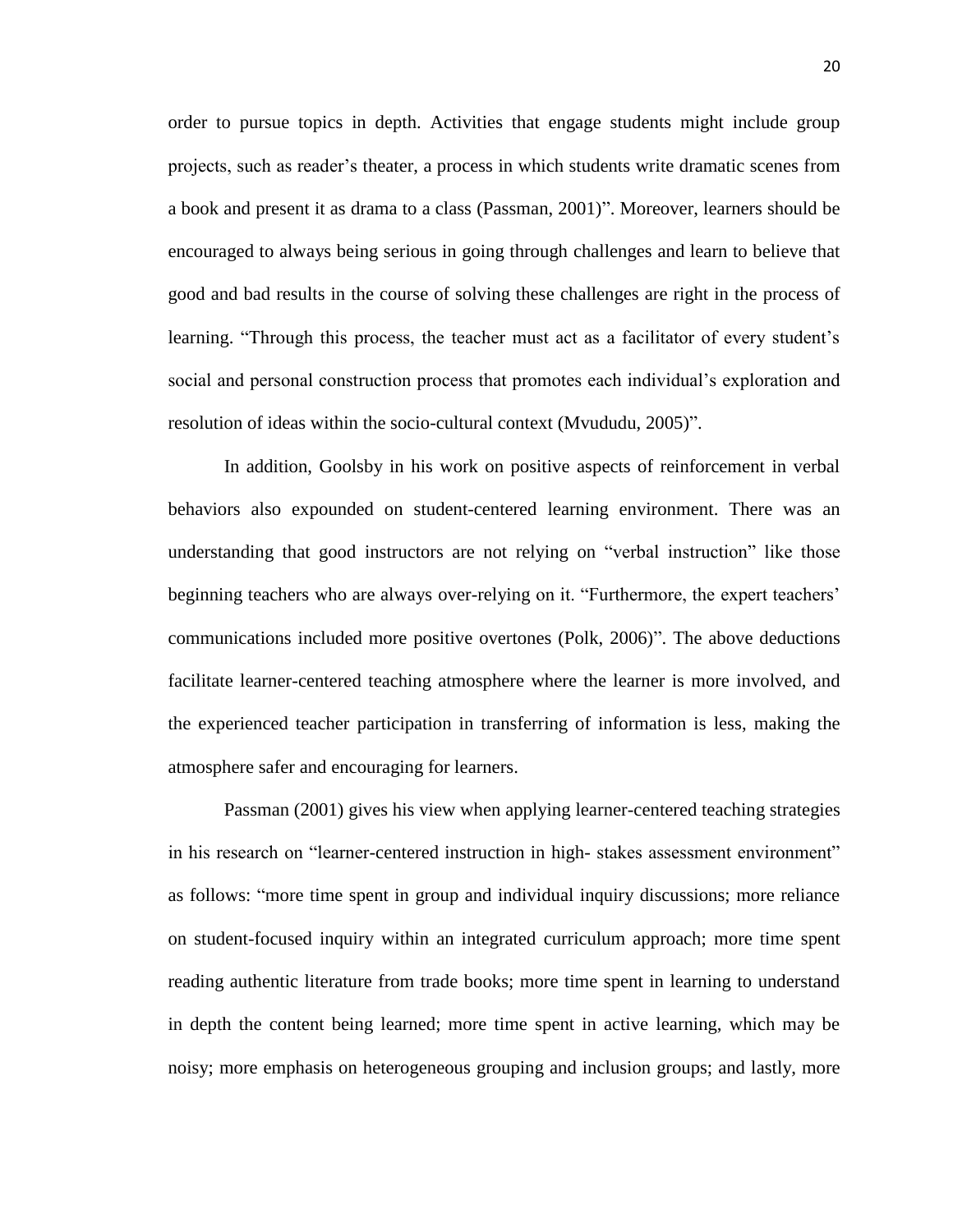reliance on developmentally appropriate portfolio assessment that includes teacher assessments".

The ideas of Wilbert J. McKeachie in the 1940's, one of the first people to learned about Learner-centered instruction relates exactly to that of Passman (2001). An Interview with Wilbert J. McKeachie, Eric Landrum (1999) asks McKeachie to define student-centered learning. McKeachie (1999) offers the following descriptive teaching strategies: creating student trust and an environment to openly ask and express questions; emphasis on student to student discussion and less on lecture and question and answer sessions; emphasis on deeper learning rather that rote learning; more of an emphasis on student choice and intrinsic motivation; emphasis on student goals and teaching to those goals; emphasis on attitudinal and affective outcomes; and lastly, a concern about student misconceptions and working to clarify those misconceptions".

What distinguish "Constructivist classrooms" with that of the teacher-centered classroom can be view as "curriculum, learning activities, students' and teachers' roles and assessment of students' learning". These differences are summarized in a tabulated format in Table 1.0. below.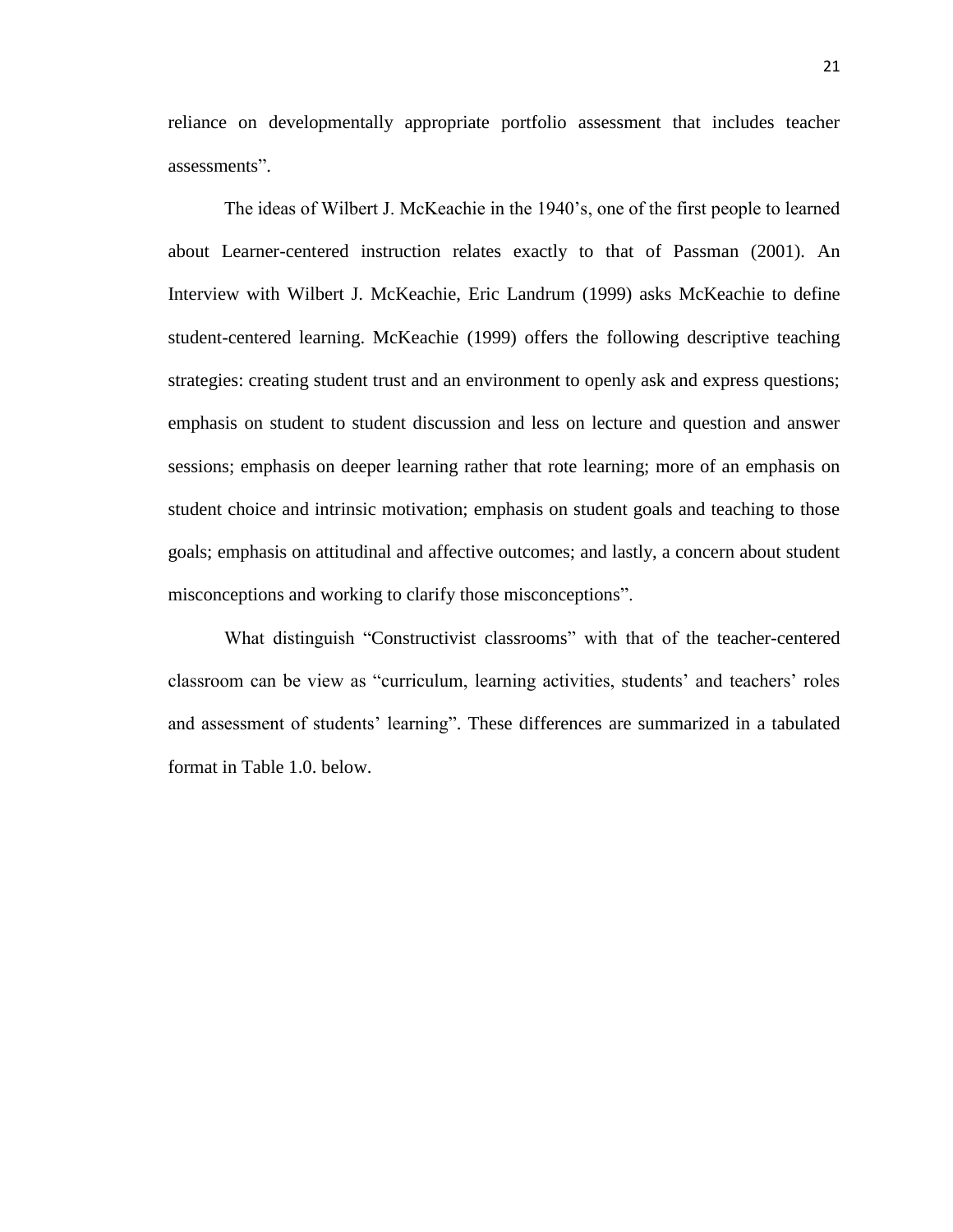**Table 1.0.** The Disparities between Student-Centered Classrooms and that of Teacher Centered Classrooms.

| 66                                                                                                                      |                                                                                                                                                                                    |
|-------------------------------------------------------------------------------------------------------------------------|------------------------------------------------------------------------------------------------------------------------------------------------------------------------------------|
| <b>Teacher-Centered Classrooms</b>                                                                                      | <b>Student-Centered Classrooms</b>                                                                                                                                                 |
| Strict adherence to fixed curriculum<br>is highly valued.                                                               | The pursuit of student questions is<br>highly valued.                                                                                                                              |
| Students are viewed as blank slates<br>on which information is etched by<br>the teacher.                                | Students are viewed as thinkers<br>with emerging theories about the<br>world.                                                                                                      |
| Curricular activities depend heavily<br>on textbooks and workbooks.                                                     | Curricular activities rely heavily on<br>primary sources of data<br>and<br>manipulative materials.                                                                                 |
| Teachers seek the correct answer to<br>validate students learning.                                                      | Teachers seek the students' points<br>of view to understand students'<br>present conceptions for use<br>in<br>subsequent lessons.                                                  |
| Teachers generally behave in<br>a<br>didactic<br>manner,<br>disseminating<br>information to students.                   | Teachers generally behave in an<br>interactive manner, mediating the<br>environment for students.                                                                                  |
| Students primarily work alone.                                                                                          | Students primarily work in groups.                                                                                                                                                 |
| Assessment of student learning is<br>viewed as separate from teaching<br>and occurs almost entirely through<br>testing. | Assessment of student learning is<br>teaching<br>and<br>interwoven<br>with<br>occurs through teacher observations<br>of students at work and through<br>exhibitions and portfolios |

By Brooks and Brooks, (1993)".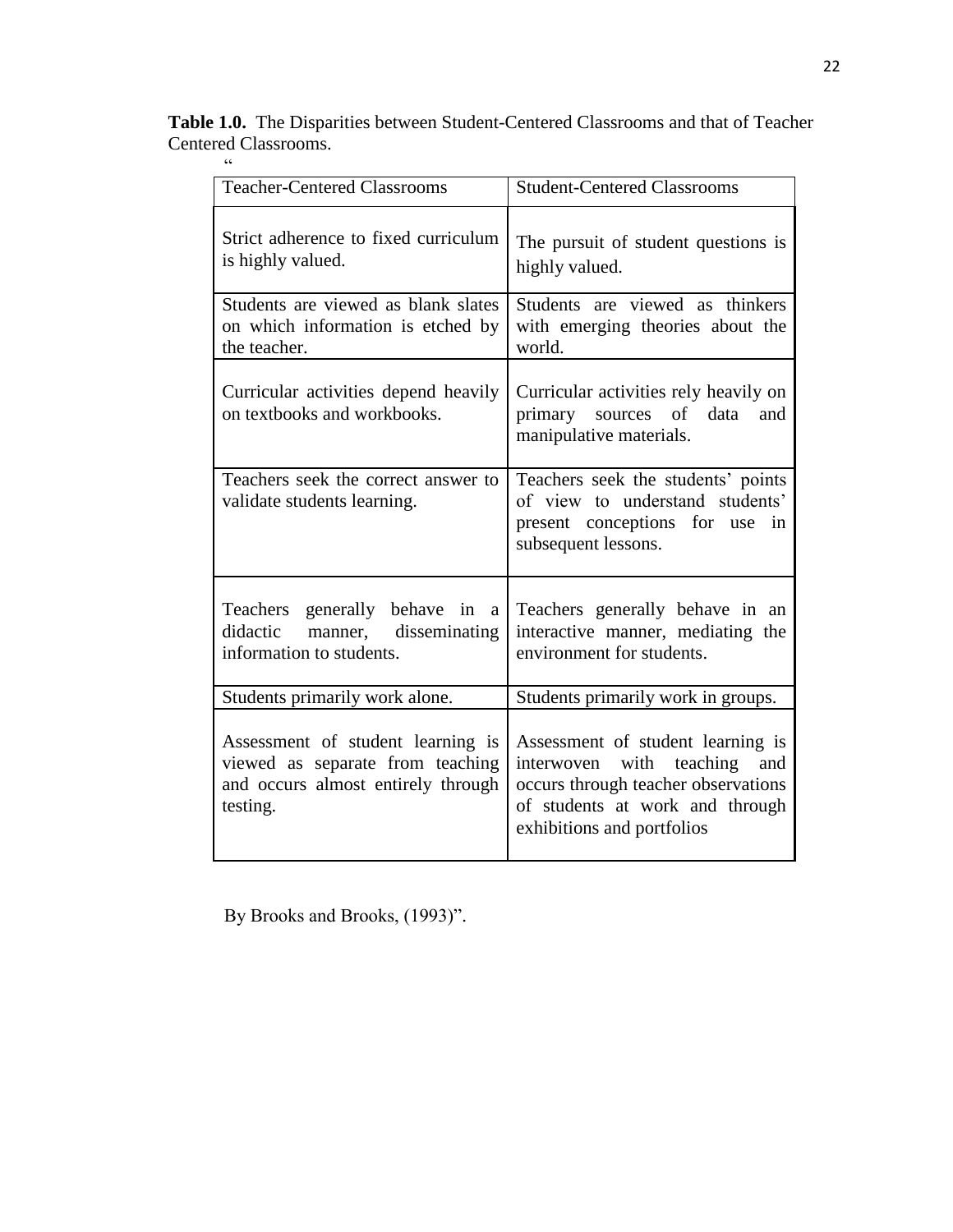#### **2.6 Constructivist Approaches in Pre-service Caregivers Education.**

In the past few years at Kaduna State College of Education in Nigeria, educators of early childhood were encouraged to always adhere to the minimum standard 'correct' procedures for lesson delivery, and the need for students to acquire essential content knowledge without giving a clear-cut single method of instruction to follow. As a result, many teachers perceived learning to primarily involve a transfer of knowledge that was to be 'passed onto' students who were not encouraged to participate in the determination of learning pathways and hence the learning process. Students' knowledge was not the focus of teaching and learning within the classroom.

Does this mean that educators of early childhood have to abandon the skills and knowledge that they have acquired if they adopt constructivist teaching-learning strategies? Not really. Much of what is used in pre-service caregivers classrooms can, and needs to be used within a constructivist approach. However, what is required is a change in the role of the teacher and student and groups of students, in the context of allowing students the opportunity to construct knowledge which is viable for them as individuals and members of a variety of social groups. The following ideas have been put together as a result of implementation and practice of constructivist approaches and are based on the work of Driver and Oldham (1986), Solomon (1987) and Prawat (1989). The ideas discussed below are centered on practical issues encountered as various attempts were, and are being made, to implement constructivist approaches as outlined by the above researchers.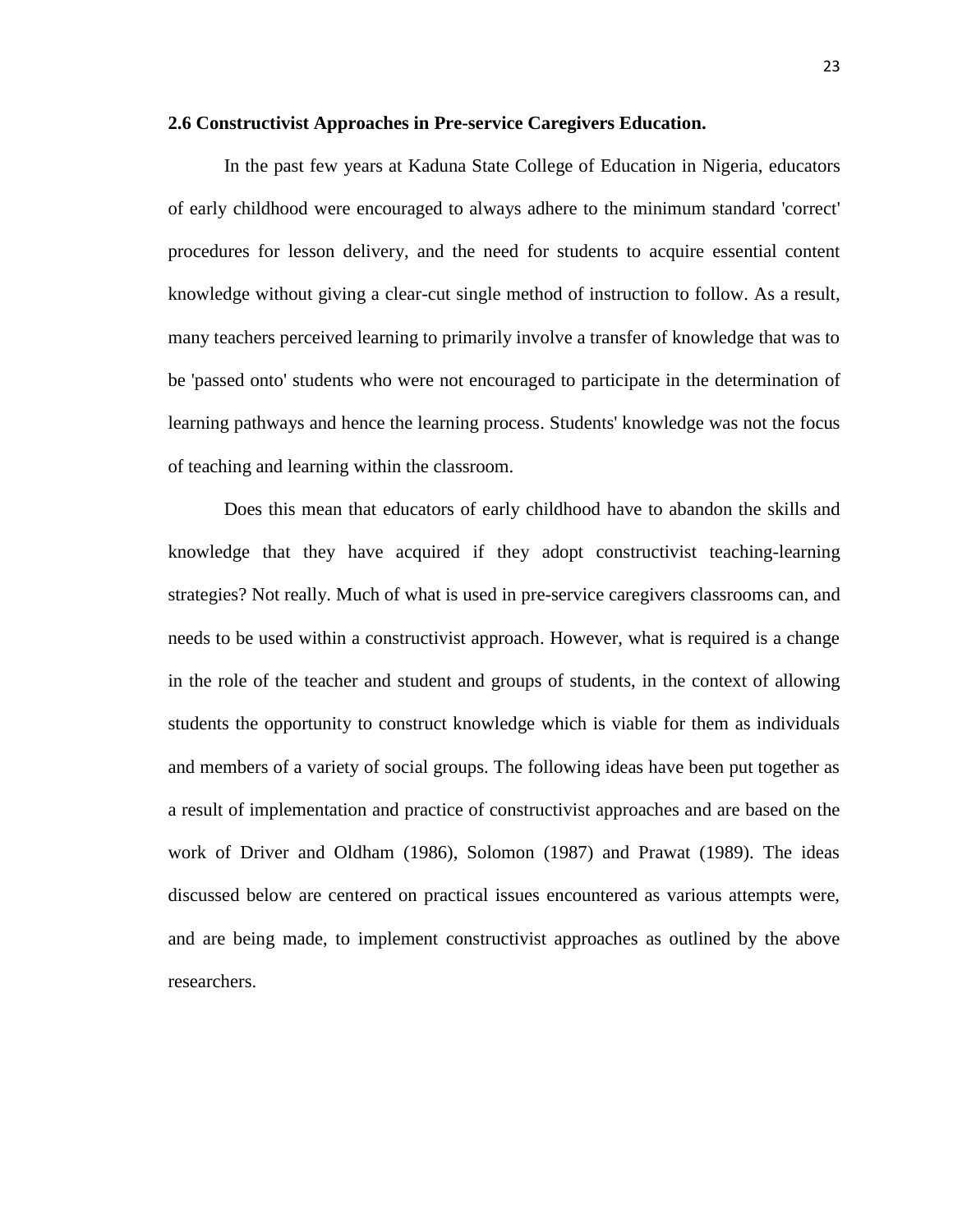#### **2.7 [Teacher's role -](http://web.a.ebscohost.com.ezproxy.neu.edu.tr:2048/ehost/detail/detail?vid=3&sid=ae9b88ba-f0d6-479f-9afa-210d4a35816a%40sessionmgr4002&hid=4104&bdata=JnNpdGU9ZWhvc3QtbGl2ZQ%3d%3d#toc) [Facilitator](http://web.a.ebscohost.com.ezproxy.neu.edu.tr:2048/ehost/detail/detail?vid=3&sid=ae9b88ba-f0d6-479f-9afa-210d4a35816a%40sessionmgr4002&hid=4104&bdata=JnNpdGU9ZWhvc3QtbGl2ZQ%3d%3d#toc)**

The greatest change required of teachers relates to their view of the classroom and their current teaching practices. If our teaching role is to change from a transmitter of knowledge to a facilitator of knowledge construction, what does that really mean? A facilitator creates opportunities for others to explore ideas for themselves, assists rather than tells, encourages and questions others to find solutions to worthwhile problems. A facilitator does not openly control or place judgment on a pathway taken by others. All of these qualities are diametrically opposed to a transmitter of knowledge.

A constructivist approach requires, however, that the way we think about science not to be a transmittable form of an idea which students must acquire but as a method of inquiry involving the construction of knowledge about nature. As a consequence, teaching should focus on how to learn and how to construct knowledge. "By changing roles from transmitters to facilitators, teachers begin to encourage students to become involved in the culture of a scientist rather than being exposed to context-free science knowledge from the textbook with the central focus on knowledge acquisition (Gabel, 1995)".

#### **2.8 [Classroom management](http://web.a.ebscohost.com.ezproxy.neu.edu.tr:2048/ehost/detail/detail?vid=3&sid=ae9b88ba-f0d6-479f-9afa-210d4a35816a%40sessionmgr4002&hid=4104&bdata=JnNpdGU9ZWhvc3QtbGl2ZQ%3d%3d#toc)**

A connection has been proved, concerning "classroom management needs and teachers' ability to practice whether there is a link between them that are corresponding with the principles of constructivism: the link between these classroom management needs and concerns seems to be less severe concerning the application of the approaches of constructivism Gee & Gabel, 1996; Hand & Treagust, 1997; Whitworth (1996)".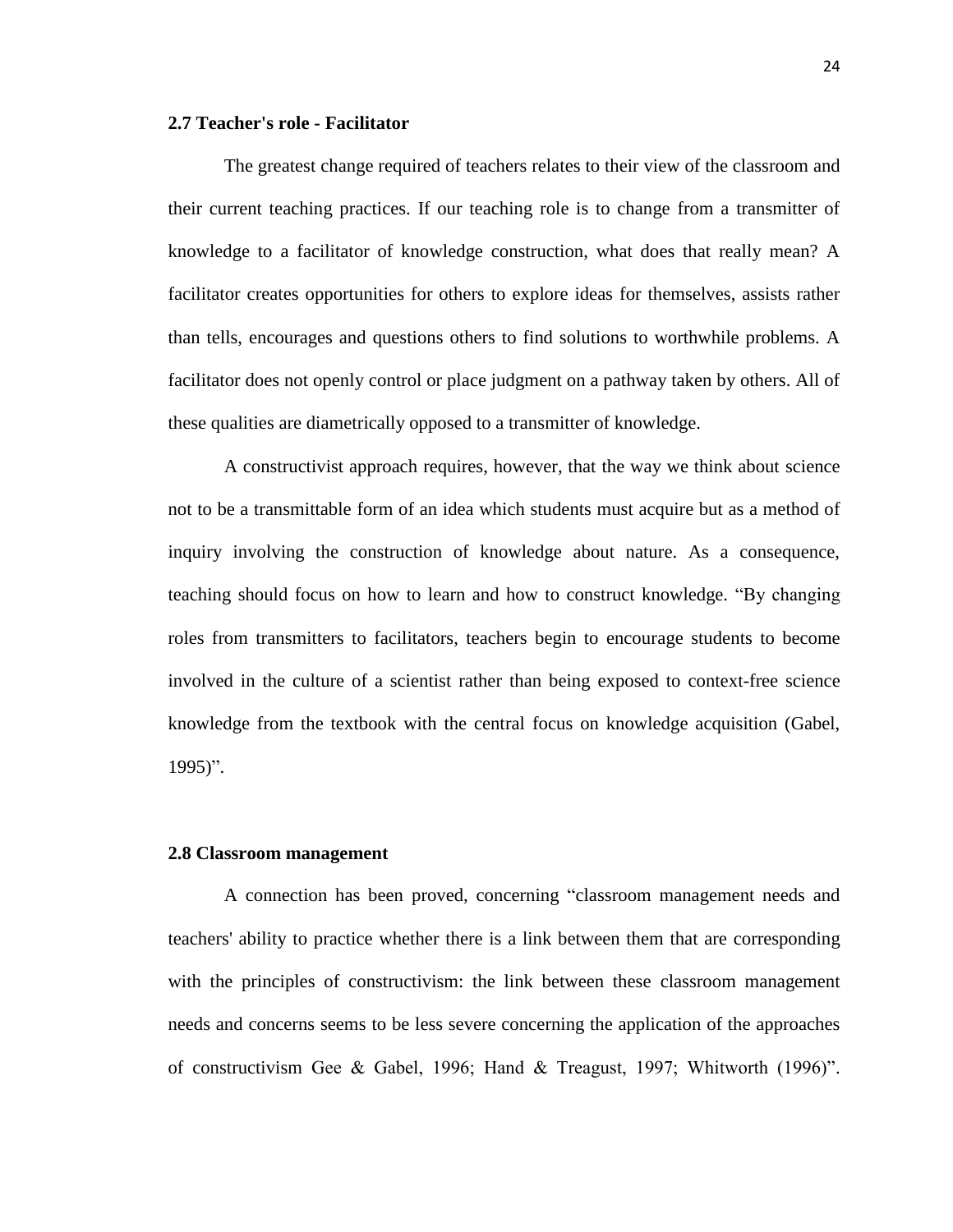According to Gee and Gabel (1996), found that four beginning elementary teachers in their cross-case study conducted, two had partaken in the program plan for the science elementary education create to advance science inquiry while the other two had not. The beginning four teachers result indicated that they "supported the notion of science as inquiry during interviews and in their survey responses but only one showed any true evidence of its practice in the classroom". The result indicated that management needs use to discover what normally happens in class and the decision relating to teachers or the education were order by the measure of regulation on the learners that the teachers perceived they want.

Another study by Whitworth (1996) shows a reformed side of about two preservice teachers who supported the application of the approaches of constructivist teaching strategies in science middle-class schools. Interviewing them about their teaching experience the two students showed their feelings of being confident in concentrating on the way learners learn and in promoting learner's participation, but in order to gain control and be able to manage and regulate the learners, both move away from student-centered method of instruction to that of teacher-centered method during the period of their practicum.

Eight science Teachers who involved in a one and half year in-service to begin the process of application of the strategies of facilitating learning using constructivism in a "Junior High School in Australia" were studied by Hand and Treagust (1997). The result got was "classroom management was one of the major areas of deconstruction required by teachers in order to adopt and implement constructivist approaches".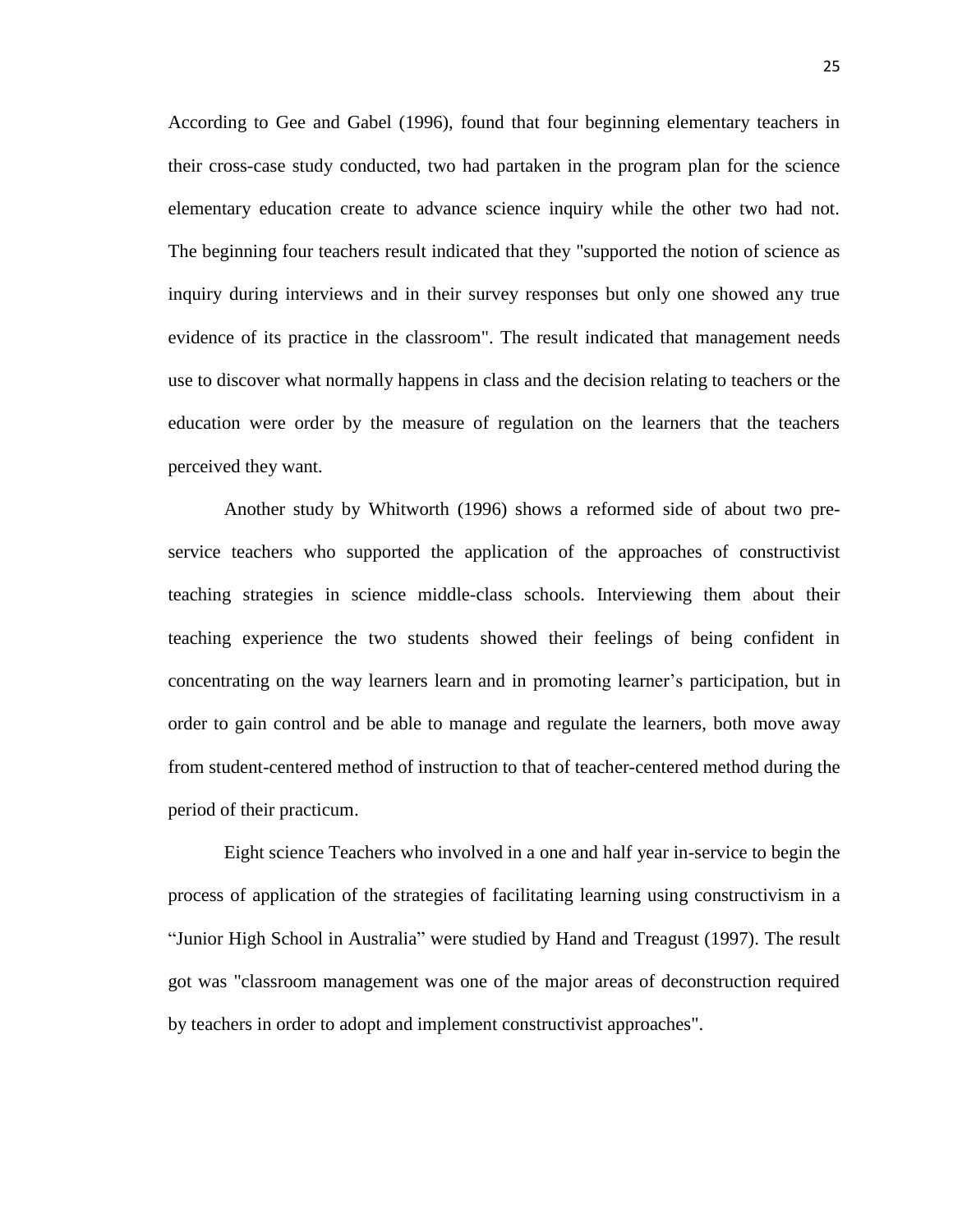"For beginning teachers and student teachers classroom management needs to appear to inhibit their ability to practice in ways consistent with constructivism (Gee  $\&$ Gabel, 1996; Whitworth, 1996)". In whatever manner, these in-service teacher that are in the study of Hand and Treagust (1997), five out of the eight were capable of modifying the way they think in "managerial roles with an emphasis on didactic transmission of information and authority figures whose major role was controlling the classroom to facilitators of learning and sharers of knowledge", and also successful in the implementation of more strategies in constructivist practices. Hand and Treagust in their process of classroom observations realized that there are some differences found in the method of instruction of this five teacher that are conceit with the descriptions of the difference they feel in themselves.

This shows a very good connection between "teachers' ability to practice in ways consistent with constructivism and classroom management concerns and needs". This also shows a strong feeling that teachers need to adopt a different way of understanding their position in the classroom that will enable them to participate in a practice that is always consistent with constructivist teaching method. Teachers may need to shift their focus as well.

Changes to teaching practice such as those suggested by the adoption of a constructivist approach in the classroom will, by necessity, create the need for change in how classrooms are managed. Emphasis on the participation of individuals cooperating in groups to construct meaning requires a different form of classroom management. "Students are given more duties for their own learning and for the determination of learning pathways and tend to respond favorably to this teaching practice" (Vance, Miller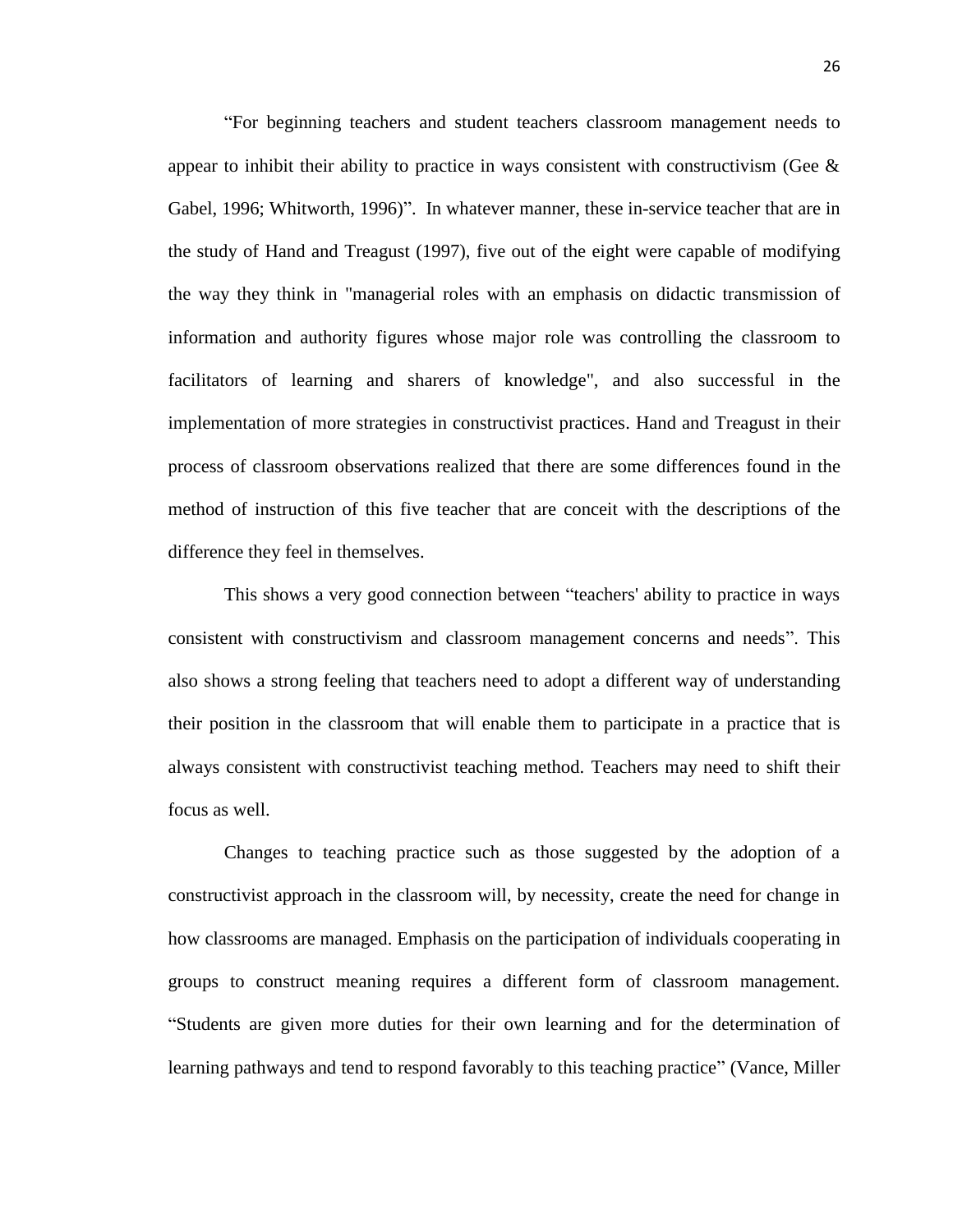& Hand, 1993, 1995). Less time is spent on keeping students on task because they become involved in testing their own ideas at their level of understanding rather than that of the textbook. Low achievers who get 'bogged down' in trying to cope with large volumes of notes, becoming bored or disinterested, begin to enjoy' the challenges and are able to understand science; thus causing fewer discipline problems in class. At the other end of the scale, the high achievers may know the concepts to be addressed. Such students might become peer tutors, or negotiate individual or team research projects for formal presentation to the whole class. Constructivist approaches are not panaceas for management problems in science classrooms (Gunstone, 1995). However, as a result of setting up a learning environment conducive to exploring, sharing and negotiating ideas that are valued, learning science becomes less of a chore for students and in which they can participate, construct knowledge, and begin to enjoy.

The issue of management using a constructivist approach takes on new dimensions. The Little period is used in the course discipline processes while much duration is used during the processes of teaching. The following are some issues that we have found to be important in management process: determining the next lesson plan after completing a previous one (rather than pre-planning the whole unit prior to commencement); organizing sufficient practical equipment in advance to respond immediately to changing student directions; determining how much information or help to give the students; allocating sufficient time to ensure quality results from small group work and whole class work; arranging groups, furniture and equipment.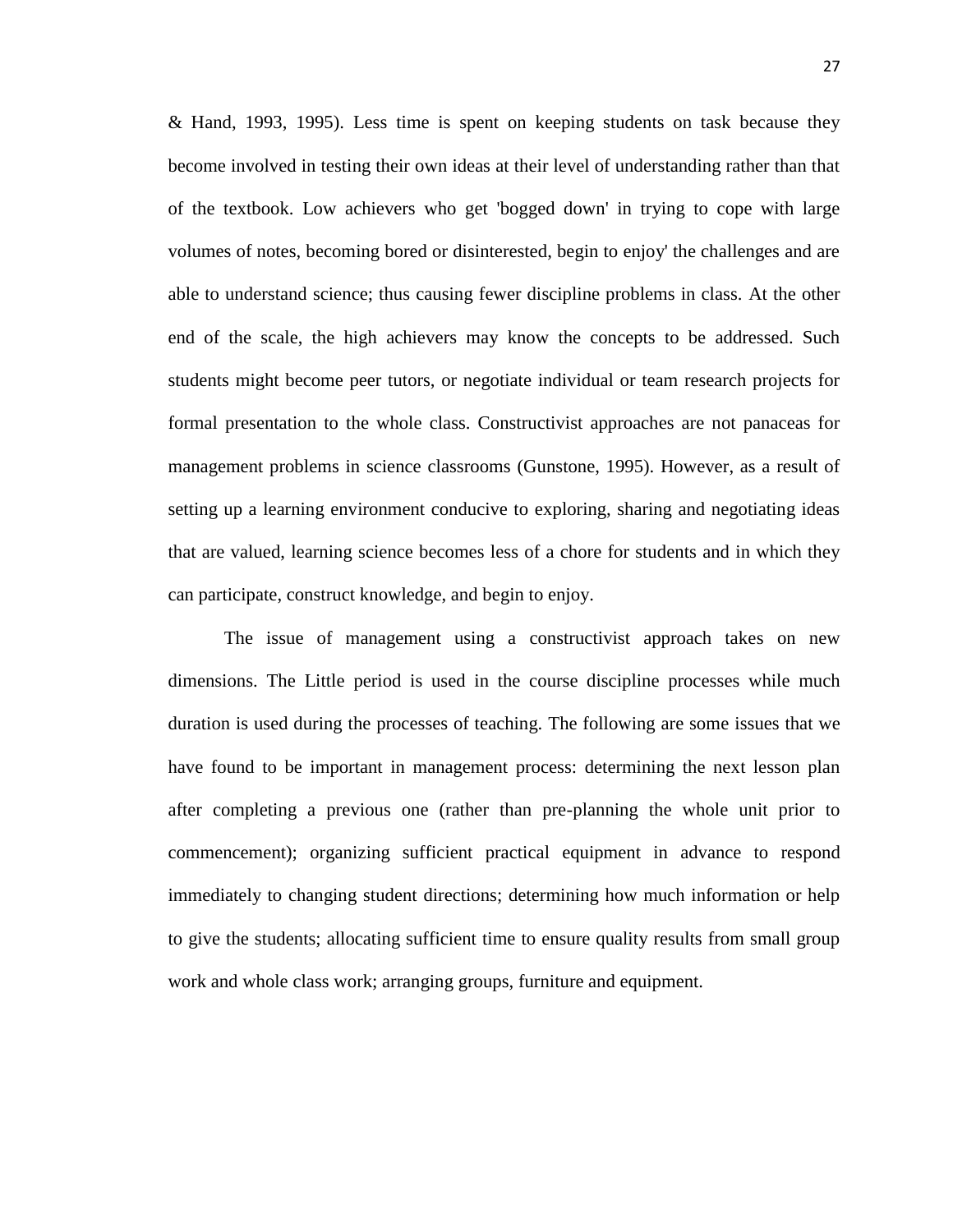# **2.9 [Planning](http://web.a.ebscohost.com.ezproxy.neu.edu.tr:2048/ehost/detail/detail?vid=3&sid=ae9b88ba-f0d6-479f-9afa-210d4a35816a%40sessionmgr4002&hid=4104&bdata=JnNpdGU9ZWhvc3QtbGl2ZQ%3d%3d#toc)**

Constructivist philosophy believed in learners constructing for themselves a perfect view of the universe, in this construction, concepts must be comprehended, like in science, "the scientific community accepts as being true". Science teachers challenge now is "the provision of individual private knowledge construction" and must be sure that the "private knowledge" has a relationship with the scientist's general approved knowledge construction. Prior to the introduction of constructivist approaches, science teachers have been designing curriculum and planning lessons in such a manner as to provide the maximum opportunity for students to receive and understand science concepts. Demonstrations and practical activities have been conducted to focus on the production of 'correct' results. As a consequence science teaching has generally been teacher centered and controlled. The overall unit plan, including individual lessons, has been devised and controlled by the teacher. Under the pressure of timetable and syllabus constraints, teachers have been forced to ensure that they control and direct the flow of each lesson, thus confirming their pivotal role within the classroom (Gabel, 1995).

Teachers must permit student's active participation in negotiating the unit of work, that is, students must be given the chance to have input into what is learned and how the learning is to take place. No longer can teachers be the sole arbitrators of what is to be learned, and how, why and when that learning is to occur. In adopting facilitative roles, instructors must be willing to adjust towards the response of the needs of students. As Tobin, Briscoe and Holman (1990) have pointed out, the lack of flexibility adopted by teachers has resulted "in classroom practices [where] teachers and students have a view of learning that is very different from constructivism".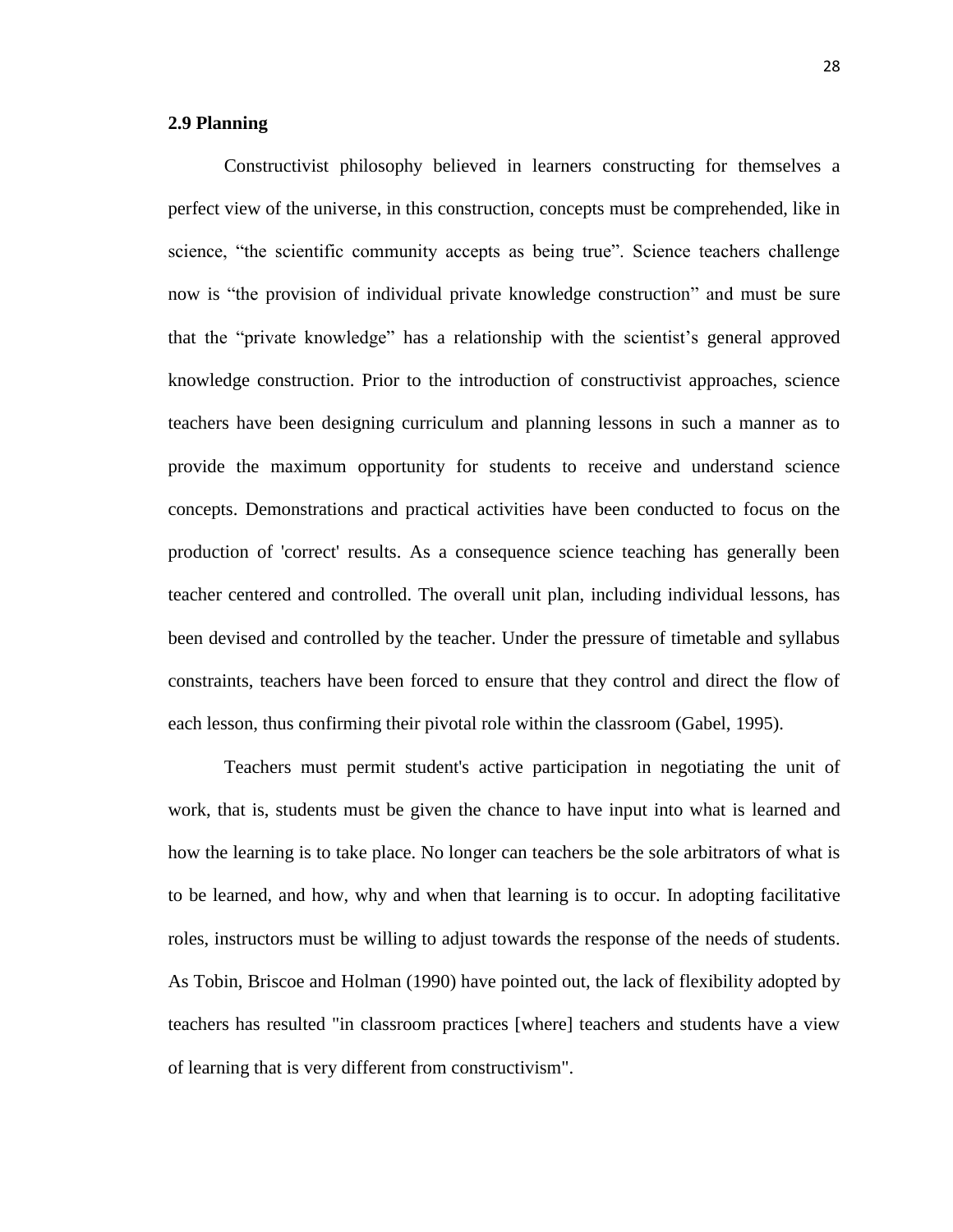Conclusively, taking a look at constructivist theories and history that led to the development of what exist today as its definition, it seems easy to say that "constructivism is not without its faults". Nevertheless, the theory is viable and gives an open door towards further studies in achieving the desired goals while implementing it in pre-service caregiver's education learning environment. Pre-service caregivers' educators that wish to shift from traditional method of instruction to learner-centered method will definitely gain in many ways from using constructivist strategies in their teaching profession. Despite the fact that it is hard to change someone style of teaching, things that involved will give learners wealthy experience, an in-depth knowledge and individual approach to learning.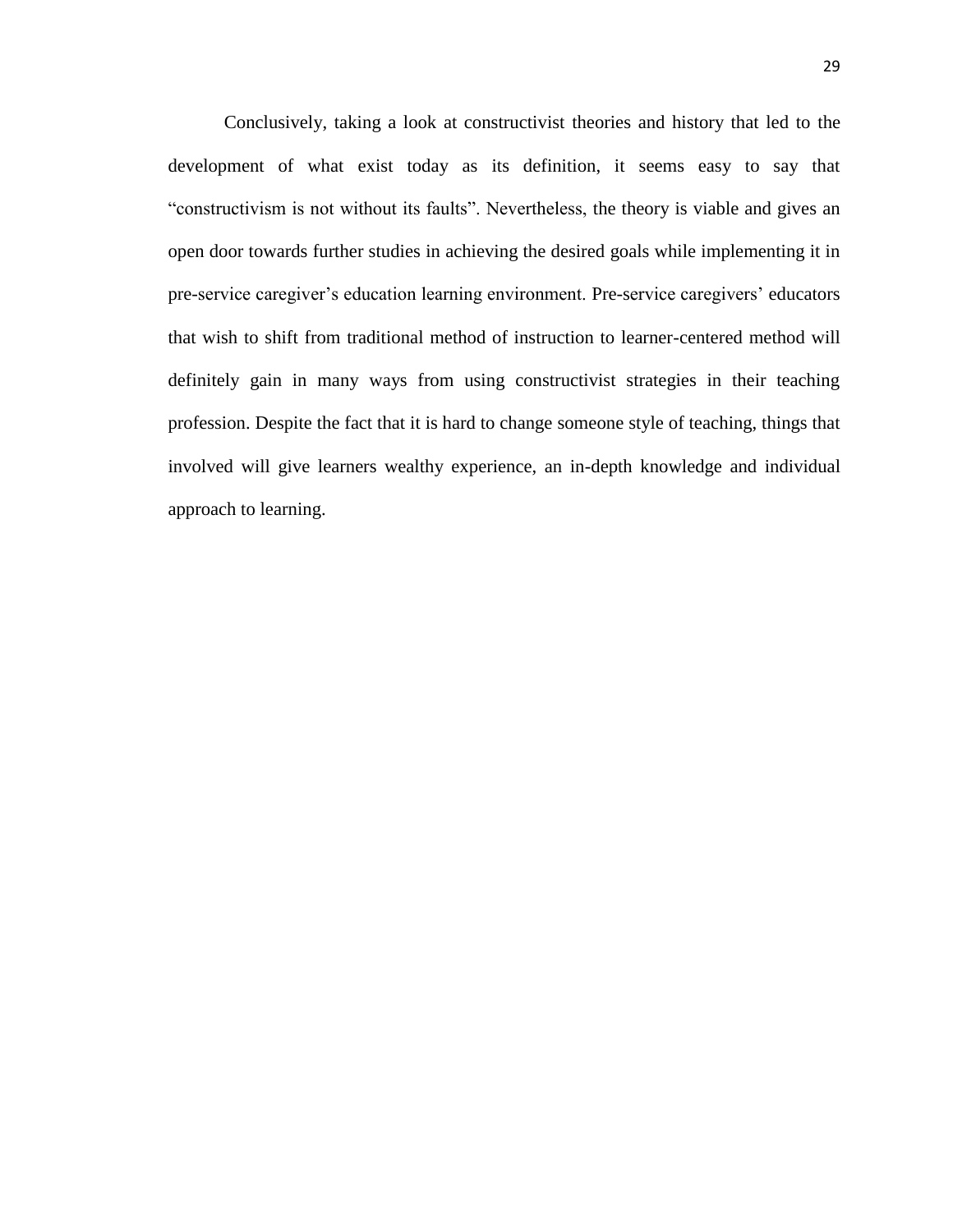### **CHAPTER 3:**

# **METHODOLOGY**

### **3.1 Research Design**

The design of my studies as suggested by Denzin and Lincoln (2000), "describes the guidelines used to connect the theoretical perspective to the strategies of inquiry and gives the methods for collecting the empirical material". In the act of connecting, I focus on putting proper attention in observing, interpreting and making an analysis of events in the process of constructing what actually happens. "A research design is to a researcher as a road map is to a vacationer or a blueprint is to an architect or contractor; it tells the investigator how to proceed (LeCompte 1999)". This study put me within the culture of my research design where I am both the researcher and the subject of investigation as I give detail of my experiences.

"The purpose of this auto-ethnography is to detail, explain and make meaning of my experiences (Ellis 2004)". The procedures help in giving me and the reader more knowledge during the manner and the changing nature of the subject investigated. As a teacher, my actions can be felt in diverse manner base on the observer and the one who receives these actions. In this research, explaining how I approach and implement constructivist teaching strategies and shifting away from traditional to learner-centered on my experiences, I was always watching, recalling, journaling my practices. Furthermore, the receivers of my action who happens to be my students expressed their opinion in regards to my actions during the process of making effort to implement learning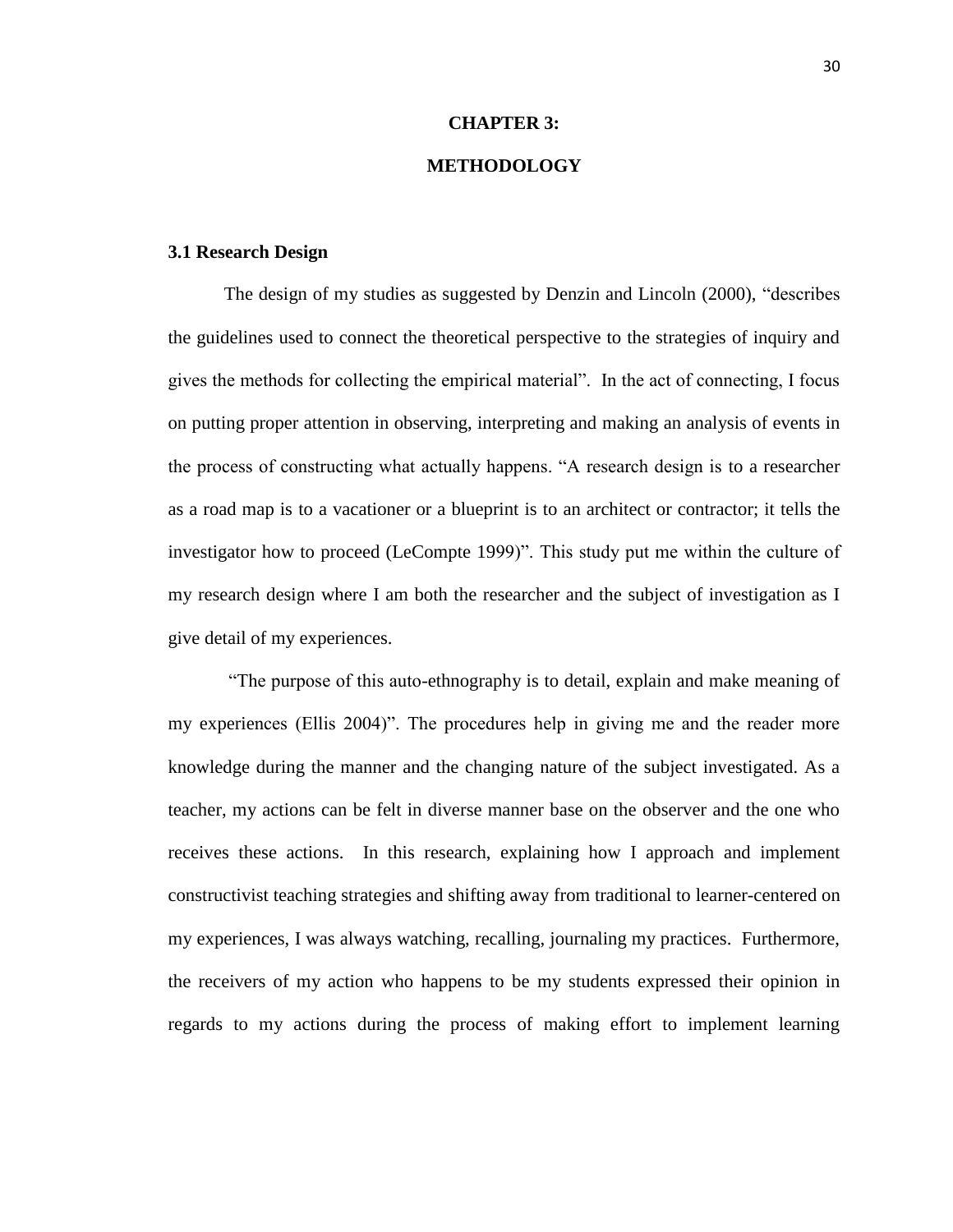effectively. Their opinions really help and add more values in interpreting and analyzing my conduct as an educator.

Lesson plans were also organized by me using Brooks and Brooks 12 characteristics to incorporate constructivist teaching strategies from "In Search of Understanding: The Case for Constructivist Classrooms". The frameworks for the lesson development were the following descriptors which help in lesson comprehension, implementation and analyzing constructivist philosophies. These descriptors include:

- a) "encourages and accepts student autonomy and initiative,
- b) uses raw data and primary sources, along with manipulative, interactive, and physical materials,
- c) uses cognitive terminology such as classify, analyze, predict, and create when framing tasks,
- d) allows student responses to drive lessons, shift instructional strategies, and alter content,
- e) inquires about students' understanding of concepts before sharing their own understandings of those concepts,
- f) encourages students to engage in dialogue, both with the teacher and with one another,
- g) encourages student inquiry by asking thoughtful, open-ended questions and encouraging students to ask questions of each other,
- h) seeks elaboration of students' initial responses,
- i) engages students in experiences that might engender contradictions to their initial hypotheses and then encourage discussion,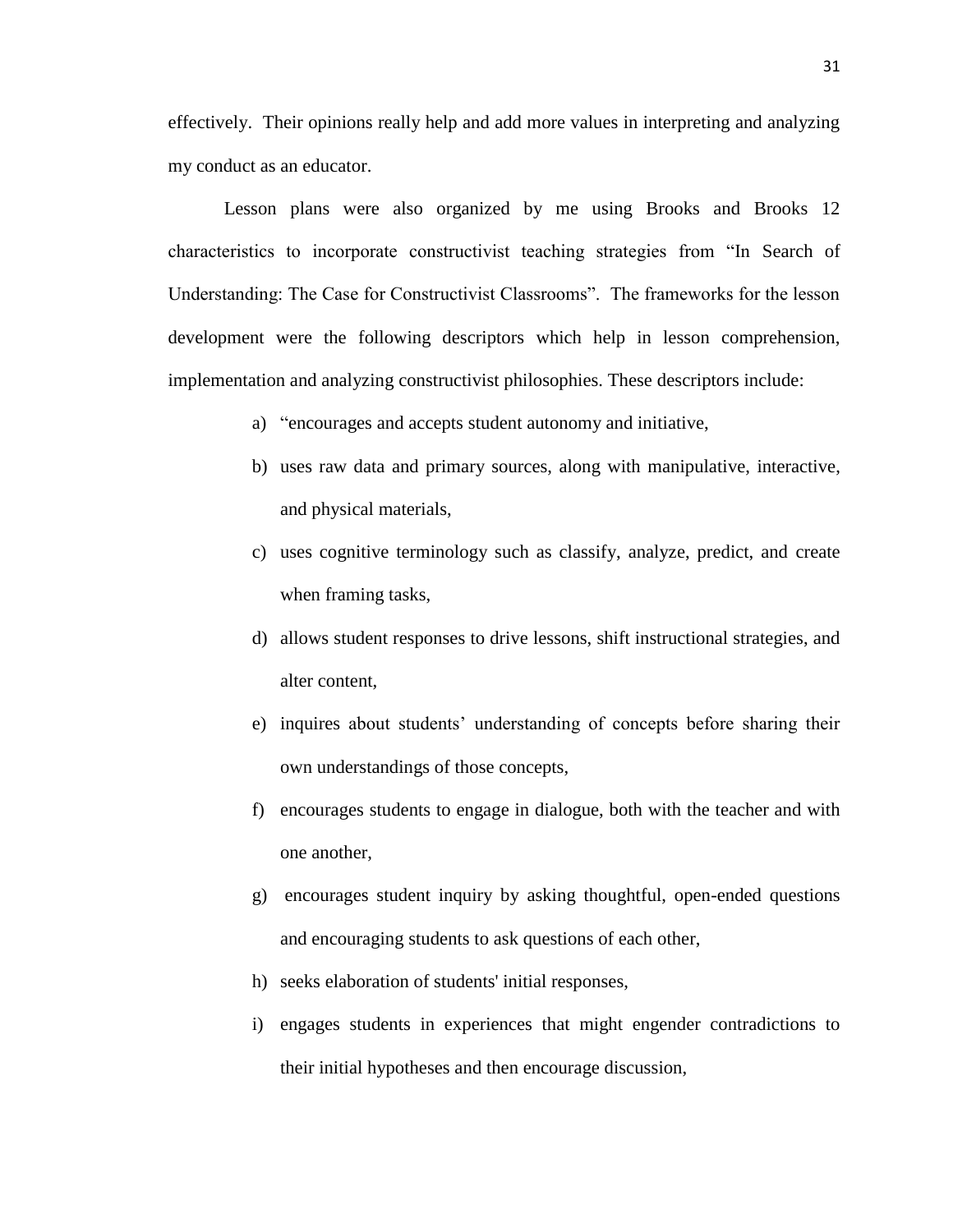- j) allows wait time after posing questions,
- k) provides time for students to construct relationships and create metaphors,
- l) nurtures students' natural curiosity through frequent use of the learning cycle model. (The learning cycle model consists of discovery, concept introduction, and concept application) Brooks and Brooks (1993)".

Presenting these lessons to the pre-service caregivers who are my target audience, I will use teacher observation in gathering their responses, documentation of my personal experiences with the lessons and the philosophies of constructivism strategies, taking reflective note and searching for solutions for the questions of my research.

# **3.2 Research Approach**

Auto-ethnography "is a form of ethnography which makes the researcher's life and experiences the focus of the research (Reed-Danahay 1997)". Studies in ethnography approach have to do with research that centered on studies in "social and cultural life of communities, institutions" etc. The way individuals behave in constructing and making sense around their environment is referred to as ethnography. "The product of ethnography is an interpretive story or narrative about a group of people (LeCompte 1999)". Also Ellis (2004) comment by saying that, "ethnography is a research approach which describes people and culture". "In auto-ethnography, the researcher is the subject, and the researcher's interpretation of the experience is the data (Ellis and Bochner 2000)". There is an easy way of getting the primary data source and that way "makes the researcher's perspective a privileged one over other researchers in data collection and analysis (Chang 2008)". Nearly two decades, the commencement of auto-ethnography, its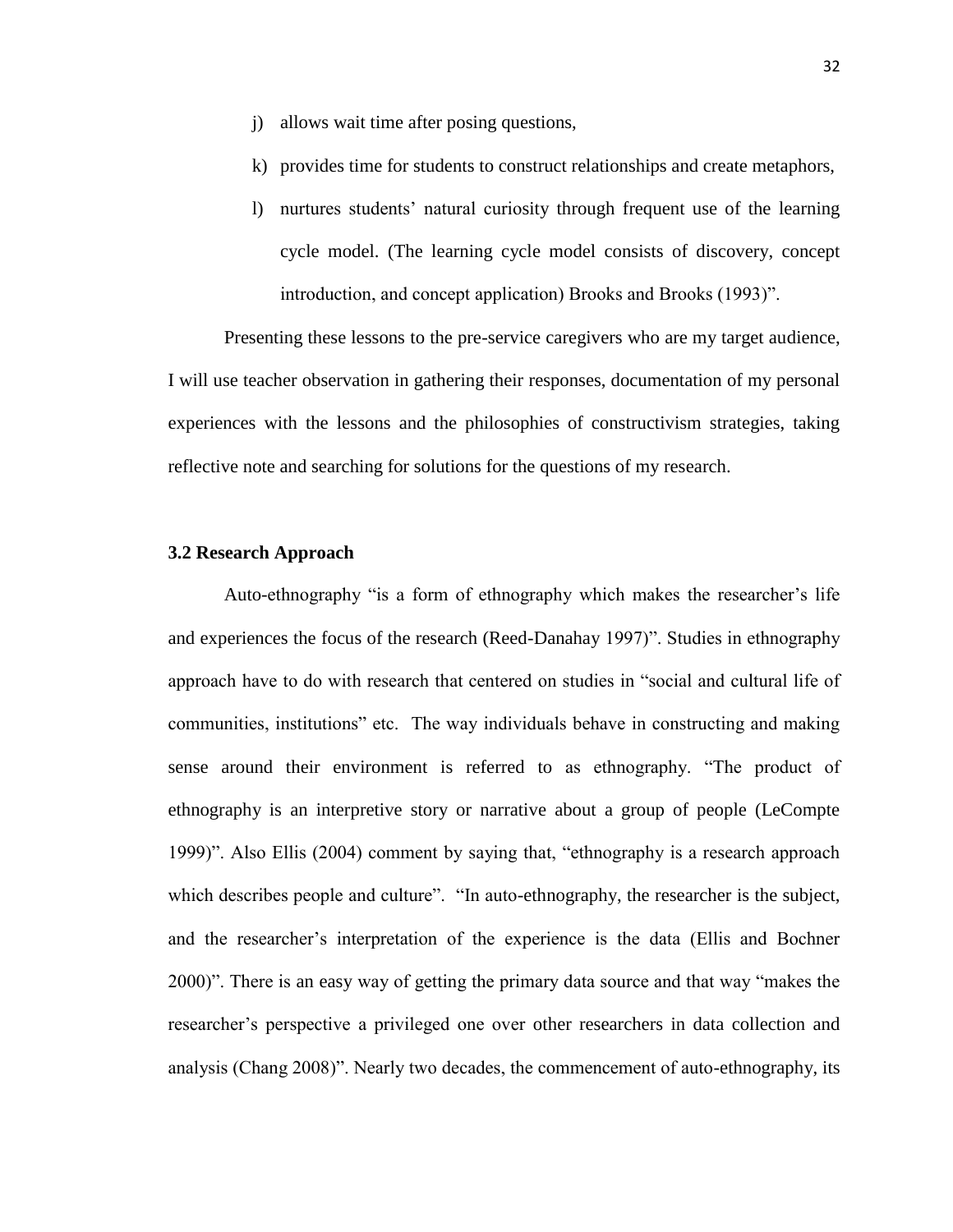idea and the act of applying it has developed slowly. "Auto-ethnography is also described as personal narratives, narratives of the self, personal experience narratives and selfstories first person accounts and personal essays (Ellis-Bochner 2000)".

Auto-ethnography "is self-reflexive research delving into the self and the social (Reed Danahay 1997)". Autoethnography is a different kind of qualitative studies in which the investigator hopes to avoid any form of personal prejudice in his writing which is expected to be "first person voice". The richness gave an account of the first person in describing meaningful circumstances, human cultural norms, and their races. Those who reads auto-ethnographical written works step into the inside active functioning of "social context" and they are bid to mix together with the author's ideas and their own experiences. In his own description, Patten (2004) depicts that, "this experience as somewhat of a collaborative journey between the reader and the author". The research scrutinizes and depicts my journey of transitional experiences as a preschool teacher educator and the approaches used in implementing constructivist teaching strategies.

"Auto-ethnography is research, writing, story and method that connect the autobiographical and personal to the cultural and social (Ellis 2004)". All the activities that took place during the culture of my learning environment which involve social interaction were achieved by applying my own personal philosophy of learning in constructing my identity as a pre-service caregiver educator. Auto-ethnography was also described "as a genre of writing and research that connects the personal through multiple layers of consciousness Denzin and Lincoln (2000)". As an auto-ethnographer, this permits me to take time and go through an auto-ethnographic lens which gave me an ample opportunity to direct my attention toward sociocultural matters and detailing my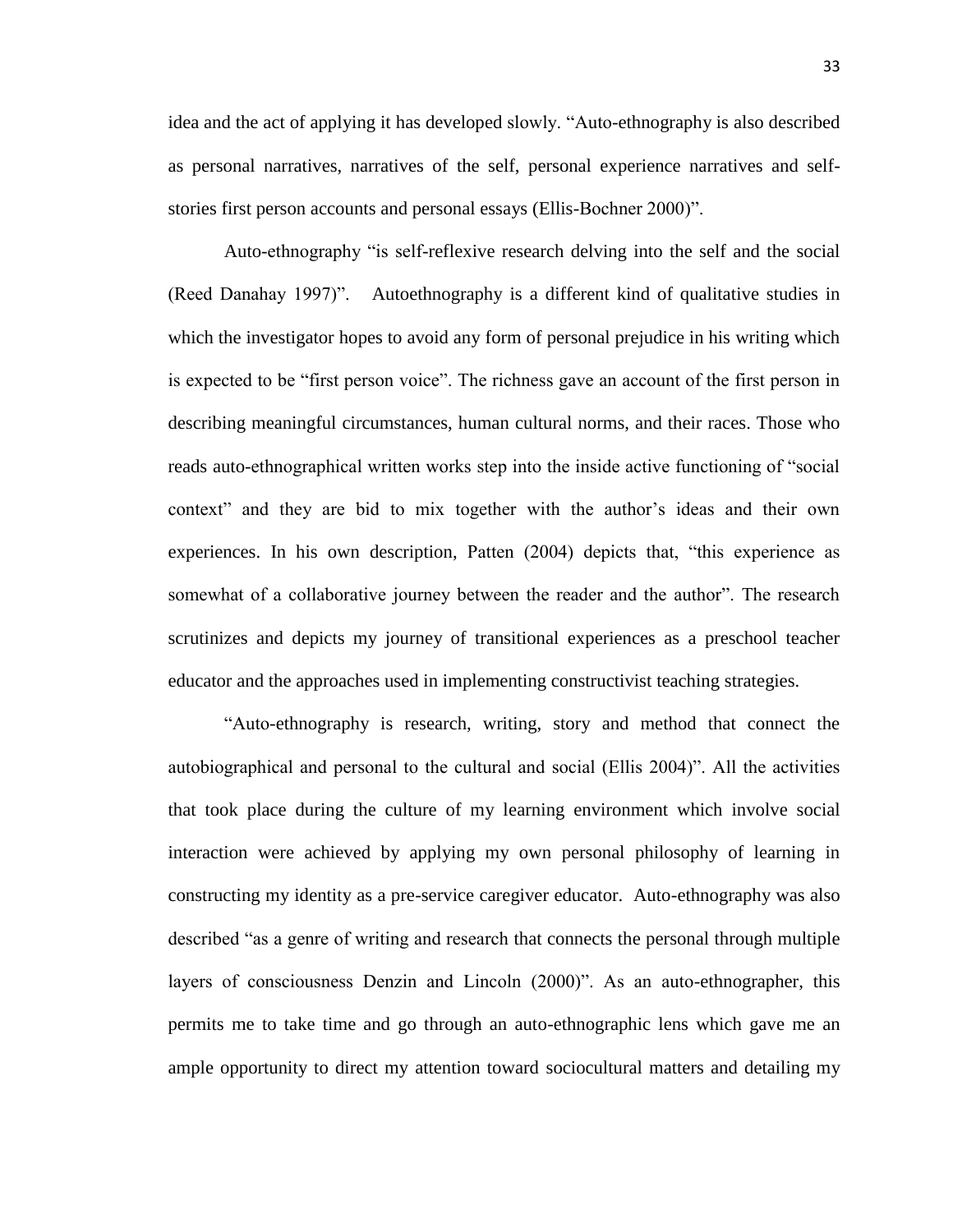own experiences. Equally, I was open ended making myself vulnerable in the process as I interpret. The "vulnerability" suggests in giving an explanation, expressing and examining my thought, I face challenges in my characteristics and experiences that may face criticism. In giving my detail explanation, auto-ethnography gives open door to this vulnerability to criticism to a great number of scholars. Further, Ellis (2004) said that "auto-ethnography is writing about the personal and its relationship to culture. Because culture is comprised of self and others, auto-ethnography is not a study simply of self alone". Chang (2008) also describe Auto-ethnography as "a study of self as the main character with others as supporting actors in the lived experience". This research gave an account of my approach to constructivism and changing my teaching strategies from traditional to the learner-centered mode of instruction as a pre-service caregiver educator. This change will be incomplete without the assistance of my students who play a central role in achieving the study. "Chang (2008) poignantly states that auto-ethnography has become a powerful source of research for practitioners in the fields of humanistic disciplines such as education, counseling, social work and religion. The nature of the writing of auto-ethnography lends itself to appeal to readers' more than conventional scholarly writing because the author's voice resonates from the page". Thought sharing and ideas through auto-ethnography writing allows those who read to comprehend better of themselves, provide the person who writes the ability to understand the true nature of self and others in a very clear way. Transformation can take place during this writing in the lives of the reader and writer in the course of exchange of ideas. The lives of those reading my experiences can perhaps link their experiences with mine and go through a complete transformation.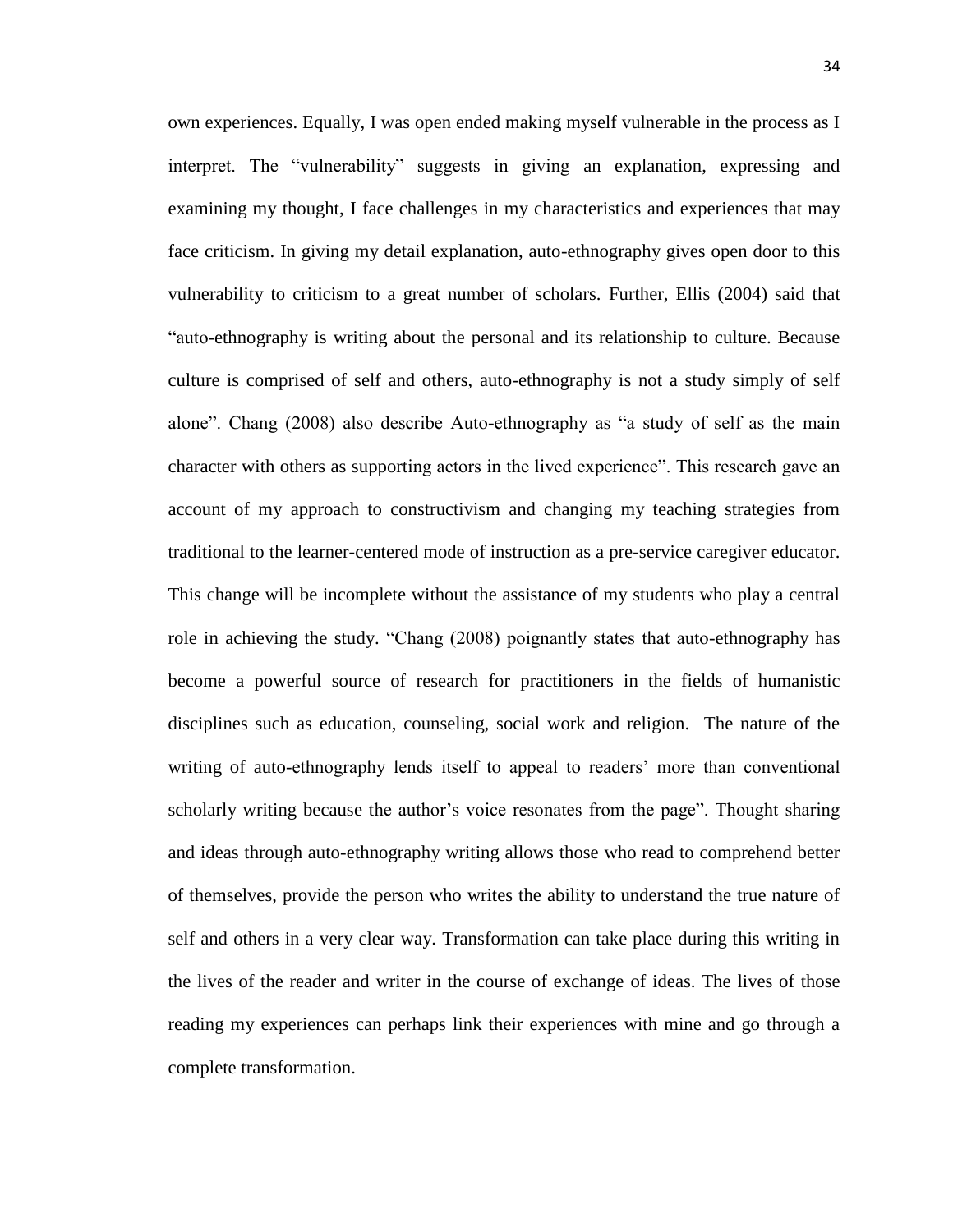"For this dissertation, auto-ethnography is the choice of the methodology because I tell a story of change, combine experience and theory, use narratives with explanations, hoping for readers who will bring the same careful attention to my words in the context of their own lives (Lewis 2007)". "In choosing auto-ethnography, I am asking readers to feel the truth of my story and to become co-participants, engaging in the storyline morally, emotionally, aesthetically and intellectually (Ellis 1996)".

### **3.3 Data Collection and Analysis**

The main aim of data collection is to help in gathering adequate information that will give results to those research questions that seek answers. On this account, my data collection strategies adopted came as a result to address these research questions. With regard to research method, Reed-Danahay (1997) "acknowledges auto-ethnography as a valid research method that is marked by its dichotomy. As auto-ethnography concentrates predominantly on the researcher's self and understanding that self within a certain culture, it is the researcher's personal memory that becomes the primary source of data". In whatever way, "memory alone cannot be a single sufficient tool for collecting data as researchers' objectivity can be challenged (Holt, 2003)". Because of that, the memory was back up with data from my written observation, audio and video recording and selfreflective.

I am the primary data source in this autoethnographic study. "The experiences for this study of my approach to constructivist teaching strategies are recounted by memory, self-observational, self-reflective**,** and external data (Chang 2008)".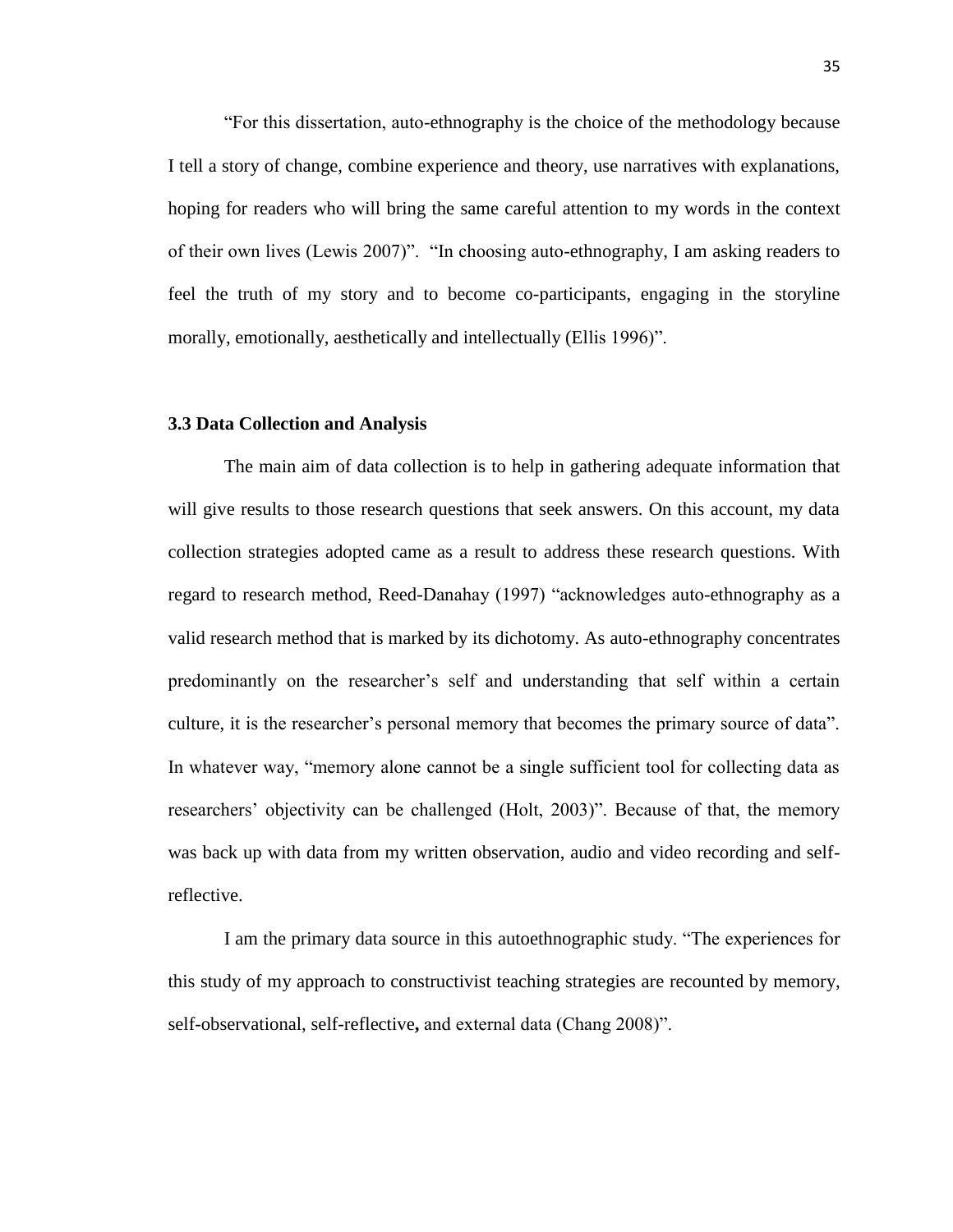# **3.4 The research Participant**

In an auto-ethnography, the researcher is studying self. Therefore in this research, the primary participant and subject is me. My experiences will be documented using preservice caregivers students in the department of early childhood. The institution is a socially diverse with different gender and ethnicity distribution located in Gidan Waya, Kaduna State of Nigeria. The data of this research is gathered through teacher observation, recording, and journaling my practices while facilitating learning with 200 levels students of early childhood department in the college. A representative sampling is here presented using the population of the student for a demographic perspective of the school.

# **TABLE 1.1 GENDER DISTRIBUTIONS**

| <b>GENDER</b> | <b>NUMBER</b> | <b>PERCENTAGE</b> |
|---------------|---------------|-------------------|
| <b>MALE</b>   | 23            | 22.5%             |
| <b>FEMALE</b> | 79            | 77.5%             |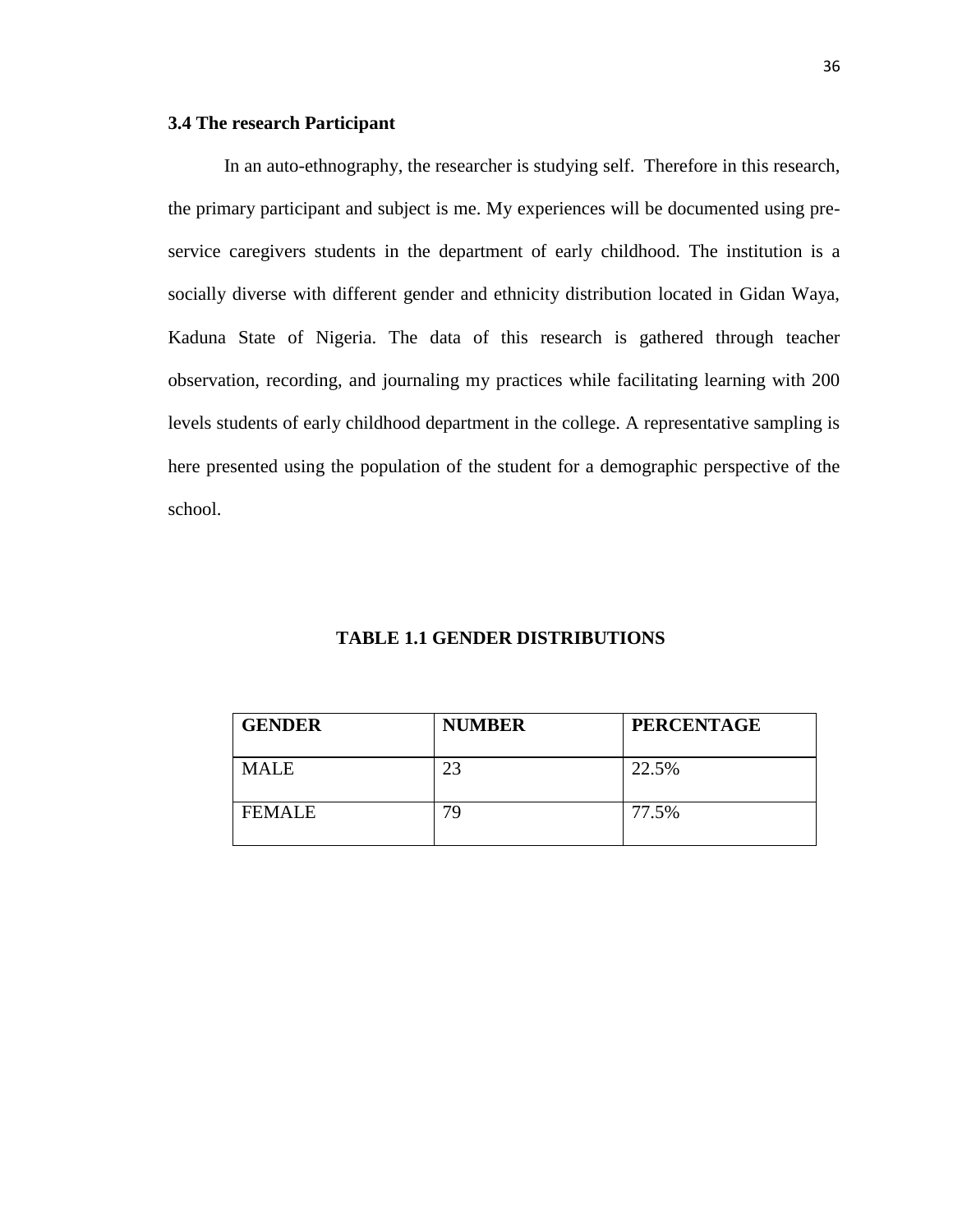| <b>ETHNICITY/TRIBE</b> | <b>NUMBER</b>  | <b>PERCENTAGE</b> |
|------------------------|----------------|-------------------|
| Kagoro                 | 25             | 24.5%             |
| Kataf                  | 5              | 4.9%              |
| Bajju                  | 15             | 14.7%             |
| Marwa                  | 15             | 14.7%             |
| Jaba                   | $\overline{7}$ | 6.9%              |
| Attakar                | 6              | 5.9%              |
| Yesque                 | 5              | 4.9%              |
| Chawai                 | $\overline{4}$ | 3.9%              |
| Others                 | 20             | 19.6%             |

# **TABLE 1.2 ETHNICITY DISTRIBUTION**

# **3.5 Research Process**

I discovered in my journey of ten years (10) now as a teacher has been filled with achievements and dissatisfactions. A different method of teaching as really made me examine my effectiveness as a teacher throughout my teaching career and equally seek for ways on how to become better and improve in my teaching profession. People in several occasions do ask me these two questions:

- i. "How do you do what you do?"
- ii. What does it take you to be successful as a teacher?"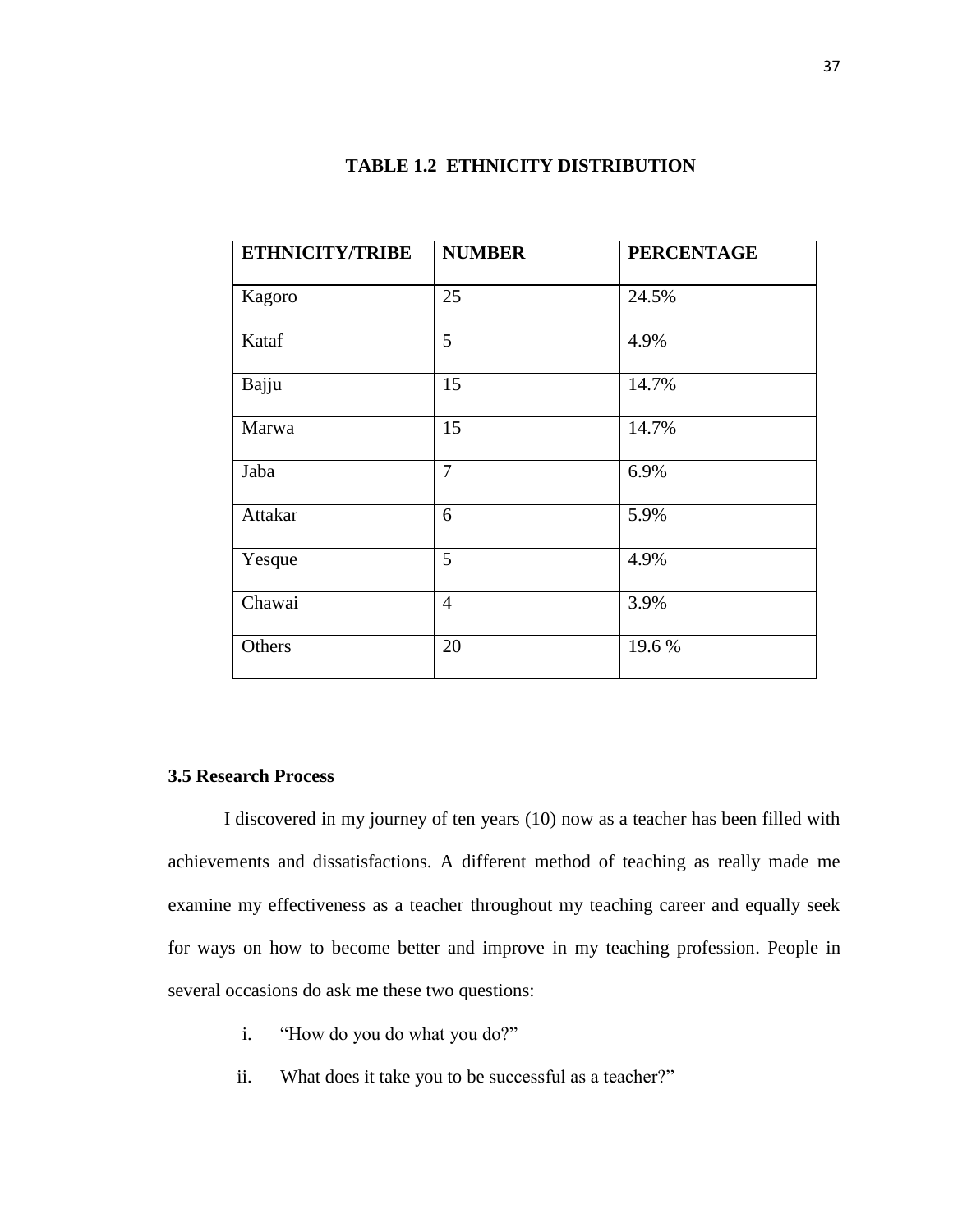In all these occasions, I had never had an adequate response to these two queries. Nevertheless, these two queries pose to me had really stirred a lot of reflection concerning my journey in my teaching career. After this ten (10) year in teaching, I knew something has happened because I am not the same compared to when I was a beginning teacher. A lot of development has taken place and those developments came as result of my desire to improve in my teaching profession.

My research came as a result of my desire to learn and how to improve in other teaching methods. My desire was further aroused by my advisor during my discussion with him concerning the choice of my dissertation topic. Thought used to came to me about how can one "facilitate learning and improve what I am doing as a teacher"? In answering these questions, I realize is my responsibility, having it at the back of my mind also the thought of those teachers that have the same resemblance of what I am facing especially here in Nigeria.

The methodology of my studies is auto-ethnography, and this kind of method is always group under "qualitative research approach". "A qualitative research approach is one in which the inquirer often makes knowledge claims based primarily on constructivism, post-positivism, pragmatism or advocacy/participatory perspectives or a combination of these (Creswell 2003)". (Denzin and Lincoln 2000) also opined that "a qualitative research approach involves an interpretive, naturalistic approach to the world which indicates that qualitative researchers study things in their natural settings". The aims of research under "natural setting" have to do with explaining the meaning of facts or events the way individuals make their experience in their environment. Based on the work of Creswell, (2003) "some characteristics of a qualitative approach are (a) the data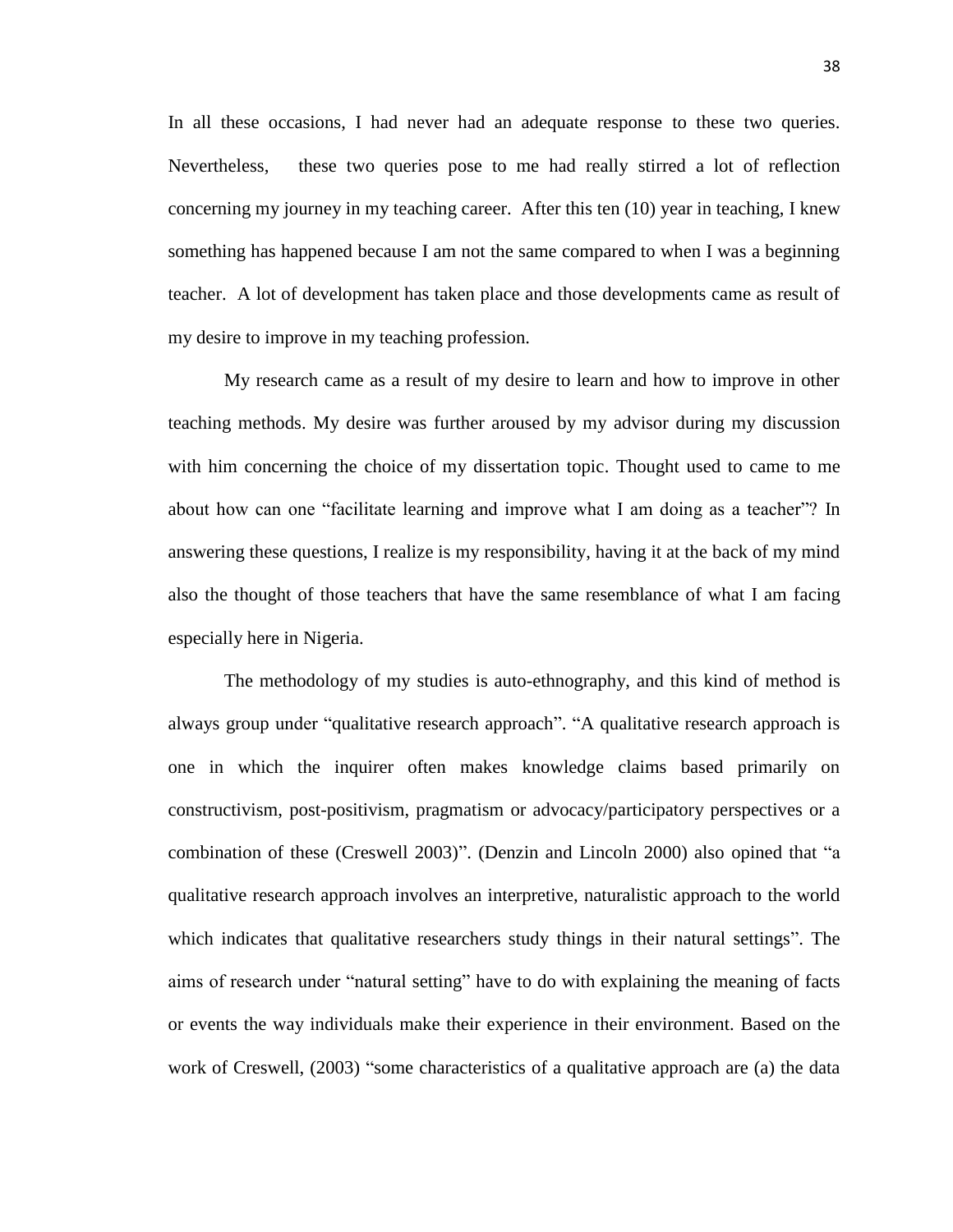is collected as words, (b) the outcome is a process rather than a product, (c) the focus is how the participants make sense of their lives and experiences, and (d) the language is expressive". "The qualitative researcher's goal is to better understand human behavior and experience (Bogdan 2007)". In conducting qualitative research using autoethnography, is "a burgeoning form of research and writing about the self (Ellis 2004)".

This research process will cover month of July and August as the timeline fix for the study to take place. This will approximately cover a length of eight (8) weeks during the course of conducting the study.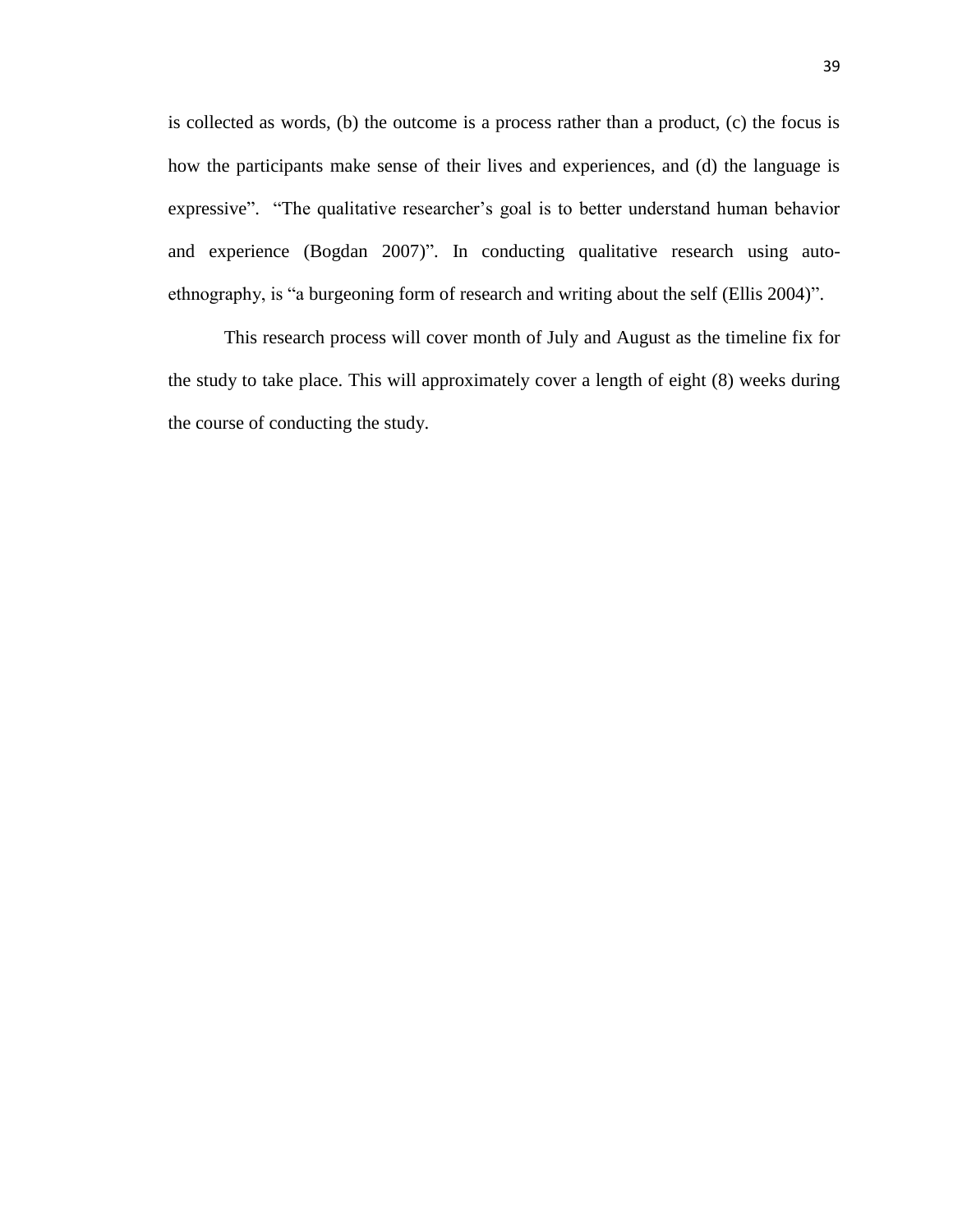### **CHAPTER 4:**

### **RESULTS AND DISCUSSION**

### **4.1 Results**

# **Auto-ethnography Recording**

The following section is the detailed process of how my research data are recounted day by day through teacher observation (videotaped lessons), and selfreflection (journaling) (Chang, 2008) while facilitating learning with 200 levels students of early childhood department in Kaduna state College of education.

The recounting of data today the  $4<sup>th</sup>$  of July, 2016 was the first day I began the process of writing my auto-ethnographic study with 200 level pre-service caregivers' of early childhood department, Kaduna State College of education in Nigeria. I am really nervous about how this journey may end seeing that I am just starting. To be true I am a bit inquisitive about the kind of result this research will reveal. Placing one's self under the microscope is a very difficult task; whatever way, I realize that this study will serve as a catalyst in making me improve and become better in my teaching profession. Discussing my research proposal with my advisor in February concerning the topic and what method to be used; it took me so many days to come to a final conclusion. At an earlier stage, I was thinking of using mixed method (qualitative and quantitative research) on the management of behavioral problems among preschool children before the intervention of my advisor who advised me to conduct it on constructivism.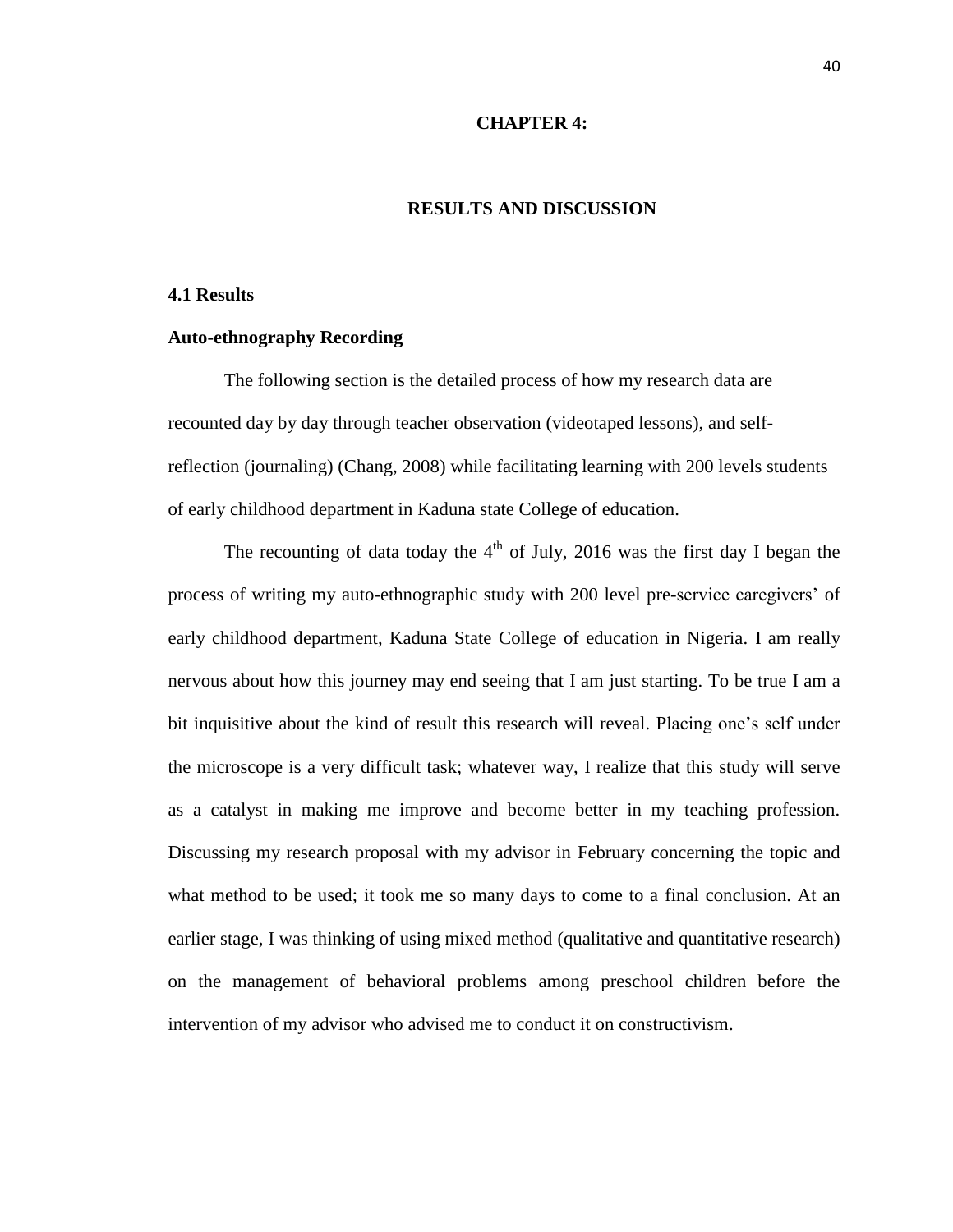Since then, my attention has only focused on searching what constructivism is all about and how can I incorporate it into my teaching practices that will improve and make me a better teacher. As I continue my search for a change from a traditional model way of instruction, my desire was to gauge learner's response, but what was more important to me was myself, because I realized the research is more centered on me than about my students. So my desire was to gain an understanding concerning my own responses to these changes. After a careful thought, I decided to consider auto-ethnography research as a means of data collection which I was not really sure whether my advisor will or not accept it. When I approach him concerning the method and realized that I had chosen the right method; a sigh of relief came over me and now my goals which I seek can be fulfilled with this research.

Would the changes bring joy to me? Would it bring a positive impact and be effective? What of if I lose the ability to manage and taking charge over my classroom by allowing more tasks to my students? Would the teacher directed be more effective than learner-centered? How would the effect be if it happens that I dislike the procedure? What happens if the school management would not accept this idea of the change? These are all the queries that surround my thought regarding these changes as I set to start my research study.

I was taught using the teacher directed way of instruction; so I am a product of that same method (teacher centered); and, I depend on it very much base on my experiences in the past. I grew up in Kamuru Ikulu, a village in the rural South of Kaduna State of Nigeria, I can still remember when I used to be in my classrooms all through the entire period of my schooling time with chairs and desk in rows, you dare not talk or say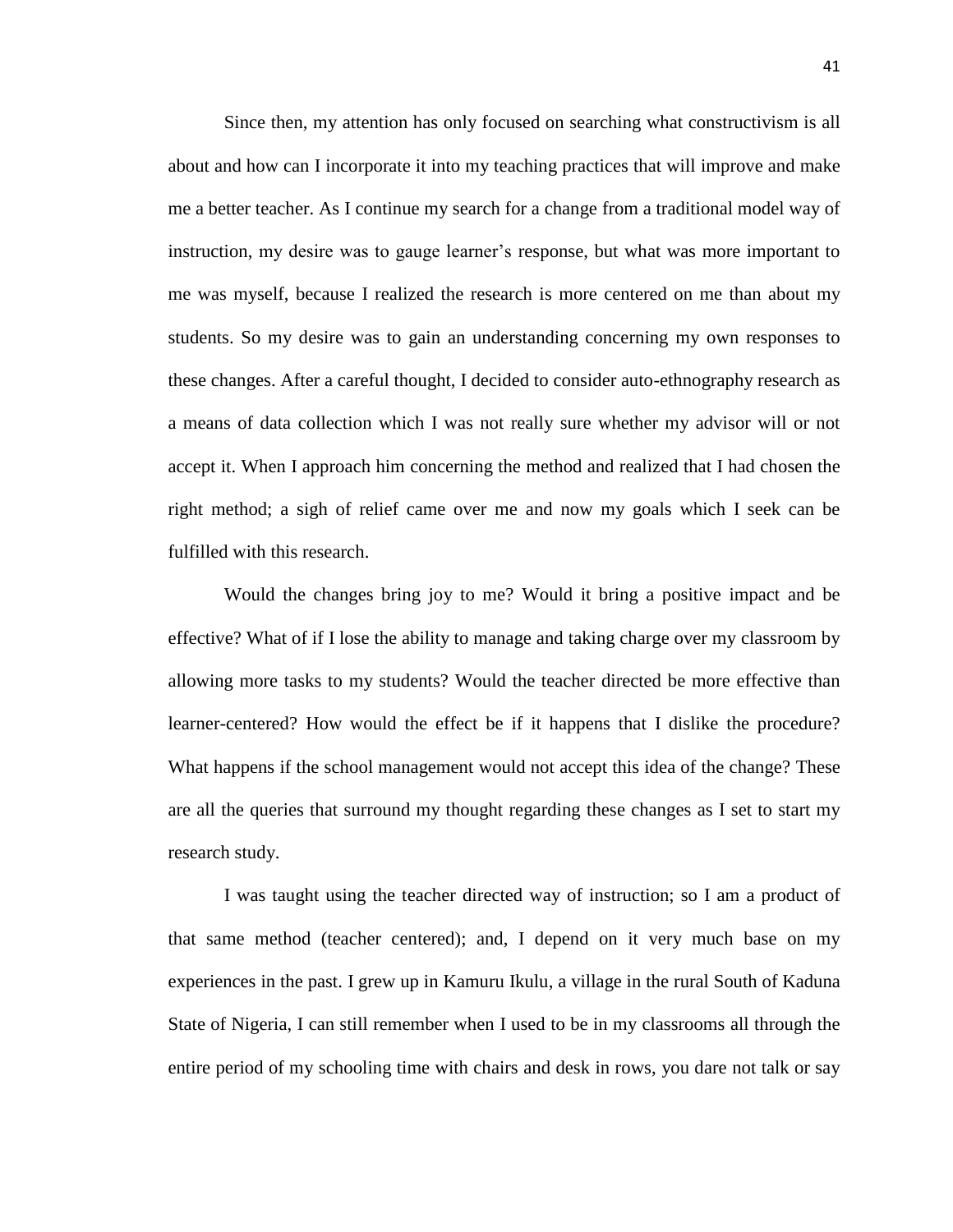a word without the teacher permitting you during the time of instruction. Punishment always awaits those that broke these rules. Throughout my teaching and all my classroom observations, I had been in so many classrooms that are enough for me to know that there is a new trend in the operation of schools today than when I was in the system as a student.

#### **My First Lesson – 08/07/2016**

I started my lesson with 200 level pre-service caregivers'. I began by giving background knowledge about what constructivism is all about and then proceed to introduce the topic of the course (production and use of instructional materials) which will involve hands-on lesson activities mostly, and the method I am about to adopt in teaching this course; including discussion of the meaning and types of instructional materials. As I stood in front of my desk, I started having a metal view of the class away from the traditional point of view. I realize that this is an avenue that should not be allowed to slip till another day.

Standing in from of the class will make it look like a lecture method, as a result of that I will have the students to carry out their task in groups. I shared them into groups without delay to begin to find out the meaning and types of instructional materials using the department resource room to know most of the things we are about to discuss. Also, I will have students to classify these instructional materials mentioned according to their groupings. Here we go as I begin to implement the first step of incorporating my changes to facilitate learning using the student's centered mode of instruction.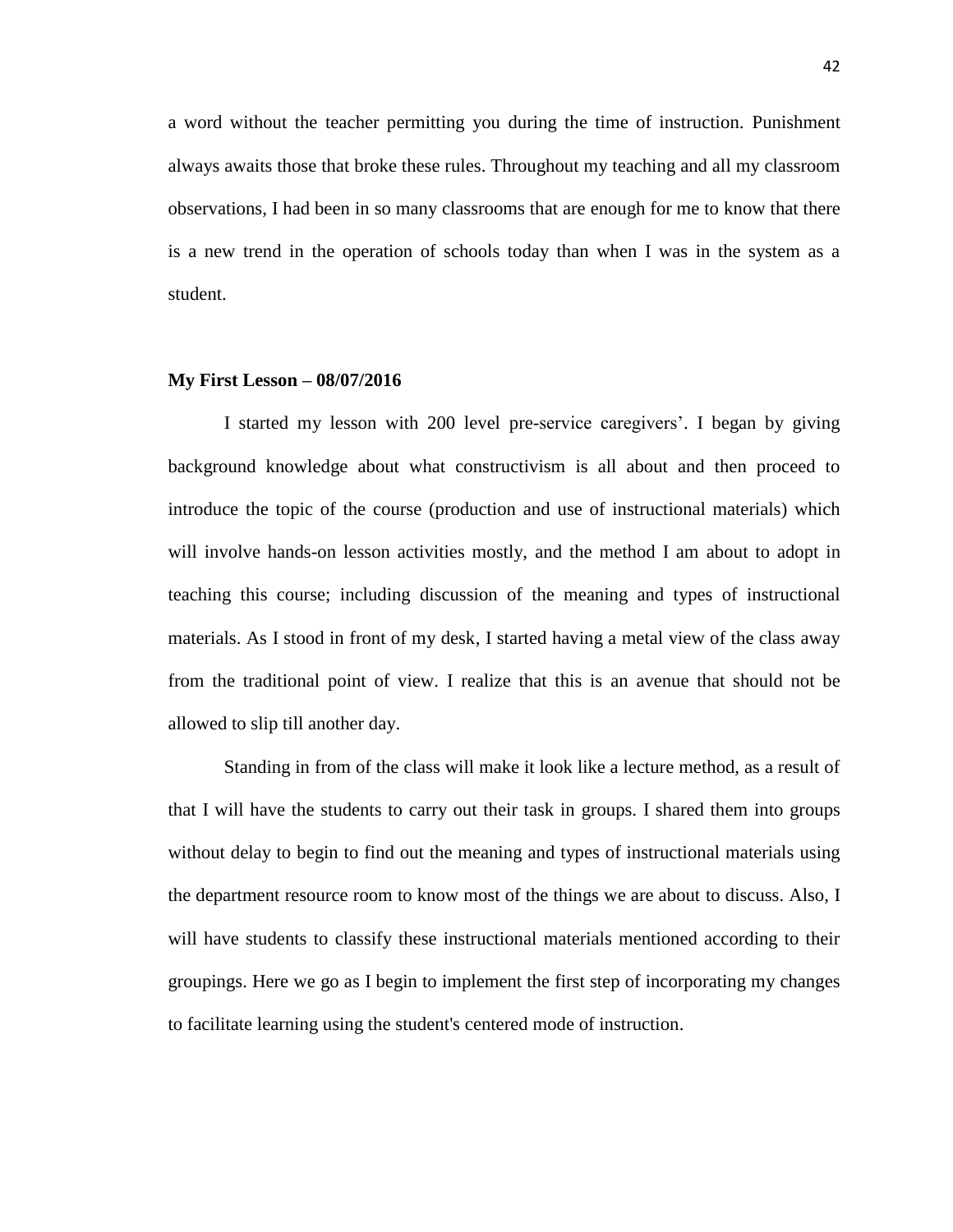Adopting a different method of teaching for the first time in life make me humbled. To be honest with myself in facilitating learning, I had to confess areas of weakness and accept my mistakes in process and tactics that I intend to follow because I know that the first thing I need to progress in life is sincerity and humility. The method of implementing another strategy is not static, but rather a process that is continuously and the extent of my instruction is beyond perfection, and for that reason, my total change will be a step by step process.

In my first attempt to shift from the traditional method to learner-centered was a total failure. I made the students to sit and carry out their task in groups on their desk, but immediately I realize one big problem that was glaring. The number of students in a seat was much and as a result, seating becomes a problem. How can I handle this situation? In a few moments, a thought came to me to relocate to a larger class. Here, there is enough seat and space to work comfortably in groups and conduct even the practical aspect of the course without much problem.

I started the lesson by introducing the topic to them; I told them to maintain their groups as they would be carrying out their task together in finding the meaning and types of instructional materials and also classify them according to their groups. I instructed students what to do in case they need something in the resource room, then I decided to stand at the back of the class to enable me to have a better view of what they will do, their responses and reactions of each group. Without a waste of time, problems began to arise during the lesson concerning class control. What really occur was; I instructed them to find out the meaning of instructional materials and mention the types of instructional materials and also classify them according to their groups. Giving them this opportunity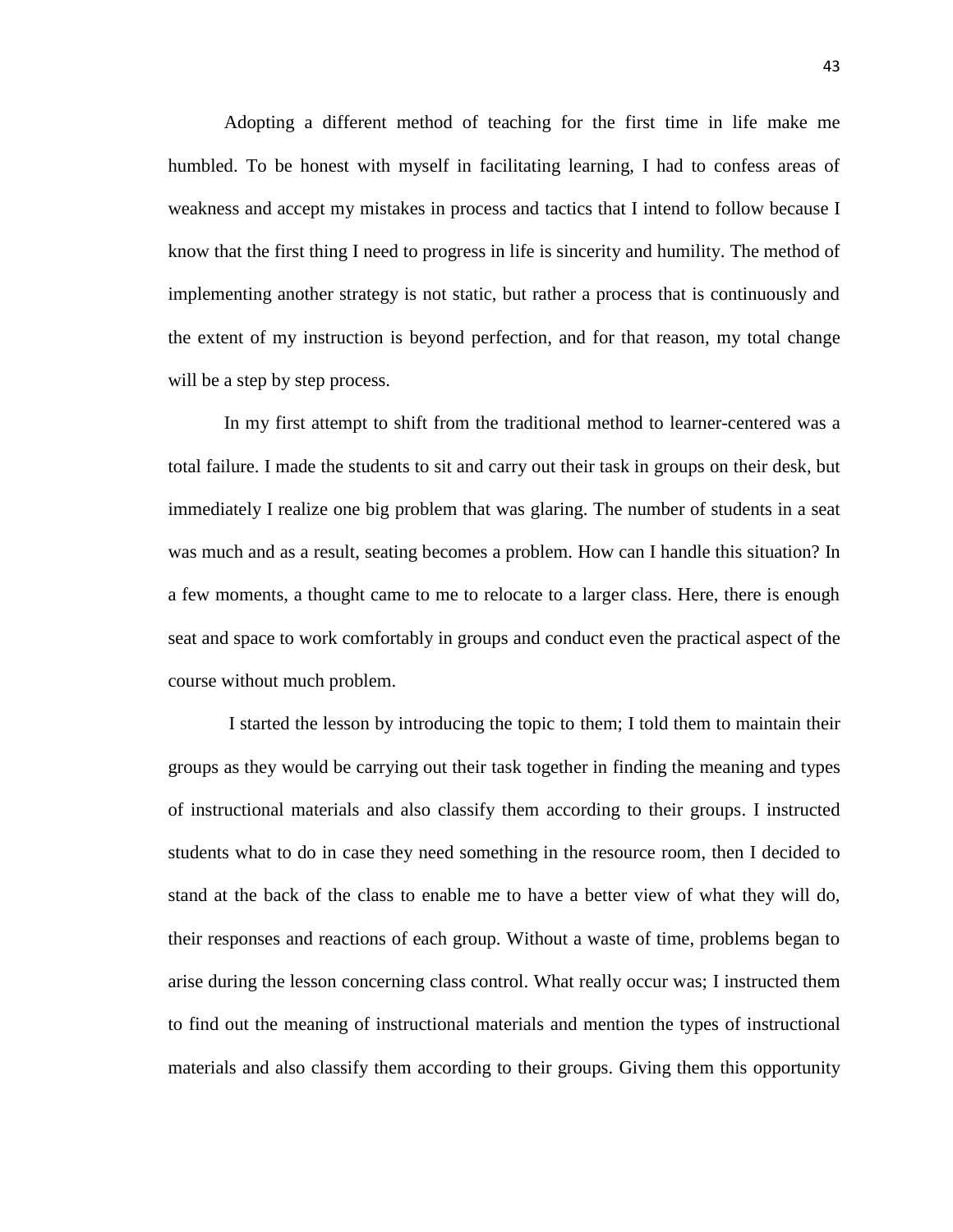to make their contribution as they work in groups, they started misusing this opportunity and start making a lot of noise and causing a distraction in the class which almost disrupts the lesson. Also, some students were not really active in the group discussion because this is their first time to this kind of teaching method. Only a few of the students were fully involved in the learning process. Not that they did not understand what we were doing, but some are really shy and cannot be able to communicate and creating new ideas in the presence of their teacher and colleagues.

I realize that to succeed well in this kind of processes, then I have to really plan very well. The planning I did was not properly done and well executed in the lesson. So I got myself in a problem which I ended up wasting a lot of time in the lesson because I understand they did not comprehend what I think they should. I stopped the students for a while because time was against us already and the students were having a lot of difficulties and problems. "What am I supposed to do?" "Should I start implementing the process gradually?" These are some of the phrases I got myself entangled with during the class lesson.

At the inception of the class lesson, the notion I gave them was to work and assist one another by coming together as a team to solve critical problems posed to them using their past and present experiences. As I patrol around observing them during the course of the lesson, there was not much discussion as expected. Realizing this, I decided to take over the class and started to quiz them on the process after my wasted twenty-five frustrated minutes, most of them invariably had an idea about what we are discussing. Now how can I convince and make these students come together and share ideas in their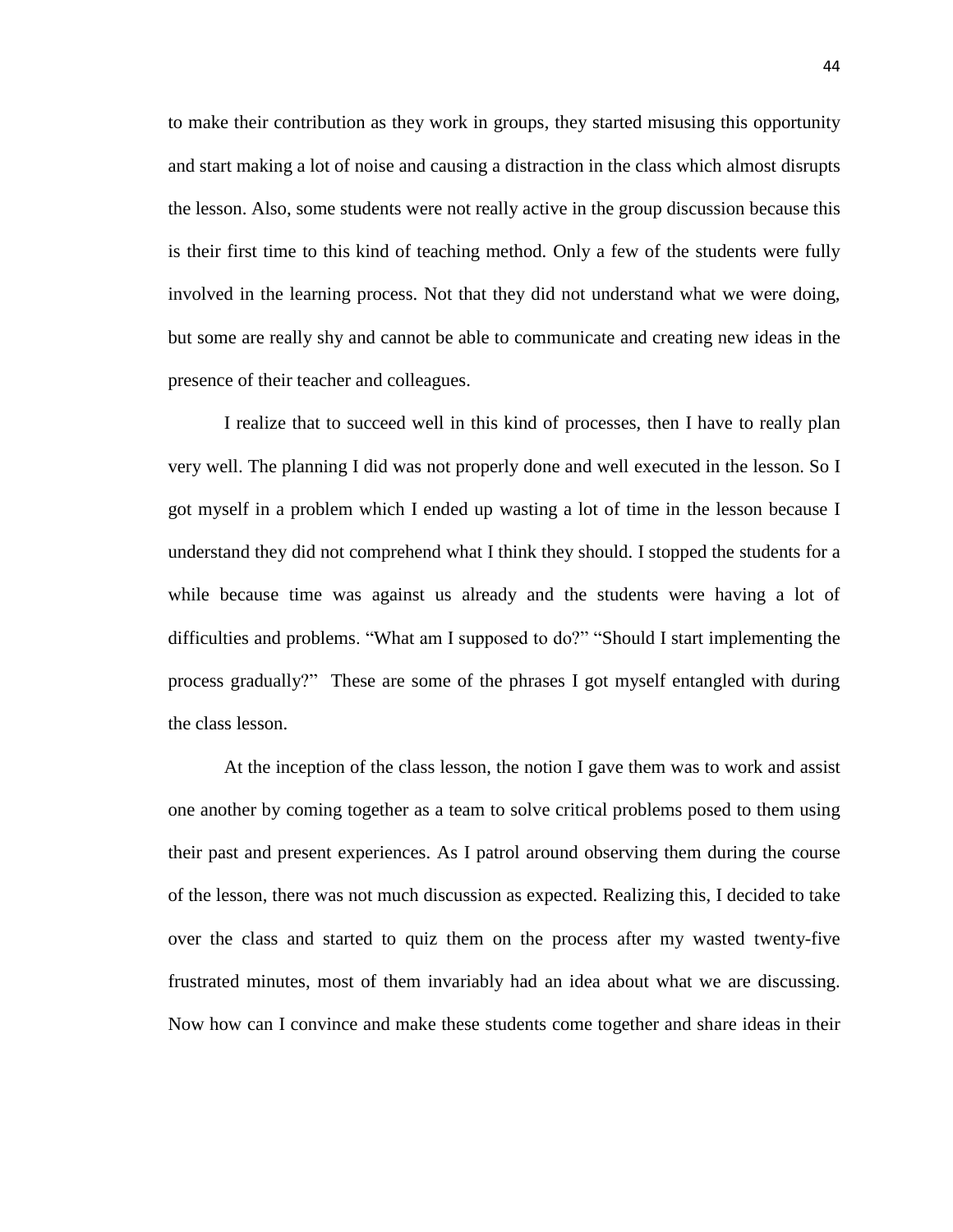various groups and educating one another during the lesson? If this has to happen then there must be a process that facilitates learning to work this way.

### **My Second Lesson – 14/07/2016**

Today I began my lesson with the students at about 10:00 am. The weather is a bit cloudy and the atmosphere really conducive for learning. All my students were already seated in their respective groups and without wasting much time, we started the lesson in earnest. Remember last week; when we talked about the meaning and types of instructional materials and their classification. You're going to figure out the characteristics of instructional materials and what a teacher needs to be guided by when using instructional materials today.

The feeling of wanting to learn today really gave me a great confidence that things will work out as expected regarding the background information and the method I adopted in the lesson.

I decided, rather than giving instruction on how to answer the question pose to them; I would allow them the choice of the process on how to solve and answer them. I realize giving them alternatives is an additional task on their side. Whenever an instruction is giving by me for the students to follow and they decided not to adhere to, the result of their actions does not normally turn out well. In facilitating learning I have come to understand that for students to fail, it is acceptable and as a teacher, I may equally set some objectives and standard and they may not meet those standards and objectives but that does not show that they have not achieved anything. Sometimes, students gain knowledge through failure and yet they still achieve something. As a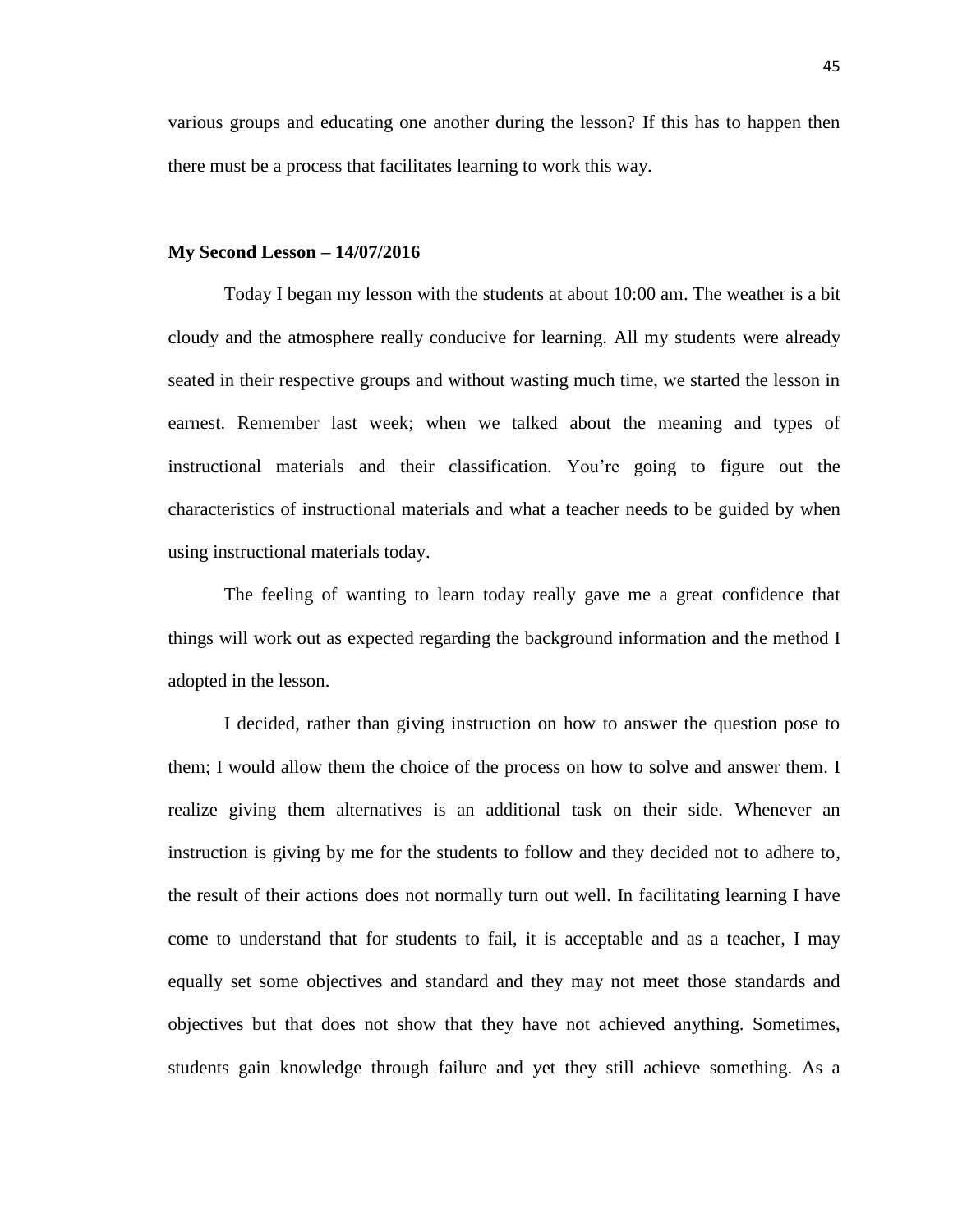teacher, sometimes you cannot make decisions and control the needs of the learner. The best to do is to make sure they are guided towards achieving their goals.

Right from the inception of the lesson, students find difficulties in answering questions pose to them, and at the same time go beyond what I really expected from them. The only thing still lacking in the lesson is interacting together in such a way that ideas are been shared among them with others and equally giving assistant one to another. Facilitating this process is the only desire I am so curious about at the moment.

In one of the groups, they were really working hard on how to figure out some of the characteristics. Glancing through their work, I noticed there were some errors which prompted me to stop and assist them. Students from other groups started coming to watched what is going on between me and the group. Immediately I was through with the group, Zakka from the next group raised his hand and asked me to equally shed more light on them. Away I went, instructing them from one table to another table. The more effort I am putting in my lesson to incorporate the strategies of constructivism, I began to realize that "there is an organic component to this philosophy". Allowing events sometimes to unfurl in the lessons need to be put into consideration.

#### **My Third Lesson – 20/07/2016**

Students got seated in their respective group as the lesson was about to begin. In our last lesson, we talk about characteristics of instructional materials but today we want to get into the main practical aspect of the course today - an improvisation of instructional materials. After giving them the background information concerning improvisation, I insisted that students were to decide what to improvise by themselves. I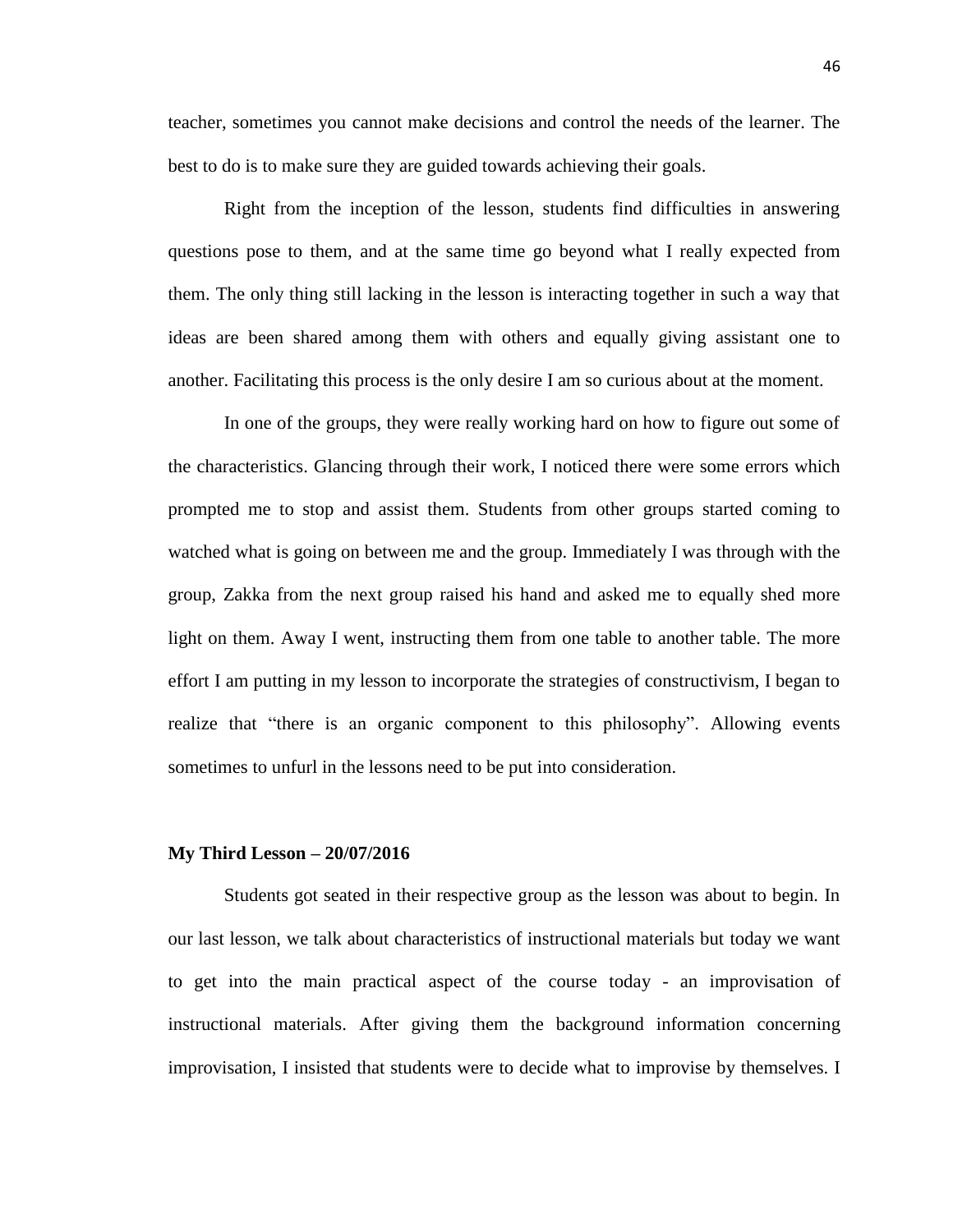employed interaction as the class began the lesson activities due to the changing nature of asking questions and the way the students are working hard and producing good results. My intercourse with the students becomes mutual as a result of our discussion, but before in my teaching practices where the medium of instruction was direct and teacher centered, there was no room for discussion and this makes learning difficult.

As I navigated among the groups, Martins' from one group call my attention to assist them. They were really making an effective application of the task before them as they discuss, I was impressed and I did not want anything to distract them, my desire for them was to continue the discussion. The students wanted to improvise a pre-writing activity plates using straw and chipboard and were uncertain on how to begin. I drew closer and started explaining to Martins' and his group on how to first cut it into a rectangular shape and then use pencil and ruler to draw straight lines. Lastly, I showed them how to cut through the lines they draw without affecting the edges of the board then glue before attaching it. Before I finished the explanation to that group, almost all the other groups in their various tables were already waiting for me to do same to them so that they can equally complete their pre-writing activity plates without facing many problems. Looking at Martins group I said, it is your duty now to do what I just did to you to other groups on how to improvise your pre-writing activity plates, now go and help other groups get started on their pre-writing activity plates. Without any waste of time, up they went and did as I do to them. Perfectly, that was a job well done! I said. Martin's group had a remarkable duty explaining to their colleagues in another group on steps to follow as I did to them. "We want ours to look original," said a student in one of the groups. "If that's the case," I said, "you must put a masking tape to seal up the edges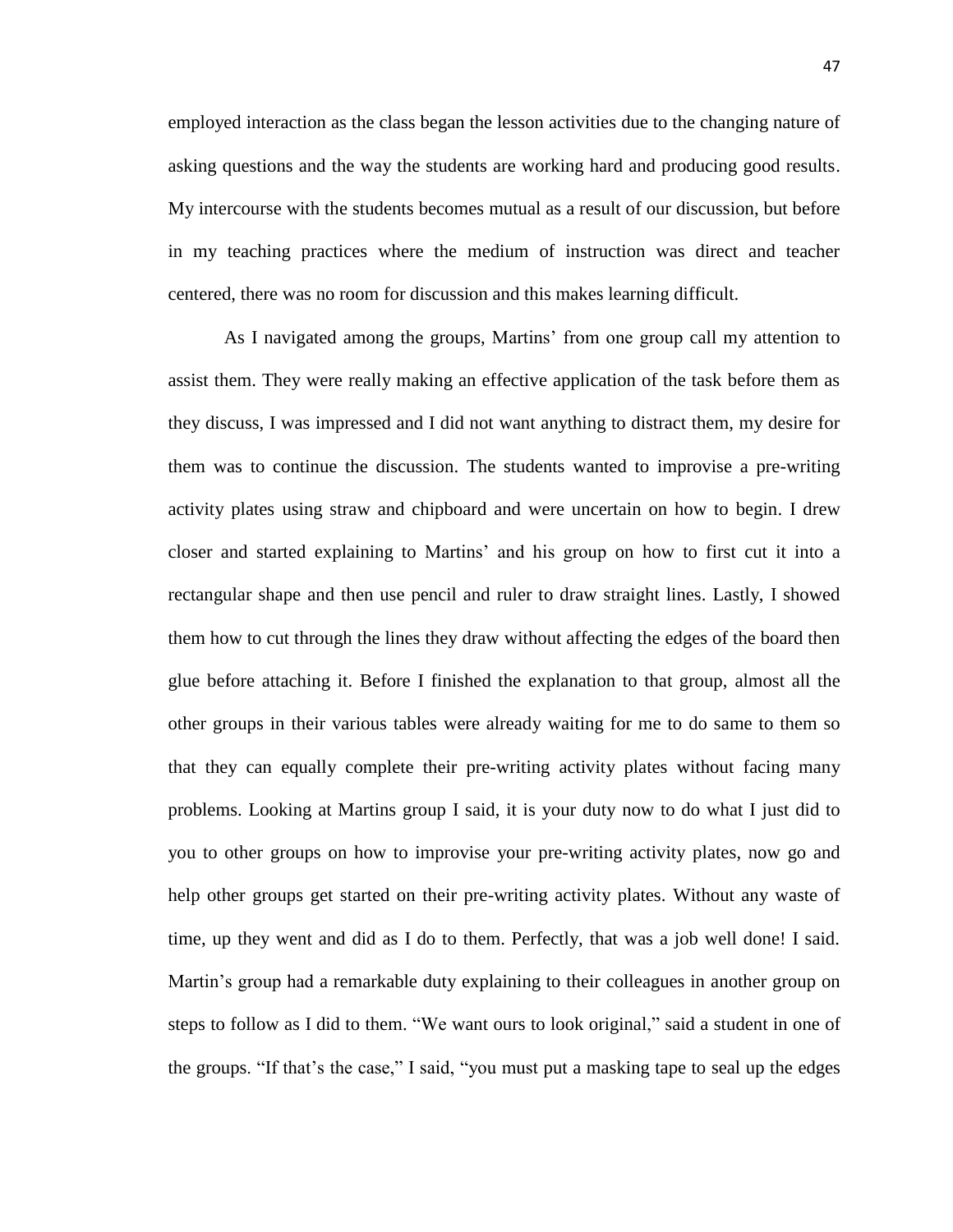so that it will look smooth." A query came up as a result of the above experiences, "Can students be taught to assist one another?" from my experience as a teacher, I know education was more of autocratic in the way things were done in the past. The teacher passes the information to the learner and the learner is expected to solve the challenge posed to him by the teacher. Being a newly emerging teacher in constructivism, I know that it is significant for learners to be independent in their work and also dependent working one with another.

The foregoing event of how learners help others in the process of learning was a good example, and I realized this was a step forward in achieving the objectives of this study.

#### **My Fourth Lesson – 29/07/2016**

I began working with the students today on improvisation again. I have started a lesson on the production of pre-writing activity plates. Today, we will look at how we can be able to improvise dolls locally. Students helped to distribute some work on improvisation of instructional materials and we looked at examples of how they were improvised. We also discussed the processes to follow in other to improvise dolls. This arouses student's interest on how to start the processes of designing the dolls as I can see the mood and happiness in their faces. All the group were given a large piece of fabrics and also some group got carbon paper on which to draw the pattern of the doll they want to design before placing it on the fabric for tracing and cutting. These fabrics were bought in a local shop in the market at a cheap price. As the carbon paper is being shared, I was alarm because I understand that the carbon paper will not be enough to circulate the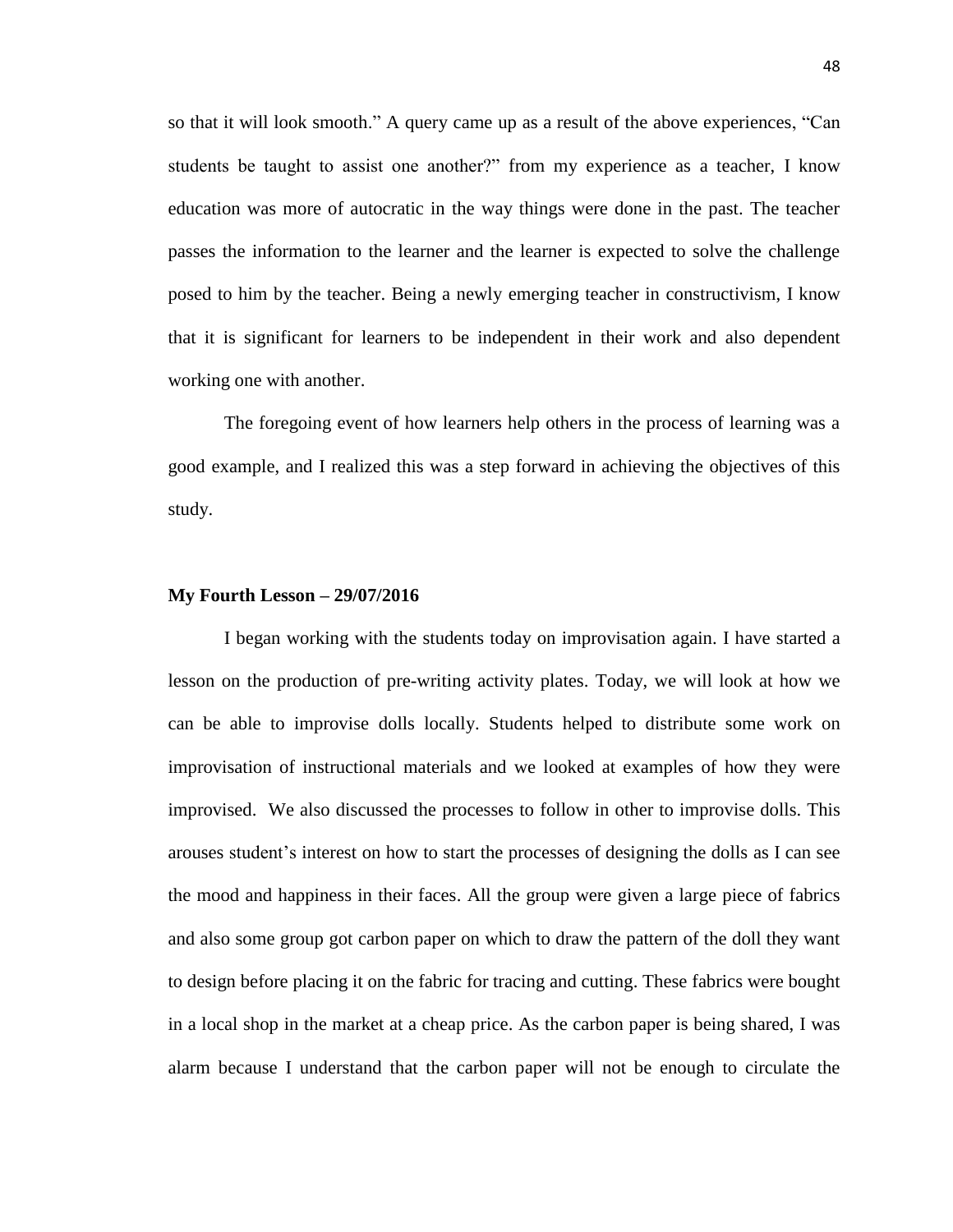groups. What came to my mind at that moment was, "this could be a problem," and without delay, the issue was resolved but I still encouraged the student that does not have the carbon paper to do their best and draw the pattern on the fabric without the carbon paper. They were not really happy as I made that statement, but there was nothing I could do at that moment. Going round the class as I observed, I noticed those students doing their work without carbon paper cutting their pattern not well. I take note intending to make a correction for the group that will come for the next lesson, but I realized I am not the type that waste resources, and for that reason, I concluded to continue with the incoming lesson without making any corrections I intended to make earlier as part of the instruction.

I know the entire 200 level students of Preschool department is being introduced to the basic design of drawing a pattern on fabric by their creative art teacher. Having this knowledge at the back of my mind, I decide to distribute the fabrics and carbon paper for tracing and cutting the same as before with some students getting the fabric and the carbon paper and some only got the fabric. During my demonstration on beginning of how to draw the pattern using the carbon paper, I brought up the issue of those without the carbon paper. "Some of you have fabric and carbon paper and some only the fabric," I begin. "How would you draw your pattern on the fabric without using the carbon paper to trace it with? I asked. This was a question that had stumped me earlier on with the other set of the students. "How would you draw the pattern on the fabric without using the carbon paper?" By carefully thought and effort on my part, I devise my own solution to use pins to hold the edges of the fabric to avoid shaking so that to get the pattern drawn without any problem in tracing it. I succeeded in this method I adopted but what about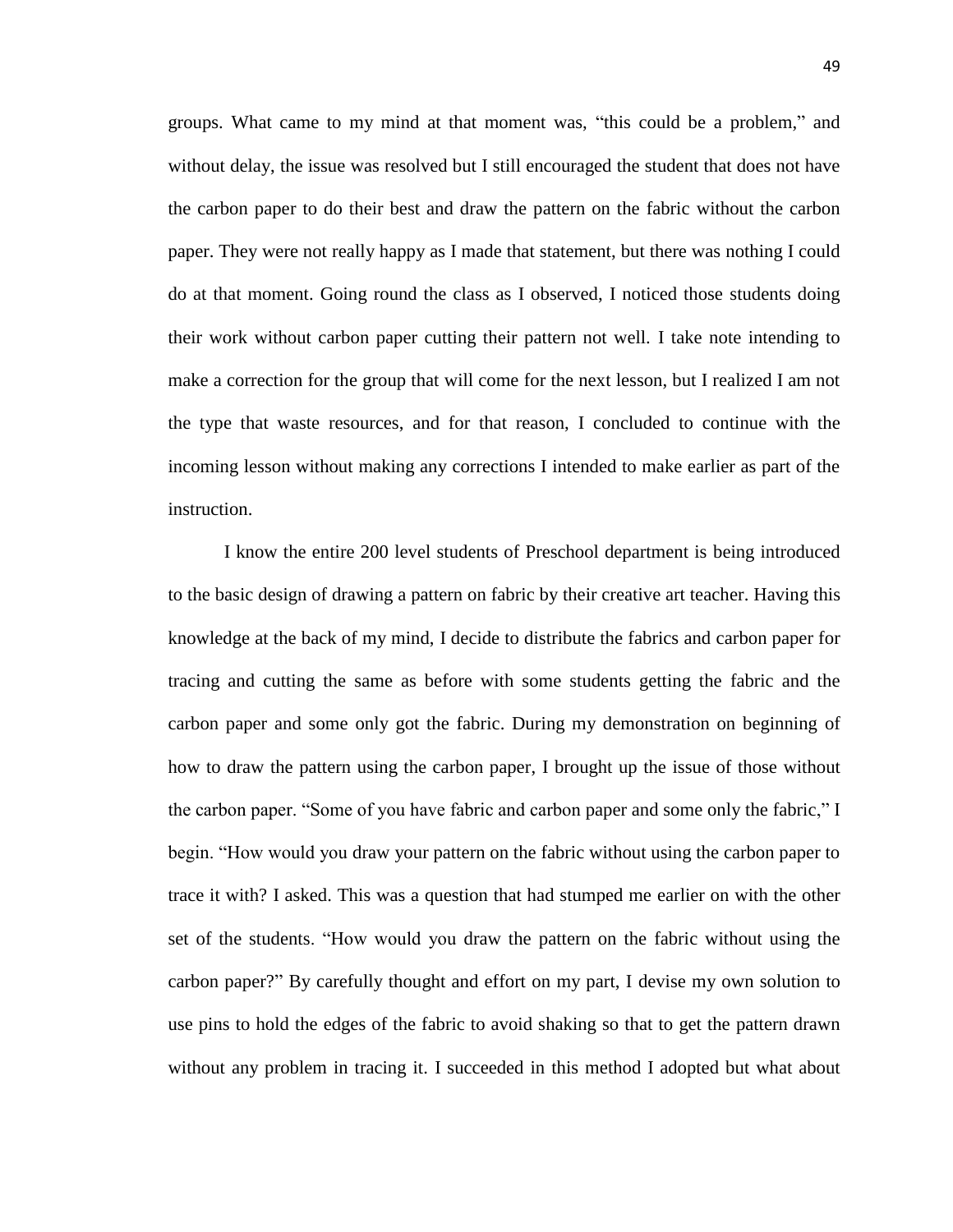the students? Will they succeed as I do? These are the phrases that keep coming to my mind. I decided to allow them to tackle the problem on their own because I was inquisitive to see whether the learners have their own way of solving the problem. This instruction is connected with the constructivist first rule "Constructivist teachers encourage and accept student autonomy and initiative."

Surprisingly, as I came out with the question, the students started hollering out answers possible for solving the question. "Some of us will stretch the fabric on the table and one of us will draw the pattern," one said. "We will use UHU gum to glue it on plywood, and then cut our pattern using blade" offered another. My reply to all of these was, "How would you know that you will cut the pattern correctly in such a condition?" Danladi came out with a reply that had never occurred to me. "Once the fabric did not squeeze or move, you will cut the pattern you desire to get," he said. "Exactly," I replied. He gave an answer that had never occurred to me. "Attentions please" are my words to calm them down because of their excitement, as I show them another method of getting it done correctly. The class looked as I pin all the edges of the fabric drew and cut the pattern perfectly. "That's how I solved the problem; however, is there more than one solution?" "Yes," replied the class. I became vulnerable to that effect that very moment, of course, I realize something has taken place and trodden on the unfamiliar ground because of allowing myself without all the solutions. I stood gazing as I watched with admiration how the students in their groups provide answers that really offer a working solution.

#### **My Fifth Lesson – 03/08/2016**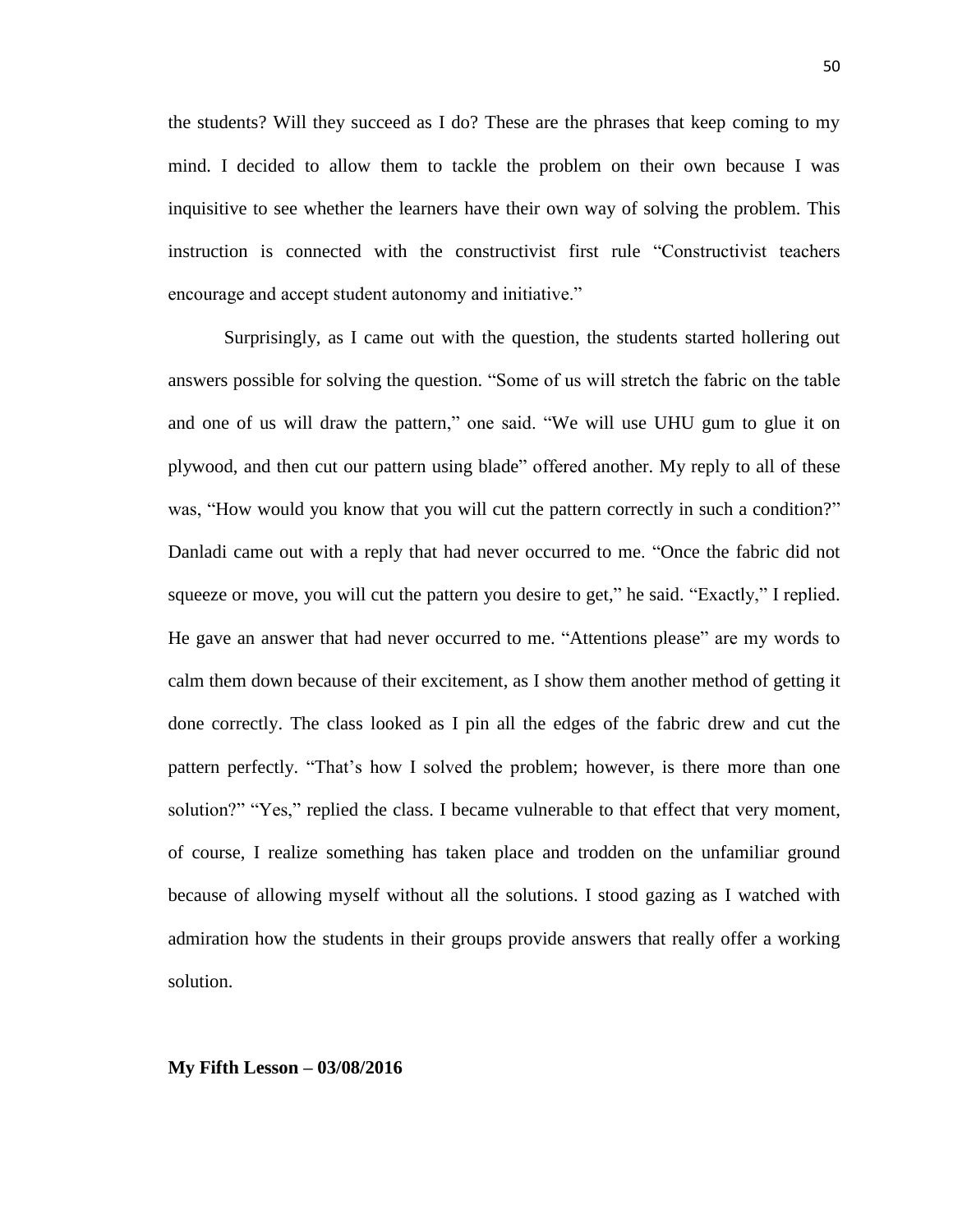I thought it will be good for me today to go back and refresh myself by continuing reading the book that is guiding me to incorporate these constructivist strategies in my study "The Case for the Constructivist Classroom". This book is interesting and really assisting me in planning my classroom within the constructivist curriculum. I find this book very interesting because it dictates the way we teachers work and lays the background information on the way learning process should be interpreted by the learners. The learners are also trained to seek for a solution that the teacher has already in mind. Guessing incorrectly by the learner, the teacher replied "not correct" and he continues, searching to get the right answer for the problem. Reflecting on my classroom strategies, I seek to understand a concept; the book said we should not relent as teachers to take every chance in the learning process to understand where the learners are. That means in every response of the student, whether correct or incorrect should be an opportunity for us teachers in the learning process to explore and know their position. As stated in the book "one must ask questions of the students, probing their brains for knowledge and connectivity to the lesson (Brooks  $\&$  Brooks, 1993)". This is where their educational attainment can be achieved with great stride, instead of running around "playing leaf frog" looking for the right solution. Taking reflection, I do realize how I should be careful enough not to make my students get a bad feeling in proffering solution, whether good or bad. Encouraging and giving support to them even when the solution they gave is not right.

I was benefiting a lot especially the last chapter where the author is talking about the way teachers many times are "overwhelmed" in trying to shift away from direct instruction to "constructivist teaching strategies". I felt the same, "overwhelmed". Many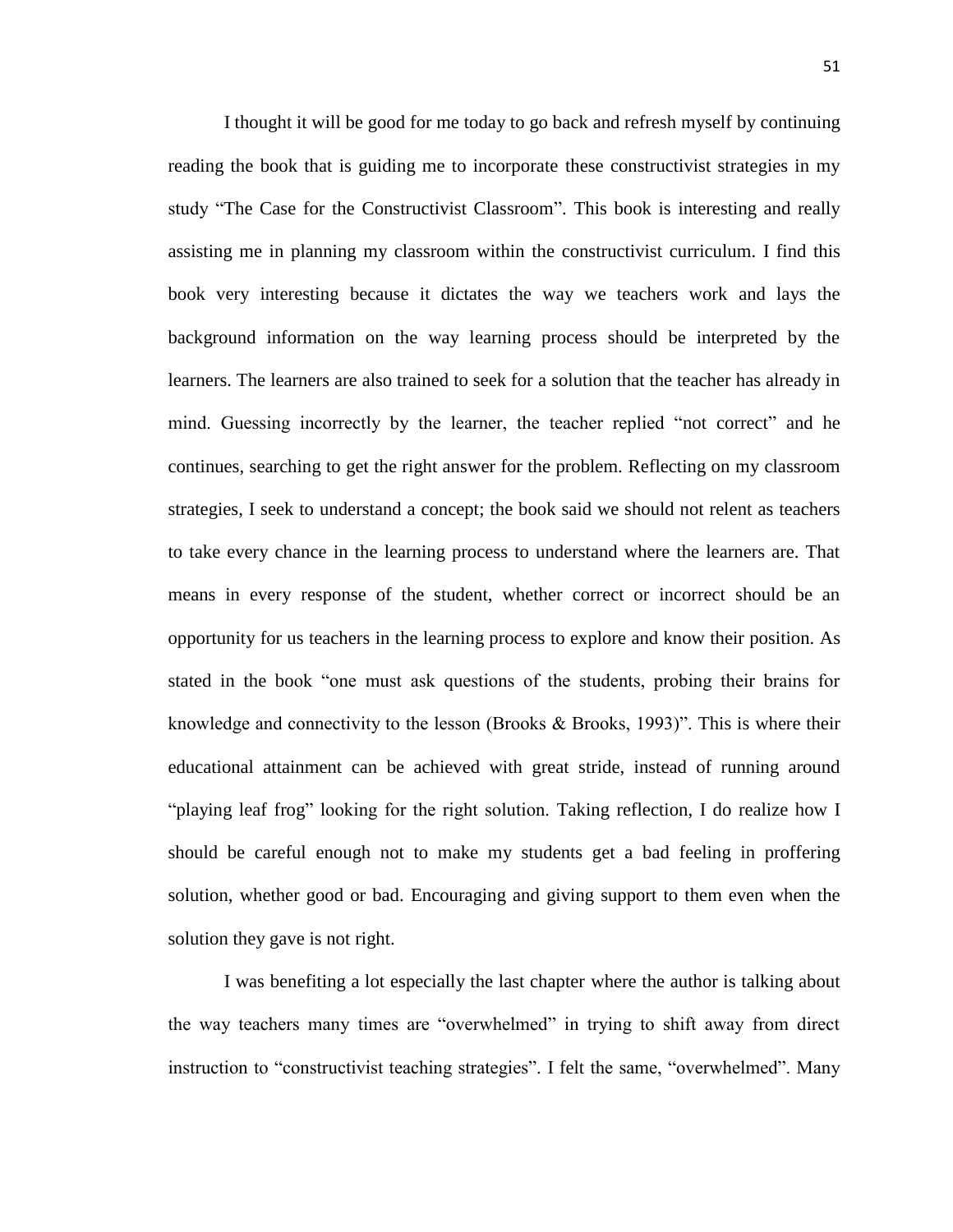rational were giving behind the motives of why some decided to remain on their current standard: "they are too invested in their careers and current system of performance; loss of control in the classroom; disapproval from the administration; and above-average performance from students with the current system (Brooks & Brooks, 1993)".

Some of these worries are not truly applied. Whatever the case, some of them are really true when I was going through the passage. My greatest of all in the passage is; "fear of loss of control in the classroom". Sometimes there is a feeling in me as if I do tread on the dangerous path during the class experiences. Experiences that foster creativity and a sense of belonging are my desire for my students.

### **My Sixth Lesson – 08/08/2016**

Today's lesson, we will continue from where we stop on how to improvise dolls locally. Today we will look at the process of stitching the cut pattern of the fabrics and how to stuff it using pieces of textile clothes, cellophane bags or pieces of form.

I was delightful seeing all my students are already engaging with the task in their various groups. Being a hands-on lesson, it involves everyone in the class. I was just moving from one group to another to assist any group that had some challenges in either stitching or stuffing their dolls. The dolls designs are mostly simple patterns to make the work easy for the students. The students need a lot of exposure and understanding the process rather than making a perfect work that deserves exhibition

I was listening with interest hearing from the students discussing an issue concerning sewing being done by girls only. Whenever I heard the students discussing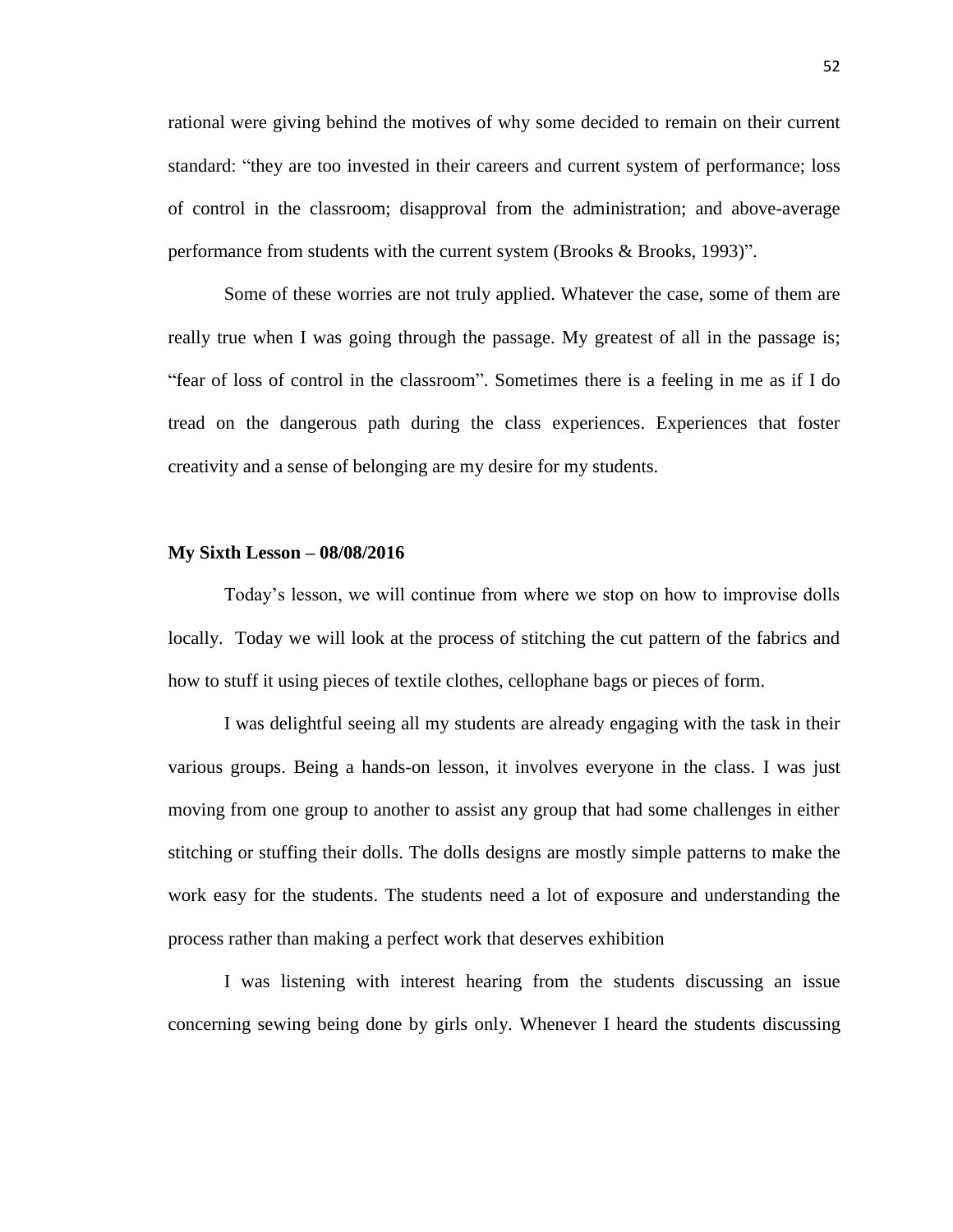this issue, I question their view about the issue. "Boys can't sew," was my question? They answered; "Yes" truly, they can sew.

The outcome of the lesson was very good. Students face difficulties but at the end of the lesson they gain a lot of experience. Some students were not able to complete their task but yet it was ok so long they involved in the class process.

### **My Seventh Lesson – 12/08/2016**

Zakka, a student from one of the groups, brought in a doll fish perfectly sewn with good finishing work done by all his group members. The work was done on a black and white dotted piece of fabric he and his group cut during our previous lesson in sewing/stitching. They did a very good work using that piece of fabric to create a doll fish design. They were very happy and proud of what they did. As I stood in front of the class to display it before them, I call all the group members to come for a round of applause for a good job well done. All came out smiling broadly because it was a sign of approval that what they did was worthy of praise. As I usher them back to their seat, I realize how the experience was extremely valuable to them. I began to question my interest in the finished work they did.

Looking at this scenario, one can easily relate the experiences encountered with the current trends now in education that only put its attention on "high-stakes testing". The stakeholders of education need to take a look at what took place in this scenario because they seem to only focus on the end product (test score). Is the significant part missing in the journey? In Addition, "how does constructivist education challenge this?" Based on my little knowledge in constructivism, in educating the child, the process seems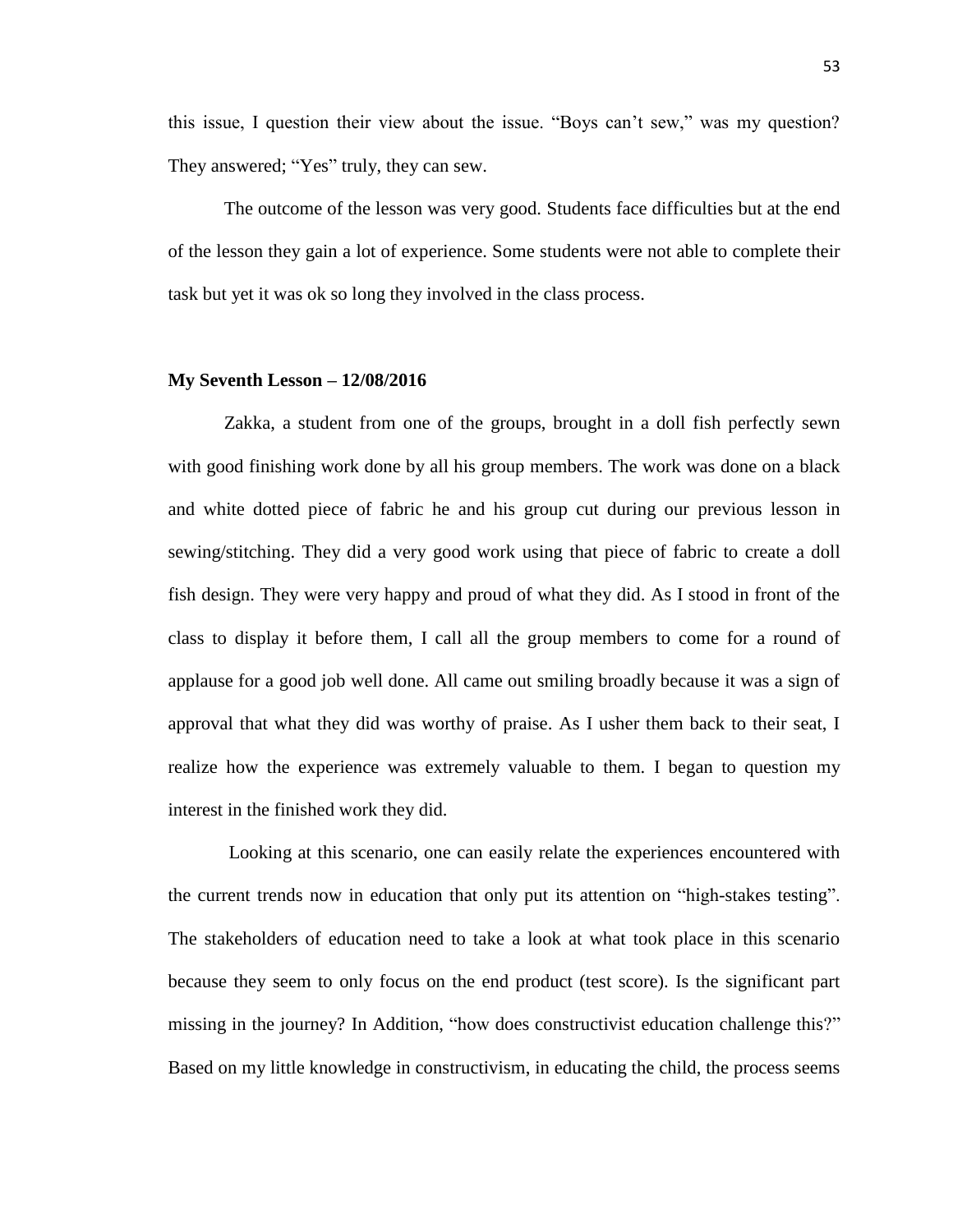to be more effective than the product. Allowing students to explore and build on previously held knowledge are a significant component in constructivism. Can I say I have succeeded in this with Zakkas' group? As I held up that black and white dotted fabric decorated as a doll fish, I began to think, "Has this students had this experience before in another lesson?" that is what I cannot answer, what I can say concerning this is that I involved students in the process of facilitating learning that inspire and brought enthusiasm. I realized that I have been a source of encouragement to my students to be independent and begin to rely on guidance from their classmates and not me. But certainly, they still asked for help when the need arise especially in their group work. "Sir please, can you come and help me?" This phrase is always common whenever a lesson is going on in the class. "It looks like Martins have it; you can ask him for help." The event took place the other day in my lesson.

#### **My Eighth Lesson – 15/08/2016**

Teaching seems to be less stressed and I am gaining more understanding and relaxing regarding class control within my class environment. This shift in instructions from direct teaching to constructivist teaching strategies is becoming glaring in my classroom lessons with a great indication that seems to have a positive impact on learners.

Today, we would be looking at the flash card and how to improvise it. The beginning of the class lesson was a bit slow; to begin our investigation regarding flash card the students and I sat down. I began by asking, "What comes to your mind when you hear the words flash card?" "Nursery school," exclaimed a student. "Yes, exactly," was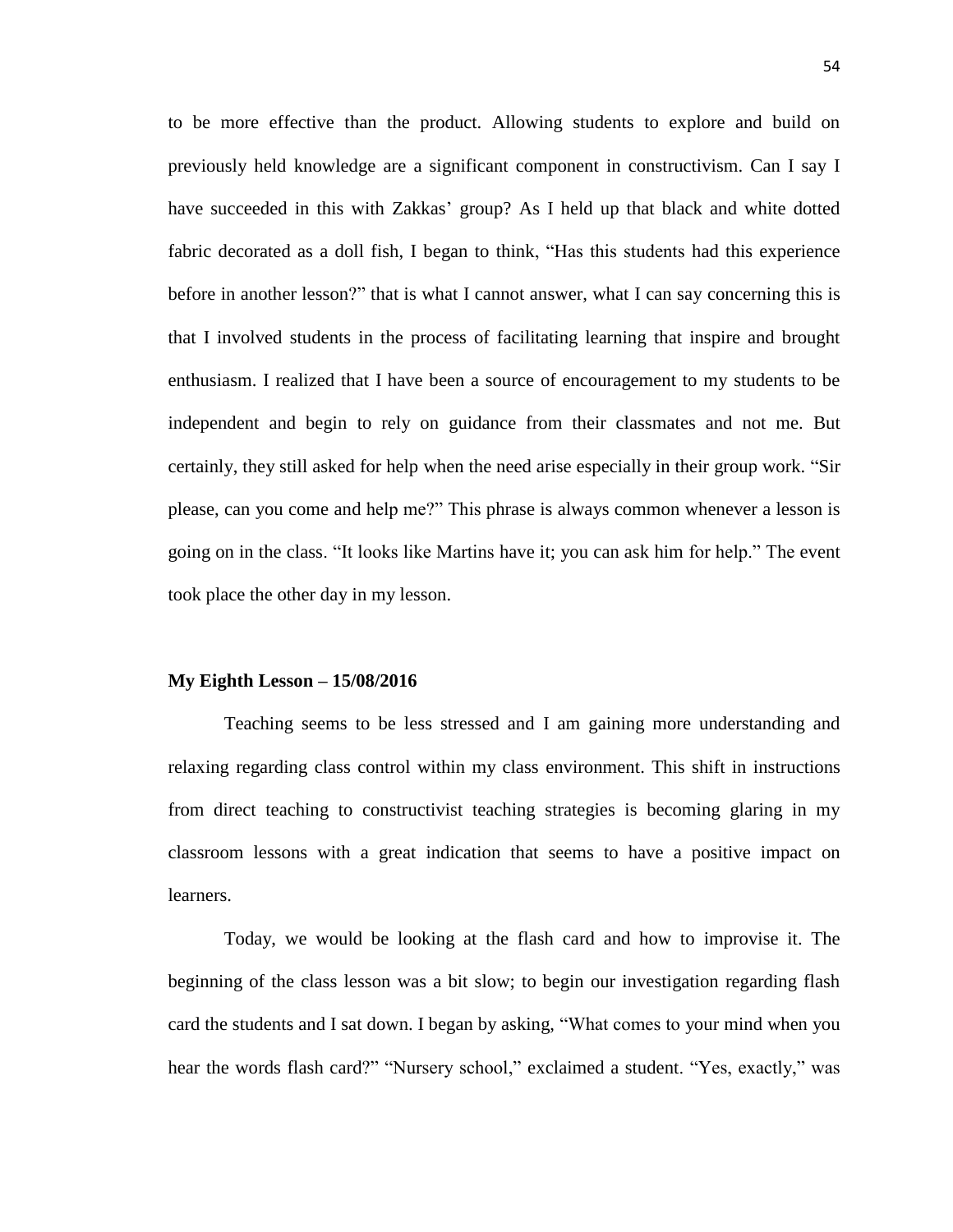my reply. "Where else have you heard the terms?" another student exclaimed "Children's Park". I deduced all that they said and used it in introducing the topic. I put more attention to hearing what they are discussing, and the way they understand and think about the flash card. I was walking round also to assist and reinforce their effort, encouraging them to discuss in more details about what they are doing. After going through the first stage of the lesson, I began sharing to the students' markers, pencils, carbon papers, rulers, and scissors. I called their attention to measure and then draw lines in square or rectangular shape on the carbon paper depending on which shape the student like and as many as they can. I then directed them to observe and use their pencils and rulers to draw any five letters on those carbon papers cut in rectangular or square shape. "But isn't that just easy to draw any kind of letter," one student retaliated. "Yes, however, it's easy when you take your time and draw carefully." "You're looking at it in a different way," I said. I forged ahead going round the class observing how the students are getting along with their task. It was very easy for me to tell whenever a student needs assistance.

Comparing what was going on in my class lesson with constructivist philosophy, my thought was, is there anything different that I do? To answer the question, I started by examining myself on what I did in the lesson; I did encourage and had an honest discussion with them in the class, I was open and supportive to their previous knowledge to develop the lesson. I did not try to seek a good result and get the students busy to know that I am supporting and including them in any class discussion. More also, I called their attention not to rely on the "end product" but to look at what they are doing based on a full comprehension of the problems involved.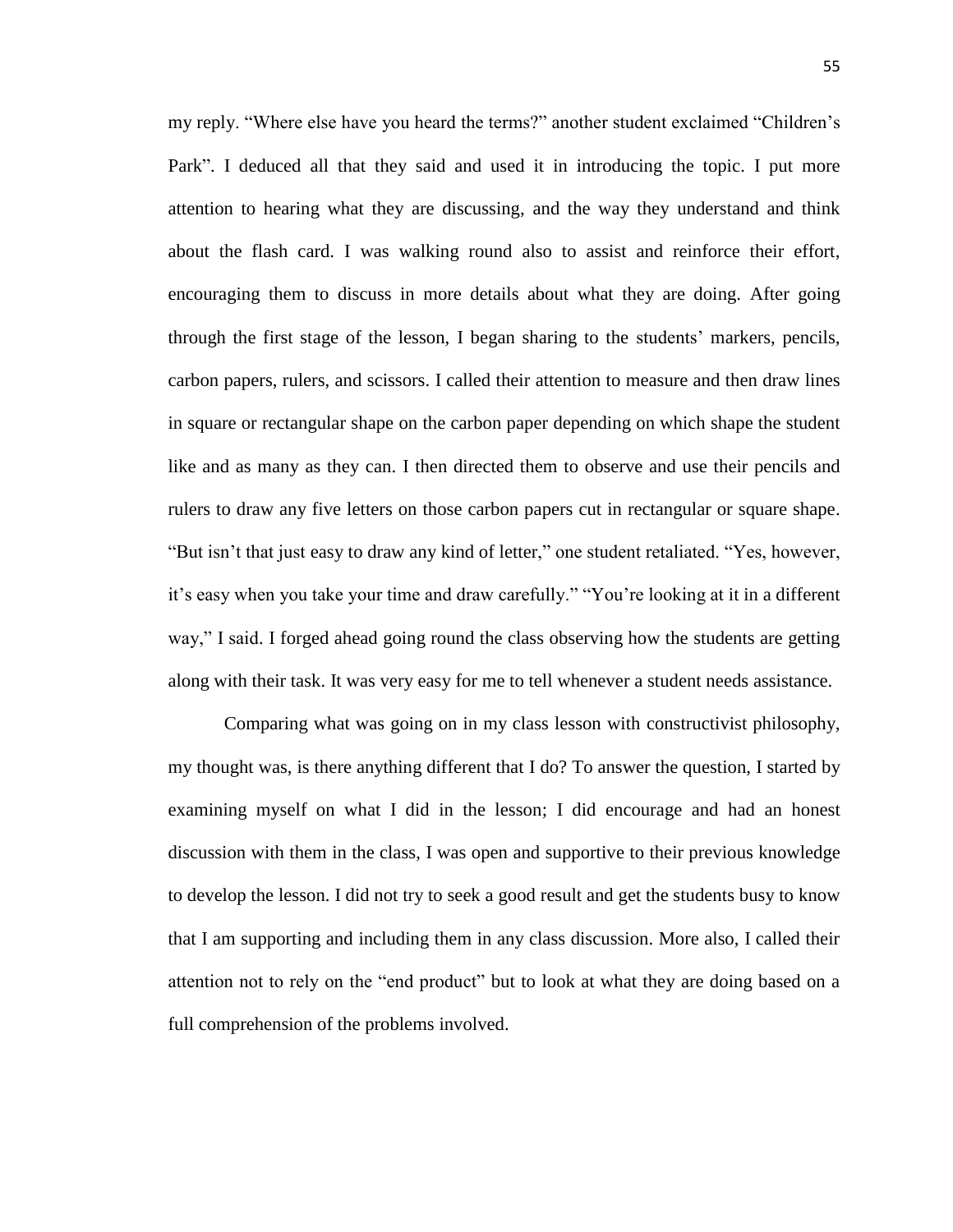I am full of confidence that I had moved forward as a "constructivist teacher" in my lesson today. Moreover, I am giving up control of what I think a lesson should be. The lesson is the fourth lesson on improvisation and I have been seeing improvement and progression during the lesson throughout. I encouraged them to add originality in their work by adding colors using different colors of marker. The suggestion was open which some accepted and do as I said while others decided not to accept. Based on my judgment that is okay and acceptable because in my opinion improvisation should not be relied on copying people's work, but should be based on "reflection of personal experiences". That is why I hate those lessons that in the name of improvisation, students will sit and only think of copying others work.

#### **My Ninth Lesson – 22/08/2016**

Today, I had achieved and made a lot of progress as a "constructivist teacher" in the making. The 200 levels students are working on improvising another instructional material. I had beginning to work to reduce any discussion at the starting of my lesson. The class today look very attractive as the students begin their work. Clearly, they all have a working knowledge of "Matching". I only gave few directives on how to start. I can begin to see some of them had started tracing and cutting their chi-square in rectangular shapes, created. Many students are using rulers for measuring and drawing their rectangular shapes.

I had observed permitting learners appropriate time to carry out their task; they do put more attention and carefully handle their work well but whenever I took a long time in an attempt to explain to the students how to go about working out the task, they got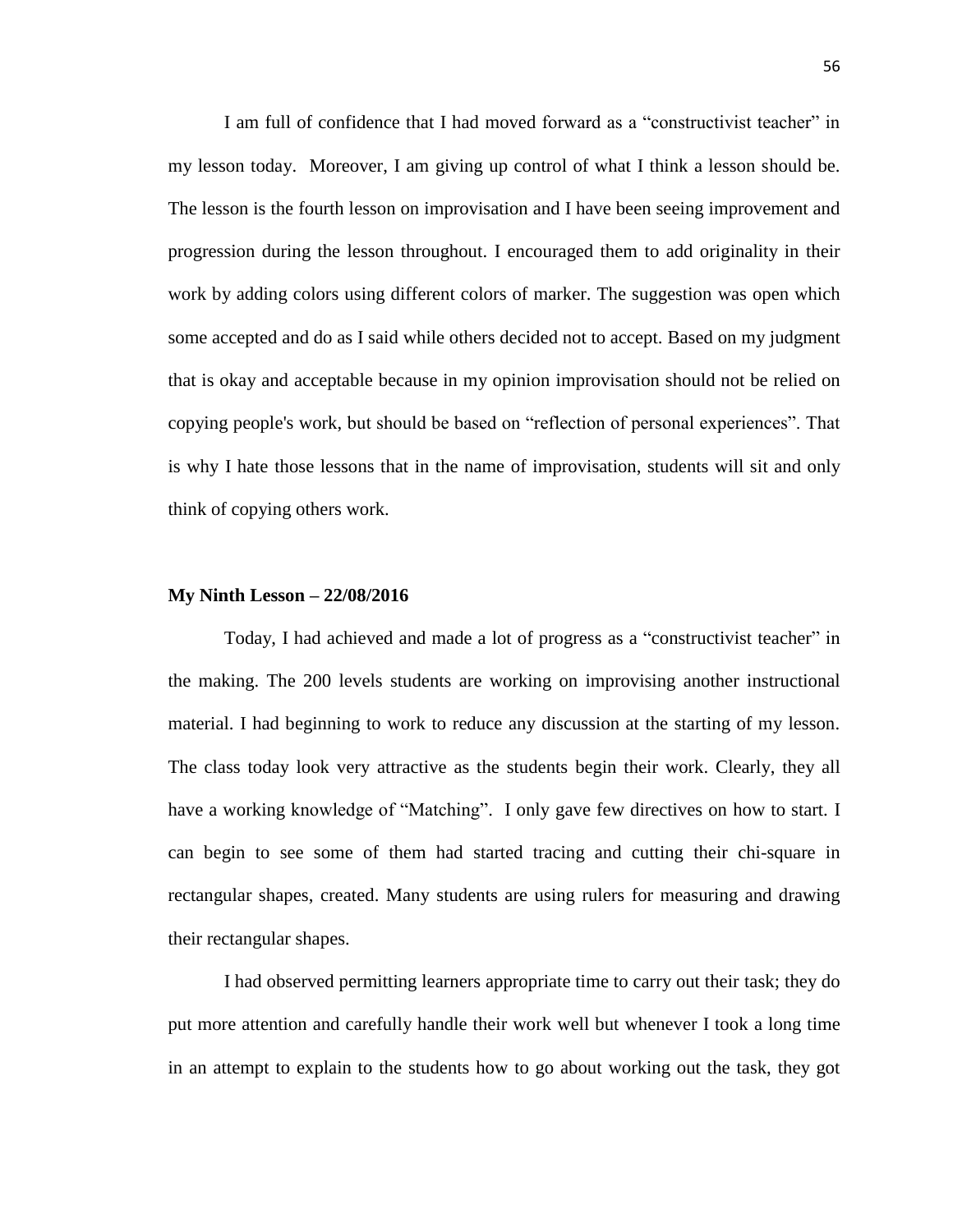tired and bored in the process. Focusing on these attempt to alter and change my method of instruction always bring improvement on my part for the better. Now I am giving them enough time to concentrate and solve those challenges pose before them. I realized that the change is positive because I do have a preconceived idea about the learning outcomes. But unavoidably, this anticipation is not always happened. The gains of the study I realized is the process, rather than the product that is significant. My aims are; to instill in them the ability to solve problems and handling task through creative abilities continually. I am not of the idea that production and use of instructional materials lesson should be applying a particular instruction on how to arrive at the same result at the concluding part of the class lesson; but should be concerned with creating good work without copying the work of others, reflecting self-expression, creative abilities, and skills. My desire is to create in students the ability to discover and explore the world around them. Adopting traditional approach known as the teacher-centered method stand as a hindrance to these achievements. We have so many approaches that can help in achieving these goals. "Little ideas, built over time, become big ideas".

#### **My Tenth Lesson – 29/08/2016**

The lesson today was extremely excited because of what transpired. I was just thinking of what material to use that would inspire me for my next lesson. A thought came to me; "instead of trying to figure out what to use, why can you just inform the students to come along with whatever material they can lay their hands on". To my greatest surprise, what the students brought shock me. Some brought straw, empty cartons, empty bottle water, carbon papers, straw-board, empty tins and so forth. I looked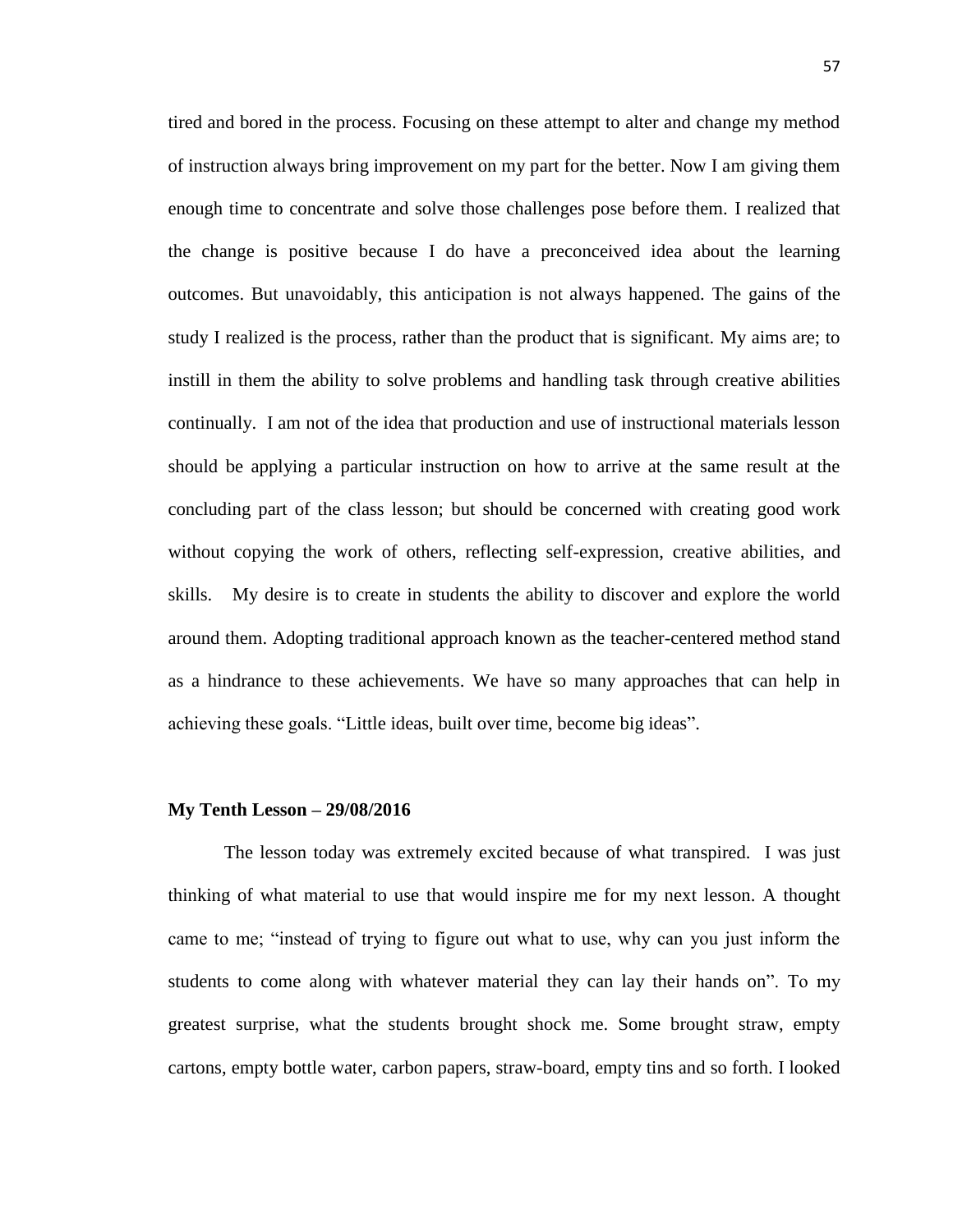at all the materials display, unable to think clearly on what to use them for. All this while, I was looking for a way to try something different and today could be that opportunity.

I started the class by telling the students that today's lesson is going to be spectacular because of the varieties of materials we have. I then asked them, "What could you improvise using all these materials?" "A model car," exclaimed a student. "Or a house," another replied "O.K., I am not going to tell you what to improvise. Please have your seat while I distribute the materials," that was my instruction to them. As they move to take their seat according to each group, the students already had what they want to improvise and without wasting much time, they are into a discussion concerning the possible ways in achieving their task. I started following and distributing to each group the different materials. Having what they intend to improvise already at the back of their mind; the students immediately started working on what to improvise. I can see some designing and cut empty cartons to improvise cars while some houses. Two boys, Danladi and Jacob makes a lot of noise in the class and are fun of distracting students during lesson were the center of attraction to me mostly. In fact, since the class began they were too busied carrying out their task that you hardly notice them today. I was so happy and impressed with this new development. Danladi was making a complicated fancy house round with a high wall fence using the straw, while Jacob was seen busied manipulating to make a guitar using straw-board and carbon paper in their different groups. The attention of another boy in one of the groups was captured with an idea of making a motorcycle called "Vespa using the empty cartons, some were constructing musical instrument using the empty cans.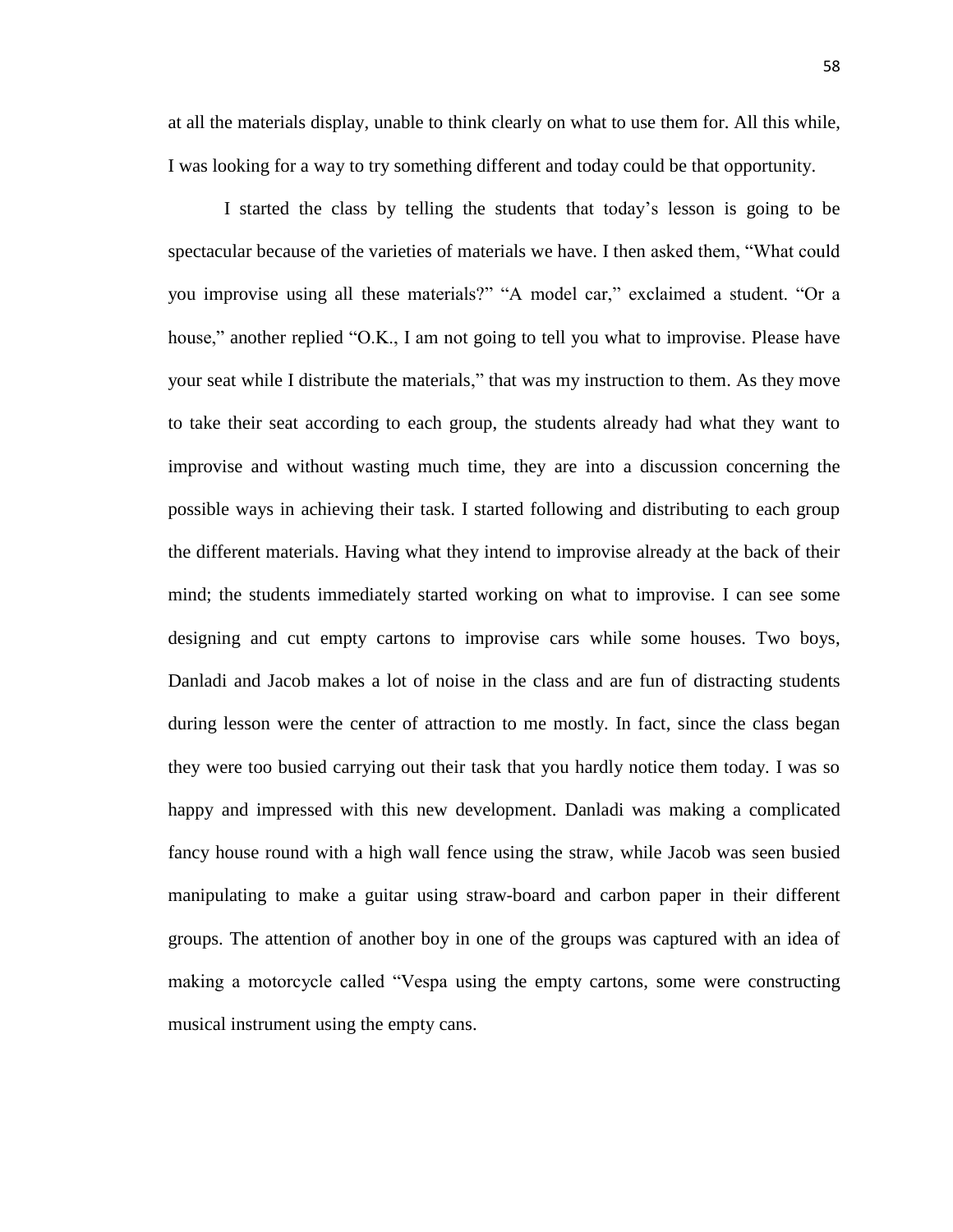Going round the class from one group to another, I noticed a lady name Agnes producing jigsaw puzzle with straw-board. Are you through? I asked, "Yes" she replied, I said but there is one thing left, she answered can you assist me, sir? Of course, "yes" was my replied. I then called her attention and show her how to color and make it look beautiful, and she did just exactly what I said. These marvelous ideas keep flowing and unfolding to me as the lesson continues. One thing that baffles me today was, I did not even sat and plan this lesson the way I do but yet it really works out well. The lesson continues and I decided to pick up Agnes Jigsaw puzzle and questioned the students what would they want to achieve in their lesson using jigsaw puzzle. One student offered, "Cognitive development". "Yes," I replied. It marveled me hearing that resounding replied. The concept I thought will be a bit confusing to them, but notwithstanding, the comprehend it. My approach to facilitating learning has begun to change because I had developed more confidence now than before as a constructivist teacher. I think surrendering control is paramount because I am satisfied looking for solutions from the learners.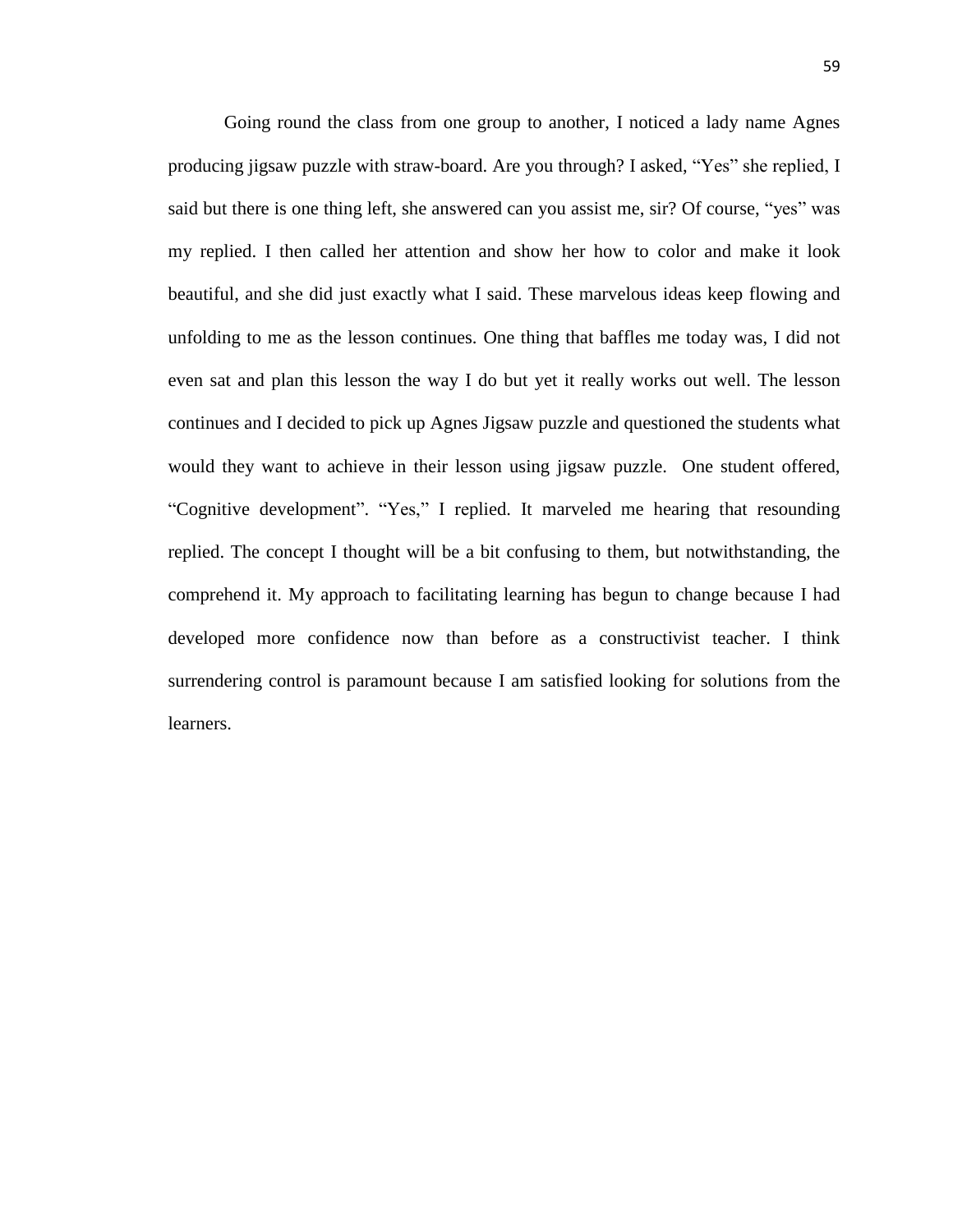# **4.2 DISCUSSION**

I completed gathering my data within the period of eight weeks during the process of facilitating learning. I was observing, journaling and recording through autoethnography. Twelve constructivist descriptors in the section of methodology were listed to be applying as my framework in facilitating learning. When originating lessons, I employ these constructivist descriptors for my research purpose; and for drawing my conclusion, I will use these descriptors to analyze my data to my research questions.

# **First Lesson:** Meaning and types of instructional materials;

My expectation was the learners will be up to the task of involving themselves in discussing the meaning and types of instructional materials, having it in my mind that the terms presented in the lessons, at least most of them have a "working knowledge" about it. My aim was to create an atmosphere that students will use the department resource room as a guide to handling task collectively. My capacity in the class lessons was not to serve in a direct role but to act as a facilitator in the learning process.

During this lesson, my expectations was to

- i. "encourage students autonomy and initiative (Descriptor 1) by making them work collaboratively;
- ii. use raw data, primary sources, and interactive materials (Descriptor 2) using department resource room;
- iii. encourage the student to student engagement (Descriptor 6) in discussing meaning and types of instructional materials; and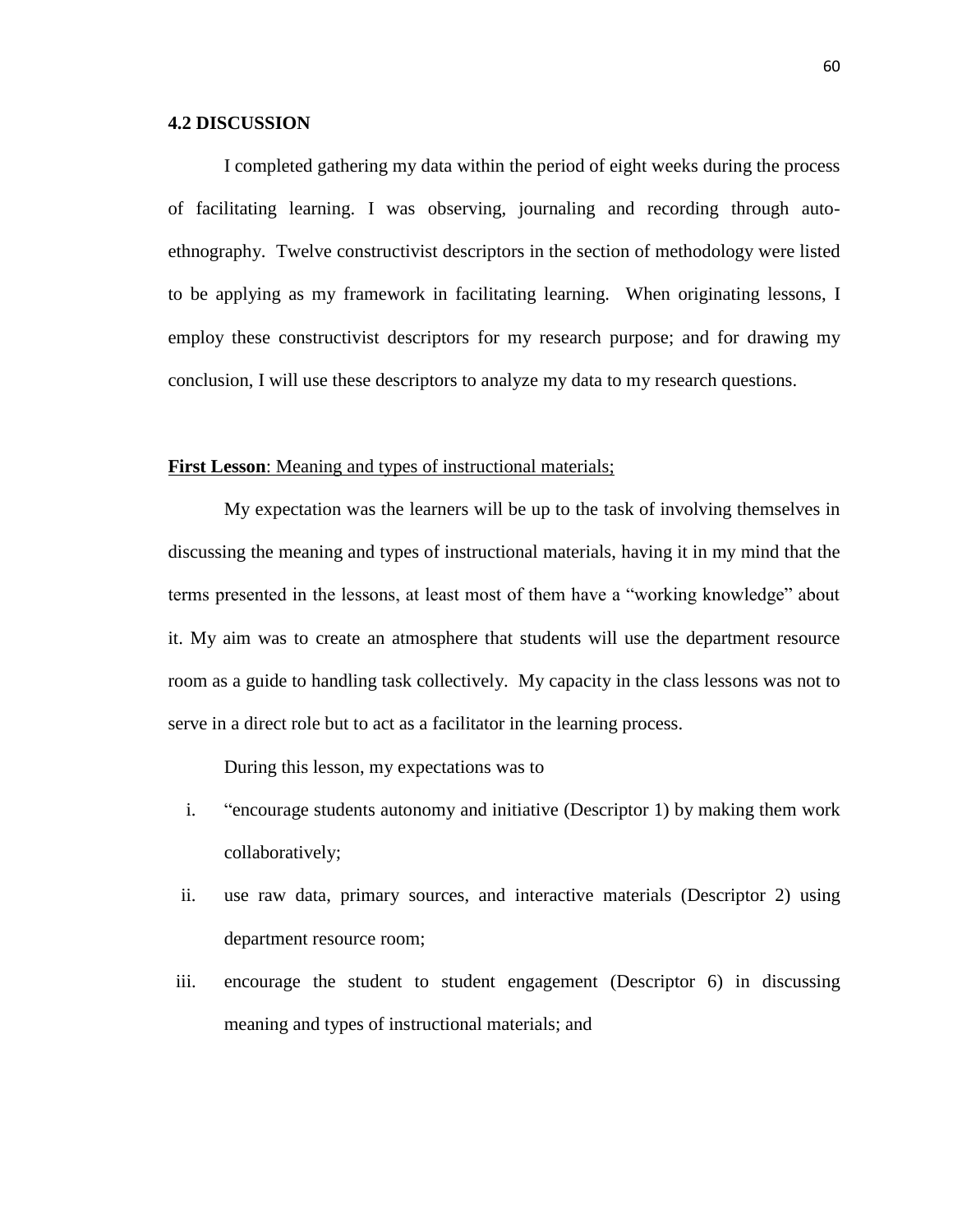iv. encourage student inquiry with teacher and peers (Descriptor 7) (Brooks  $\&$ Brooks, 1993)".

Confusion was the outcome of my lesson as students were faced with a lot of challenges that look like they cannot be able to handle. But with the help of the materials in the resource room, they were able to locate and find the meaning of instructional materials. Moving to the resources room to locate the materials presented a problem as there were many groups in the classroom moving and discussing which cause a lot of noise and almost disrupt the lesson. I only observed few students that had an actual discussion about the lesson. Others were not really involving in the class interaction as expected; and for this reason, going back to the previous method will be the only solution for me to take control of the class easily. I quickly made the decision of using the direct method of instruction in completing my lesson and end the collective work of the students. I was able to create a dialogue regarding these instructional materials and their types and even the processes of classifying them. Hands were risen up by the many students to give their experiences concerning what instructional materials are all about when I applied the teacher-centered teaching method.

Considering what really happened in the lesson, I realized that all the experiences occur for a purpose. On my side, I did not really prepare for the lesson the way I should; it was just a last minute work done to include these constructivist teaching strategies. Despite the fact that I prepared ahead, my effort in considering some variables like inspecting the resource room is not properly done. Example, instructional materials, and books in the resource room to be used by students were not enough because most of them got burned as a result of fire incident that took place in the department recently. In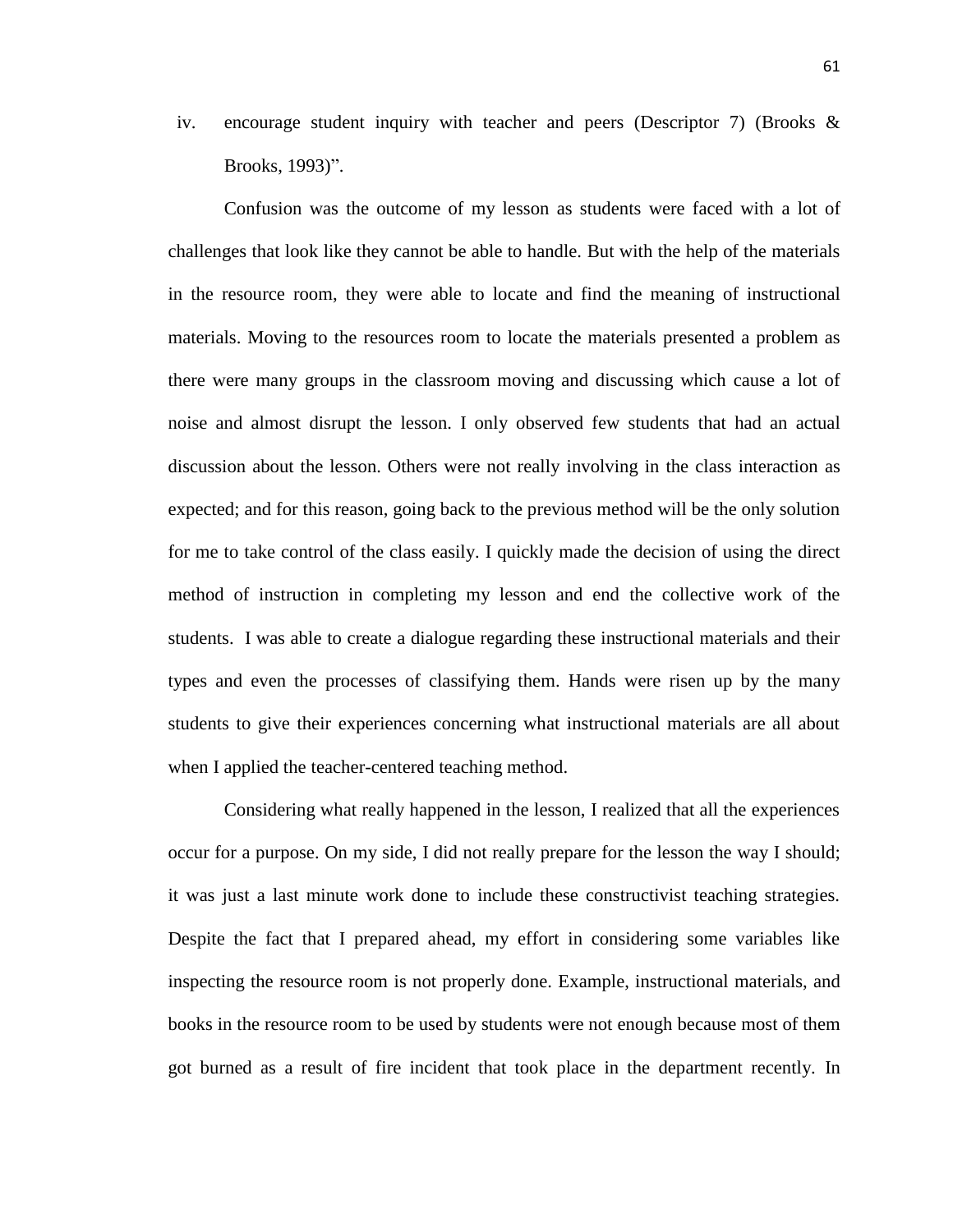addition, it was too early for me to withdraw myself from the process and the challenges pose to them were oversimplified. Had it been I plan and structured my lesson well incorporating the constructivist principles, I could have achieved my aim and objectives.

# **Second Lesson**: Characteristics of instructional materials;

In the course of delivering this lesson, the following are some of the constructivist teaching strategies employed in order to achieve my objective in the learning process.

My expectation was to:

- i. "Encourage student autonomy and initiative (Descriptor 1);
- ii. giving learners' the opportunity to dialogue and come out with answers (Descriptor 6) and
- iii. to encourage student inquiry with their peers (Descriptor 7)" during the process of figuring out the characteristics of instructional materials.

I was expecting some challenges from the students' in the process of figuring out some of the characteristics of these instructional materials.

Going round the class supervising to see how the students are progressing, there were challenges that students were facing in creating ideas. Instead of rendering immediate help, I choose to give them enough time to carry out their task. Definitely, I knew some students will not be able to meet up with their task due to previous experiences in our last topic. I noticed many students in their groups that were finding it very difficult in formulating ideas that might help in getting these characteristics of instructional materials. Quickly, I called their attention concerning the errors they are making and I left them to continue. With keen interest, I watched students that learn to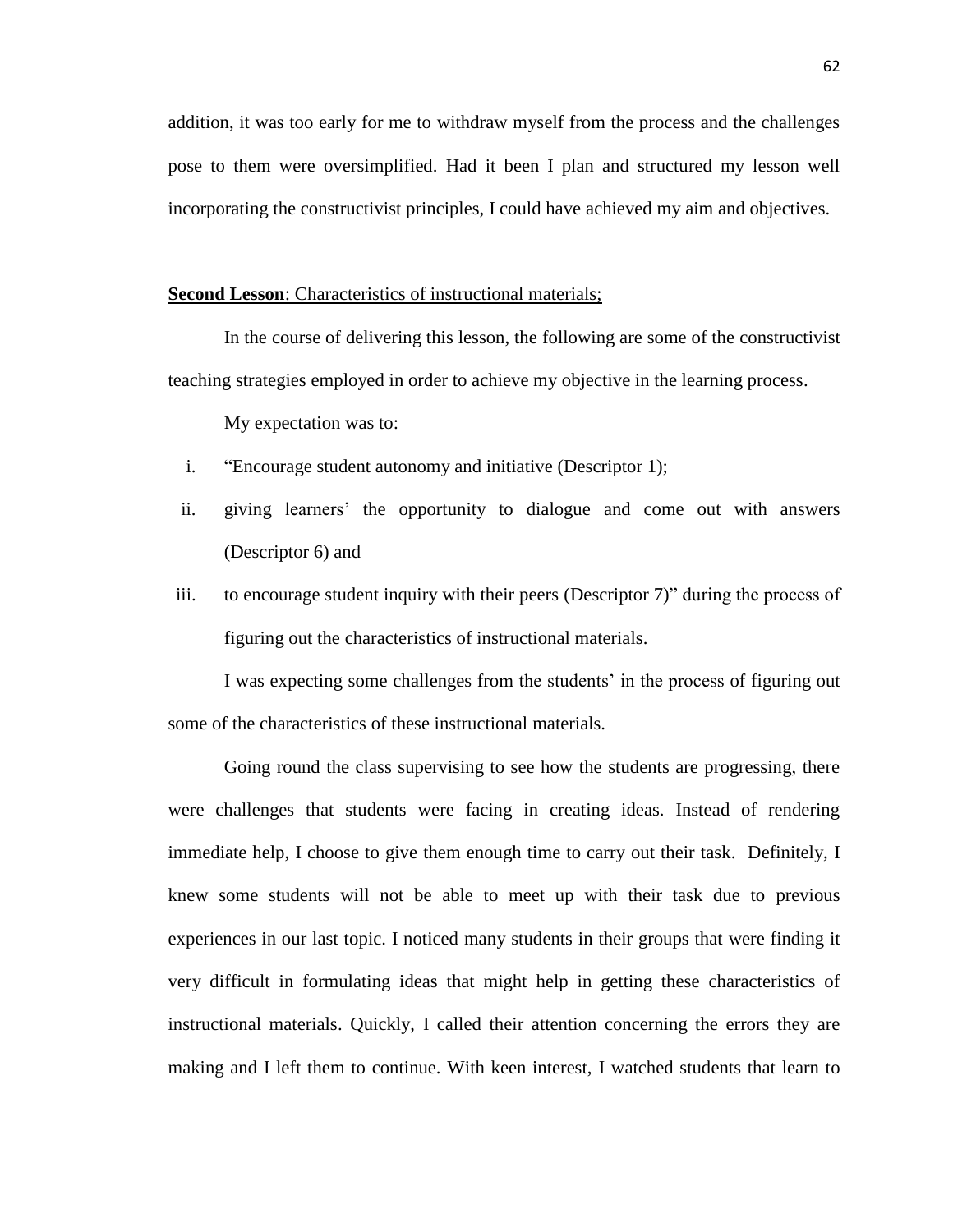find out other means in getting these characteristics. For instance, a group in their table devised a means of using the word features (synonym of characteristic) since they are conversant with it in formulating their ideas. One group was having difficulty in understanding the principal that a teacher needs to be guided by in using good instructional materials; I approached and rendered assistance to them. Another group at close range watched the way I help out the other group in solving their problem and equally follow the same steps I gave in solving their own challenge. Something happened similar with a group but I decided to apply a different approach in tackling the situation. When I was through, explaining to them things they need in getting the problem solved, others close to that group called my attention in the similar situation. What I did was to call the attention of the other group that I just assisted and asked them to show this other group on how to go about it. They did exactly just that, and when I turn to observe them what they were doing later, I realized all of them busy discussing and formulating ideas in solving the problem before them.

This lesson was successful based on the believed of constructivist principles for many reasons. The first reason, I formulated a situation that gave the learners opportunity to "explore and discover" their own knowledge. I realized giving them the opportunity to make choice in the learning procedures was significant in their achievement. The feeling of interest in how they carried out task was really impressive. My second reason was, the lesson plan encourage students to work collaboratively. On several instances, I watched students with keen interest on how they rendered help and give possible solutions on how these challenges could be tackled.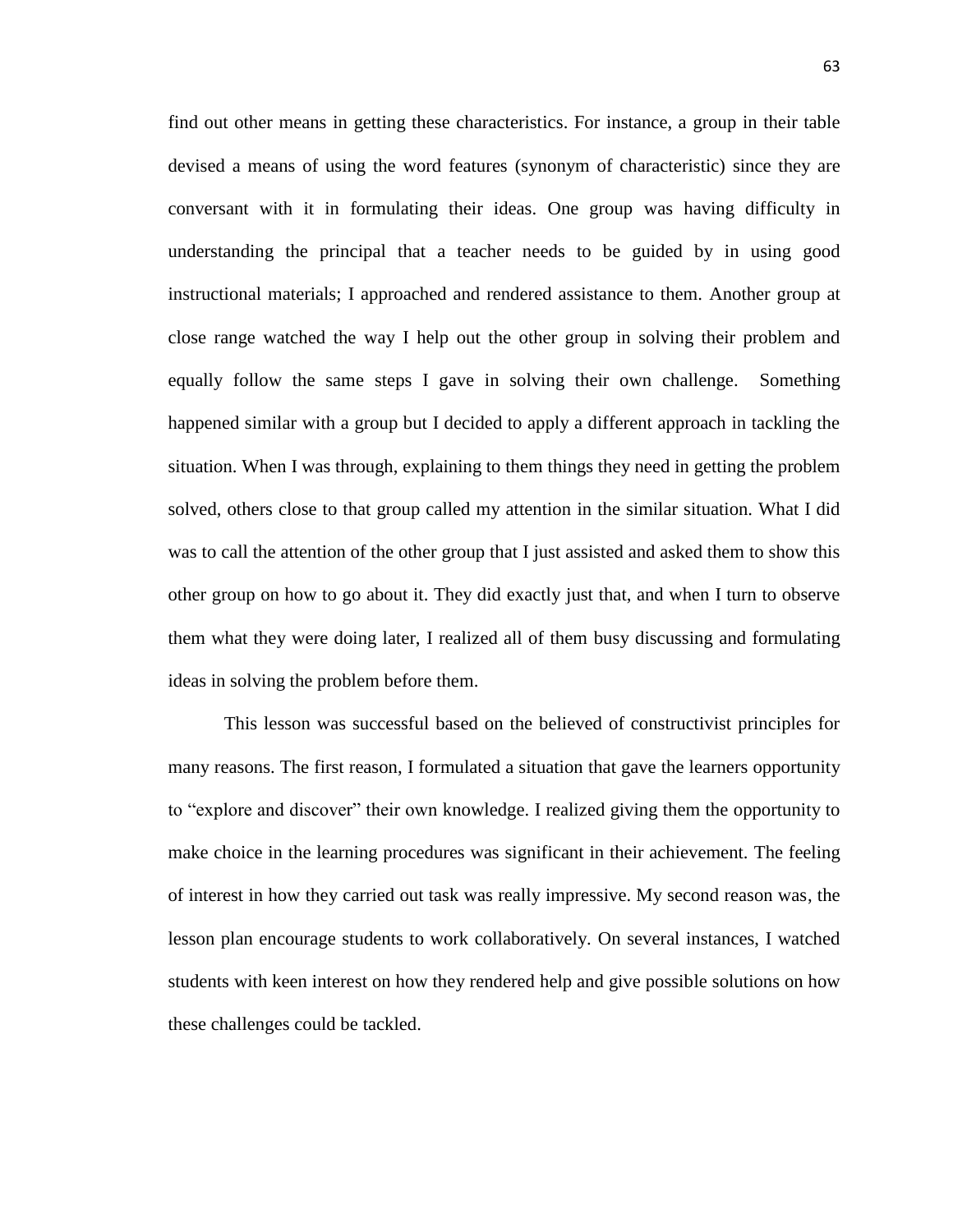### **Third Lesson**: improvisation of pre-writing activity plate

This lesson was on the improvisation of pre-writing activity plate. My aim in this lesson was to seek ways of incorporating these constructivist teaching strategies as follows:

- i. "encourage student autonomy and initiative (Descriptor 1);
- ii. encourage student inquiry with teacher and peers (Descriptor 7);
- iii. provide time for construction of relationships (Descriptor 11) (Brooks and Brooks, 1993)".

After giving them the background information concerning improvisation, I insisted that students were to decide what to improvise by themselves. In the beginning of the task, I employed interaction due to the changing nature of questioning and their collaborative work. My intercourse with the students becomes mutual as a result of our discussion, but before in my teaching practices where the medium of instruction was direct and teacher centered, there was no room for discussion and this makes learning difficult.

As I navigated among the groups, Martins' from one group call my attention to assist them. They were really making an effective application of the task before them as they discuss, I was impressed and I did not want anything to distract them, my desire for them was to continue the discussion. The students wanted to improvise a pre-writing activity plates using straw and chipboard and were uncertain on how to begin. I drew closer and started explaining to Martins' and his group on how to first cut it into a rectangular shape and then use pencil and ruler to draw straight lines. Lastly, I showed them how to cut through the lines they draw without affecting the edges of the board then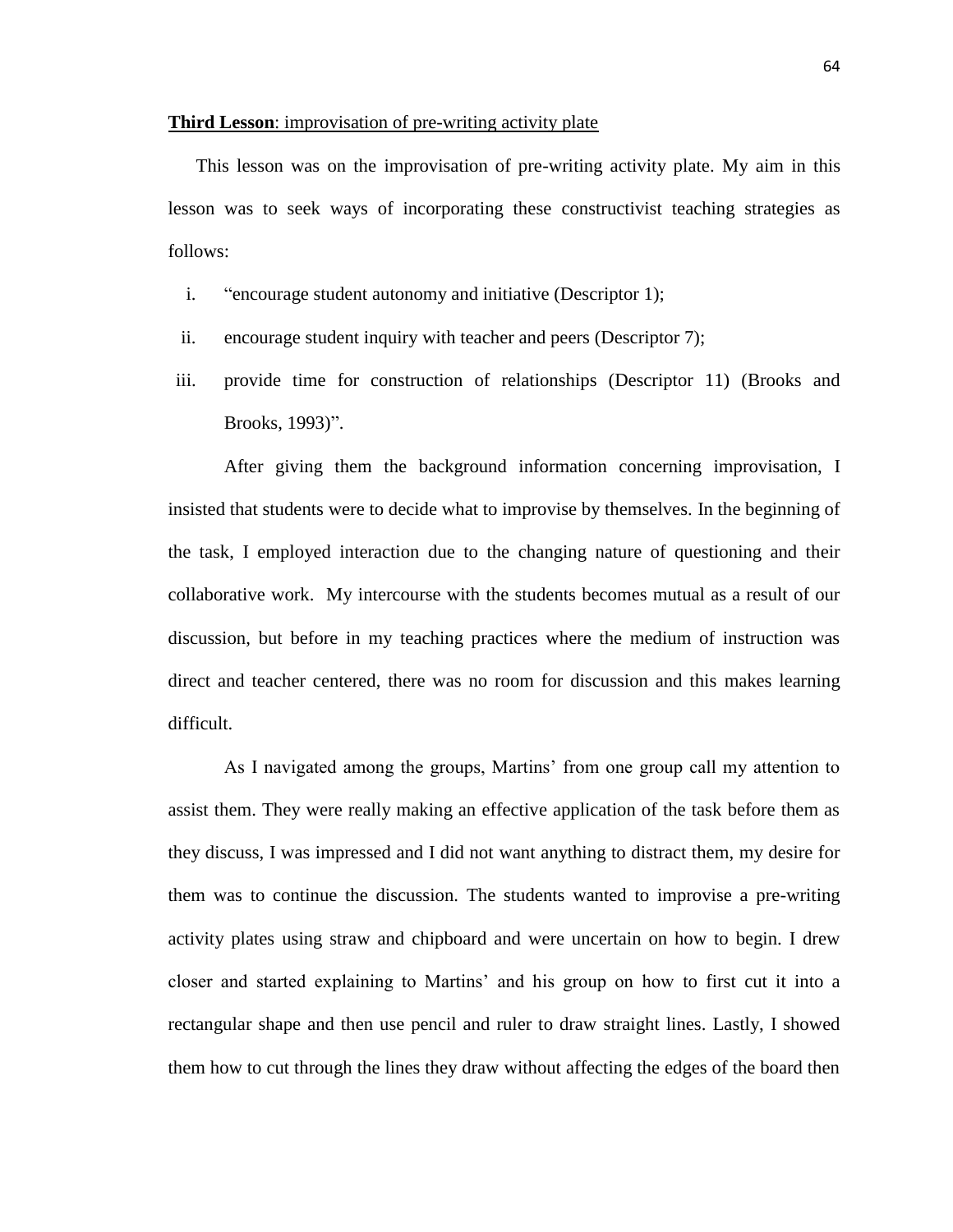glue before attaching it. Before I finished the explanation to that group, almost all the other groups in their various tables were already waiting for me to do same to them so that they can equally complete their pre-writing activity plates without facing many problems. Looking at Martins group I said, it is your duty now to do what I just did to you to other groups on how to improvise your pre-writing activity plates, now go and help other groups get started on their pre-writing activity plates. Without any waste of time, up they went and did as I do to them. Perfectly, that was a job well done! I said. Martin's group had a remarkable duty explaining to their colleagues in another group on steps to follow as I did to them. "We want ours to look original," said a student in one of the groups. "If that's the case," I said, "you must put a masking tape to seal up the edges so that it will look smooth." A query came up as a result of the above experiences, "Can students be taught to assist one another?" from my experience as a teacher, I know education was more of autocratic in the way things were done in the past. The teacher passes the information to the learner and the learner is expected to solve the challenge posed to him by the teacher. Being a newly emerging teacher in constructivism, I know that it is significant for learners to be independent in their work and also dependent working one with another.

#### **Fourth Lesson**: improvisation of Dolls;

For the 200 level lessons on improvisation, the following are the strategies I incorporated during my fourth lesson. To get the picture of things clearer, here are the strategies used and their explanation as it all happened during the learning process. My aim was to: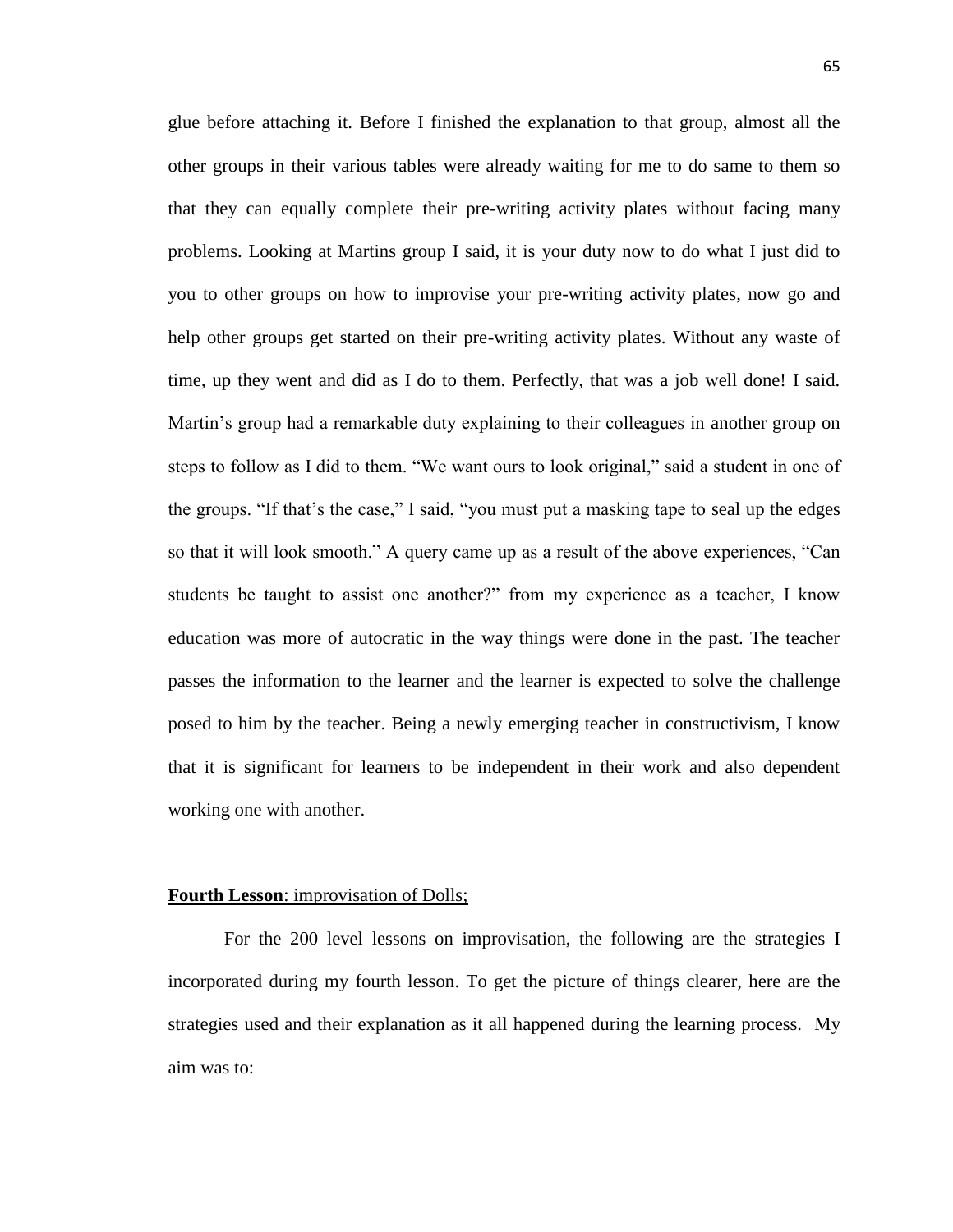- i. "encourage student autonomy and initiative (Descriptor 1);
- ii. use raw data, primary sources, and interactive materials (Descriptor 2);
- iii. allow student responses to guide instructional strategies (Descriptor 4);
- iv. first, inquire of student comprehension of concepts (Descriptor 5);
- v. encourage student inquiry with teacher and peers (Descriptor 7);
- vi. seek elaboration of student responses (Descriptor 8);
- vii. challenge students' initial hypotheses and encourage discussion (Descriptor 9);
- viii. allow wait time after posing questions (Descriptor 10); and lastly,
- ix. to allow for the construction of relationships and metaphors (Descriptor 11) (Brooks and Brooks, 1993)".

As the lesson progressed, changes in the learning process occurred. Being an academic staff of early childhood department on study leave; I was not having the actual time table of the lesson as when I was not on study leave, I only managed to have a lesson one day in a week just for the purpose of this research.

When I structured my lesson, I realized as I guide to the learners towards achieving the necessary skills needed on improvisation of dolls, I planned to use textbooks on instructional materials as "primary source" in which students can observe information on skills that are needed to improvise these dolls. I will also need to employ the strategies of constructivist approach from the beginning of my lesson to the end.

From the start of the lesson, I will inspire them to always involve in dialogue on ways to consider in taking steps towards improvising dolls. There was a bit reluctant on part of the students after they went through the textbook to get background information.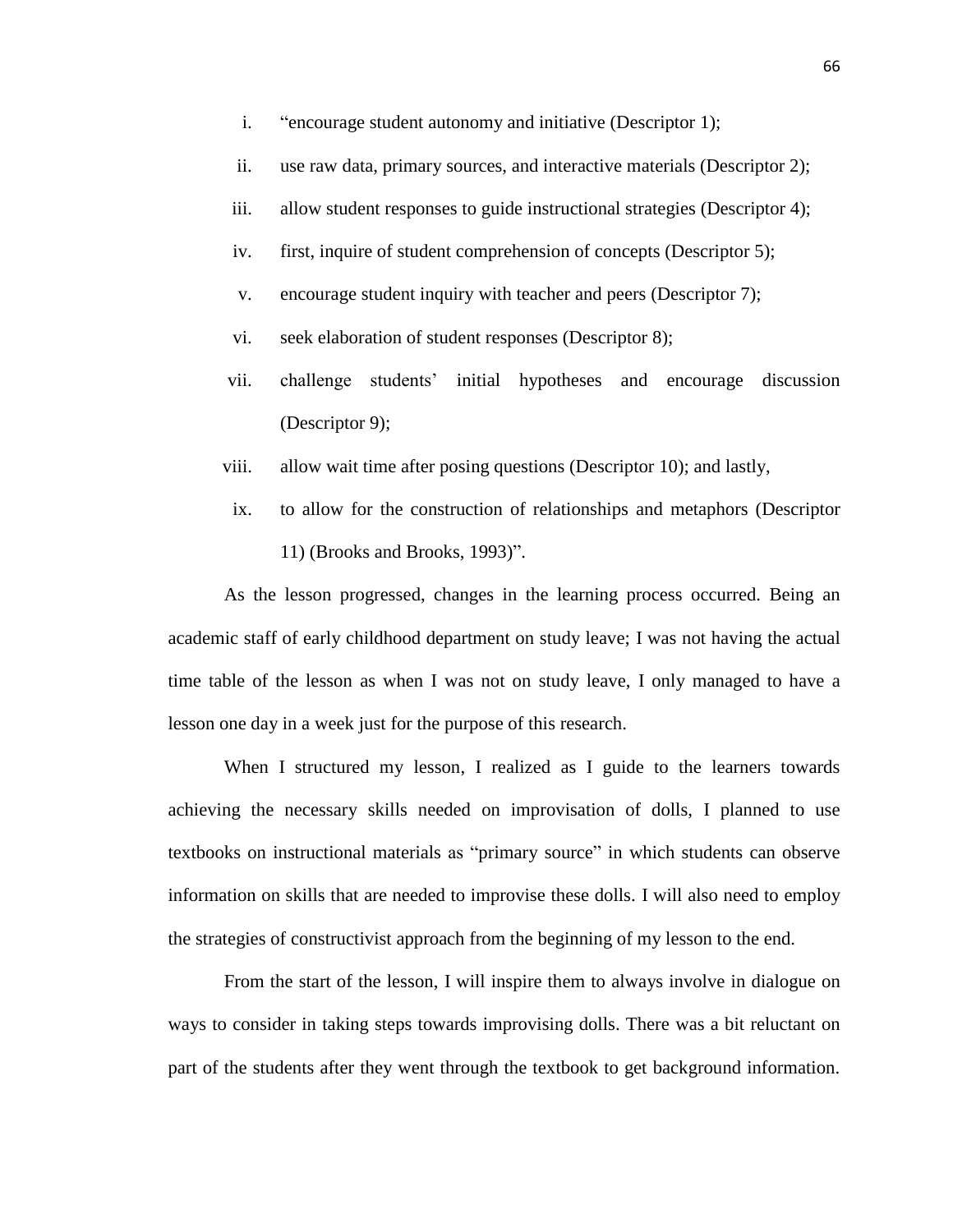For them to get into the rhythm of the lesson it took me some time to motivate them, and eventually things work out well to some extend the students were even giving and discussing example of steps to be taking in improvisation of dolls such as measuring and cutting the fabric, stitching and stuffing it with form or cellophane bags. Whenever I presented a question to them, I do try to be sure I "allow wait-time" before the question is answered. Anytime opportunity is made to give them enough time before responding, the students normally responded well. A problem was noted when the students began their improvisation of dolls. Most of the students did not get the carbon paper shared for cutting and tracing the pattern on the fabric to get the doll shape. I asked students without the carbon paper how they would be able to cut the doll pattern on the fabric without using the carbon paper; I wanted to know more about how the will go about proffering ways to resolve the problem, surprisingly, they began to shout out possible solutions.

Surprisingly, as I came out with the question, the students started hollering out answers possible for solving the question. "Some of us will stretch the fabric on the table and one of us will draw the pattern," one said. "We will use UHU gum to glue it on plywood, and then cut our pattern using blade" offered another. My reply to all of these was, "How would you know that you will cut the pattern correctly in such a condition?" Danladi came out with a reply that had never occurred to me. "Once the fabric did not squeeze or move, you will cut the pattern you desire to get," he said. "Exactly," I replied. He gave an answer that had never occurred to me. "Attentions please" are my words to calm them down because of their excitement, as I show them another method of getting it done correctly. The class looked as I pin all the edges of the fabric drew and cut the pattern perfectly. "That's how I solved the problem; however, is there more than one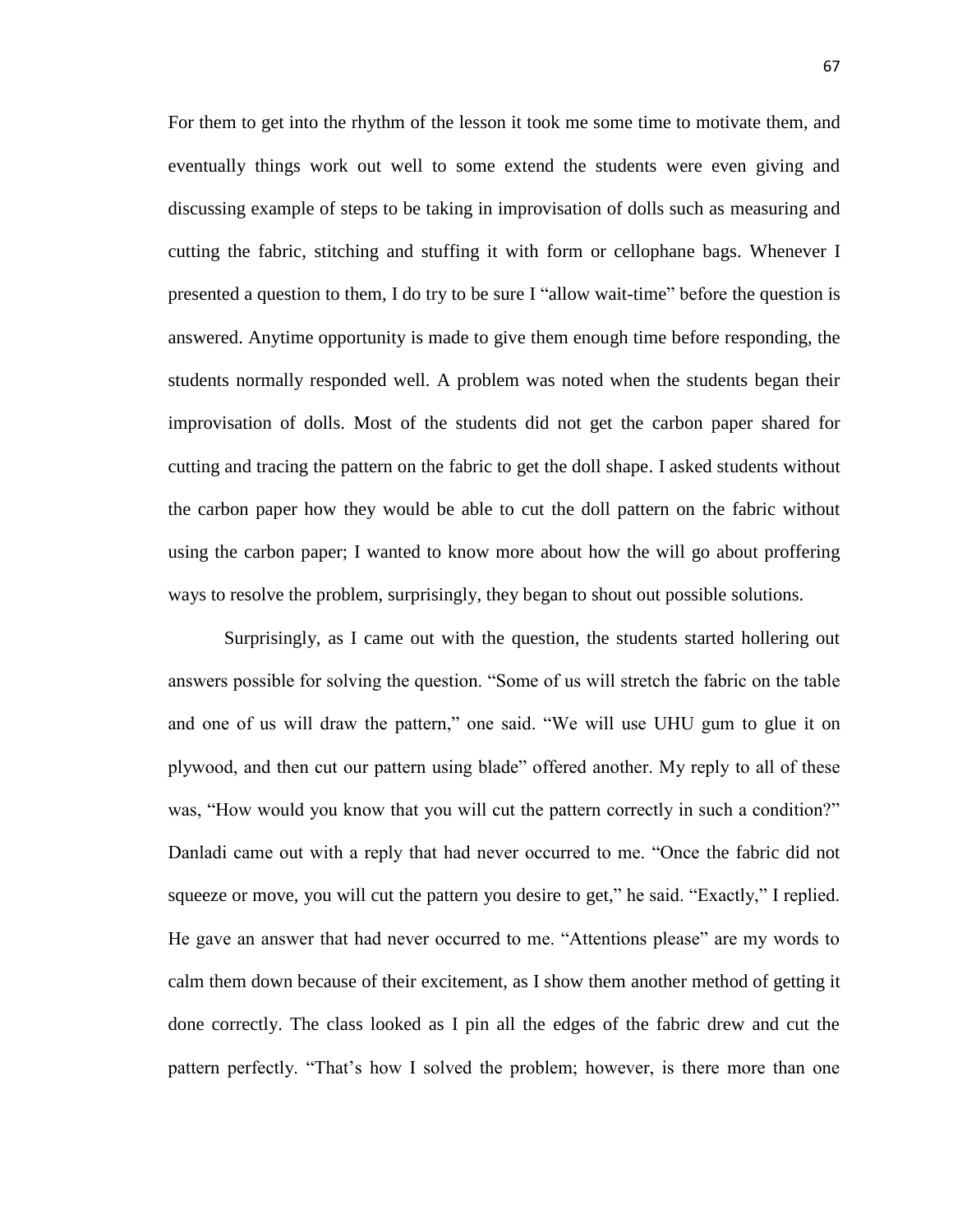solution?" "Yes," replied the class. I became vulnerable to that effect that very moment, of course, I realize something has taken place and trodden on the unfamiliar ground because of allowing myself without all the solutions. I stood gazing as I watched with admiration how the students in their groups provide answers that really offer a working solution.

I was always looking for the slitless opportunity to incorporate these teaching strategies, and a good illustration of this is an example in which most of the students did not have the carbon paper shared for cutting and tracing the pattern on the fabric to get the doll shape. Before starting the class lesson, already I had my own idea on how to go about resolving the situation by using pins to hold the edges of the fabric to avoid shaking to get the pattern drawn without any problem in tracing it. Surprisingly, when I came out with the question on whether there is a possible solution in resolving the challenge, "Yes" was there replied loudly in the class. Here, I succeeded in arousing learners "initial hypotheses" through my interaction with them on several ways of resolving the challenge of cutting these fabrics without the carbon paper. The solution given could have not really work, but giving them chance to dialogue we succeeded in arriving at possible solutions. Enough time was also given to "construct relationship" in knowledge acquired during their learning activities. As a constructivist teacher, it is vital in bridging and supporting learning that cut across the planned activities.

#### **Eighth Lesson**: Improvisation of Flash Card

In this improvisation of flashcard lesson, my aim was to:

i. "first inquire of students' comprehension of concepts (descriptor 6);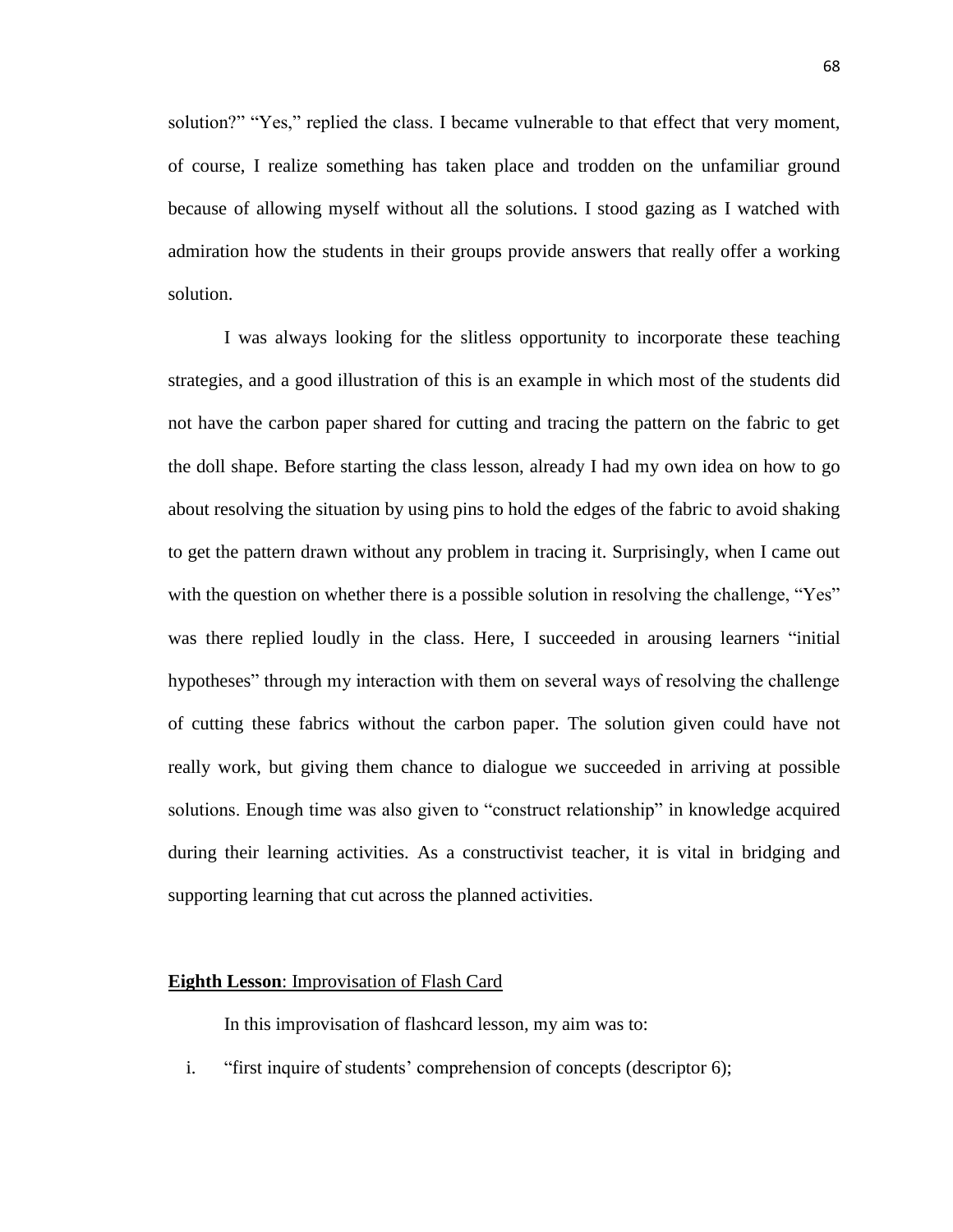- ii. encourage engagement in dialogue (Descriptor 5);
- iii. encourage student inquiry with teacher and peers (Descriptor 7);
- iv. seek elaboration of student responses (Descriptor 8);
- v. challenge students' initial hypotheses and encourage discussion (Descriptor 9);
- vi. allow wait time after posing questions (Descriptor 10); and, lastly,
- vii. allow time for construction of relationships and metaphors (Descriptor 11) (Brooks and Brooks, 1993)".

I began the lesson by asking students, "What comes to your mind when you hear the words flash card?" they started interacting by making connections of their ideas on flash card with Nursery schools and Children Parks. I succeeded in achieving most of these teaching principles with the above discussion. At the beginning, the first thing I did was to ask the understanding of the students and from there; I create an atmosphere of intercourse where I began to advise them on dialogue. Most of the students' contribution is what I utilized and built on as they were actively involved in the class interaction while my duty was only to guide. Permitting the students "wait time" when I ask a question was my priority. This gives them an opportunity to bring out the best out of them and make opinions that will create a positive impact in the learning process. If students fail to answer a question correctly about the flashcard, I appreciate them for their contribution then change the path of our dialogue to a more applicable way of understanding it.

Starting the practical aspect of the class lesson, students were giving instruction to measure and cut five square or rectangular shape of carbon paper depending on which shape the student like. I then directed them to observe and use their pencils and rulers to draw any five letters on those carbon papers cut in rectangular or square shape. Going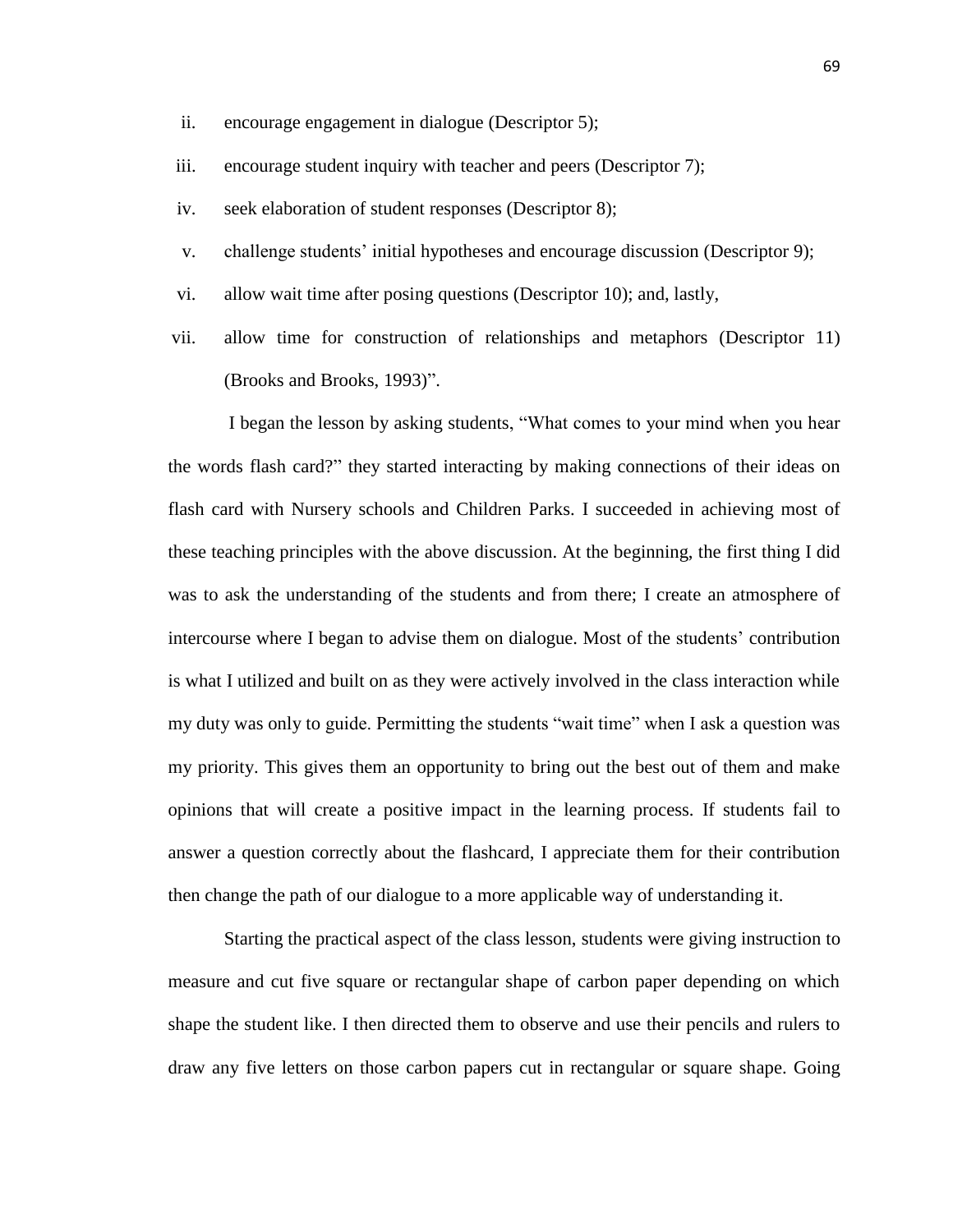around from one group to another to observe how students are progressing, I could easily tell if someone needs help.

I corrected those that need to be corrected, encouraging them to take their time and work carefully. I always remain calm with them, permitting the students' time so that they can be able to understand which will lead to the construction of the relationship between what they learn during a discussion with the practical aspect of the work to do.

# **Tenth Lesson**: improvisation of instructional materials

I employed the following constructivist teaching strategies in delivery this lesson:

- i. "encourage student autonomy and initiative (Descriptor 1);
- ii. use of interactive materials (Descriptor 2);
- iii. use of cognitive terminology (Descriptor 3);
- iv. encourage student inquiry with teacher and peers (Descriptor 7); and
- v. allow time for construction of relationships and metaphors (Descriptor 11) (Brooks and Brooks, 1993)".

I decided to build a lesson by informing the students in our previous lesson to bring whatever material they can lay their hands on within their environment in our next lesson. Some brought straw, empty cartons, empty bottle water, carbon papers, strawboard, empty tins and so forth. Having different varieties of materials at our disposal, I simply took a decision within myself that I will allow the students to choose whatever material they want to use to improvise teaching aids of their choice. I had never conducted any lesson like this one; so I will not know what to expect how the lesson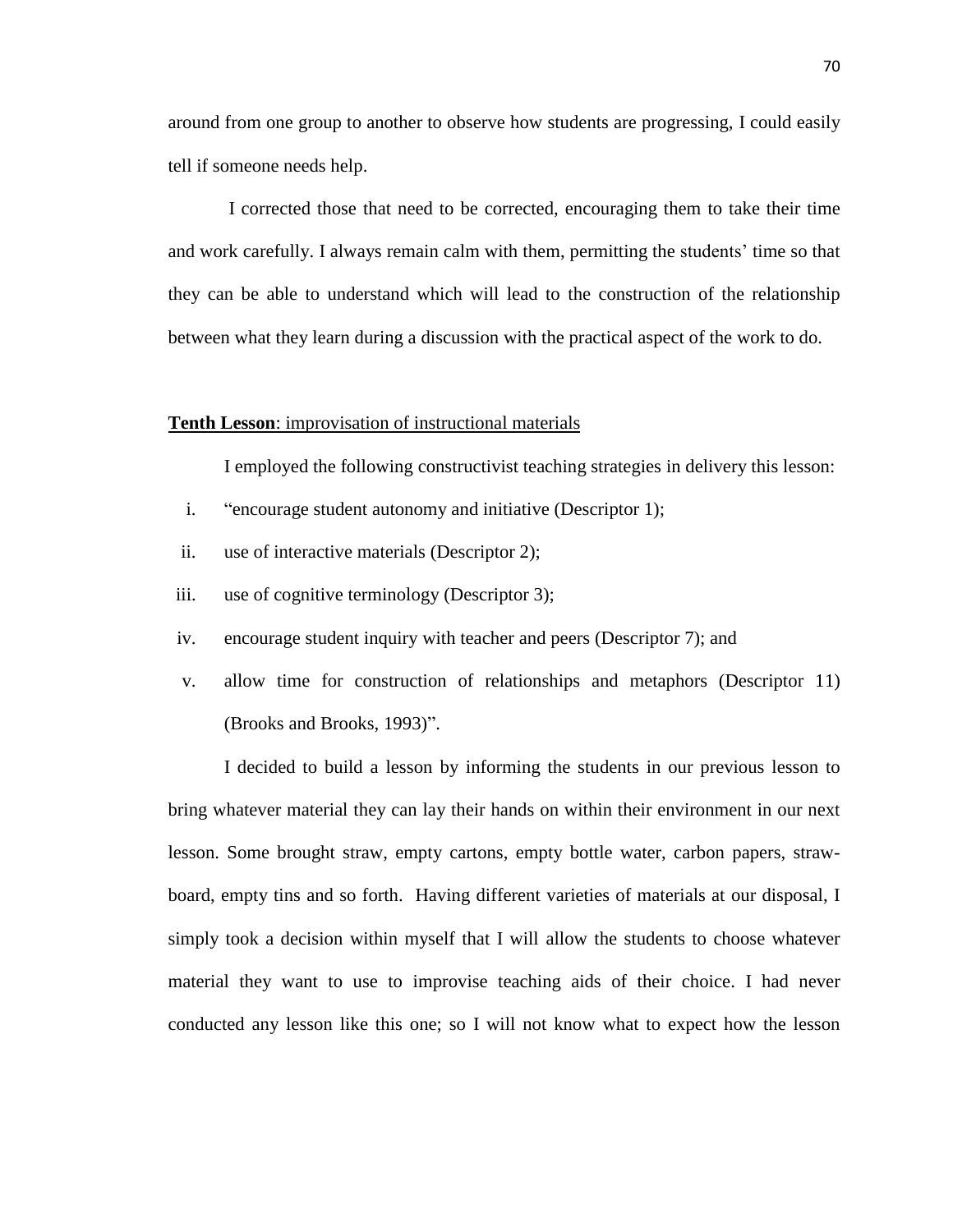would be. My concerned now became whether students would really be fascinated with the materials available.

I did not even sat and plan this lesson the way I do, so I became apprehensive how it will be. Notwithstanding, one thing that I do know is that my implementation of these constructivist principles in the lesson had brought confidence in me that success can be achieved with determination. I became more incline to surrender class control to my students while committing more trust and responsibility to them.

Students brought a lot of materials; I introduced them and informed them that today they would be using them to improvise teaching aids they want. The prospect of the lesson as I noticed, make students excited. As I continued walking and observing as they engage actively in the creative procedures in the class, I noticed the students working independently and others working in groups as they continue to improvise different types of instructional materials. Two boys, Danladi and Jacob make a lot of noise in the class and are fun of distracting students during the lesson, were the center of attraction to me mostly. In fact, since the class began they were too busied carrying out their task that you hardly notice them today. I was so happy and impressed with this new development. Danladi was making a complicated fancy house round with a high wall fence using the straw, while Jacob was seen busied manipulating to make a guitar using straw-board and carbon paper in their different groups. The attention of another boy in one of the groups was captured with an idea of making a motorcycle called "Vespa" using the empty cartons, while some were constructing musical instrument using the empty cans.

Going round the class from one group to another, I noticed a lady name Agnes producing jigsaw puzzle with straw-board. Are you through? I asked, "Yes" she replied, I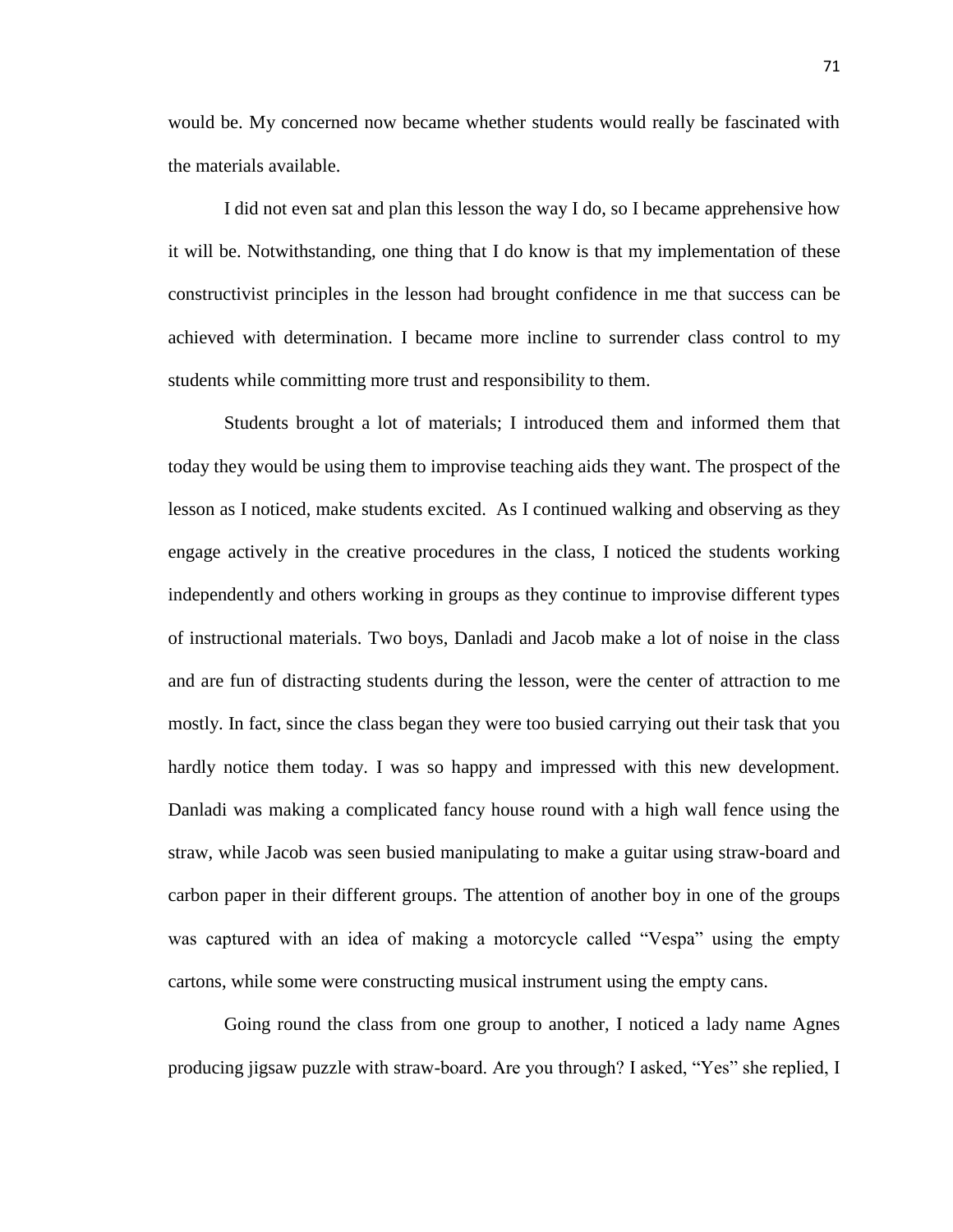said but there is one thing left, she answered can you assist me, sir? Of course, "yes" was my replied. I then called her attention and show her how to color and make it look beautiful, and she did just exactly what I said. These marvelous ideas keep flowing and unfolding to me as the lesson continues. The lesson continues and I decided to pick up Agnes Jigsaw puzzle and questioned the students what would they want to achieve in their lesson using jigsaw puzzle. One student offered, "Cognitive development". "Yes," I replied. It marveled me hearing that resounding replied.

To speak the truth, these principles of constructivist teaching strategies I am using beforehand were never on my part "conscious decision". Reflecting on this last lesson, I had developed a lot of confidence unlike before, applying these principles naturally without much struggle in my lesson. Without a doubt, I "encouraged student autonomy" when I choose to allow them to use materials and produce anything of their choice and working with those discarded things as "interactive material". I used "cognitive terminology" when I told the learners to improvise or create anything of their choice. When the learners responded to those items displayed new thoughts for "instructional strategies". Learners carried out task collectively and also independently, exploring and searching for ideas myself and them. As learners were carrying out the task with materials, I permitted them time "for the construction of relationships and metaphors".

Lastly, this is a lesson that I can say I effectively implemented using constructivist philosophies. Unlike before when I was struggling to follow the principles one after the other, this time I am now doing it naturally.

Using the descriptive indicators of this constructivist strategy, objectives of learning were formed which raised learners' inquiry, teacher to learner deliberation, peer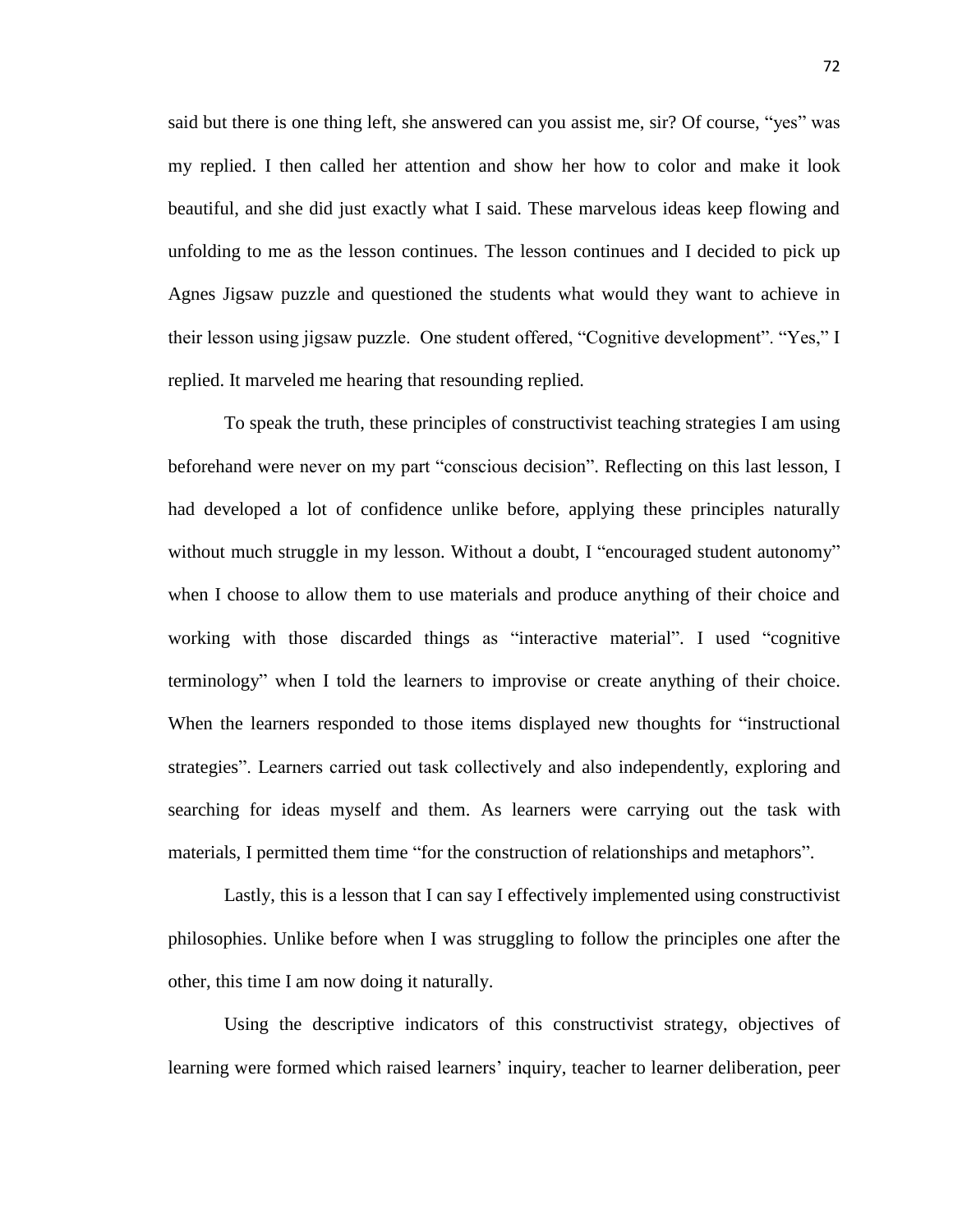assistance, and autonomous activity. Students were influenced positively; the proof can be seen by the excitement and active interest they put during the lessons.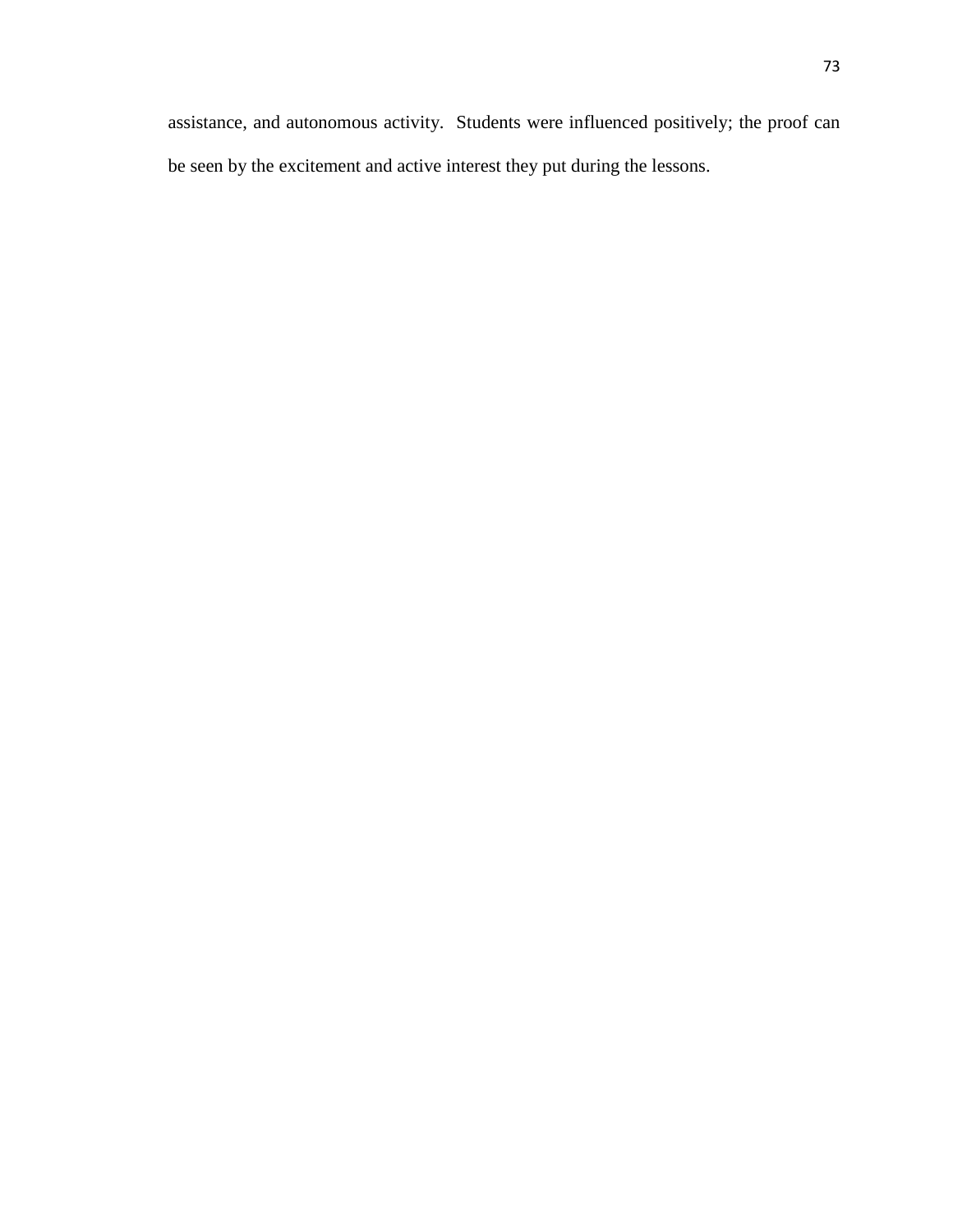# **CHAPTER 5:**

# **CONCLUSIONS AND RECOMMENDATIONS**

## **5.1 Conclusion and Recommendation**

The study helps me in providing a detailed account of my transitional approach from the traditional method of instruction to constructivist teaching strategies and also in Planning my lesson to integrate the philosophies of constructivism, applying those twelve constructivist characteristics described by Brooks and Brooks' in teaching strategies. My teaching approach completely changes from depending on the traditional way of instruction to student-centered. I shifted from the strictly way of instructing approach by giving the student the freedom of finding a solution to a given task.

My performance as a teacher was positively influenced during the process of implementing these teaching strategies. Additionally, there was a positive respond from my students because of the modification in the teaching method that I made.

"In what ways may constructivist approaches to teaching facilitate a shift from a teacher-centered learning environment to one that is student-centered?" This was my first research question. The question was answered by showing the students the way constructivist teaching strategies function to bring out an effective learning method that centered only on students learning atmosphere.

I address this, giving special attention to the methods/strategies in the lessons in my class; I succeeded in giving them a mental view of my actions as a tutor. I gain an understanding of motivating and encouraging learners to be independent and be able to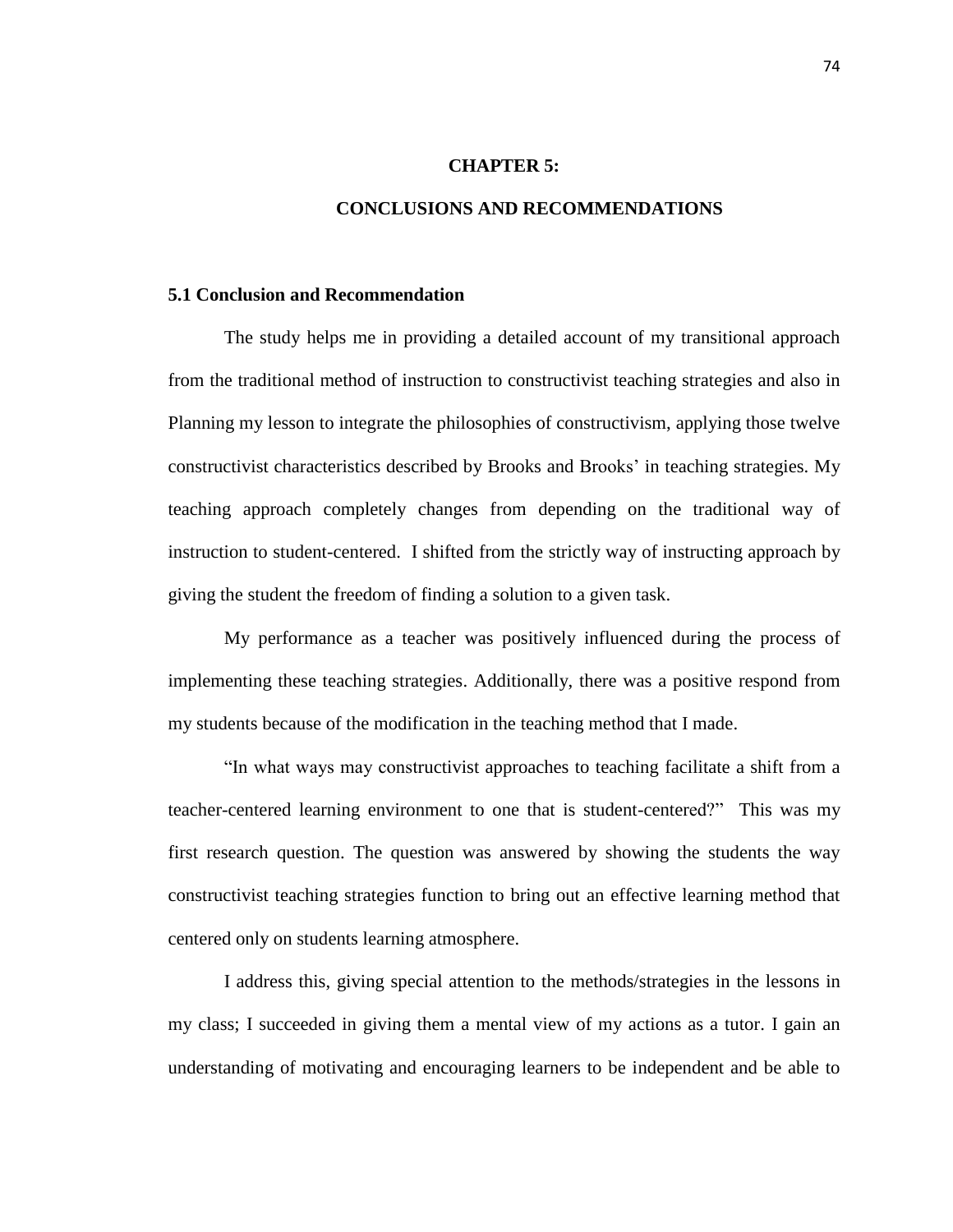initiate things themselves, and that is one of the ideas that form the basis of constructivist strategies. Always emphasizing and encouraging on students learning and motivating them on autonomous thought, assisting one another and creating new ideas. My aim was always to shift totally from the traditional method of lesson delivery to that of learnercentered where I will only act as a facilitator and not the active keeper of information. Always strive hard not to have answers to every problem but to create an atmosphere where learners get the answers to themselves that I had no idea and even occurred to me. Going back to memory lane during my school days, I usually thought that all teachers have all the answers. This philosophy was all along with me, incorporating this dynamic within my teaching practices.

At times, I do face some scenarios that called for a shift from learner-centered to traditional method approach of instruction to enable me succeeds in achieving my aim. Things started unfolding to me and I realized that symbiotic kind of relationship exists between the traditional method and student-centered learning atmosphere, this helps me to understand that it is very vital for the two to partner in harmony in a learning environment. Determination of which approach to use now become solely my responsibility and I understood the method I use to succeed in teaching one lesson might not work in another lesson. This was evident in some instances where I have to shift from the strategy I started with to another in order to achieve my objective.

"How do constructivist teaching strategies positively impact student learning?" this was my second research question. As I observed, this manifested in several ways. Learners were influenced positively because of the shift of my teaching method to constructivist teaching strategies and were actively participating in solving the critical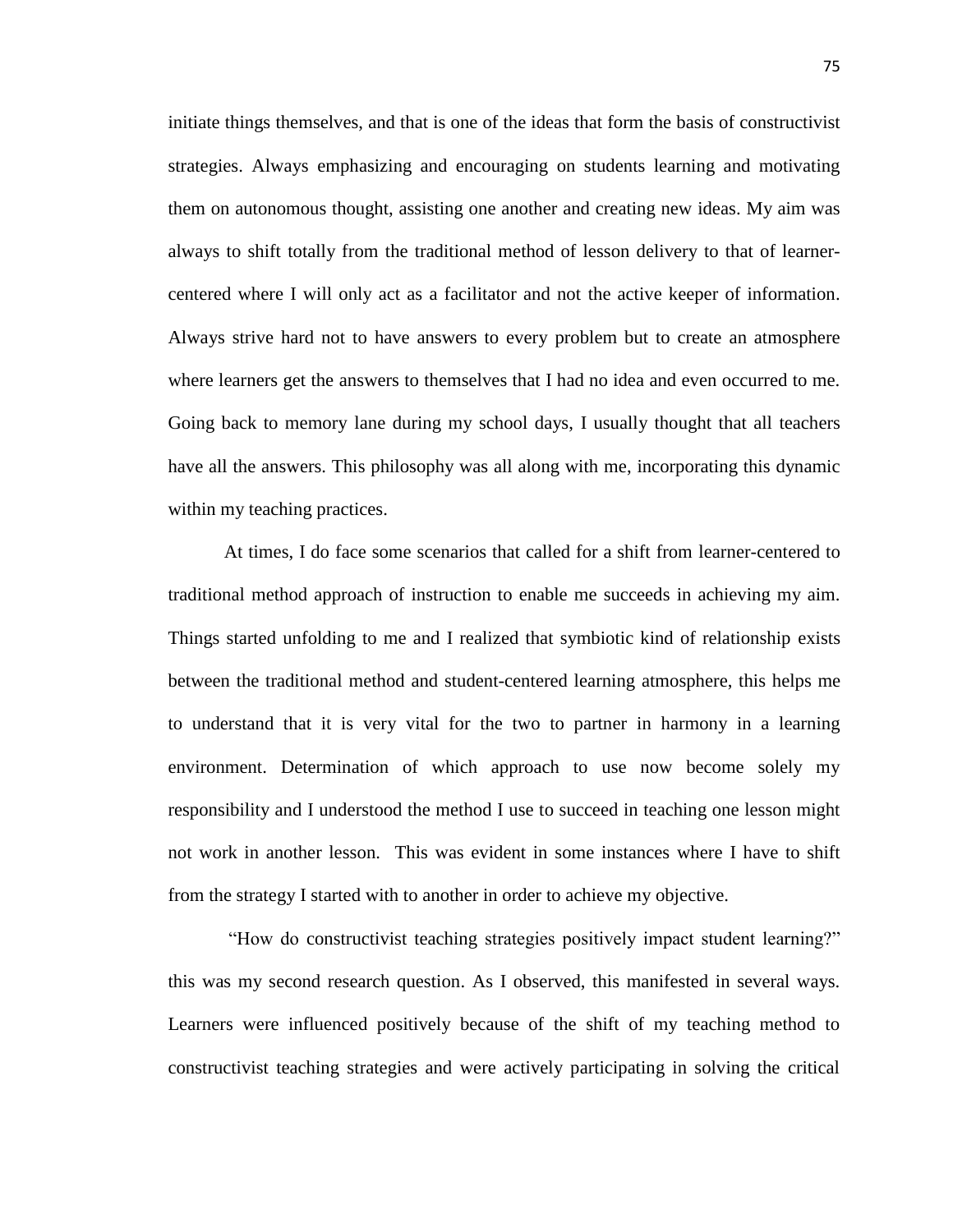problems pose to them. There was no more normal routine from me in trying to proffer solution to every problem pose to them and for that reason, their interest in the lesson increased. This came to my notice when we were having our group work and class discussion. A good example happened during my lesson with the students on improvisation of dolls where some of the students got both the fabric and the carbon paper for cutting the pattern while others only got the fabric. Noticing this, I realize that this is a good way for the learners to invest more in their lesson since I am seeking for different avenues to co-opt the strategies of constructivism, I realizing students who were happy and thrill about offering solutions to these problems. I became different since I began applying constructivist teaching strategies in my lessons, and this has really influenced the learners positively. I had surrendered controlling my lessons, permitting the learners the liberty that I am not giving before. Everything becomes simple and easy in the lessons and I decided to always pay attention in helping them out in any problem encountered and not merely making them solve challenges I gave them, limiting them to particular methods that I wanted. Active involvement of the learners in the class really influences them positively in the lessons.

There is no amount or degree of students learning that happened throughout the entire period of this research except my personal observations. Future research should be conducted on the way teaching strategies in constructivism might augment other methods in lesson delivery, applying the qualitative method of research in measuring data. In addition, a recommendation for research can also be carried out on learner's attitude to measure behavior expectations in a constructivist learning atmosphere.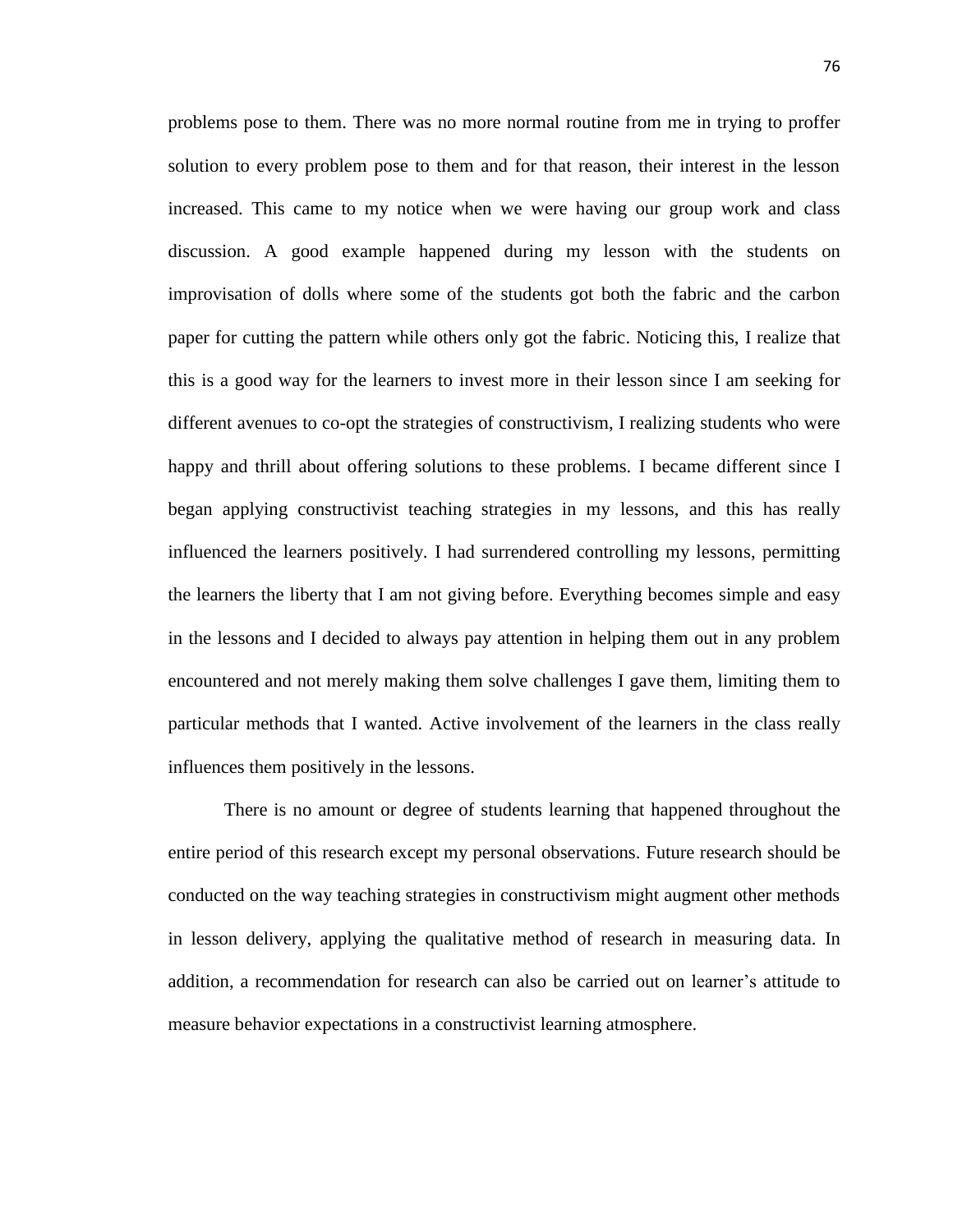Moreover, a cross-examination can be taking of how I used the descriptors of constructivist strategies in my lessons. During my lessons, a lot of strategies appear several occasion; those that appear multiple times includes descriptor one, regarding autonomy and initiative, descriptor seven, which involved inquiries through questioning, descriptor two, which talks about raw data and primary sources; and the eleven descriptor which is concerned about relationships and metaphors. I term these 4 descriptors as the foundational concepts that influence the shift from traditional to learners centered method of instruction. Their generality in scope is another rationale for appearing many times and can also be applied more easily to more than one situation. Considering this, plus characteristics that overlap from other descriptors, you will see the reason of it appearing more than once.

The first Descriptor was my major focus which pertains to learners' initiative and autonomy. Moreover, when facilitating learning, the influence of this descriptor assist me to instruct the learner when they are in control of the lesson during learning. A good example of this happened in our tenth lesson on improvising instructional materials where the learners make their choice on how to start, what to produce and the discarded materials to use in improvising anything of their choice. Descriptor 7 also "encourages student inquiry through open-ended questions and asks students to question one another". Using this descriptor in my lesson really influence students positively during the process of learning. Their answers to questions were made based on the open discussion that was facilitated by the way of open-ended strategies of questioning. Moreover, learners were inspired to ask one another questions by the means of peer support.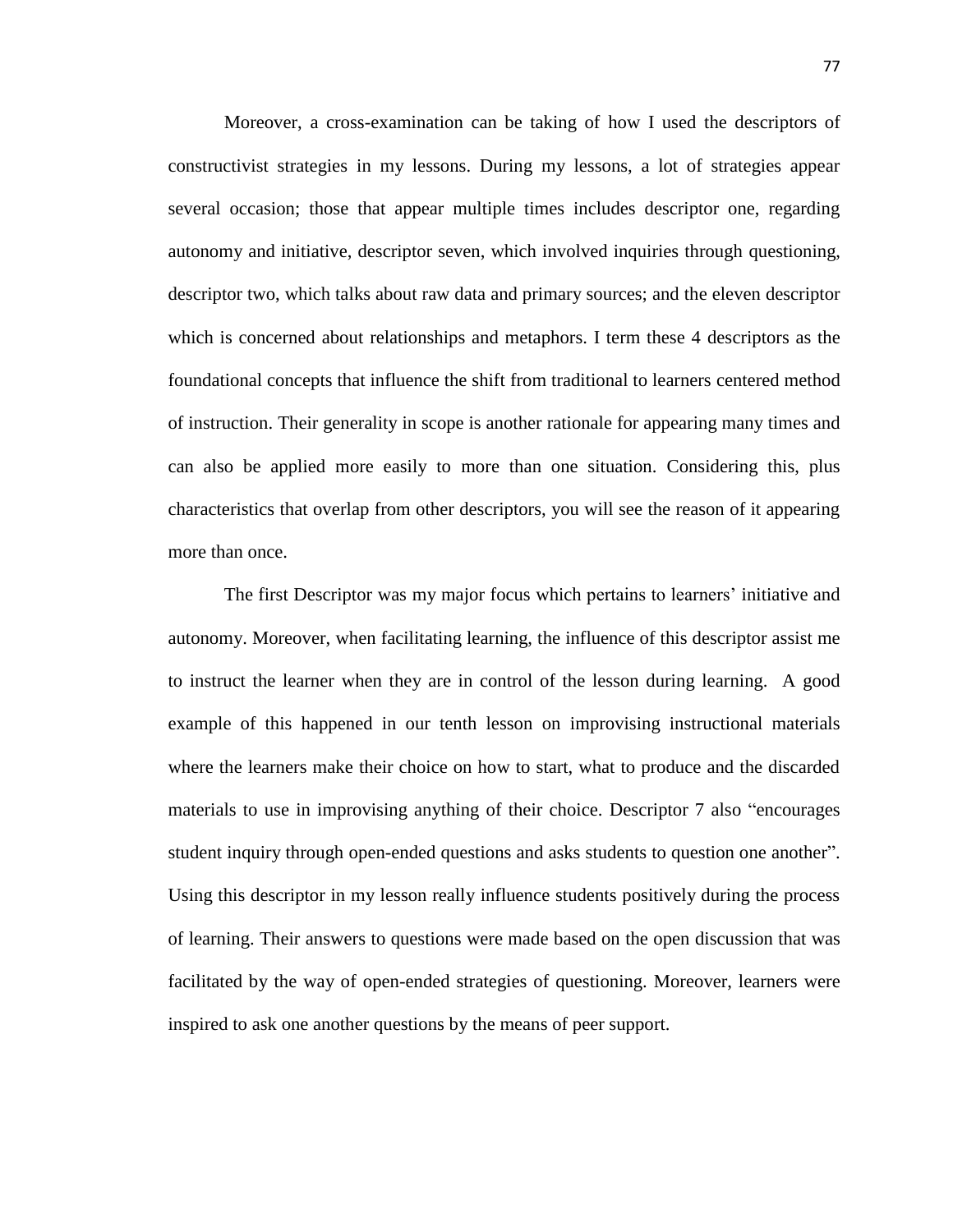In addition to the above, there is an intimate relation that exists between 7, 6, 8, and 10 Descriptor. These descriptors overlap sometimes as I mentioned earlier. The sixth (6) descriptor look for "student engagement with dialogue". Descriptor eight (8) seeks student elaboration of initial responses. And lastly, Descriptor 10 asks that teachers allow wait time after posing questions". When I was implementing the component of the three (3) earlier mentioned descriptors, I might have focused much on descriptor seven (7). This might be likely the reason descriptor seven (7) show up often in the lesson.

"The use of primary sources and manipulative, interactive and physical materials" is descriptor Two (2) and it appears in three different lessons. As an early childhood educator, taking a practical course on instructional materials, I am always exposing learners to interactive and instructional materials. In addition, I do integrate "raw data and primary sources" during the introduction of concepts at the start of my lesson. On account of this study, I gave special attention in doing that. A good example of this is giving the learners access to the resource room to view already made materials. Making this avenue for additional materials in the resource room had influenced the students positively during learning. My transition happened by pursuing and taking reflection in ways that can help learners to actively involve with materials without any direct influence on my part.

Descriptor 11which states that "teachers provide time for students to construct relationships and create metaphors" is the last most used one. I try my best and create a conducive atmosphere for learning in which I was acting as a guide to learners in the process of making their inquiry. This descriptor almost proof difficult to observed; but notwithstanding, I was able to achieve a lot as I watched students keenly on how they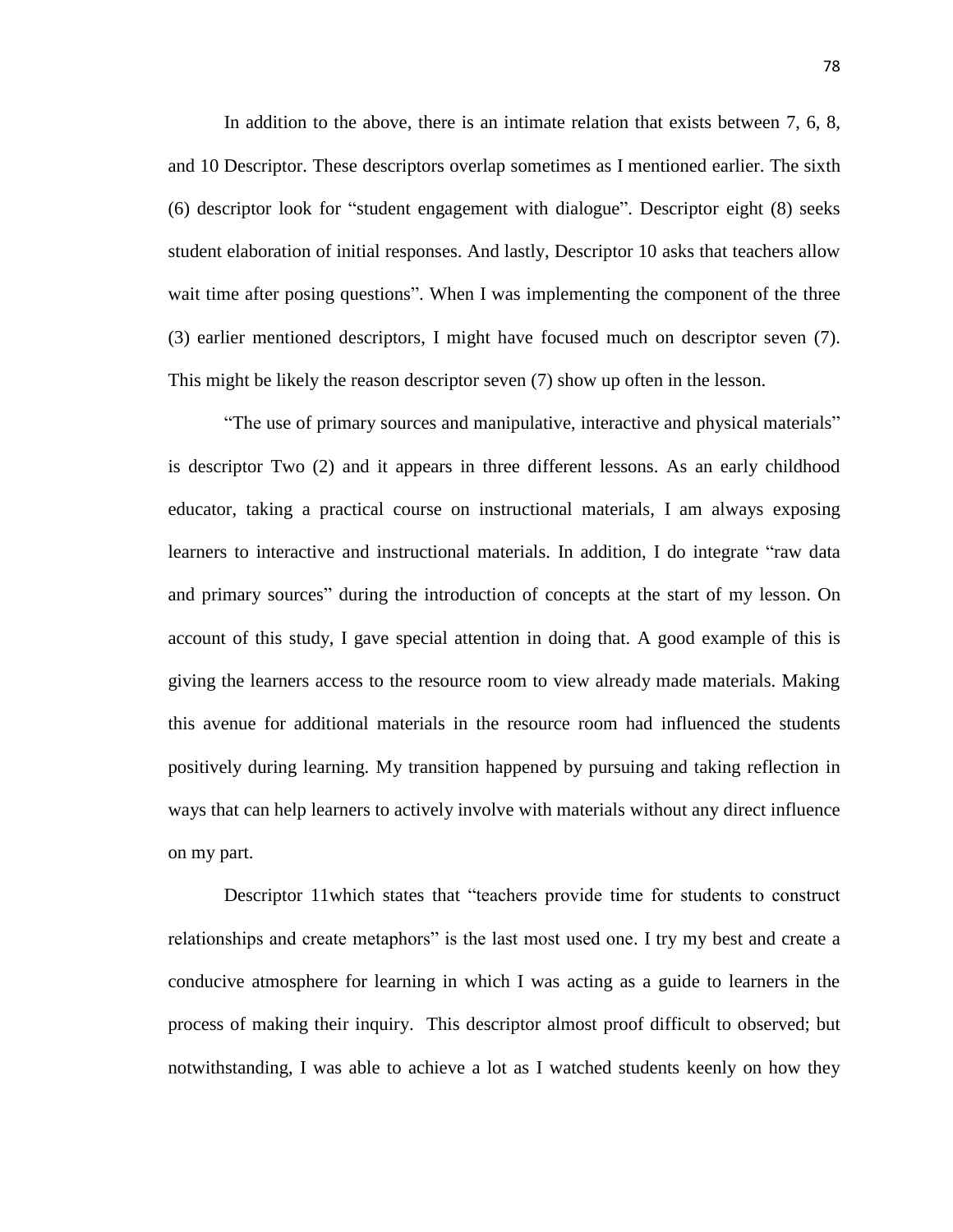succeeded in making the connection of their newly acquired knowledge to their prior experiences in the lesson. For instance, in lesson 2 on characteristics of instructional materials, a group in their table devise a means of using the word features (synonym of characteristic) since they are conversant with it in formulating their ideas. When incorporating these descriptors, it was very important that I formulate experiences that linked learners to previous knowledge and equally give room for the creation of "metaphorical relationships" through dialogue.

The use of constructivist strategies in facilitating learning can benefit future educators in the quest to improve their method of instruction. At the same time, merely adding these strategies is just a step forward. I realized that one should learn to be open and continually remain steadfast to these ideas in the process of facilitating your learning. Just like one of these strategies show us that "student responses guide instructional strategies". If opportunities are giving to teachers and be exposed on how to realize them, I believed the sky will be their limit, and the learners will immensely gain a lot.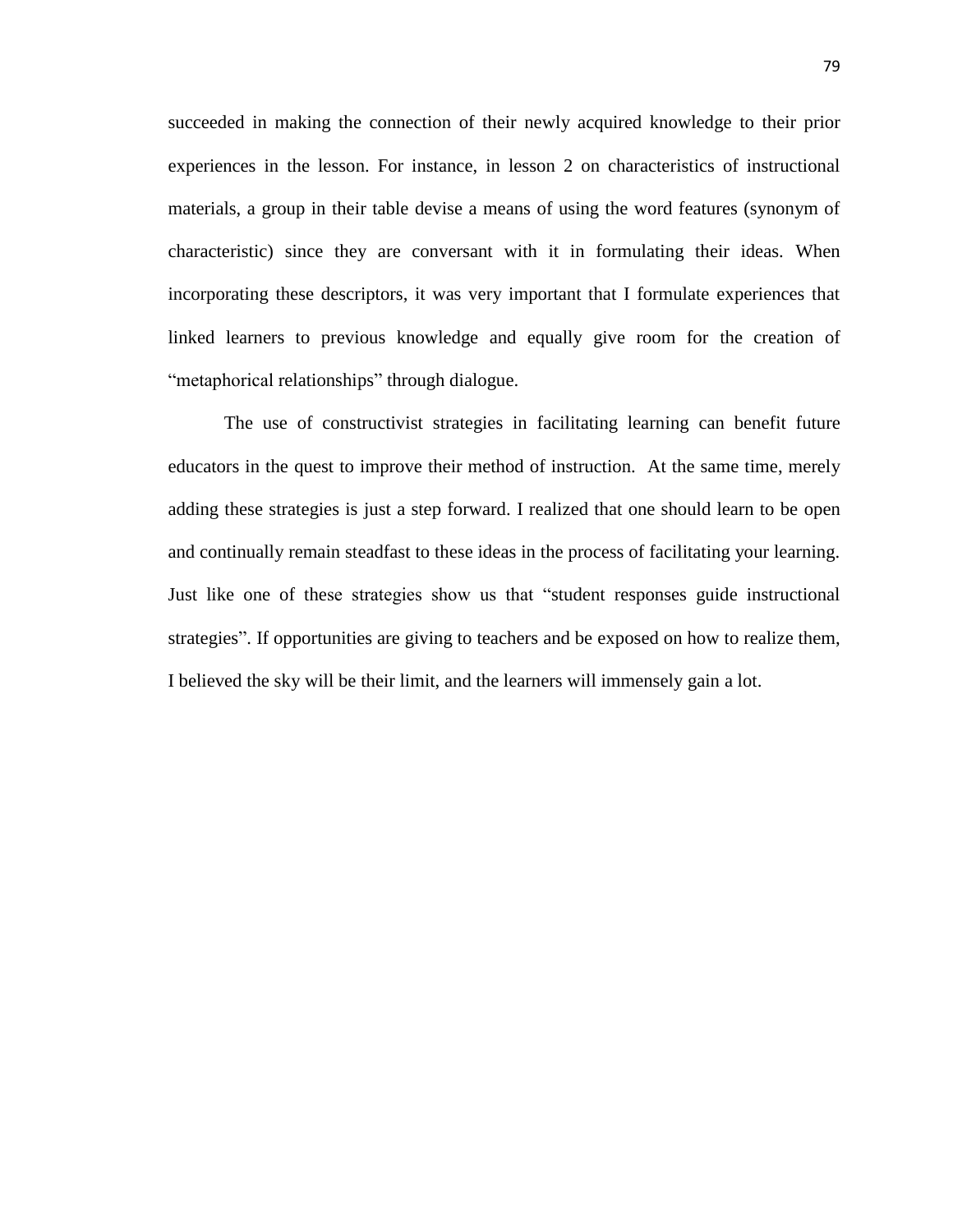### **REFERENCES**

- Anita, E. W. (2004). *Educational psychology* (9<sup>th</sup> ed.). Printed USA. ISBN- 0-205-36692-9
- Azuka Benard Festus (2013). Activity-Based Learning Strategies in the Mathematics Classroom. *Journal of Education and Practice*- ISSN 2222-1735 - Vol 4 retrieved 8/7/2016 from [www.iiste.org](http://www.iiste.org/)
- Berk, L. E., & Winsher, A. (1995). Scaffolding Children's Learning: Vygotsky and Early Childhood Education. *National Association for the Education of Young Children*. ( *Volume 7 of the NAEYC Research into Practice Series*) Washington, DC:
- Blanck, G. (1990). *Vygotsky: The Man and His Cause. In L. C. Moll (Ed.), Vygotsky and Education*: *Instructional Implications of Sociohistorical Psychology*. New York: Cambridge University Press.
- Bogdan, R., & Bicklen, S. (2007). *Qualitative Research for Education: An Introduction to Theories and Methods*. Boston: Pearson.
- Bredo, E. (1997). *The Social Construction of Learning. In G. D. Phye (Ed.), Handbook of Academic Learning: Construction of Knowledge*. San Diego: Academic Press.
- Brent G. Wilson (1996). *Constructivist Learning Environments: Case Studies in Instructional Design.* New Jersey: educational Technology Publishers. Retrieved from https//books.google.com.cy.
- Brooks, J. G., & Brooks, M. G. (1993*). In Search of Understanding: The Case for Constructivist Classrooms*. Association for Supervision of Curriculum and Development. Alexandria.
- Bruner, J. S. (1990). *Constructivist Theory*. Retrieved April 10, 2001, from [http://academic.kellogg.cc.mi.us/wmichclasses/ed347/bruner\\_constructivisttheory.ht](http://academic.kellogg.cc.mi.us/wmichclasses/ed347/bruner_constructivisttheory.htm) [m.](http://academic.kellogg.cc.mi.us/wmichclasses/ed347/bruner_constructivisttheory.htm)

Bruner, J. S. (1996). *The Culture of Education*. Cambridge, MA: Harvard University Press.

Bruner, J. S. (1966). *Toward a Theory of Instruction*. New York: Harvard.

Bruner, J. S. (1960). *The Process of Education*. Cambridge, MA: Harvard University Press.

Creswell, J. W. (2003). *Research design: Qualitative, quantitative and mixed methods approaches*. Thousand Oaks, CA: Sage Publications.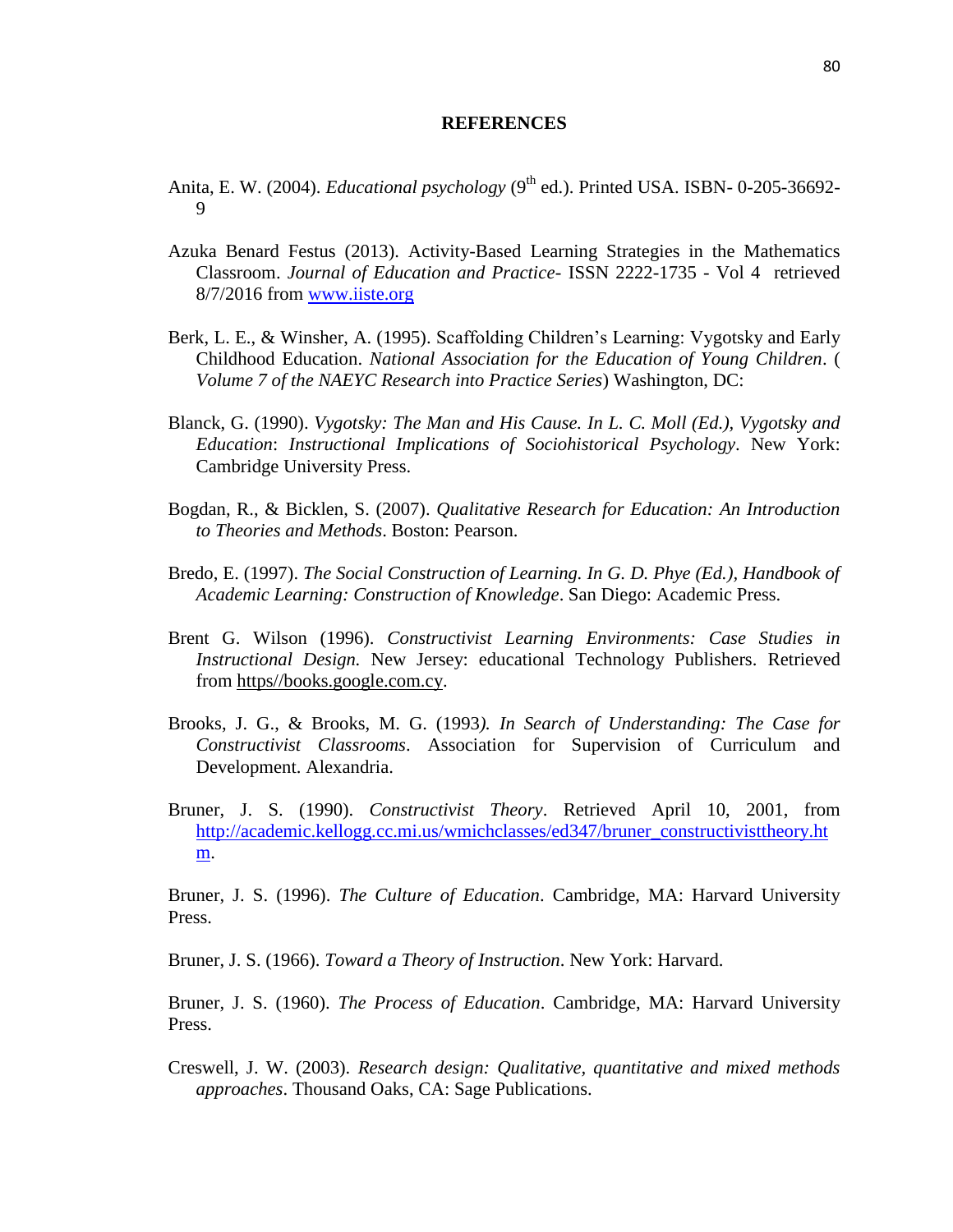Chang, H. (2008). *Auto-ethnography as a method*. Walnut Creek: Left Coast Press.

- Das Grupta, P., & Richardson, K. (2001). Theories of cognitive development. In V. Lee & Das Gupta, P. (Eds.), *Children's cognitive and language development.* Milton Keynes: The Open University.
- Denzin, N. K., & Lincoln, Y. S. (Eds.). (2000). *Handbook of qualitative research*. Thousand Oaks, CA: Sage Publications.
- Driver, R., & Oldham, V. (1986). A constructivist approach to curriculum development in science. *Studies in Science Education,* 13, 107-112.
- Ellis, C. (2004). The ethnographic I: *A methodological novel about autoethnography*. Walnut Creek: Rowman and Littlefield Publishers.
- Ellis C, Adams T and Bochner A (2011) Autoethnography: An overview. Historical Social Research 36(4): 273–90.
- Ellis, C. & Bochner, A. P. (2000). *Autoethnography, personal narrative, reflexivity*. In N. K.
- Ellis, C. & Bochner, A. P. (1996). *Composing ethnography. London*: Sage Publications.
- Fosnot, C. T. (1996). *Constructivism: Theory, perspectives and practice*. New York: Teachers College Press.
- Fox, R. (2001). *Constructivism Examined*. Oxford Review of Education, 27(1), 23-35. Retrieved from <http://cepa.info/3732>
- Gabel, D. (1995). *Unity within our diversity*. NARS News, 37(3), 7-9.
- Garton, A. F. (1992). *Social interaction and the development of language and cognition*. Hove: Lawrence Erlbaum Associates.
- Gee, C. J., & Gabel, D. L. (1996, April). *The first year of teaching: Science in the elementary school.* Paper presented at the Annual Meeting of the National Association for Research in Science Teaching, St. Louis, MQ*.* (ERIC Document Reproductions Services No. 393701)
- Gunstone, R. F. (1995). Constructivist learning and the teaching of science*.* In B. Hand & V. Prain (Ed.), *Teaching and learning in science: The constructivist classroom*. Sydney: Harcourt Brace.
- Hand, B., & Treagust, D. F. (1997). Monitoring teachers' referents for classroom practice using metaphors. *International Journal of Science Education*, 19, 183-192.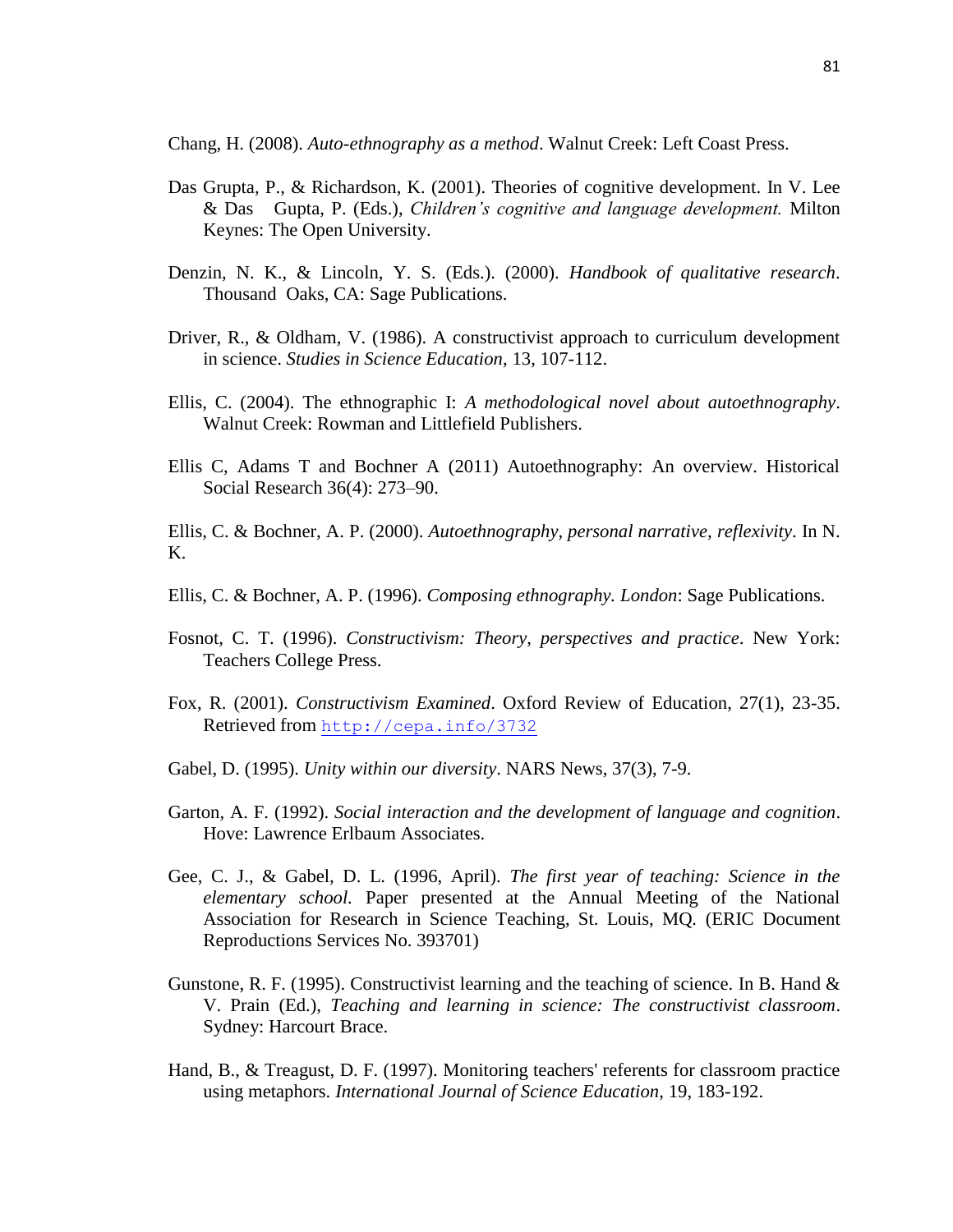- Hedegaard, M. (1990). *The Zone of proximal development as a basis for instruction*. In L. C. Moll (Ed.), *Vygotsky and education: Instructional implications of sociohistorical psychology*. New York: Cambridge University Press.
- Holman Jones, Stacy (2005). Autoethnography: Making the personal political. In Norman K. Denzin & Yvonna S. Lincoln (Eds.), *Handbook of qualitative research* (pp.763- 791). Thousand Oaks, CA: Sage.

Lampert, M. (2001). *Teaching problems and the problems of teaching.* New Haven, CT: Yale University Press.

- Landrum, R. E. (1999). *Fifty-Plus Years as a Student-Centered Teacher*: An Interview with Wilbert J. McKeachie, Teaching of Psychology, 26(2), 142-146.
- LeCompte, M. D., & Schensul, J. J. (1999). *Designing and conducting ethnographic research*. London: Altamira Press.
- Leonard, D. C. (2002) *Learning Theories A to Z*. Westport, CT: Greenwood Press.
- Lewis, C. B. (2007). *Identity: Lost, found, and (re)constructed through healing narratives-an autoethnography of tragedy, travail, and triumph*. Columbus: Ohio University.
- Light, P., & Littleton, K. (1999). *Social processes in children's learning*. Cambridge: Cambridge University press.
- Mvududu, N. (2005). Constructivism in the Statistics Classroom: From Theory to Practice. *Teaching Statistics*, 27(2), 49-54.
- Palincsar, A. S. (1998). Social constructivist perspectives on teaching and learning. *Annual Review Psychology*, 49, 345-375.
- Passman, R. (2001). Experiences with student-centered teaching and learning in highstakes assessment environments, *Education*, 122(1), 189-199.
- Patten, J. T. (2004). *Navigating unfamiliar territory: Autoethnography of a first-year elementary school principal* (Unpublished doctoral dissertation). University of Utah, Salt Lake City, Utah.

Polk, J. (2006). Traits of effective teachers*, Arts Education Policy Review*, 107(4), 23- 29.

Prawat, R. (1989). Teaching for understanding: Three key attributes. *Teaching and Teacher Education*, 5(4), 315-328.